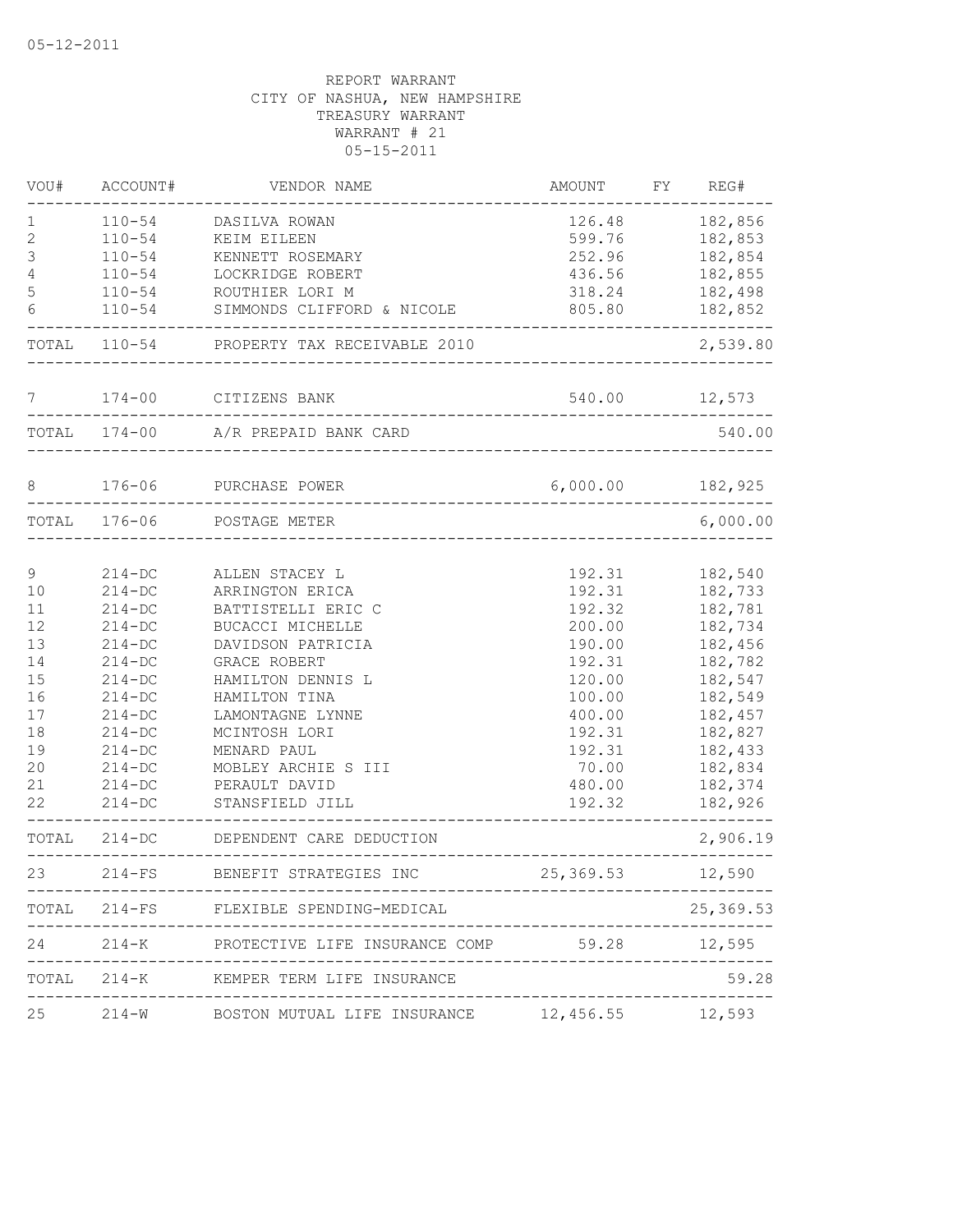|                            | VOU# ACCOUNT#                                                      | VENDOR NAME                                                                                    |                                                               | AMOUNT FY REG#                                                                   |
|----------------------------|--------------------------------------------------------------------|------------------------------------------------------------------------------------------------|---------------------------------------------------------------|----------------------------------------------------------------------------------|
|                            |                                                                    | TOTAL 214-W WHOLE LIFE DEDUCTION                                                               |                                                               | 12,456.55                                                                        |
|                            |                                                                    | 26 253-00 AVERY LISA                                                                           |                                                               | 105.27 182,850                                                                   |
|                            |                                                                    | TOTAL 253-00 PROP TAX REC'D IN ADVANCE                                                         |                                                               | 105.27                                                                           |
| 27<br>28<br>29<br>30<br>31 | $255 - 00$<br>$255 - 00$<br>$255 - 00$<br>$255 - 00$               | 255-00 STATE OF NH-MV<br>STATE OF NH-MV<br>STATE OF NH-MV<br>STATE OF NH-MV<br>STATE OF NH-MV  | 28,530.56<br>24,899.98<br>27,397.28<br>38,899.62<br>26,967.30 | 12,568<br>12,572<br>12,576<br>12,577<br>12,582                                   |
| 32<br>33<br>34<br>35<br>36 | $255 - 00$<br>$255 - 00$<br>$255 - 00$<br>$255 - 00$               | STATE OF NH-MV<br>STATE OF NH-MV<br>STATE OF NH-MV<br>STATE OF NH-MV<br>255-00 STATE OF NH-MV  | 30,696.79<br>19,748.87                                        | 12,583<br>22, 233.12 12, 584<br>21, 231.67 12, 585<br>12,592<br>16,706.88 12,596 |
|                            | TOTAL 255-00                                                       | STATE MVR                                                                                      |                                                               | 257, 312.07                                                                      |
|                            |                                                                    | 37 255-05 STATE OF NH                                                                          |                                                               | 57.75 183,011                                                                    |
|                            |                                                                    | TOTAL 255-05 STATE OF NH-FBI FINGERPRNT FEE                                                    |                                                               | 57.75                                                                            |
| 38<br>39                   | $257 - 00$<br>$257 - 00$                                           | BIDDER ANNE<br>CAPOBIANCO JANE                                                                 | 101.20<br>141.20                                              | 182,863<br>182,876                                                               |
| 40<br>41<br>42<br>43<br>44 | $257 - 00$<br>$257 - 00$<br>$257 - 00$<br>$257 - 00$<br>$257 - 00$ | CARNEVALE MELISSA<br>CHRISTIANSEN OWEN<br>CURTIS JASON<br>FIRST STUDENT INC<br>FRANCOUER LAURA | 10.00<br>10.00<br>25.00<br>72.00<br>8.00                      | 182,864<br>182,874<br>182,873<br>182,865<br>182,871                              |
| 45<br>46<br>47<br>48       | $257 - 00$<br>$257 - 00$<br>$257 - 00$<br>$257 - 00$               | GALLIEN PAULA<br>GRAN PETER<br>HESS TIARE<br>JULIEN STEPHEN II                                 | 179.20<br>16.00<br>35.00<br>237.20                            | 182,862<br>182,877<br>182,866<br>182,861                                         |
| 49<br>50<br>51<br>52<br>53 | $257 - 00$<br>$257 - 00$<br>$257 - 00$<br>$257 - 00$<br>$257 - 00$ | KANTARGIS NICHOLAS<br>LEPINE NORMAND<br>LINDSEY GERTRUDE<br>RAY MICHELLE<br>RCVC LLC           | 10.00<br>40.00<br>6.00<br>20.00<br>10.00                      | 182,867<br>182,875<br>182,869<br>182,868<br>182,872                              |
| 54<br>55<br>56             | $257 - 00$<br>$257 - 00$<br>$257 - 00$                             | SVOLEANTOPOULOS CHRISTOS<br>VITALE CHRISTOPHER<br>WAREHOUSE ARMSTRONG                          | 35.00<br>176.20<br>175.20                                     | 182,870<br>182,615<br>182,860                                                    |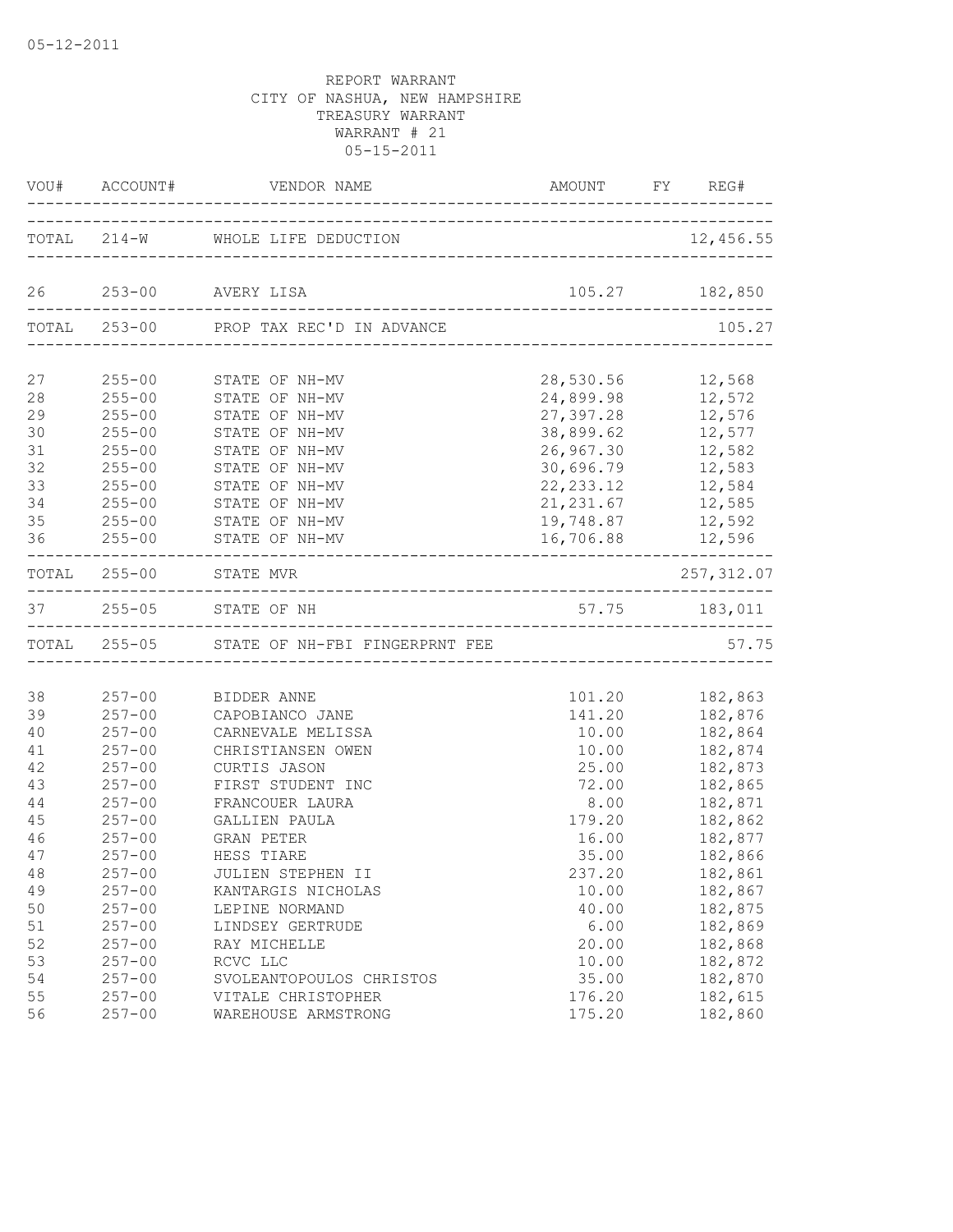| VOU#  | ACCOUNT#   | VENDOR NAME<br>___________________                           | AMOUNT FY | REG#     |
|-------|------------|--------------------------------------------------------------|-----------|----------|
| TOTAL |            | 257-00 MV REFUND PENDING                                     |           | 1,307.20 |
| 57    | $282 - 00$ | COMMUNITY HEALTH SERVICES<br>_______________________________ | 45.00     | 182,836  |
| TOTAL |            | 282-00 KATRINA SUSPENSE                                      |           | 45.00    |
| 58    | $292 - 15$ | LEMELIN ENVIRONMENTAL SERVICES                               | 7,969.64  | 182,728  |
| TOTAL | 292-15     | RETAINAGE PAYABLE -                                          |           | 7,969.64 |
| 58    | $292 - 16$ | LEMELIN ENVIRONMENTAL SERVICES                               | 52.59     | 182,728  |
| TOTAL | $292 - 16$ | RETAINAGE INTEREST -                                         |           | 52.59    |
|       |            |                                                              |           |          |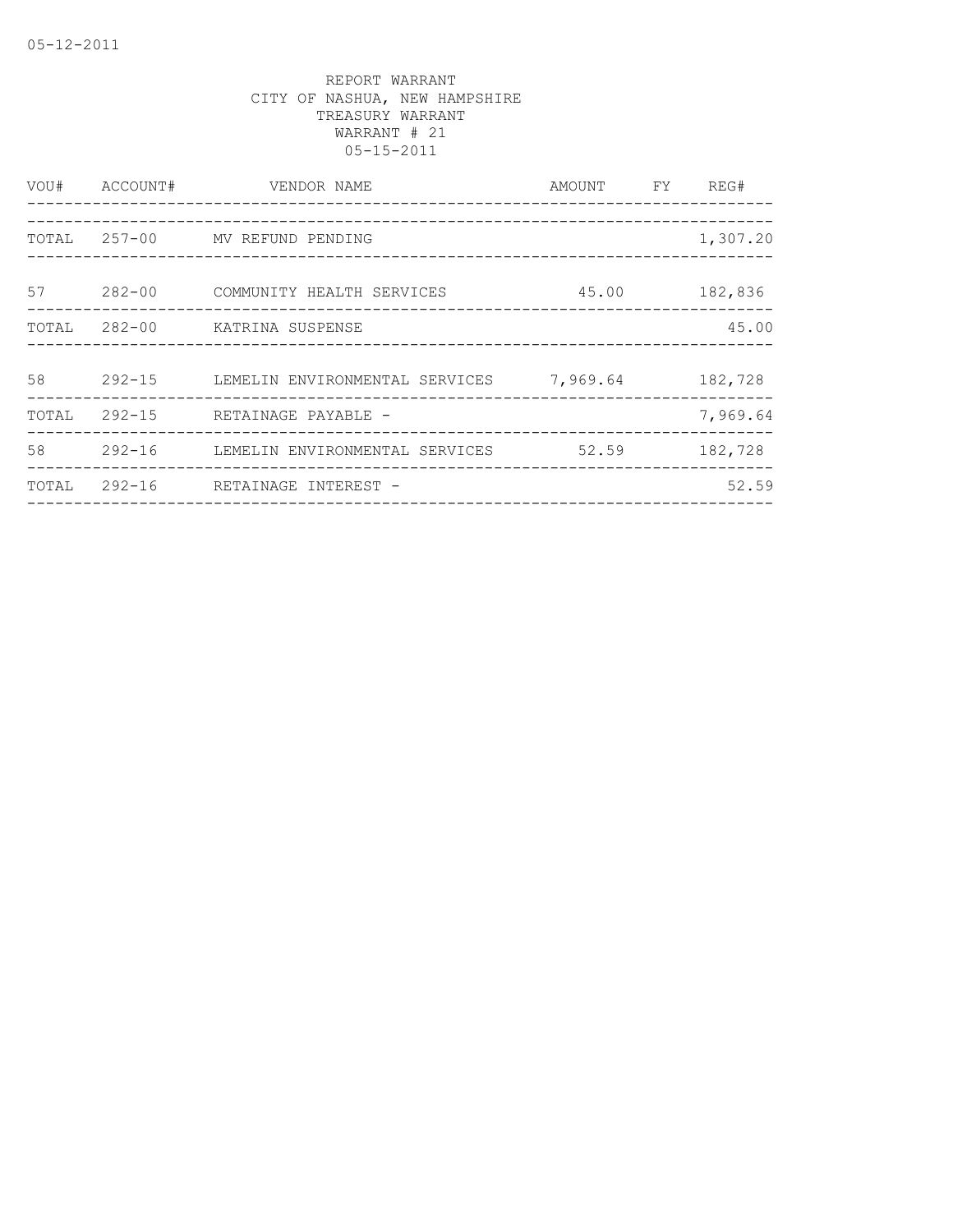| VOU#  | ACCOUNT#  | VENDOR NAME                    | AMOUNT      | FY. | REG#     |
|-------|-----------|--------------------------------|-------------|-----|----------|
| 59    | 305-18061 | GRAHAM DONNA                   | 307.50      |     | 182,776  |
| 60    | 305-32005 | PUBLIC SERVICE OF NEW HAMPSHIR | 222.74      |     | 183,037  |
| 61    | 305-33005 | PENNICHUCK WATER               | 33.36       |     | 183,000  |
| 62    | 305-34015 | NATIONAL GRID                  | 3.90        |     | 183,009  |
| 63    | 305-59100 | COLLINS JOHN                   | 162.50      |     | 182,460  |
| 64    | 305-59100 | <b>JEYNES MIKE</b>             | 275.00      |     | 182,555  |
| 65    | 305-59100 | KING TOM                       | 112.50      |     | 182,534  |
| 66    | 305-59100 | MCLEAN JIM                     | 325.00      |     | 182,440  |
| 67    | 305-59100 | NEXTEL COMMUNICATIONS          | 20.44       |     | 182,994  |
| 68    | 305-59100 | O'NEIL TIM                     | 312.50      |     | 182,441  |
| 69    | 305-59100 | WALLENT FRANK J                | 200.00      |     | 182,332  |
| 70    | 305-91030 | POEHNERT JEFF                  | 338.40      |     | 182,927  |
| 71    | 305-96900 | CITIZENS BANK                  | 39.25       |     | 12,573   |
| TOTAL | 305       | SRF - CIVIC & COMM ACTIVITIES  |             |     | 2,353.09 |
|       |           |                                |             |     |          |
| 72    | 308-31050 | NEXTEL COMMUNICATIONS          | 33.09       |     | 182,994  |
| 73    | 308-59400 | ANTHEM BLUE CROSS BLUE SHIELD  | 74,267.55   |     | 12,586   |
| 74    | 308-59400 | HARVARD PILGRIM HEALTH CARE    | 12,435.43   |     | 12,587   |
| 75    | 308-59400 | NORTHEAST DELTA                | 6,741.00    |     | 12,591   |
| 76    | 308-59402 | ANTHEM BLUE CROSS BLUE SHIELD  | 52,983.21   |     | 12,586   |
| 77    | 308-59402 | HARVARD PILGRIM HEALTH CARE    | 15,973.63   |     | 12,587   |
| 78    | 308-59402 | NORTHEAST DELTA                | 3,787.80    |     | 12,591   |
| 79    | 308-83004 | VISION SERVICE PLAN-NH         | 2,348.76    |     | 183,052  |
| 80    | 308-83010 | ANTHEM BLUE CROSS BLUE SHIELD  | 54,689.38   |     | 12,579   |
| 81    | 308-83010 | ANTHEM BLUE CROSS BLUE SHIELD  | 38, 911.85  |     | 12,586   |
| 82    | 308-83011 | ANTHEM BLUE CROSS BLUE SHIELD  | 363.80      |     | 12,579   |
| 83    | 308-83011 | ANTHEM BLUE CROSS BLUE SHIELD  | 4,589.97    |     | 12,586   |
| 84    | 308-83012 | ANTHEM BLUE CROSS BLUE SHIELD  | 252,900.38  |     | 12,579   |
| 85    | 308-83012 | ANTHEM BLUE CROSS BLUE SHIELD  | 247,858.28  |     | 12,586   |
| 86    | 308-83012 | GOSSE CYNTHIA                  | 133.00      |     | 182,928  |
| 87    | 308-83013 | ANTHEM BLUE CROSS BLUE SHIELD  | 163, 441.08 |     | 12,579   |
| 88    | 308-83013 | ANTHEM BLUE CROSS BLUE SHIELD  | 274,570.26  |     | 12,586   |
| 89    | 308-83016 | HARVARD PILGRIM HEALTH CARE    | 40,823.80   |     | 12,578   |
| 90    | 308-83016 | HARVARD PILGRIM HEALTH CARE    | 47,483.40   |     | 12,587   |
| 91    | 308-83017 | HARVARD PILGRIM HEALTH CARE    | 584,168.38  |     | 12,578   |
|       |           |                                |             |     |          |
| 92    | 308-83017 | HARVARD PILGRIM HEALTH CARE    | 34,439.85   |     | 12,587   |
| 93    | 308-83018 | ANTHEM BLUE CROSS BLUE SHIELD  | 24, 115.65  |     | 12,579   |
| 94    | 308-83018 | ANTHEM BLUE CROSS BLUE SHIELD  | 49,300.41   |     | 12,586   |
| 95    | 308-83019 | ANTHEM BLUE CROSS BLUE SHIELD  | 25,581.33   |     | 12,579   |
| 96    | 308-83019 | ANTHEM BLUE CROSS BLUE SHIELD  | 49,773.67   |     | 12,586   |
| 97    | 308-83020 | NORTHEAST DELTA                | 16, 167.39  |     | 12,580   |
| 98    | 308-83020 | NORTHEAST DELTA                | 8,173.23    |     | 12,591   |
| 99    | 308-83021 | NORTHEAST DELTA                | 5,946.67    |     | 12,580   |
| 100   | 308-83021 | NORTHEAST DELTA                | 4,352.11    |     | 12,591   |
| 101   | 308-83022 | NORTHEAST DELTA                | 171,869.07  |     | 12,580   |
| 102   | 308-83025 | WORKPLACE BENEFITS SOLUTIONS L | 2,800.00    |     | 182,817  |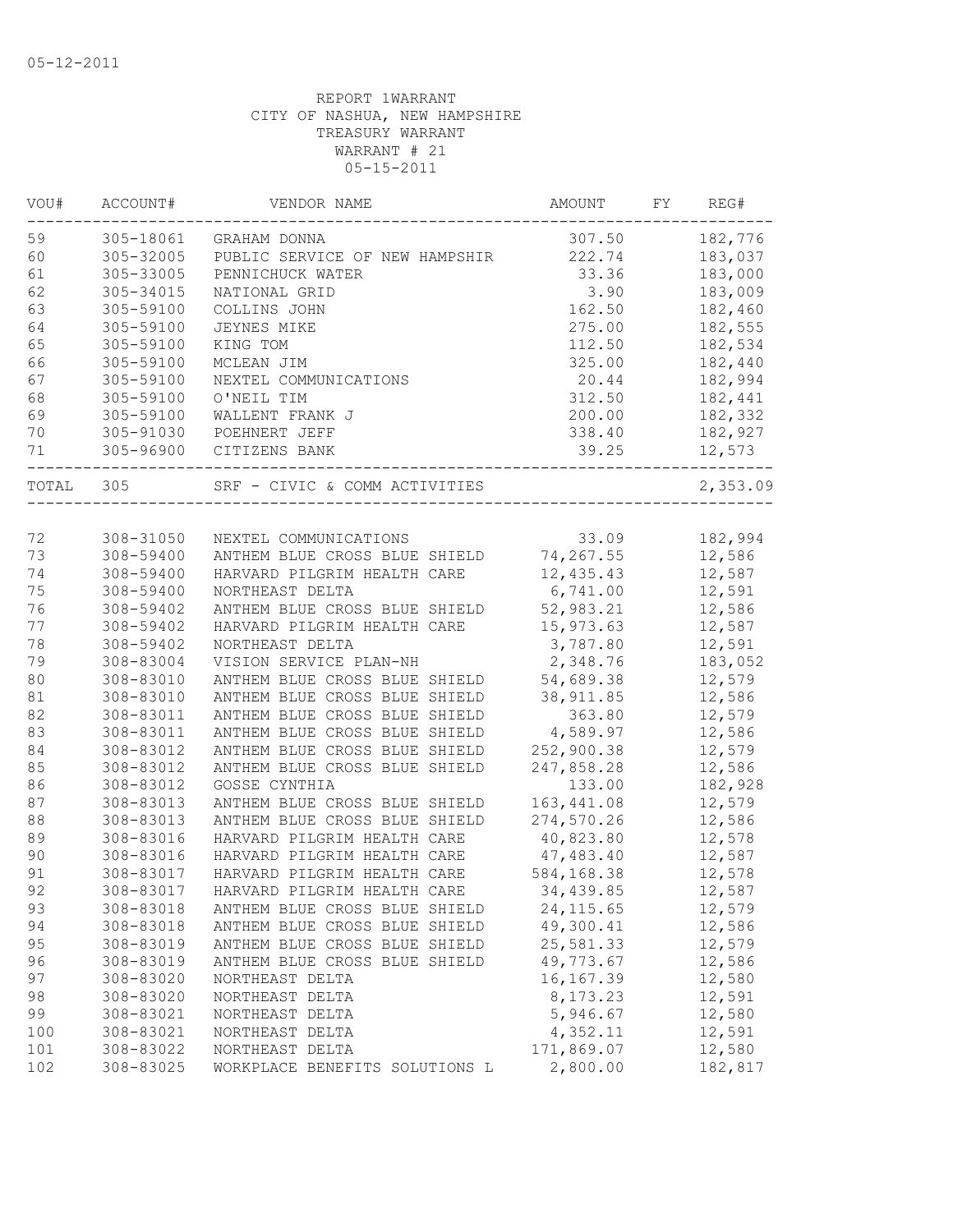| VOU#      | ACCOUNT#  | VENDOR NAME                                                                       | AMOUNT             | FY. | REG#               |
|-----------|-----------|-----------------------------------------------------------------------------------|--------------------|-----|--------------------|
| 103       | 308-83026 | NORTHERN NEW ENGLAND BENEFIT T                                                    | 37,686.00          |     | 12,581             |
| 104       | 308-83030 | ITT HARTFORD                                                                      | 15,544.73          |     | 12,589             |
| 104       | 308-83031 | ITT HARTFORD                                                                      | 17,686.35          |     | 12,589             |
| 105       | 308-83053 | APPLE NASHUA LLC                                                                  | 5,367.00           |     | 182,322            |
| 106       | 308-83053 | ASSOCIATED RADIOLOGISTS PA                                                        | 31.00              |     | 182,462            |
| 107       | 308-83053 | BRENNAN PAUL                                                                      | 30.00              |     | 182,500            |
| 108       | 308-83053 | CPTE-NASHUA                                                                       | 2,660.00           |     | 182,308            |
| 109       | 308-83053 | DARTMOUTH-HITCHCOCK CLINIC                                                        | 233.00             |     | 182,496            |
| 110       | 308-83053 | FOUR SEASONS ORTHOPAEDIC CTR P                                                    | 115.00             |     | 182,482            |
| 111       | 308-83053 | GREATER NASHUA EMERGENCY PHYS                                                     | 138.00             |     | 182,475            |
| 112       | 308-83053 | MEEKS & ZILBERFARB ORTHOPEDIC                                                     | 2,015.00           |     | 182,829            |
| 113       | 308-83053 | OCCUPATIONAL HEALTH CTRS SOUTH                                                    | 407.63             |     | 182,391            |
| 114       | 308-83053 | PERFORMANCE REHAB INC                                                             | 2,155.00           |     | 182,342            |
| 115       | 308-83053 | SO NH REGIONAL MEDICAL CENTER                                                     | 8,677.56           |     | 182,463            |
| 116       | 308-83054 | APPLE NASHUA LLC                                                                  | 233.00             |     | 182,322            |
| 117       | 308-83054 | ASSOCIATED RADIOLOGISTS PA                                                        | 23.00              |     | 182,462            |
| 118       | 308-83054 | FOUR SEASONS ORTHOPAEDIC CTR P                                                    | 262.00             |     | 182,482            |
| 119       | 308-83054 | GREGOIRE JOSEPH                                                                   | 621.92             |     | 182,773            |
| 120       | 308-83054 | MERRIMACK VALLEY PT LLC                                                           | 544.00             |     | 182,345            |
| 121       | 308-83054 | OCCUPATIONAL HEALTH CTRS SOUTH                                                    | 454.74             |     | 182,391            |
| 122       | 308-83054 | PARKLAND MEDICAL CENTER                                                           | 2,000.00           |     | 182,348            |
| 123       | 308-83054 | SOUTH COAST RADIOLOGY PA                                                          | 212.00             |     | 182,841            |
| 124       | 308-83054 | ST JOSEPH BUSINESS & HEALTH                                                       | 303.00             |     | 182,385            |
| 125       | 308-83054 | ST JOSEPH HOSPITAL REHAB CTR                                                      | 196.07             |     | 182,638            |
| 126       | 308-83054 |                                                                                   | 15,855.21          |     | 182,317            |
|           |           | ST JOSEPH'S HOSPITAL                                                              |                    |     |                    |
| 127       | 308-83054 | STONERIVER PHARMACY SOLUTIONS                                                     | 703.13             |     | 182, 477           |
| 128       | 308-83055 | <b>BACTES</b>                                                                     | 16.25              |     | 182,727            |
| 129       | 308-83055 | COVENTRY HEALTH CARE WORKERS C                                                    | 422.00             |     | 182,461            |
| 130       | 308-83055 | DEVINE MILLIMET & BRANCH PA                                                       | 2,851.31           |     | 182,464            |
| 131       | 308-83055 | PINNACLE REHABILITATION NETWOR                                                    | 42.00              |     | 182,825            |
| 132       | 308-83060 | FRED C CHURCH INSURANCE                                                           | 3,369.00           |     | 12,569             |
| 133       | 308-83064 | BENANTI STEPHEN B                                                                 | 955.50             |     | 182,849            |
| 134       | 308-83064 | ILLG AUTOMOTIVE CORP                                                              | 4,429.78           |     | 182,790            |
| 135       | 308-83077 | IRC INC                                                                           | 60,645.39          |     | 12,588             |
| 136       | 308-83084 | JACKSON LEWIS LLP                                                                 | 3,731.60           |     | 182,792            |
| 137       | 308-83160 | ST JOSEPH BUSINESS & HEALTH                                                       | 5,319.00           |     | 183,022            |
| 138       | 308-83199 | STANLEY ELEVATOR COMPANY INC                                                      | 3,885.87           |     | 182,777            |
| TOTAL 308 |           | SRF - INSURANCE                                                                   |                    |     | 2,470,845.47       |
|           |           | 227,778 3091-49085 M SAUNDERS INC                                                 | 4, 171. 47         |     | 182,623            |
| TOTAL 309 |           | FY11 FRESH FRUIT & VEG GRANT                                                      |                    |     | 4,171.47           |
|           |           |                                                                                   |                    |     |                    |
|           |           | 227,779 3097-41015 BAUDVILLE INC<br>227,780 3097-41015 STAPLES BUSINESS ADVANTAGE | 460.10<br>1,010.24 |     | 182,607<br>182,504 |
|           |           |                                                                                   |                    |     |                    |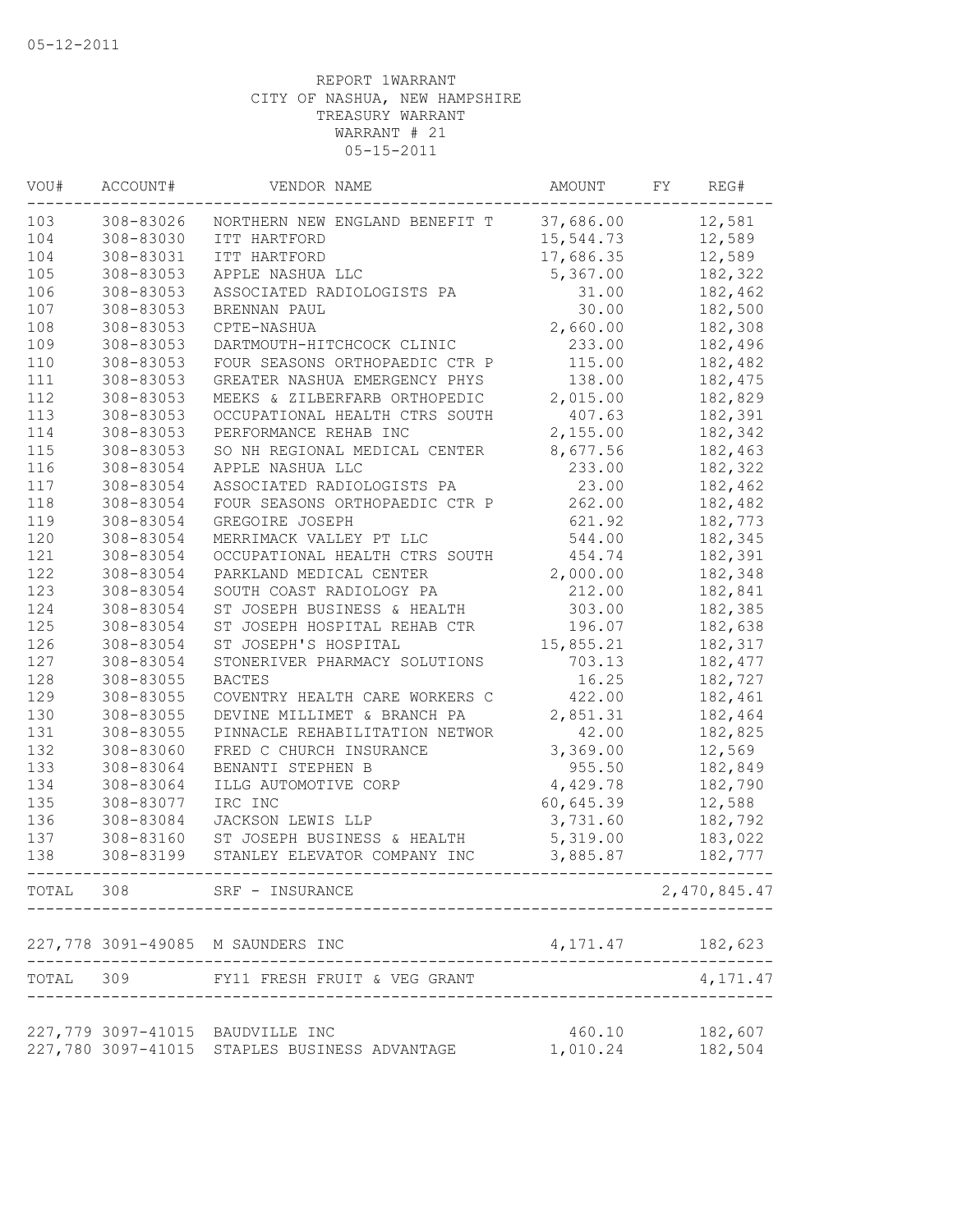| VOU#  | ACCOUNT#           | VENDOR NAME                                                           | AMOUNT    | FY | REG#      |
|-------|--------------------|-----------------------------------------------------------------------|-----------|----|-----------|
|       | 227,781 3097-49075 | CENTRAL PAPER                                                         | 3,352.95  |    | 182,610   |
|       | 227,782 3097-49075 | <b>ECOLAB</b>                                                         | 74.76     |    | 182,573   |
|       | 227,783 3097-49085 | BIMBO FOODS BAKERIES INC                                              | 2,570.09  |    | 182,750   |
|       | 227,784 3097-49085 | BOSTON PIE INC                                                        | 1,332.40  |    | 182,758   |
|       | 227,785 3097-49085 | COCA-COLA BOTTLING COMPANY                                            | 1,623.00  |    | 182,576   |
|       | 227,786 3097-49085 | COSTA FRUIT & PRODUCE CO INC                                          | 28,041.59 |    | 182,798   |
|       | 227,786 3097-49085 | COSTA FRUIT & PRODUCE CO INC                                          | 2,372.27  |    | 182,799   |
|       | 227,787 3097-49085 | GARELICK FARMS LLC                                                    | 15,402.20 |    | 182,455   |
|       | 227,788 3097-49085 | GILL'S PIZZA CO.                                                      | 2,720.25  |    | 182,637   |
|       | 227,789 3097-49085 | GREAT STATE BEVERAGES INC                                             | 432.70    |    | 182,612   |
|       | 227,790 3097-49085 | M SAUNDERS INC                                                        | 4,362.68  |    | 182,623   |
|       | 227,790 3097-49085 | M SAUNDERS INC                                                        | 2,463.32  |    | 182,624   |
|       | 227,791 3097-49085 | MCKEE FOODS CORP                                                      | 336.64    |    | 182,395   |
|       | 227,792 3097-49085 | NEW ENGLAND ICE CREAM CORP                                            | 3,204.77  |    | 182,646   |
|       | 227,793 3097-49085 | NUTRITION PLUS VENDING                                                | 306.57    |    | 182,888   |
|       | 227,794 3097-49085 | OTIS SPUNKMEYER INC                                                   | 142.96    |    | 182,568   |
|       | 227,795 3097-64045 | PCS REVENUE CONTROL SYSTEMS IN                                        | 425.90    |    | 182,376   |
|       | 227,796 3097-64330 | NORTHEAST FOOD SVC EQUIPMENT &                                        | 6,820.00  |    | 182,307   |
|       | 227,796 3097-64335 | NORTHEAST FOOD SVC EQUIPMENT &                                        | 625.27    |    | 182,307   |
|       | 227,797 3097-74092 | AFFILIATED HVAC SERVICES LLC                                          | 1,723.00  |    | 182,599   |
|       | 227,798 3097-74092 | F W WEBB COMPANY                                                      | 1,298.29  |    | 182,340   |
|       | 227,799 3097-91005 | AXNE EVA                                                              | 64.77     |    | 182,602   |
|       | 227,800 3097-91005 | KIMBELL JEANETTE                                                      | 197.63    |    | 182,581   |
|       | 227,801 3097-91005 | SLOSEK ODETTE                                                         | 71.27     |    | 182,566   |
|       | 227,802 3097-94005 | TANSEY PHYLLIS                                                        | 75.00     |    | 182,447   |
| TOTAL | 309                | SRF - FOOD SERVICES                                                   |           |    | 81,510.62 |
|       |                    |                                                                       |           |    |           |
| 140   | 312-43005          | PRINTGRAPHICS OF MAINE                                                | 800.00    |    | 12,594    |
| 139   | 312-43005          | PRINTGRAPHICS OF MAINE                                                | 126.71    |    | 182,336   |
| 141   | 312-59182          | PRINTGRAPHICS OF MAINE                                                | 151.20    |    | 182,336   |
| 142   | $312 - 705$        | CARROLL DOUGLAS                                                       | 35.00     |    | 182,878   |
| 143   | $312 - 705$        | LETOURNEAU BRENDA                                                     | 295.00    |    | 182,258   |
| TOTAL | 312                | SRF - FINANCIAL SERVICES                                              |           |    | 1,407.91  |
|       |                    |                                                                       |           |    |           |
|       | 227,803 3122-49050 | MULLEN KRISTIN                                                        | 60.32     |    | 182,722   |
|       | 227,804 3122-49075 | MARKET BASKET                                                         | 120.95    |    | 182,415   |
|       |                    | 227,805 3122-49075 WALMART COMMUNITY                                  | 284.00    |    | 182,537   |
|       |                    | 227,806 3122-91040 WRIGHT DEBRA                                       | 7.40      |    | 182,648   |
|       |                    | TOTAL 312 ADULT ED/CONTINUING ED<br>_________________________________ |           |    | 472.67    |
|       |                    | 227,807 3247-46040 ATLANTIC SPORTSWEAR                                | 890.04    |    | 182,289   |
|       |                    | 227,808 3247-47010 MEDCO SUPPLY INC                                   | 1,011.97  |    | 182,589   |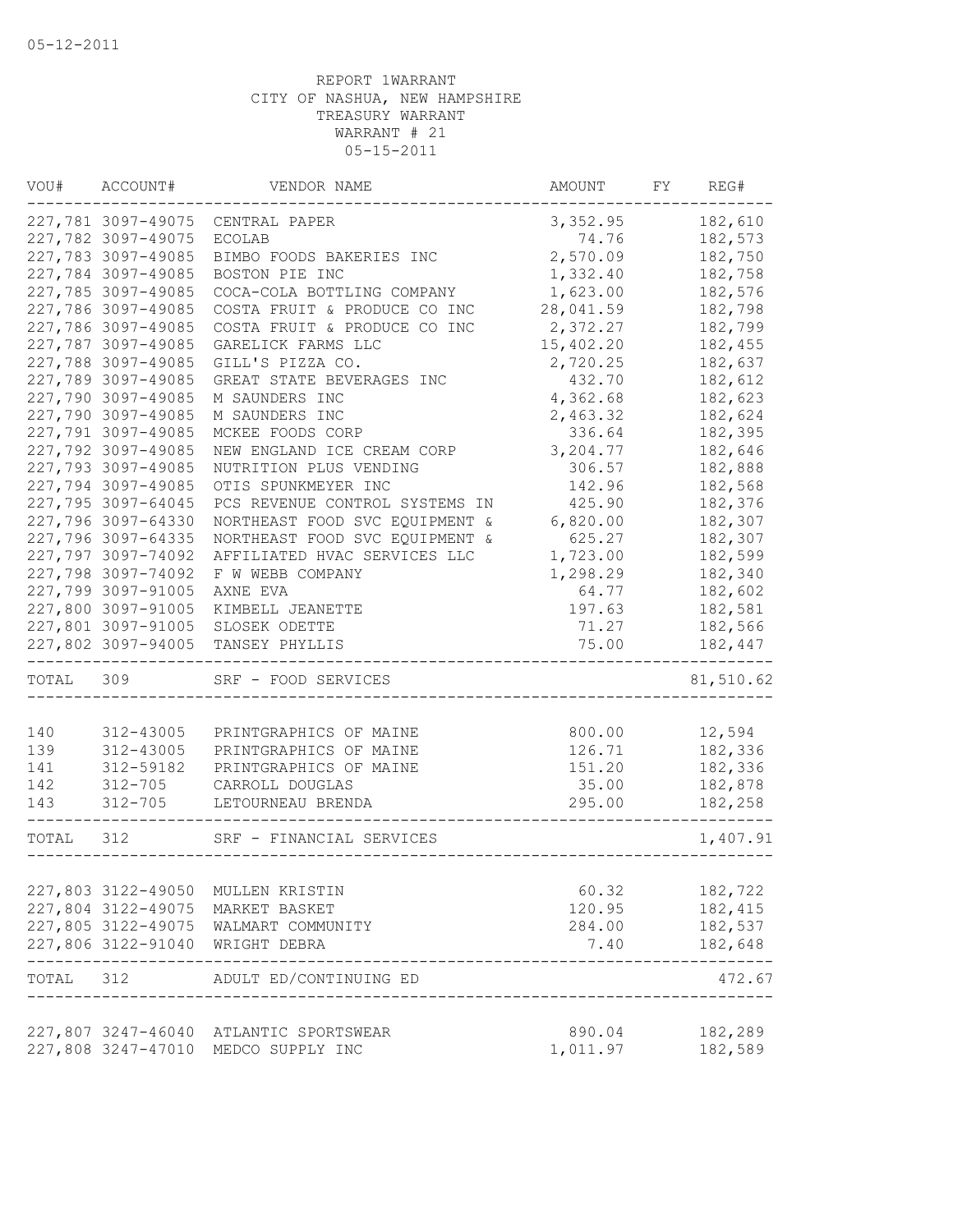|       |                          | VOU# ACCOUNT# VENDOR NAME                                     | AMOUNT FY REG#                                       | $- - -$                    |
|-------|--------------------------|---------------------------------------------------------------|------------------------------------------------------|----------------------------|
|       |                          | 227,809 3247-74092 B & W ASSOCIATES                           | 750.00 182,915                                       |                            |
|       |                          | TOTAL 324 ATHLETICS REVENUE FUND                              | ----------------------------------                   | 2,652.01                   |
|       |                          | 3250-49075 CITIZENS BANK                                      | 119.82 12,573<br>___________________________________ |                            |
|       | TOTAL 325                | SAFE ROUTES TO SCHOOL                                         | -------------------------------------                | 119.82                     |
| 145   | 331-01420                | CASH                                                          | 9,500.00                                             | 182,259                    |
| 146   | 331-01500                | LAW REALTY CO INC                                             | 416.67                                               | 183,030                    |
| 147   | 331-01500                | RAPID REAL ESTATE LLC                                         | 1,650.00                                             | 183,002                    |
| 148   | 331-01662                | THE YOUTH COUNCIL                                             | 2,200.00                                             | 182,297                    |
| 149   | 331-01663                | CHILD ADVOCACY CENTER                                         | 5,000.00                                             | 182,446                    |
| 150   | 331-13038                | CITIZENS BANK                                                 | 765.50                                               | 12,573                     |
| 151   | $331 - 309$              | NASHUA POLICE DEPARTMENT                                      | 3.00                                                 | 182,932                    |
| 152   | 331-31050                | VERIZON WIRELESS                                              | 418.32                                               | 183,006                    |
| 153   | 331-64192                | BEST BUY BUSINESS ADVANTAGE AC                                | 294.42                                               | 182,905                    |
| 154   | $331 - 64305$            | DTC COMMUNICATIONS INC                                        | 11,701.29                                            | 182,351                    |
| 155   | 331-94005                | ALBERT JOSHUA                                                 | 500.00                                               | 182,931                    |
| 156   | 331-94005                | CAMACHO CARLOS                                                | 250.00                                               | 182,930                    |
| 157   | 331-94005                | CITIZENS BANK                                                 | 2,469.28 12,573                                      |                            |
| 158   | 331-94005                | KENNEY BRIAN                                                  |                                                      | 250.00 182,929             |
| 159   | 331-94005                | NEW ENGLAND NEOA                                              | 1,800.00                                             | 183,038<br>--------------- |
| TOTAL | 331                      | SRF - POLICE DEPARTMENT                                       |                                                      | 37, 218.48                 |
|       |                          |                                                               |                                                      |                            |
|       |                          | 160 332-64192 INDUSTRIAL PROTECTION SERVICES 3,219.95 182,323 |                                                      |                            |
|       |                          | 161 332-64192 MOORE MEDICAL LLC                               | 560.95                                               | 182,492                    |
|       |                          | TOTAL 332 SRF - FIRE DEPARTMENT                               |                                                      | 3,780.90                   |
|       |                          |                                                               |                                                      |                            |
|       | 227,810 3361-49075 NASCO |                                                               |                                                      | $92.65$ $182,769$          |
|       |                          | 227,811 3361-49075 NCS PEARSON INC                            | 151.90                                               | 182,598                    |
|       |                          | 227,812 3361-49075 REALLY GOOD STUFF INC                      | 754.29                                               | 182,560                    |
|       |                          | TOTAL 336 TITLE I SINI DR CRISP                               |                                                      | 998.84                     |
|       |                          | 227,813 3391-91040 SOLUTION TREE INC                          | 1,827.00 182,739                                     |                            |
| TOTAL |                          | 339 TITLE I RESTRUCTURING FES                                 |                                                      | 1,827.00                   |
|       |                          |                                                               |                                                      |                            |
| 162   |                          | 341-01966 GREATER NASHUA MENTAL HEALTH C 5,824.87 182,732     |                                                      |                            |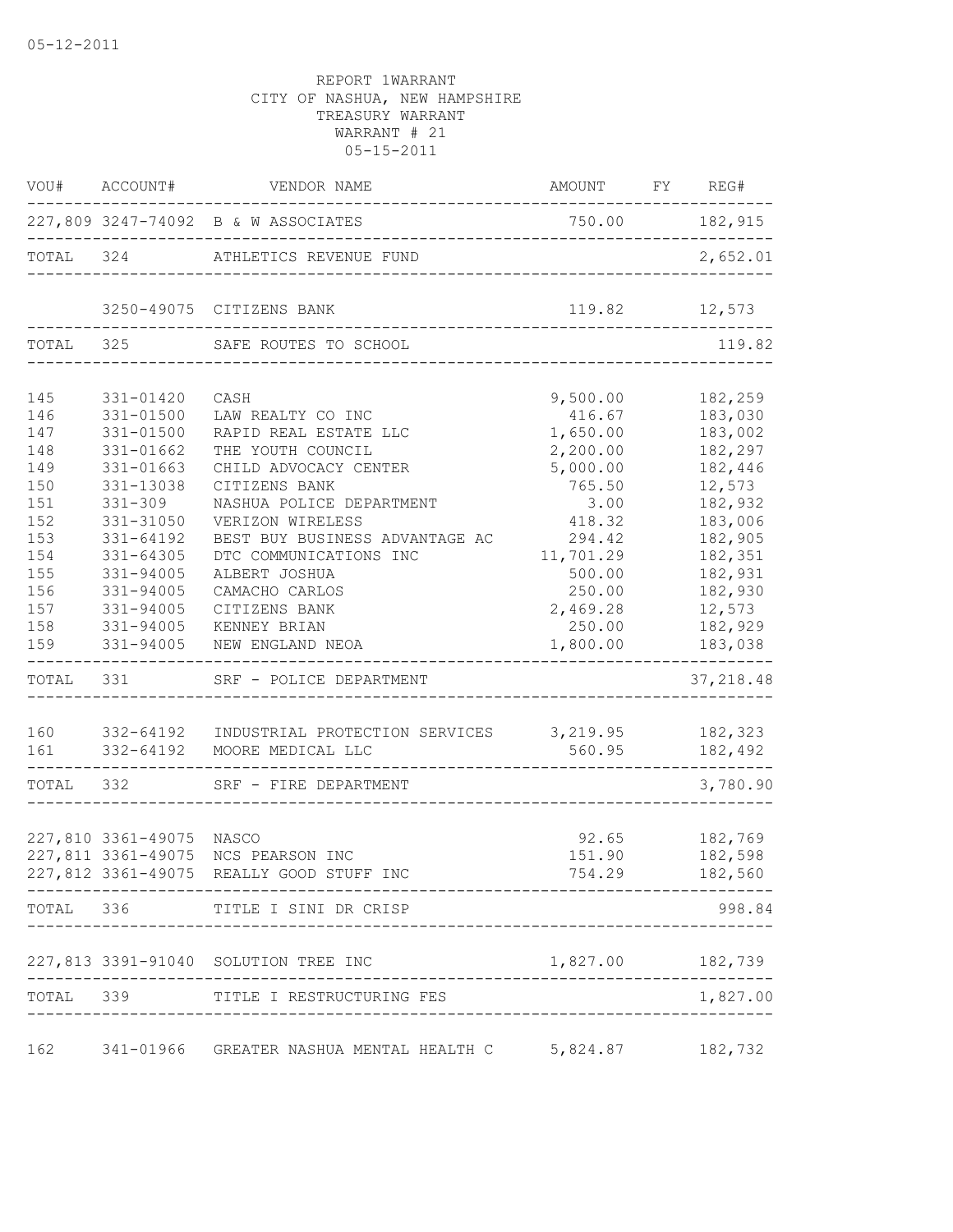|     | VOU# ACCOUNT#      | VENDOR NAME                               | AMOUNT FY REG#           |                       |
|-----|--------------------|-------------------------------------------|--------------------------|-----------------------|
| 163 | 341-31045          | NEXTEL COMMUNICATIONS                     | 142.16                   | 182,994               |
| 163 | 341-31050          | NEXTEL COMMUNICATIONS                     | 79.98                    | 182,994               |
| 164 | 341-41015          | STAPLES ADVANTAGE                         | 260.53                   | 182,535               |
| 165 | 341-53025          | DAVENPORT LOIS C                          | 60.00                    | 182,427               |
| 166 | 341-53028          | CITIZENS BANK                             | 141.68                   | 12,573                |
| 166 | 341-91025          | CITIZENS BANK                             | 149.40                   | 12,573                |
| 167 |                    | 341-91025 DEMBKOSKI CORINN<br>___________ | 18.36<br>_______________ | 182,933               |
|     |                    | TOTAL 341 SRF - COMMUNITY SERVICES        |                          | 6,676.98              |
|     |                    |                                           |                          |                       |
| 168 | 342-41015          | STAPLES ADVANTAGE                         | 89.88                    | 182,535               |
| 169 | 342-78140          | BEST FORD                                 | 81.46                    | 182,288               |
| 170 | 342-91025          | BAGLEY BOBBIE                             | 42.20                    | 182,413               |
| 171 | 342-91025          | BISSELL NANCY                             | 92.69                    | 182,507               |
| 172 | 342-91025          | CALOPE-YAKLIN THERESA                     | 46.67                    | 182,788               |
| 173 | 342-91025          | LOSIER NICOLE                             | 12.93                    | 182,516               |
| 174 | 342-98042          | TREASURER STATE OF NH (PHL)               | 120.00                   | 183,013               |
|     |                    | TOTAL 342 SRF - COMMUNITY HEALTH          |                          | 485.83                |
|     |                    | 227,814 3440-55020 FIRST STUDENT INC      | 435.47 182,593           |                       |
|     |                    | TOTAL 344 AFTER SCHOOL PROGRAM            |                          | 435.47                |
|     |                    |                                           |                          |                       |
|     |                    | 227,815 3451-49075 AC MOORE INC           | 68.24                    | 182,609               |
|     | 227,816 3451-49075 | CONWAY ARENA                              | 220.00                   | 182,636               |
|     | 227,817 3451-49075 | DITOLLA MARIE                             | 52.85                    | 182,893               |
|     | 227,818 3451-49075 | GARELICK FARMS LLC                        | 304.57                   | 182,455               |
|     | 227,819 3451-49075 | HEAD/PENN RACQUET SPORTS                  | 46.69                    | 182,718               |
|     | 227,820 3451-49075 | KUDALIS DEBRA                             | 19.99                    | 182,603               |
|     | 227,821 3451-49075 | MARKET BASKET                             | 118.33                   | 182,415               |
|     | 227,822 3451-49075 | MARQUIS MARIA                             | 105.00                   | 182,635               |
|     | 227,823 3451-49075 | NEW ENGLAND ICE CREAM CORP                | 435.60                   | 182,646               |
|     | 227,824 3451-49075 | S&S WORLDWIDE INC                         | 567.15                   | 182,556               |
|     | 227,825 3451-49075 | WALMART COMMUNITY                         | 242.15                   | 182,537               |
|     |                    | 227,826 3451-53103 EYES ON OWLS           | 610.00                   | 182,934               |
|     |                    | 3451-91040 CITIZENS BANK                  | 2,821.92 12,573          |                       |
|     |                    | 227,827 3451-91040 KUDALIS DEBRA          | 247.20                   | 182,603<br>---------- |
|     |                    | TOTAL 345 21 ST CENTURY ELEM. AFTER SCHL  |                          | 5,859.69              |
|     |                    |                                           |                          |                       |
|     |                    | 227,828 3461-49075 AC MOORE INC           | 58.06                    | 182,609               |
|     |                    | 227,829 3461-49075 GARELICK FARMS LLC     | 94.02                    | 182,455               |
|     |                    | 227,830 3461-49075 MARKET BASKET          | 30.35                    | 182,415               |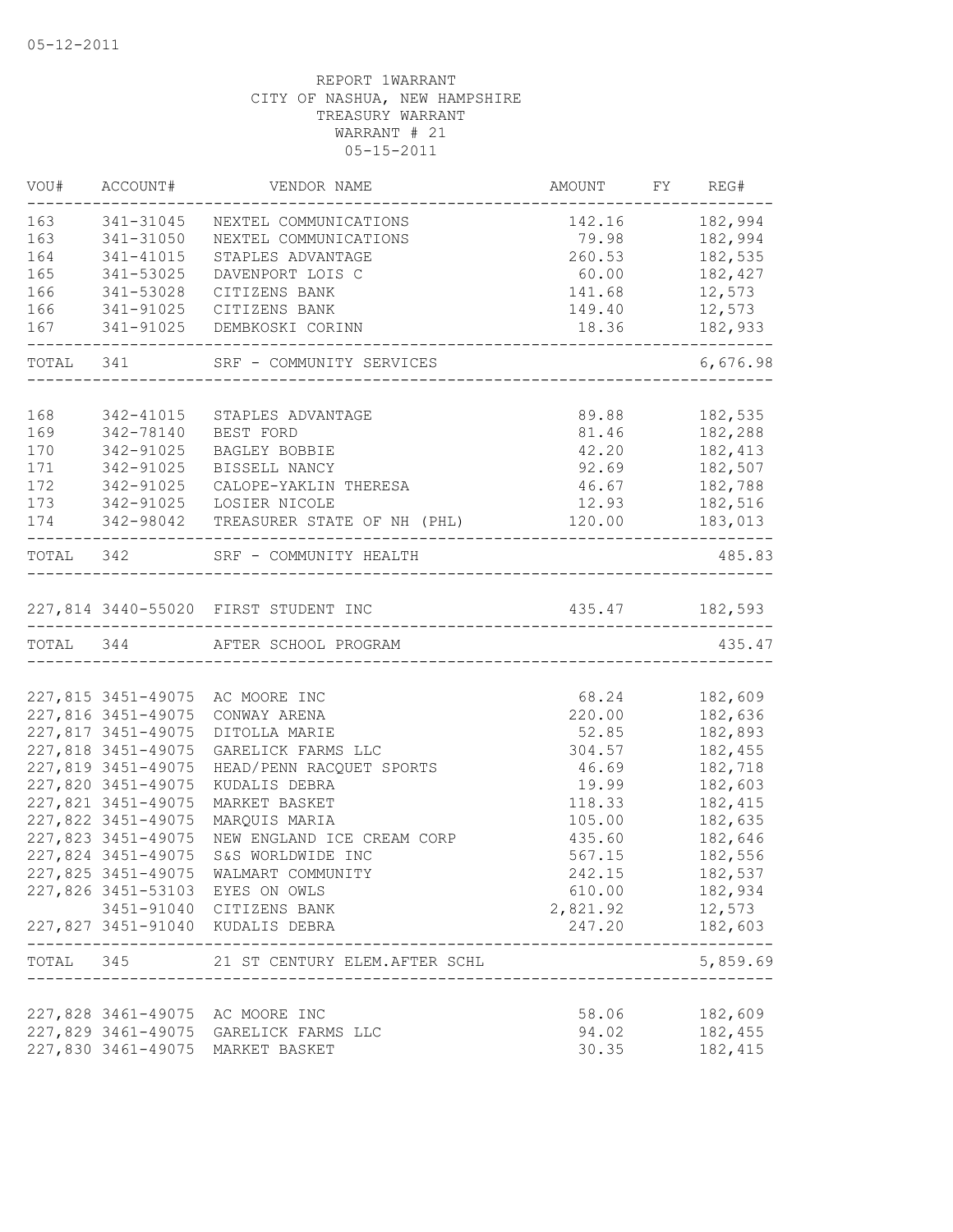| VOU#       | ACCOUNT#                                                                                                                                               | VENDOR NAME                                                                                                             | AMOUNT                                                              | FΥ | REG#                                                                      |
|------------|--------------------------------------------------------------------------------------------------------------------------------------------------------|-------------------------------------------------------------------------------------------------------------------------|---------------------------------------------------------------------|----|---------------------------------------------------------------------------|
|            | 227,831 3461-49075<br>227,832 3461-49075<br>227,833 3461-53103<br>227,834 3461-55020<br>3461-91040                                                     | NEW ENGLAND ICE CREAM CORP<br>S&S WORLDWIDE INC<br>BOYS & GIRLS CLUB OF GREATER N<br>FIRST STUDENT INC<br>CITIZENS BANK | 108.90<br>582.10<br>1,000.00<br>2,654.10<br>2,247.12                |    | 182,646<br>182,556<br>182,311<br>182,593<br>12,573                        |
|            | 227,835 3461-91040                                                                                                                                     | GRAY TRACY                                                                                                              | 16.00<br>_____________                                              |    | 182,907                                                                   |
| TOTAL 346  |                                                                                                                                                        | TITLE IV 21ST CENT MIDDLE                                                                                               |                                                                     |    | 6,790.65                                                                  |
|            |                                                                                                                                                        | 3468-91040 CITIZENS BANK<br>227,836 3468-91040 SINTIRIS DONNA                                                           | 447.48<br>128.52                                                    |    | 12,573<br>182,909                                                         |
| TOTAL 346  |                                                                                                                                                        | SMALLER LEARNING COMMUNITY                                                                                              |                                                                     |    | 576.00                                                                    |
|            |                                                                                                                                                        | 227,837 3471-91040 FENWAY HIGH SCHOOL FUND                                                                              |                                                                     |    | 300.00 182,914                                                            |
|            |                                                                                                                                                        | TOTAL 347 CSSR-SECONDARY SCHOOL REDESIGN                                                                                |                                                                     |    | 300.00                                                                    |
|            | 227,838 3500-49035<br>227,838 3500-49075<br>227,839 3500-53102<br>227,840 3500-53102<br>227,841 3500-91040<br>227,842 3500-91040<br>227,843 3500-91040 | ASCD<br>ASCD<br>DALY MARY<br>LOZEAU MICHAEL<br>COCHRANE DONALD<br>SEABORNE ANN-MARIE<br>SOLUTION TREE INC               | 125.35<br>21.30<br>500.00<br>500.00<br>1,335.23<br>123.00<br>539.00 |    | 182,688<br>182,688<br>182,924<br>182,898<br>182,701<br>182,647<br>182,739 |
| TOTAL 350  |                                                                                                                                                        | TITLE IIA HQT                                                                                                           |                                                                     |    | 3,143.88                                                                  |
|            |                                                                                                                                                        | 227,844 3501-91040 MCFADDEN GLENDA                                                                                      | 199.00                                                              |    | 182,681                                                                   |
| TOTAL 350  |                                                                                                                                                        | TITLE IIA QUALITY TEACHERS                                                                                              | -----------------------------                                       |    | 199.00                                                                    |
| 176<br>177 | $352 - 687$                                                                                                                                            | MILLER SOPHEAVY<br>352-75021 NORTHERN NURSERIES INC                                                                     | 90.00<br>2,687.00                                                   |    | 182,848<br>182,588                                                        |
| TOTAL      | 352                                                                                                                                                    | SRF - PARKS AND RECREATION                                                                                              |                                                                     |    | 2,777.00                                                                  |
|            |                                                                                                                                                        | 227,845 3531-49075 WALMART COMMUNITY<br>---------------------                                                           |                                                                     |    | 63.50 182,537                                                             |
| TOTAL      |                                                                                                                                                        | 353 ADULT ED/HS DIPLOMA PROGRAM                                                                                         |                                                                     |    | 63.50                                                                     |
|            |                                                                                                                                                        |                                                                                                                         |                                                                     |    |                                                                           |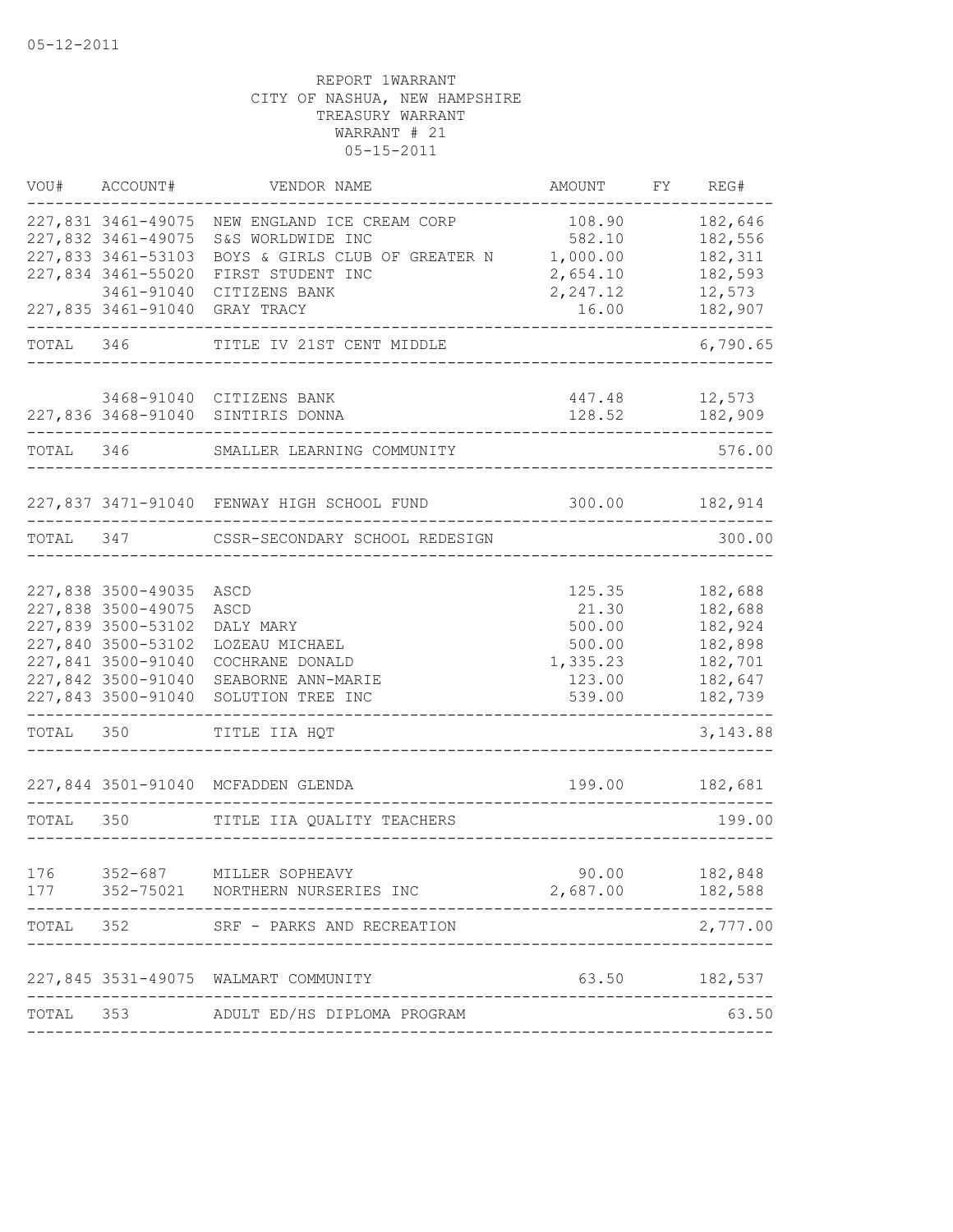| VOU#       | ACCOUNT#                                 | VENDOR NAME                                          | AMOUNT             | FY | REG#               |
|------------|------------------------------------------|------------------------------------------------------|--------------------|----|--------------------|
|            |                                          | 227,845 3601-49050 WALMART COMMUNITY                 | 31.32              |    | 182,537            |
| TOTAL      | 360                                      | DROPOUT PREVENTION ADULT ED                          |                    |    | 31.32              |
| 178<br>179 | 371-01340<br>371-49075                   | STAPLES ADVANTAGE<br>NHDES WETLANDS BUREAU           | 82.32<br>600.00    |    | 182,535<br>182,261 |
| TOTAL      | 371                                      | SRF - COMMUNITY DEVELOPMENT                          |                    |    | 682.32             |
| 180        | 373-53025                                | COMMUNITY INVESTMENT ASSOCIATE                       | 1,500.00           |    | 182,844            |
| 181        | 373-53075                                | CHISHOLM DEBORA A                                    | 1,417.50           |    | 182,381            |
| TOTAL      | 373                                      | SRF - ECONOMIC DEVELOPMENT                           |                    |    | 2,917.50           |
| 182        | 374-07045                                | WAYE ROOFING AND CONSTRUCTION                        | 6,000.00           |    | 182,935            |
| 183<br>184 | 374-07164<br>374-07164                   | BROX INDUSTRIES INC<br>CORRIVEAU ROUTHIER INC        | 824.29<br>24.19    |    | 182,313<br>182,744 |
| 185        | 374-07164                                | US CONSTRUCTION FABRICS, LLC                         | 390.00             |    | 182,816            |
| 186        | 374-07253                                | BRIDGES DOMESTIC & SEXUAL VIOL                       | 5,477.50           |    | 182,314            |
| 187        | 374-07261                                | NH LEGAL ASSISTANCE                                  | 1,004.09           |    | 182,828            |
| 188        | 374-07340                                | HILLSBOROUGH COUNTY TREASURER                        | 58.44              |    | 182,763            |
| 189        | 374-07340                                | TELEGRAPH PUBLISHING COMPANY                         | 110.10             |    | 182,765            |
| TOTAL      | 374                                      | SRF - URBAN PROGRAMS                                 |                    |    | 13,888.61          |
| 190        | $375 - 45050$                            | NORTH CONWAY LIBRARY                                 | 8.00               |    | 183,024            |
| 191        | $375 - 45050$                            | UNIQUE MANAGEMENT SERVICES INC                       | 545.95             |    | 182,367            |
| TOTAL      | 375                                      | SRF - PUBLIC LIBRARIES                               |                    |    | 553.95             |
|            |                                          |                                                      |                    |    |                    |
|            | 227,846 3751-49050<br>227,847 3751-49050 | ERIC ARMIN INC                                       | 1,035.66<br>402.21 |    | 182,596            |
|            | 227,848 3751-49050                       | LAKESHORE LEARNING MATERIALS<br>SCHOOL SPECIALTY INC | 49.00              |    | 182,372<br>182,575 |
|            | 3751-49075                               | CITIZENS BANK                                        | 346.61             |    | 12,573             |
|            | 227,849 3751-53101                       | MUSCOTT HOWARD ED.D                                  | 614.40             |    | 182,605            |
|            | 227,850 3751-64045                       | COMPUTER HUT OF N E INC                              | 4,487.40           |    | 182,775            |
|            | 227,851 3751-64045                       | HEWLETT PACKARD COMPANY                              | 234.00             |    | 182,361            |
|            | 227,852 3751-64045                       | PRO AV SYSTEMS INC                                   | 300.00             |    | 182,660            |
|            | 227,853 3751-94030                       | COFFEY SHARON                                        | 138.86             |    | 182,562            |
|            | 227,854 3751-94030                       | SOLUTION TREE INC                                    | 8,526.00           |    | 182,739            |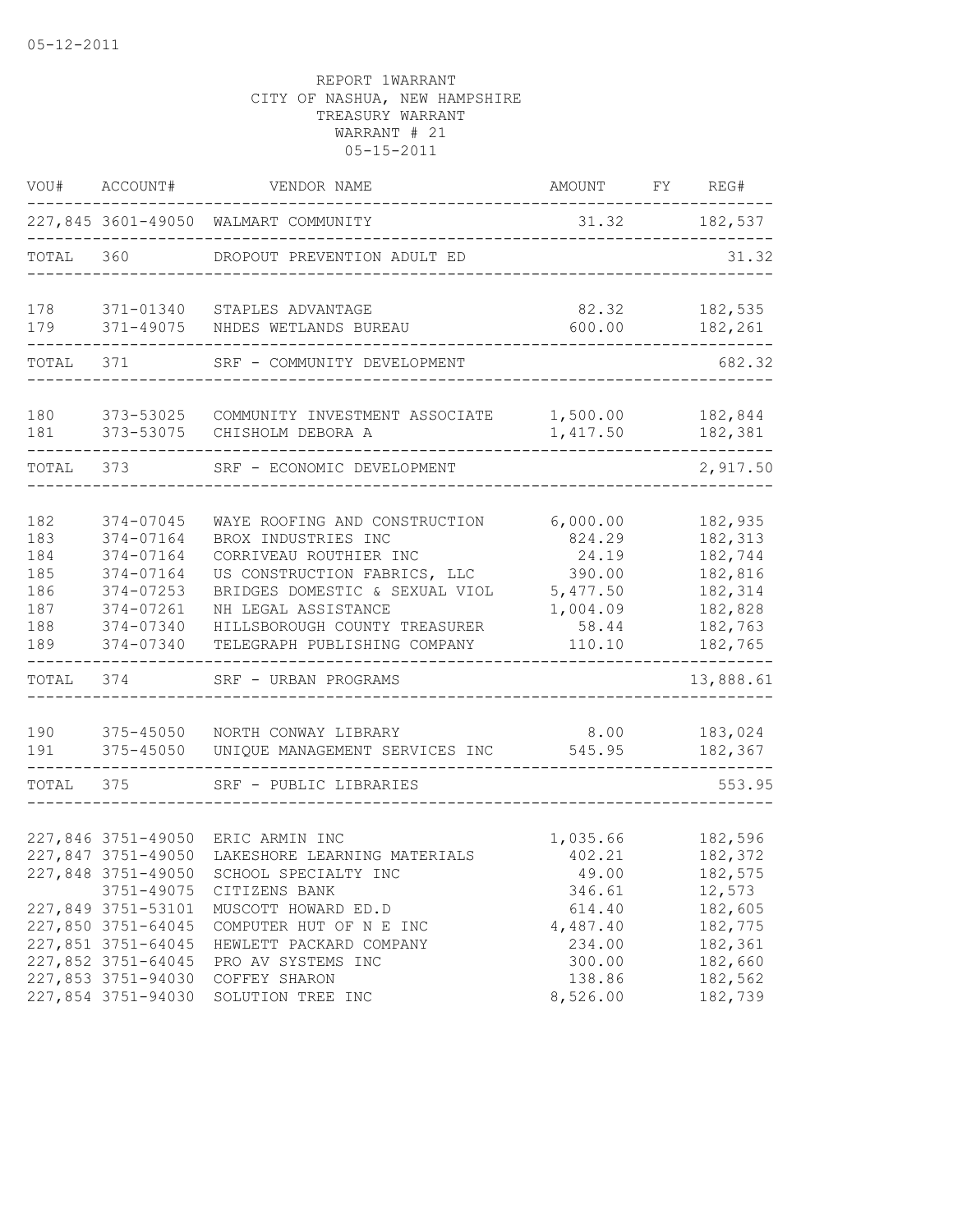| TOTAL 375 ARRA TITLE I A<br>16, 134. 14<br>227,855 3761-49035<br>2,287.08<br>182,772<br>SCHOLASTIC INCORPORATED<br>227,856 3761-49035<br>17.99<br>182,575<br>SCHOOL SPECIALTY INC<br>227,857 3761-49050<br>HANDWRITING WITHOUT TEARS<br>151.80<br>182,884<br>227,858 3761-49050<br>182,661<br>RESOURCES FOR READING<br>534.45<br>227,859 3761-49075<br>182,560<br>REALLY GOOD STUFF INC<br>97.43<br>32.87<br>227,860 3761-49075<br>182,575<br>SCHOOL SPECIALTY INC<br>227,861 3761-53101<br>5,700.51<br>182,719<br>ACES<br>227,862 3761-53101<br>9,653.00<br>182,885<br>ALPHA ACADEMIC SERVICES INC<br>227,863 3761-53101<br>1,680.00<br>182,890<br>OXFORD LEARNING<br>227,864 3761-53101<br>STRAIGHT A ACADEMY<br>1,140.00<br>182,908<br>3761-94030 CITIZENS BANK<br>651.84<br>12,573<br>227,865 3761-95010 SCHOLASTIC MAGAZINES<br>137.23<br>182,430<br>----------------------------------<br>22,084.20<br>TOTAL 376<br>TITLE IA<br>60.00 182,567<br>227,866 3771-91040 BOURQUE CAROLYN<br>60.00 182,631<br>227,867 3771-91040 MANDELL SETH<br>TOTAL 377 TITLE III ENHANCING ENG LANG<br>120.00<br>193<br>378-09031<br>199.91<br>182,824<br>LOOMIS<br>BEST OF THE BEST CLEANING & SE<br>194<br>378-09061<br>80.00<br>182,802<br>195<br>378-09061<br>CINTAS #016<br>28.88<br>182,833<br>196<br>378-09061<br>546.21<br>182,994<br>NEXTEL COMMUNICATIONS<br>197<br>378-09061<br>SAFETY-KLEEN SYSTEMS INC<br>419.28<br>182,310<br>198<br>CITY OF NASHUA/TAX COLLECTOR'S<br>378-09071<br>188.88<br>182,936<br>199<br>MAYNARD & LESIEUR INCORPORATED<br>1,695.48<br>182,756<br>378-09081<br>200<br>378-09091<br>ARCSOURCE INC<br>79.51<br>182,408<br>201<br>378-09091<br>168.24<br>182,353<br>BALDWIN FILTERS<br>202<br>182,527<br>378-09091<br>CENTRAL PAPER PRODUCTS CO<br>282.37<br>203<br>378-09091<br>FASTENAL COMPANY<br>94.42<br>182,450<br>204<br>378-09091<br>GILLIG LLC<br>1,470.15<br>182,467<br>205<br>378-09091<br>37.34<br>182,359<br>GRAINGER<br>206<br>68.59<br>378-09091<br>HOME DEPOT CREDIT SERVICES<br>182,998<br>207<br>378-09091<br>NAPA AUTO PARTS<br>265.43<br>182,484<br>208<br>762.42<br>182,390<br>378-09091<br>NORTHERN BUS SALES INC<br>209<br>378-09101<br>PSNH<br>1,375.66<br>183,026<br>824.13<br>183,037<br>210<br>378-09102<br>PUBLIC SERVICE OF NEW HAMPSHIR<br>183,026<br>211<br>378-09104<br>PSNH<br>311.90<br>183,009<br>212<br>378-09112<br>14.44<br>NATIONAL GRID<br>183,009<br>212<br>378-09115<br>NATIONAL GRID<br>142.90<br>183,000<br>213<br>378-09120<br>PENNICHUCK WATER<br>164.64 | VOU# ACCOUNT# | AMOUNT FY REG# |  |
|------------------------------------------------------------------------------------------------------------------------------------------------------------------------------------------------------------------------------------------------------------------------------------------------------------------------------------------------------------------------------------------------------------------------------------------------------------------------------------------------------------------------------------------------------------------------------------------------------------------------------------------------------------------------------------------------------------------------------------------------------------------------------------------------------------------------------------------------------------------------------------------------------------------------------------------------------------------------------------------------------------------------------------------------------------------------------------------------------------------------------------------------------------------------------------------------------------------------------------------------------------------------------------------------------------------------------------------------------------------------------------------------------------------------------------------------------------------------------------------------------------------------------------------------------------------------------------------------------------------------------------------------------------------------------------------------------------------------------------------------------------------------------------------------------------------------------------------------------------------------------------------------------------------------------------------------------------------------------------------------------------------------------------------------------------------------------------------------------------------------------------------------------------------------------------------------------------------------------------------------------------------------------------------------------------------------------------------------------------------------------------------------------------------------------------------------------------------------------------------------------------------------------|---------------|----------------|--|
|                                                                                                                                                                                                                                                                                                                                                                                                                                                                                                                                                                                                                                                                                                                                                                                                                                                                                                                                                                                                                                                                                                                                                                                                                                                                                                                                                                                                                                                                                                                                                                                                                                                                                                                                                                                                                                                                                                                                                                                                                                                                                                                                                                                                                                                                                                                                                                                                                                                                                                                              |               |                |  |
|                                                                                                                                                                                                                                                                                                                                                                                                                                                                                                                                                                                                                                                                                                                                                                                                                                                                                                                                                                                                                                                                                                                                                                                                                                                                                                                                                                                                                                                                                                                                                                                                                                                                                                                                                                                                                                                                                                                                                                                                                                                                                                                                                                                                                                                                                                                                                                                                                                                                                                                              |               |                |  |
|                                                                                                                                                                                                                                                                                                                                                                                                                                                                                                                                                                                                                                                                                                                                                                                                                                                                                                                                                                                                                                                                                                                                                                                                                                                                                                                                                                                                                                                                                                                                                                                                                                                                                                                                                                                                                                                                                                                                                                                                                                                                                                                                                                                                                                                                                                                                                                                                                                                                                                                              |               |                |  |
|                                                                                                                                                                                                                                                                                                                                                                                                                                                                                                                                                                                                                                                                                                                                                                                                                                                                                                                                                                                                                                                                                                                                                                                                                                                                                                                                                                                                                                                                                                                                                                                                                                                                                                                                                                                                                                                                                                                                                                                                                                                                                                                                                                                                                                                                                                                                                                                                                                                                                                                              |               |                |  |
|                                                                                                                                                                                                                                                                                                                                                                                                                                                                                                                                                                                                                                                                                                                                                                                                                                                                                                                                                                                                                                                                                                                                                                                                                                                                                                                                                                                                                                                                                                                                                                                                                                                                                                                                                                                                                                                                                                                                                                                                                                                                                                                                                                                                                                                                                                                                                                                                                                                                                                                              |               |                |  |
|                                                                                                                                                                                                                                                                                                                                                                                                                                                                                                                                                                                                                                                                                                                                                                                                                                                                                                                                                                                                                                                                                                                                                                                                                                                                                                                                                                                                                                                                                                                                                                                                                                                                                                                                                                                                                                                                                                                                                                                                                                                                                                                                                                                                                                                                                                                                                                                                                                                                                                                              |               |                |  |
|                                                                                                                                                                                                                                                                                                                                                                                                                                                                                                                                                                                                                                                                                                                                                                                                                                                                                                                                                                                                                                                                                                                                                                                                                                                                                                                                                                                                                                                                                                                                                                                                                                                                                                                                                                                                                                                                                                                                                                                                                                                                                                                                                                                                                                                                                                                                                                                                                                                                                                                              |               |                |  |
|                                                                                                                                                                                                                                                                                                                                                                                                                                                                                                                                                                                                                                                                                                                                                                                                                                                                                                                                                                                                                                                                                                                                                                                                                                                                                                                                                                                                                                                                                                                                                                                                                                                                                                                                                                                                                                                                                                                                                                                                                                                                                                                                                                                                                                                                                                                                                                                                                                                                                                                              |               |                |  |
|                                                                                                                                                                                                                                                                                                                                                                                                                                                                                                                                                                                                                                                                                                                                                                                                                                                                                                                                                                                                                                                                                                                                                                                                                                                                                                                                                                                                                                                                                                                                                                                                                                                                                                                                                                                                                                                                                                                                                                                                                                                                                                                                                                                                                                                                                                                                                                                                                                                                                                                              |               |                |  |
|                                                                                                                                                                                                                                                                                                                                                                                                                                                                                                                                                                                                                                                                                                                                                                                                                                                                                                                                                                                                                                                                                                                                                                                                                                                                                                                                                                                                                                                                                                                                                                                                                                                                                                                                                                                                                                                                                                                                                                                                                                                                                                                                                                                                                                                                                                                                                                                                                                                                                                                              |               |                |  |
|                                                                                                                                                                                                                                                                                                                                                                                                                                                                                                                                                                                                                                                                                                                                                                                                                                                                                                                                                                                                                                                                                                                                                                                                                                                                                                                                                                                                                                                                                                                                                                                                                                                                                                                                                                                                                                                                                                                                                                                                                                                                                                                                                                                                                                                                                                                                                                                                                                                                                                                              |               |                |  |
|                                                                                                                                                                                                                                                                                                                                                                                                                                                                                                                                                                                                                                                                                                                                                                                                                                                                                                                                                                                                                                                                                                                                                                                                                                                                                                                                                                                                                                                                                                                                                                                                                                                                                                                                                                                                                                                                                                                                                                                                                                                                                                                                                                                                                                                                                                                                                                                                                                                                                                                              |               |                |  |
|                                                                                                                                                                                                                                                                                                                                                                                                                                                                                                                                                                                                                                                                                                                                                                                                                                                                                                                                                                                                                                                                                                                                                                                                                                                                                                                                                                                                                                                                                                                                                                                                                                                                                                                                                                                                                                                                                                                                                                                                                                                                                                                                                                                                                                                                                                                                                                                                                                                                                                                              |               |                |  |
|                                                                                                                                                                                                                                                                                                                                                                                                                                                                                                                                                                                                                                                                                                                                                                                                                                                                                                                                                                                                                                                                                                                                                                                                                                                                                                                                                                                                                                                                                                                                                                                                                                                                                                                                                                                                                                                                                                                                                                                                                                                                                                                                                                                                                                                                                                                                                                                                                                                                                                                              |               |                |  |
|                                                                                                                                                                                                                                                                                                                                                                                                                                                                                                                                                                                                                                                                                                                                                                                                                                                                                                                                                                                                                                                                                                                                                                                                                                                                                                                                                                                                                                                                                                                                                                                                                                                                                                                                                                                                                                                                                                                                                                                                                                                                                                                                                                                                                                                                                                                                                                                                                                                                                                                              |               |                |  |
|                                                                                                                                                                                                                                                                                                                                                                                                                                                                                                                                                                                                                                                                                                                                                                                                                                                                                                                                                                                                                                                                                                                                                                                                                                                                                                                                                                                                                                                                                                                                                                                                                                                                                                                                                                                                                                                                                                                                                                                                                                                                                                                                                                                                                                                                                                                                                                                                                                                                                                                              |               |                |  |
|                                                                                                                                                                                                                                                                                                                                                                                                                                                                                                                                                                                                                                                                                                                                                                                                                                                                                                                                                                                                                                                                                                                                                                                                                                                                                                                                                                                                                                                                                                                                                                                                                                                                                                                                                                                                                                                                                                                                                                                                                                                                                                                                                                                                                                                                                                                                                                                                                                                                                                                              |               |                |  |
|                                                                                                                                                                                                                                                                                                                                                                                                                                                                                                                                                                                                                                                                                                                                                                                                                                                                                                                                                                                                                                                                                                                                                                                                                                                                                                                                                                                                                                                                                                                                                                                                                                                                                                                                                                                                                                                                                                                                                                                                                                                                                                                                                                                                                                                                                                                                                                                                                                                                                                                              |               |                |  |
|                                                                                                                                                                                                                                                                                                                                                                                                                                                                                                                                                                                                                                                                                                                                                                                                                                                                                                                                                                                                                                                                                                                                                                                                                                                                                                                                                                                                                                                                                                                                                                                                                                                                                                                                                                                                                                                                                                                                                                                                                                                                                                                                                                                                                                                                                                                                                                                                                                                                                                                              |               |                |  |
|                                                                                                                                                                                                                                                                                                                                                                                                                                                                                                                                                                                                                                                                                                                                                                                                                                                                                                                                                                                                                                                                                                                                                                                                                                                                                                                                                                                                                                                                                                                                                                                                                                                                                                                                                                                                                                                                                                                                                                                                                                                                                                                                                                                                                                                                                                                                                                                                                                                                                                                              |               |                |  |
|                                                                                                                                                                                                                                                                                                                                                                                                                                                                                                                                                                                                                                                                                                                                                                                                                                                                                                                                                                                                                                                                                                                                                                                                                                                                                                                                                                                                                                                                                                                                                                                                                                                                                                                                                                                                                                                                                                                                                                                                                                                                                                                                                                                                                                                                                                                                                                                                                                                                                                                              |               |                |  |
|                                                                                                                                                                                                                                                                                                                                                                                                                                                                                                                                                                                                                                                                                                                                                                                                                                                                                                                                                                                                                                                                                                                                                                                                                                                                                                                                                                                                                                                                                                                                                                                                                                                                                                                                                                                                                                                                                                                                                                                                                                                                                                                                                                                                                                                                                                                                                                                                                                                                                                                              |               |                |  |
|                                                                                                                                                                                                                                                                                                                                                                                                                                                                                                                                                                                                                                                                                                                                                                                                                                                                                                                                                                                                                                                                                                                                                                                                                                                                                                                                                                                                                                                                                                                                                                                                                                                                                                                                                                                                                                                                                                                                                                                                                                                                                                                                                                                                                                                                                                                                                                                                                                                                                                                              |               |                |  |
|                                                                                                                                                                                                                                                                                                                                                                                                                                                                                                                                                                                                                                                                                                                                                                                                                                                                                                                                                                                                                                                                                                                                                                                                                                                                                                                                                                                                                                                                                                                                                                                                                                                                                                                                                                                                                                                                                                                                                                                                                                                                                                                                                                                                                                                                                                                                                                                                                                                                                                                              |               |                |  |
|                                                                                                                                                                                                                                                                                                                                                                                                                                                                                                                                                                                                                                                                                                                                                                                                                                                                                                                                                                                                                                                                                                                                                                                                                                                                                                                                                                                                                                                                                                                                                                                                                                                                                                                                                                                                                                                                                                                                                                                                                                                                                                                                                                                                                                                                                                                                                                                                                                                                                                                              |               |                |  |
|                                                                                                                                                                                                                                                                                                                                                                                                                                                                                                                                                                                                                                                                                                                                                                                                                                                                                                                                                                                                                                                                                                                                                                                                                                                                                                                                                                                                                                                                                                                                                                                                                                                                                                                                                                                                                                                                                                                                                                                                                                                                                                                                                                                                                                                                                                                                                                                                                                                                                                                              |               |                |  |
|                                                                                                                                                                                                                                                                                                                                                                                                                                                                                                                                                                                                                                                                                                                                                                                                                                                                                                                                                                                                                                                                                                                                                                                                                                                                                                                                                                                                                                                                                                                                                                                                                                                                                                                                                                                                                                                                                                                                                                                                                                                                                                                                                                                                                                                                                                                                                                                                                                                                                                                              |               |                |  |
|                                                                                                                                                                                                                                                                                                                                                                                                                                                                                                                                                                                                                                                                                                                                                                                                                                                                                                                                                                                                                                                                                                                                                                                                                                                                                                                                                                                                                                                                                                                                                                                                                                                                                                                                                                                                                                                                                                                                                                                                                                                                                                                                                                                                                                                                                                                                                                                                                                                                                                                              |               |                |  |
|                                                                                                                                                                                                                                                                                                                                                                                                                                                                                                                                                                                                                                                                                                                                                                                                                                                                                                                                                                                                                                                                                                                                                                                                                                                                                                                                                                                                                                                                                                                                                                                                                                                                                                                                                                                                                                                                                                                                                                                                                                                                                                                                                                                                                                                                                                                                                                                                                                                                                                                              |               |                |  |
|                                                                                                                                                                                                                                                                                                                                                                                                                                                                                                                                                                                                                                                                                                                                                                                                                                                                                                                                                                                                                                                                                                                                                                                                                                                                                                                                                                                                                                                                                                                                                                                                                                                                                                                                                                                                                                                                                                                                                                                                                                                                                                                                                                                                                                                                                                                                                                                                                                                                                                                              |               |                |  |
|                                                                                                                                                                                                                                                                                                                                                                                                                                                                                                                                                                                                                                                                                                                                                                                                                                                                                                                                                                                                                                                                                                                                                                                                                                                                                                                                                                                                                                                                                                                                                                                                                                                                                                                                                                                                                                                                                                                                                                                                                                                                                                                                                                                                                                                                                                                                                                                                                                                                                                                              |               |                |  |
|                                                                                                                                                                                                                                                                                                                                                                                                                                                                                                                                                                                                                                                                                                                                                                                                                                                                                                                                                                                                                                                                                                                                                                                                                                                                                                                                                                                                                                                                                                                                                                                                                                                                                                                                                                                                                                                                                                                                                                                                                                                                                                                                                                                                                                                                                                                                                                                                                                                                                                                              |               |                |  |
|                                                                                                                                                                                                                                                                                                                                                                                                                                                                                                                                                                                                                                                                                                                                                                                                                                                                                                                                                                                                                                                                                                                                                                                                                                                                                                                                                                                                                                                                                                                                                                                                                                                                                                                                                                                                                                                                                                                                                                                                                                                                                                                                                                                                                                                                                                                                                                                                                                                                                                                              |               |                |  |
|                                                                                                                                                                                                                                                                                                                                                                                                                                                                                                                                                                                                                                                                                                                                                                                                                                                                                                                                                                                                                                                                                                                                                                                                                                                                                                                                                                                                                                                                                                                                                                                                                                                                                                                                                                                                                                                                                                                                                                                                                                                                                                                                                                                                                                                                                                                                                                                                                                                                                                                              |               |                |  |
|                                                                                                                                                                                                                                                                                                                                                                                                                                                                                                                                                                                                                                                                                                                                                                                                                                                                                                                                                                                                                                                                                                                                                                                                                                                                                                                                                                                                                                                                                                                                                                                                                                                                                                                                                                                                                                                                                                                                                                                                                                                                                                                                                                                                                                                                                                                                                                                                                                                                                                                              |               |                |  |
|                                                                                                                                                                                                                                                                                                                                                                                                                                                                                                                                                                                                                                                                                                                                                                                                                                                                                                                                                                                                                                                                                                                                                                                                                                                                                                                                                                                                                                                                                                                                                                                                                                                                                                                                                                                                                                                                                                                                                                                                                                                                                                                                                                                                                                                                                                                                                                                                                                                                                                                              |               |                |  |
|                                                                                                                                                                                                                                                                                                                                                                                                                                                                                                                                                                                                                                                                                                                                                                                                                                                                                                                                                                                                                                                                                                                                                                                                                                                                                                                                                                                                                                                                                                                                                                                                                                                                                                                                                                                                                                                                                                                                                                                                                                                                                                                                                                                                                                                                                                                                                                                                                                                                                                                              |               |                |  |
|                                                                                                                                                                                                                                                                                                                                                                                                                                                                                                                                                                                                                                                                                                                                                                                                                                                                                                                                                                                                                                                                                                                                                                                                                                                                                                                                                                                                                                                                                                                                                                                                                                                                                                                                                                                                                                                                                                                                                                                                                                                                                                                                                                                                                                                                                                                                                                                                                                                                                                                              |               |                |  |
|                                                                                                                                                                                                                                                                                                                                                                                                                                                                                                                                                                                                                                                                                                                                                                                                                                                                                                                                                                                                                                                                                                                                                                                                                                                                                                                                                                                                                                                                                                                                                                                                                                                                                                                                                                                                                                                                                                                                                                                                                                                                                                                                                                                                                                                                                                                                                                                                                                                                                                                              |               |                |  |
|                                                                                                                                                                                                                                                                                                                                                                                                                                                                                                                                                                                                                                                                                                                                                                                                                                                                                                                                                                                                                                                                                                                                                                                                                                                                                                                                                                                                                                                                                                                                                                                                                                                                                                                                                                                                                                                                                                                                                                                                                                                                                                                                                                                                                                                                                                                                                                                                                                                                                                                              |               |                |  |
|                                                                                                                                                                                                                                                                                                                                                                                                                                                                                                                                                                                                                                                                                                                                                                                                                                                                                                                                                                                                                                                                                                                                                                                                                                                                                                                                                                                                                                                                                                                                                                                                                                                                                                                                                                                                                                                                                                                                                                                                                                                                                                                                                                                                                                                                                                                                                                                                                                                                                                                              |               |                |  |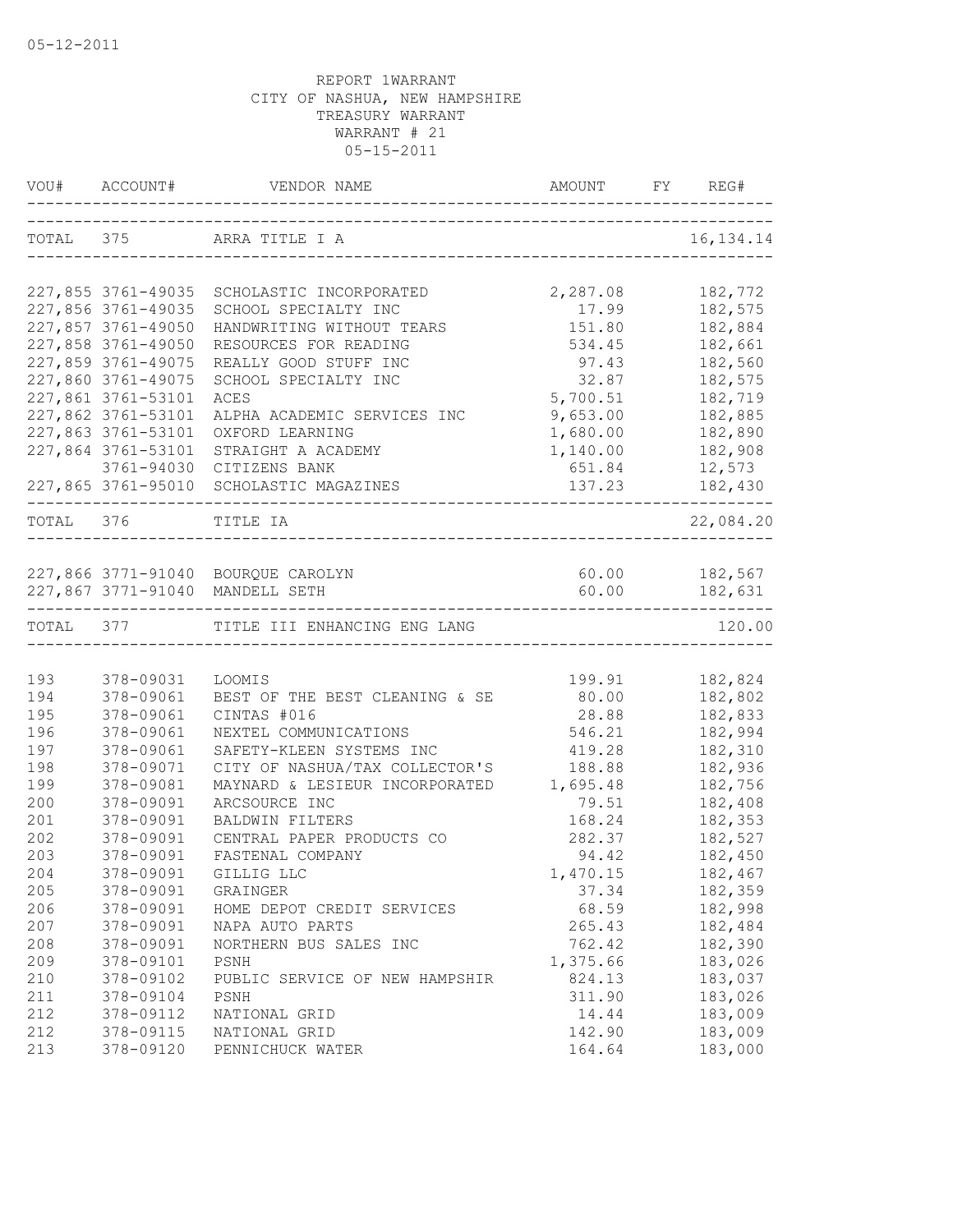| VOU#  | ACCOUNT#                                 | VENDOR NAME                                 | AMOUNT     | FY. | REG#       |
|-------|------------------------------------------|---------------------------------------------|------------|-----|------------|
| 213   | 378-09124                                | PENNICHUCK WATER                            | 48.25      |     | 183,000    |
| 213   | 378-09125                                | PENNICHUCK WATER                            | 122.33     |     | 183,000    |
| 214   | 378-09133                                | FAIRPOINT COMMUNICATIONS                    | 100.00     |     | 183,015    |
| 215   | 378-09133                                | NEXTEL COMMUNICATIONS                       | 171.78     |     | 182,994    |
| 216   | 378-09230                                | FIRST TRANSIT INC                           | 109,533.81 |     | 182,992    |
| 217   | 378-09241                                | CITIZENS BANK                               | 520.93     |     | 12,573     |
| 218   | 378-09261                                | CDW GOVERNMENT INC                          | 209.76     |     | 182,571    |
| 219   | 378-09261                                | PURE WATERS OF NEW ENGLAND LLC              | 31.50      |     | 182,453    |
| TOTAL | 378                                      | TRANSPORTATION                              |            |     | 119,959.14 |
|       |                                          | 227,868 3897-91040 PFEIFFER JAMES           | 795.99     |     | 182,283    |
| TOTAL | 389                                      | GEN VOCATIONAL ED                           |            |     | 795.99     |
|       |                                          |                                             |            |     |            |
|       | 227,869 3901-53102                       | CONNOLLY DONNA                              | 125.00     |     | 182,902    |
|       | 227,870 3901-53102                       | LEUCI ROBERT                                | 150.00     |     | 182,911    |
|       | 227,871 3901-53102                       | PROULX MARK                                 | 150.00     |     | 182,434    |
|       | 227,872 3901-55035                       | FIRST STUDENT INC                           | 1,273.41   |     | 182,593    |
|       | 227,873 3901-91040<br>227,874 3901-91040 | PARADISE MALCOLM                            | 125.81     |     | 182,678    |
|       |                                          | VERLEY MICHELE                              | 66.30      |     | 182,716    |
| TOTAL | 390                                      | PERKINS VOCATIONAL ED                       |            |     | 1,890.52   |
|       |                                          |                                             |            |     |            |
|       | 227,875 3927-49050                       | CENTRAL PAPER PRODUCTS CO                   | $-35.37$   |     | 182,768    |
|       | 227,876 3927-49050                       | HANNAFORD                                   | 175.52     |     | 182,519    |
|       | 227,877 3927-49050                       | NORTHCENTER FOODSERVICES LLC                | 3,020.77   |     | 182,600    |
| TOTAL | 392                                      | CULINARY ARTS                               |            |     | 3,160.92   |
|       |                                          | 227,878 3930-49075 DYNAVOX MAYER-JOHNSON    | 57.50      |     | 182,393    |
| TOTAL | 393                                      | ARRA IDEA PRESCHOOL                         |            |     | 57.50      |
|       |                                          |                                             |            |     |            |
|       |                                          | 227,879 3940-49035 NCS PEARSON INC          | 3,817.80   |     | 182,598    |
|       | 227,880 3940-49035                       | PRO-ED INC                                  | 446.60     |     | 182,360    |
|       |                                          | 3940-49075 CITIZENS BANK                    | 799.00     |     | 12,573     |
|       |                                          | 227,881 3940-49075 SUPER DUPER PUBLICATIONS | 97.80      |     | 182,302    |
|       |                                          | 227,881 3940-64040 SUPER DUPER PUBLICATIONS | 99.94      |     | 182,302    |
| TOTAL | 394                                      | ARRA IDEA SPEC ED                           |            |     | 5,261.14   |
|       |                                          |                                             |            |     |            |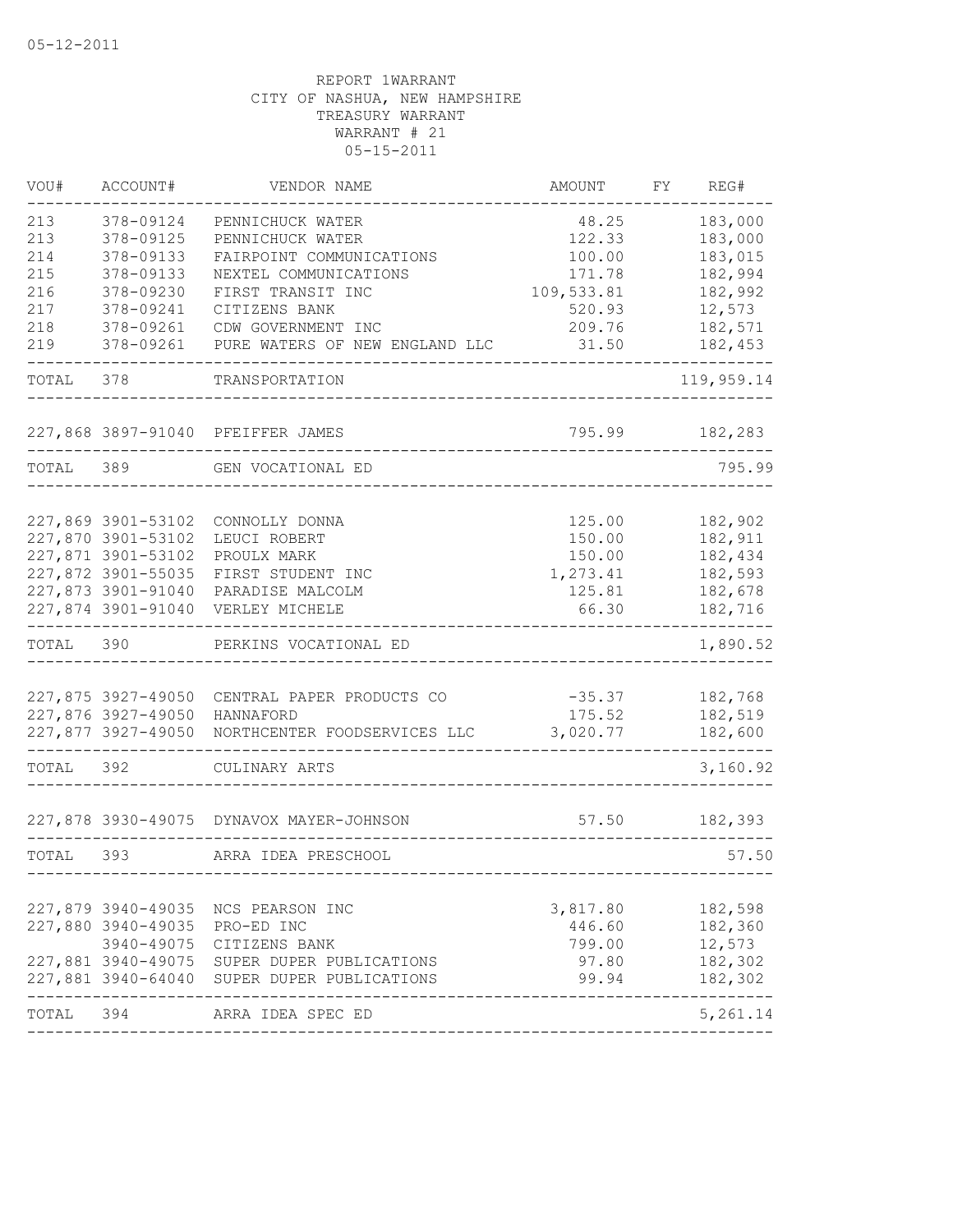| VOU#      | ACCOUNT# | VENDOR NAME                       | AMOUNT | FY | REG#    |
|-----------|----------|-----------------------------------|--------|----|---------|
|           |          | 227,882 3951-53109 BEAULIEU LAURA | 100.00 |    | 182,910 |
| TOTAL 395 |          | IDEA B SPECIAL EDUCATION          |        |    | 100.00  |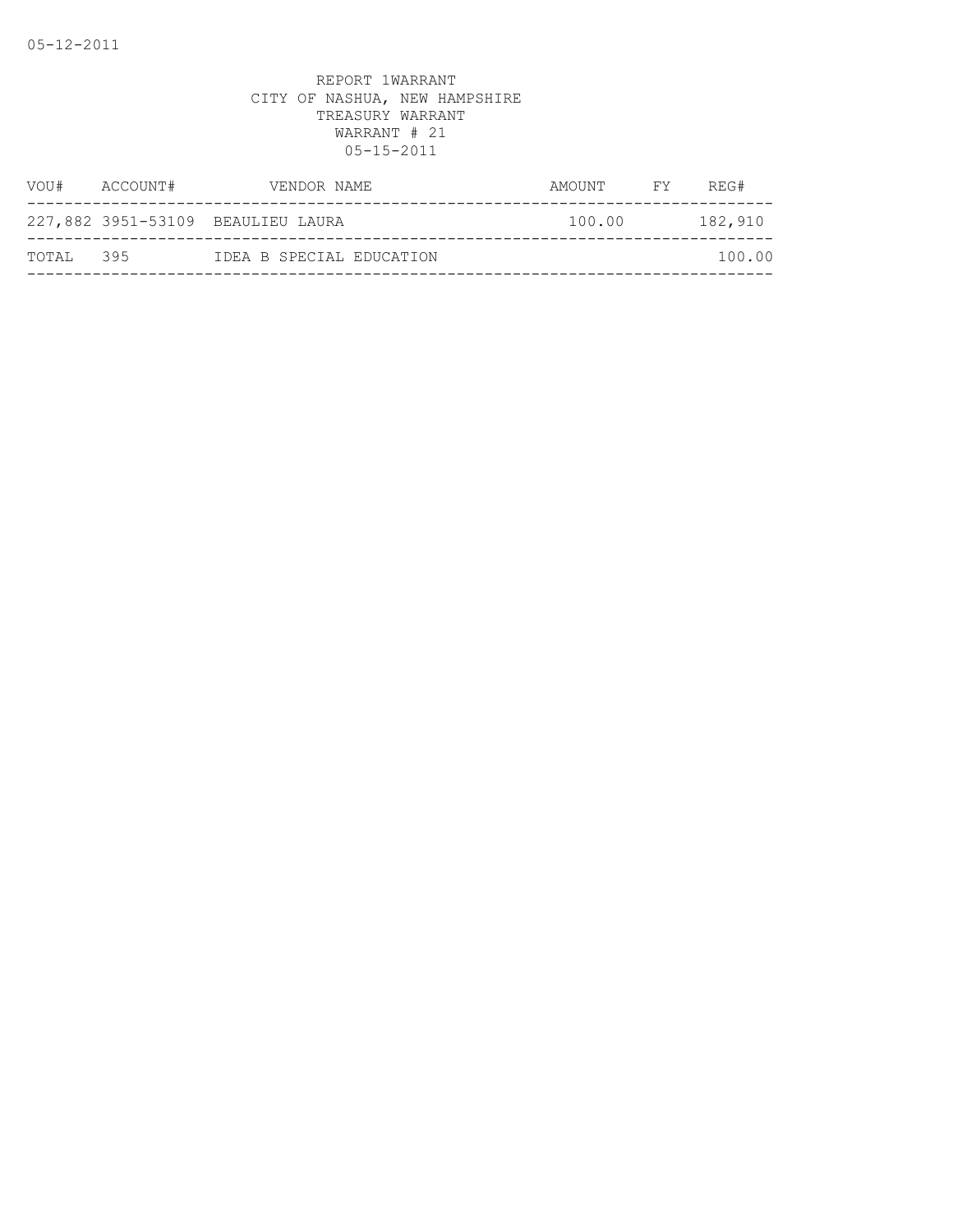|            | VOU# ACCOUNT#         | VENDOR NAME                                                  | AMOUNT FY REG#          |                                |
|------------|-----------------------|--------------------------------------------------------------|-------------------------|--------------------------------|
|            |                       | 221  412-162  HILLSBOROUGH COUNTY TREASURER  113.08  182,763 |                         |                                |
|            |                       | TOTAL 412-16 FINANCIAL SERVICES<br>INT & COST ON REDEMPTION  |                         | 113.08                         |
|            |                       | 222 412-180 COOPER PETER<br>223   412-180   GUARINO MARY     |                         | 43.00 182,879<br>54.00 182,880 |
|            |                       | TOTAL 412-18 FINANCIAL SERVICES<br>AUTO PERMITS              |                         | 97.00                          |
|            | 224 412-202           | TAYLOR MICHAEL                                               |                         | $6.00$ 182,881                 |
|            |                       | TOTAL 412-20 FINANCIAL SERVICES<br>MUNICIPAL AGENT FEES      |                         | 6.00                           |
|            |                       | 225 431-313 NASHUA POLICE DEPARTMENT                         |                         | 5.75 182,937                   |
|            |                       | TOTAL 431-31 POLICE DEPARTMENT<br>FINGERPRINT CARDS          |                         | 5.75                           |
|            |                       | 225 431-314 NASHUA POLICE DEPARTMENT                         |                         | 4.96 182,937                   |
|            |                       | TOTAL 431-31 POLICE DEPARTMENT<br>SALE OF PHOTOCOPIES        |                         | 4.96                           |
| 227<br>228 | 452-583 YI MI         | 226  452-583  CIRASO ALMA<br>452-583 GRAUDONS JOHN           | 40.00<br>40.00<br>40.00 | 182,846<br>182,847<br>182,845  |
|            | TOTAL 452-58          | PARKS AND RECREATION<br>SWIMMING CLASSES/LOCKER FEES         |                         | 120.00                         |
|            |                       | 229 476-192 BRIAN MASON ELECTRIC LLC                         |                         | 16.50 182,458                  |
|            | TOTAL 476-19 BUILDING | ELECTRICAL PERMITS                                           |                         | 16.50                          |
| 230        |                       | 476-194 BOUDREAU MICHAEL                                     | 16.50                   | 182,839                        |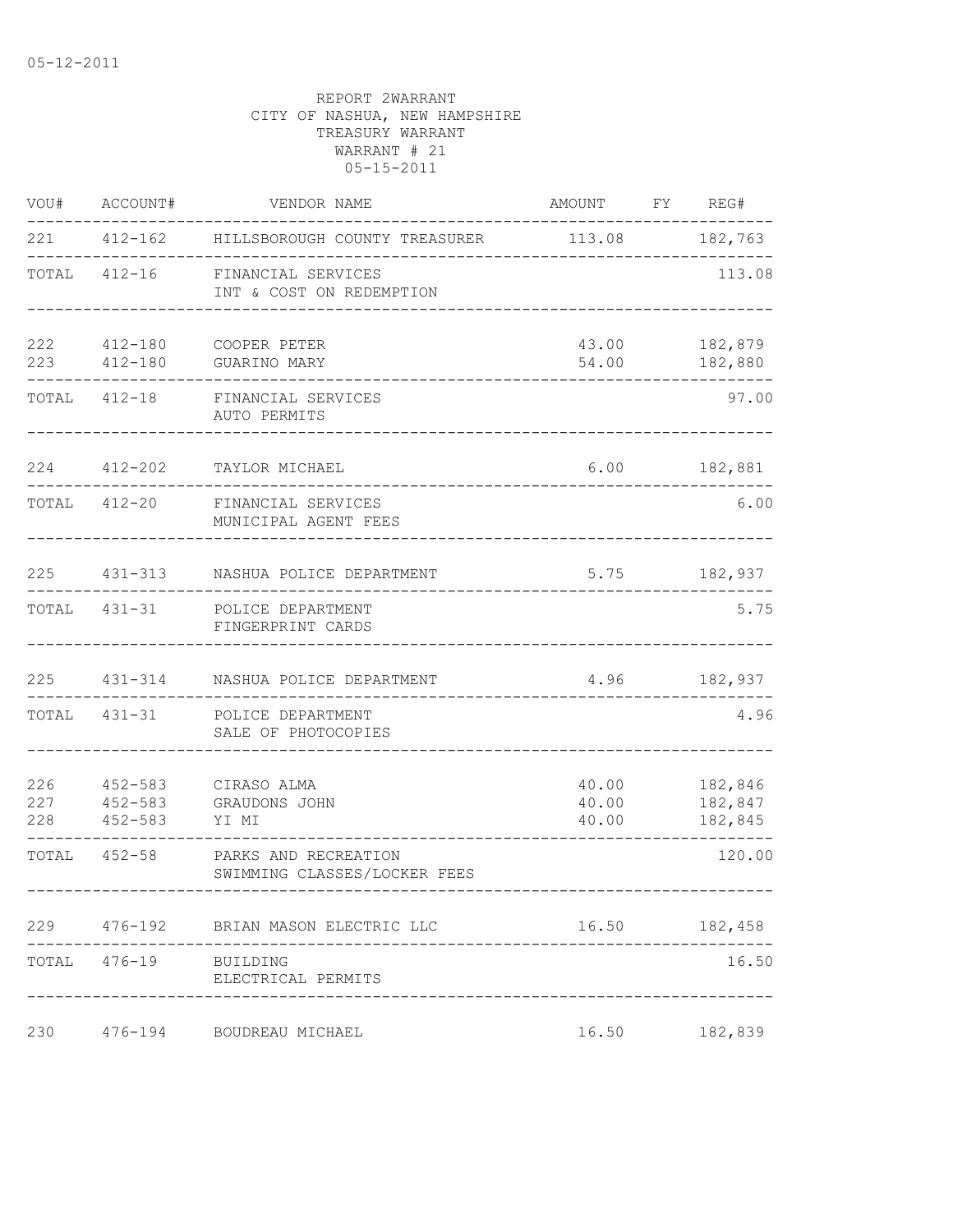| VOU#  | ACCOUNT#   | VENDOR NAME                    | AMOUNT | FΥ | REG#    |
|-------|------------|--------------------------------|--------|----|---------|
| TOTAL | $476 - 19$ | BUILDING<br>MECHANICAL PERMITS |        |    | 16.50   |
| 231   | 476-195    | KILLGREN KEITH                 | 12.50  |    | 182,380 |
| TOTAL | $476 - 19$ | BUILDING<br>PLUMBING PERMITS   |        |    | 12.50   |
|       |            |                                |        |    |         |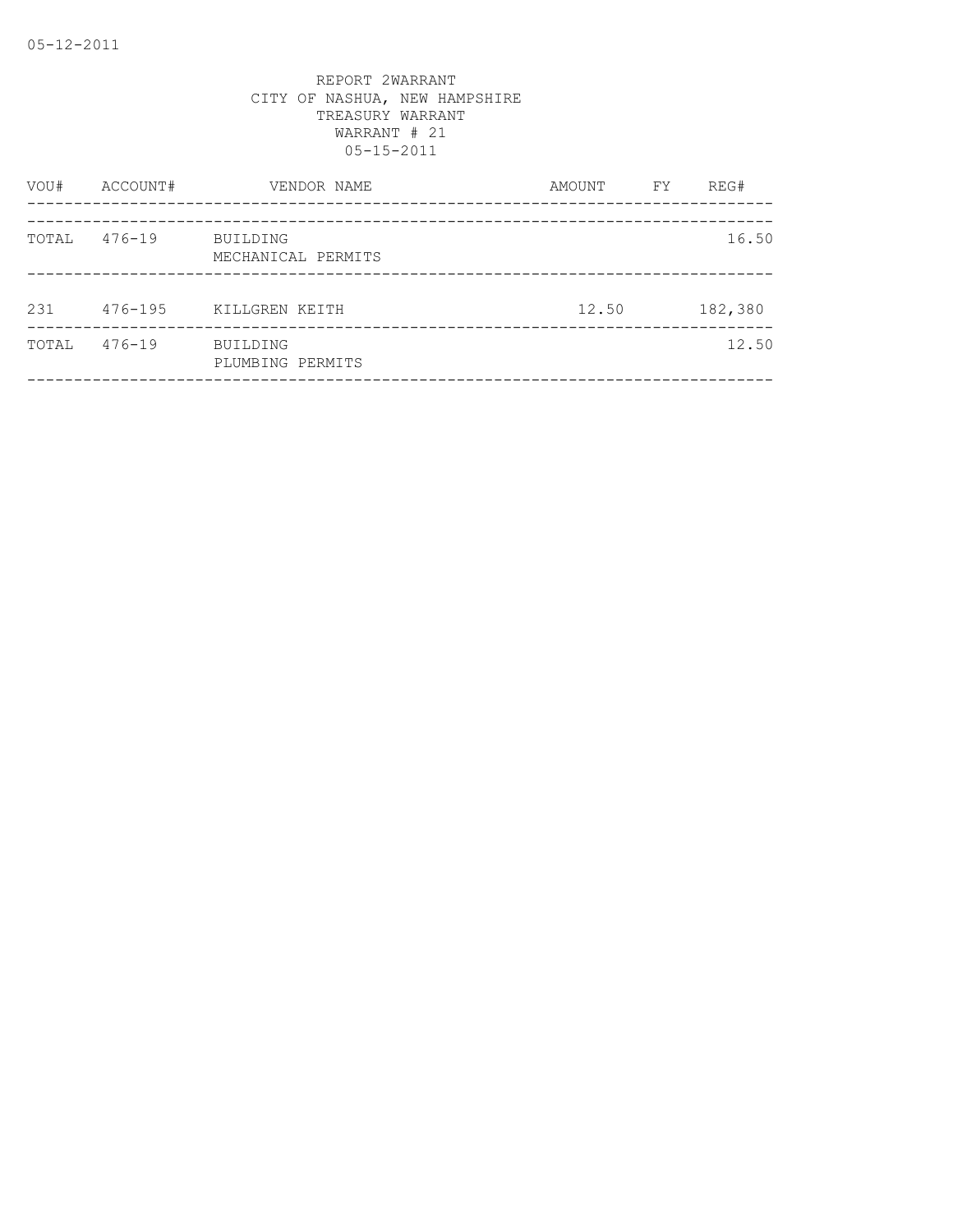| VOU#  | ACCOUNT#      | VENDOR NAME                                | AMOUNT    | FY. | REG#                 |
|-------|---------------|--------------------------------------------|-----------|-----|----------------------|
| 232   | 501-98015     | ACCURATE PRINTING INCORPORATED             | 654.55    |     | 182,761              |
| 233   | 501-98029     | CITIZENS BANK                              | 64.53     |     | 12,573               |
| 234   | 501-98015     | COMMUNITY HEALTH SERVICES                  | 10.00     |     | 182,836              |
| 235   | $501 - 53166$ | CULINARY ARTS                              | 237.75    |     | 182,278              |
| 236   | $501 - 41015$ | PETTY CASH                                 | 14.48     |     | 182,263              |
| 236   | 501-98015     | PETTY CASH                                 | 26.50     |     | 182,263              |
| 237   | $501 - 41015$ | ROGERS PATRICIA                            | 40.95     |     | 182,938              |
| 238   | $501 - 41015$ | STAPLES ADVANTAGE                          | 69.70     |     | 182,535              |
| TOTAL | 501           | MAYOR'S OFFICE                             |           |     | 1,118.46             |
|       |               |                                            |           |     |                      |
| 239   | 502-95005     | MCNAMEE JAMES M                            | 200.00    |     | 182,939              |
| 240   | 502-91015     | PETTY CASH                                 | 86.80     |     | 182,263              |
| 241   | 502-94020     | SHEEHAN PHINNEY BASS & GREEN               | 225.00    |     | 182,995              |
| 242   | 502-41005     | STAPLES ADVANTAGE                          | 194.40    |     | 182,535              |
| 242   | $502 - 41015$ | STAPLES ADVANTAGE                          | 48.59     |     | 182,535              |
| TOTAL | 502           | LEGAL DEPARTMENT                           |           |     | 754.79               |
| 243   | 503-66025     | CONWAY OFFICE PRODUCTS LLC                 | 100.00    |     | 182,378              |
| 243   | 503-72010     | CONWAY OFFICE PRODUCTS LLC                 | 140.00    |     | 182,378              |
| 244   | 503-59100     | US BANK OFFICE EQUIPMENT FINAN             | 18.75     |     | 183,014              |
| TOTAL | 503           | BOARD OF ALDERMEN                          |           |     | 258.75               |
|       |               |                                            |           |     |                      |
| 245   | 505-81058     | BRIDGES DOMESTIC & SEXUAL VIOL             | 2,022.50  |     | 182,314              |
| 246   | 505-81039     | HUMANE SOCIETY OF NEW ENGLAND              | 8,256.75  |     | 182,375              |
| 247   | 505-81078     | ST JOSEPH COMMUNITY SERVICES I             | 2,066.45  |     | 182,760              |
| 248   | 505-81124     | YMCA OF GREATER NASHUA                     | 787.50    |     | 182,478              |
| TOTAL | 505           | CIVIC & COMM. ACTIVITIES                   |           |     | 13, 133. 20          |
|       |               |                                            |           |     |                      |
| 249   | 506-31005     | BAYRING COMMUNICATIONS                     | 2,291.89  |     | 183,012              |
| 250   | 506-31005     | FAIRPOINT COMMUNICATIONS                   | 533.26    |     | 183,015              |
| 251   | 506-31005     | LANGUAGE LINE SERVICES INC                 | 26.60     |     | 182,343              |
| 252   | 506-31005     | LOVERING SUE                               | 33.00     |     | 182,940              |
| 253   |               | 506-31005 PAETEC COMMUNICATIONS INC        | 609.14    |     | 182,989              |
| 254   | 506-31005     | VERIZON WIRELESS                           | 368.25    |     | 183,006              |
|       | TOTAL 506     | TELECOMMUNICATIONS<br>____________________ |           |     | --------<br>3,862.14 |
| 255   |               | 508-83100 STATE OF NH UC                   | 7,540.79  |     | 183,035              |
| 255   |               | STATE OF NH UC                             | 11,286.94 |     |                      |
|       | 508-83101     |                                            |           |     | 183,035              |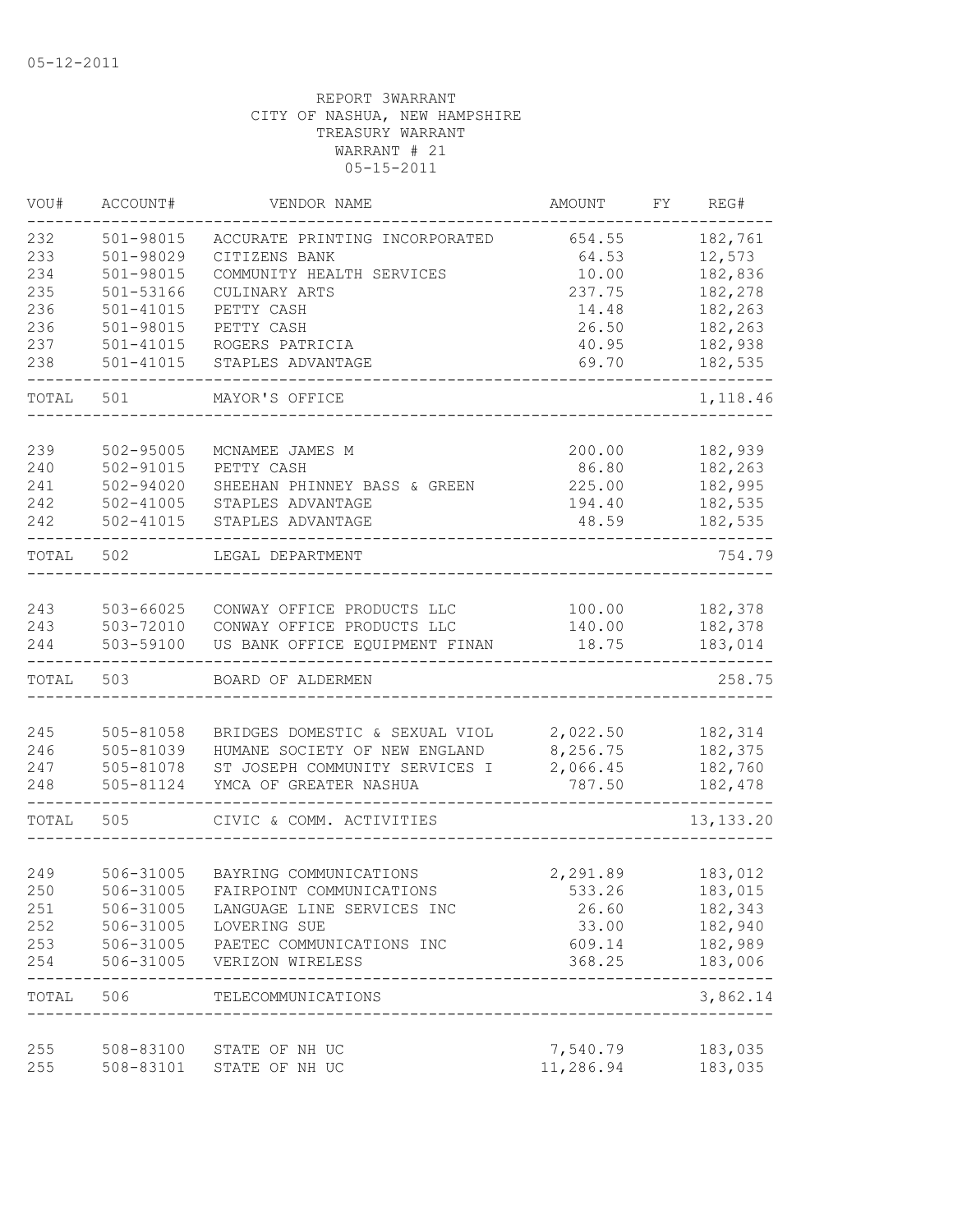| VOU#       | ACCOUNT#               | VENDOR NAME                                                          | AMOUNT           | FY | REG#                    |
|------------|------------------------|----------------------------------------------------------------------|------------------|----|-------------------------|
| TOTAL      | 508                    | INSURANCE-EMPLOYEE BENEFITS<br>_____________________________________ |                  |    | 18,827.73               |
| 256        | 512-59266              | CBCINNOVIS INC                                                       | 12.25            |    | 183,010                 |
| 257        | 512-49025              | JOHN WILEY & SONS INC                                                | 91.50            |    | 183,032                 |
| 258        | 512-94005              | NHCTCA                                                               | 40.00            |    | 182,262                 |
| 260        | 512-43005              | PRINTGRAPHICS OF MAINE                                               | 800.00           |    | 12,594                  |
| 259        | 512-43005              | PRINTGRAPHICS OF MAINE                                               | 126.71           |    | 182,336                 |
| 261        | 512-59182              | PRINTGRAPHICS OF MAINE                                               | 856.80           |    | 182,336                 |
| 262        | 512-41005              | STAPLES ADVANTAGE                                                    | 252.71           |    | 182,535                 |
| 262        | 512-41015              | STAPLES ADVANTAGE                                                    | 584.03           |    | 182,535                 |
| TOTAL 512  |                        | FINANCIAL SERVICES                                                   |                  |    | 2,764.00                |
|            |                        |                                                                      |                  |    |                         |
| 263<br>264 | 513-43005<br>513-95005 | BERGERON PAUL<br>IIMC                                                | 54.30<br>75.00   |    | 182,941<br>183,008      |
| 265        | 513-41015              | PETTY CASH                                                           | 41.47            |    | 182,263                 |
| 265        |                        | 513-43005 PETTY CASH                                                 | 29.60            |    | 182,263                 |
| 265        | 513-98035              | PETTY CASH                                                           | 65.00            |    | 182,263                 |
| TOTAL 513  |                        | CITY CLERK'S OFFICE                                                  |                  |    | 265.37                  |
|            |                        |                                                                      |                  |    |                         |
|            |                        | 265 515-41015 PETTY CASH                                             | 29.91            |    | 182,263                 |
| 266        |                        | 515-41015 STAPLES ADVANTAGE                                          | 279.10           |    | 182,535                 |
| TOTAL 515  |                        | HUMAN RESOURCES                                                      |                  |    | 309.01                  |
| 267        | 516-54016              | CONCORD MONITOR                                                      | 64.39            |    | 182,996                 |
| 268        | 516-95005              | ISM (NAPM)                                                           | 190.00           |    | 183,023                 |
| 269        | 516-41015              | PETTY CASH                                                           | 14.00            |    | 182,263                 |
| 270        | 516-54006              | TELEGRAPH PUBLISHING COMPANY                                         | 55.05            |    | 182,765                 |
| 270        | 516-54011              | TELEGRAPH PUBLISHING COMPANY                                         | 1,513.88         |    | 182,765                 |
| 270        | 516-54016              | TELEGRAPH PUBLISHING COMPANY                                         | 2,450.41         |    | 182,765                 |
| 271        | 516-54016              | THE LOWELL PUBLISHING CO                                             | 1,200.00         |    | 182,997                 |
| 272        |                        | 516-54006 UNION LEADER CORPORATION                                   | 146.80           |    | 182,993                 |
| 272        |                        | 516-54016 UNION LEADER CORPORATION                                   |                  |    | 993.21 182,993<br>----- |
|            | TOTAL 516              | PURCHASING DEPARTMENT                                                | ________________ |    | 6,627.74                |
|            |                        |                                                                      |                  |    |                         |
| 273        | 517-59135              | BAIN PEST CONTROL SERVICE INC                                        | 150.00           |    | 182,771                 |
| 274        |                        | 517-75023 BATTERIES PLUS                                             | 73.98            |    | 182,511                 |
| 275<br>276 | 517-75023              | 517-75023 BLUE TARP FINANCIAL, INC                                   | 44.10            |    | 183,021<br>182,279      |
|            |                        | CARROT TOP INDUSTRIES                                                | 355.42           |    |                         |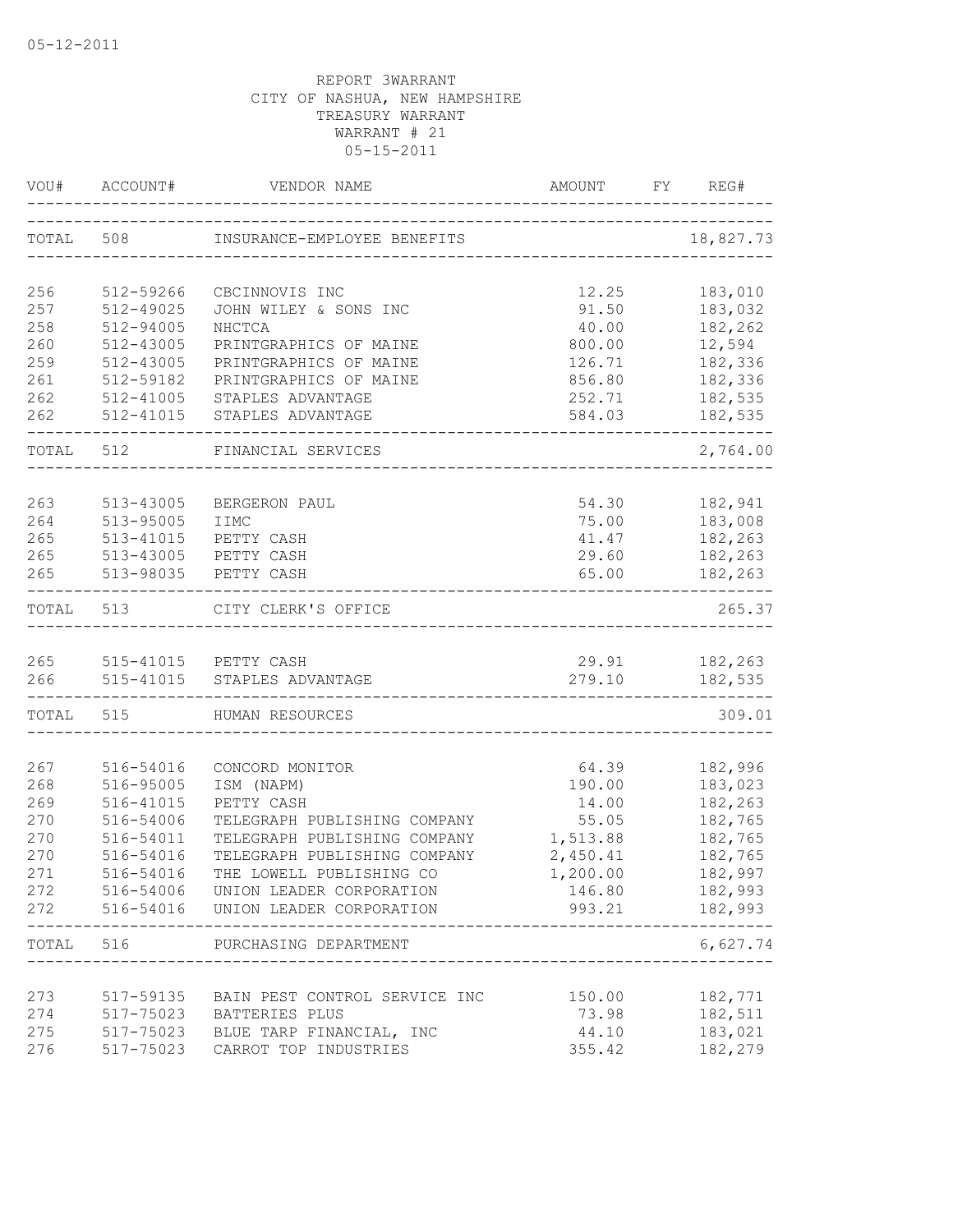| VOU#       | ACCOUNT#               | VENDOR NAME                         | AMOUNT                              | FY.<br>REG#        |
|------------|------------------------|-------------------------------------|-------------------------------------|--------------------|
| 277        | 517-75023              | CHICK BEAULIEU, INC                 | 1,430.00                            | 182,532            |
| 278        | 517-59100              | CN CARLEY ASSOCIATES                | 192.20                              | 182,809            |
| 279        | 517-75105              | GATE CITY ELECTRIC                  | 2,416.70                            | 182,794            |
| 280        | 517-74085              | HILLYARD/MANCHESTER                 | 62.35                               | 182,899            |
| 281        | 517-42005              | HOME DEPOT CREDIT SERVICES          | 84.69                               | 182,998            |
| 281        | 517-75023              | HOME DEPOT CREDIT SERVICES          | 28.60                               | 182,998            |
| 282        | 517-75023              | KERRY FIRE PROTECTION INC           | 1,063.13                            | 182,409            |
| 283        | 517-34015              | NATIONAL GRID                       | 436.90                              | 183,009            |
| 284        | 517-31050              | NEXTEL COMMUNICATIONS               | 186.16                              | 182,994            |
| 285        | 517-75160              | PEABODY SUPPLY COMPANY              | 107.37                              | 182,814            |
| 286        | 517-33005              | PENNICHUCK WATER                    | 468.98                              | 183,000            |
| 287        | 517-32005              | PSNH                                | 1,441.96                            | 183,026            |
| 288        | 517-75023              | TJ PAINTING & CO LLC                | 350.00                              | 182,831            |
| 289        | 517-75023              | WOODBURY SCOTT                      | 294.00                              | 182,830<br>$---$   |
| TOTAL 517  |                        | BUILDING MAINT - CITY ADMIN         |                                     | 9,186.54           |
|            |                        |                                     |                                     |                    |
| 290        | 519-91005              | DAME DOUGLAS                        |                                     | 44.88 182,942      |
| 291        | 519-41015              | STAPLES ADVANTAGE                   | 158.38                              | 182,535            |
| 292        | 519-91005              | TURGISS GARY                        | 160.14                              | 182,363            |
| TOTAL      | 519                    | ASSESSORS                           |                                     | 363.40             |
| 293        | 520-32005 PSNH         |                                     |                                     | 245.89 183,026     |
| TOTAL      | 520                    | HUNT BUILDING                       |                                     | 245.89             |
|            |                        |                                     |                                     |                    |
| 294        | 522-49025              | CITIZENS BANK                       | 40.70                               | 12,573             |
| 294        | $522 - 64040$          | CITIZENS BANK                       | 196.32                              | 12,573             |
| 295        | 522-74800              | CONWAY OFFICE PRODUCTS LLC          | 7,146.73                            | 182,378            |
| 296        | $522 - 45125$          | DELL MARKETING LP                   | 102.27                              | 182,354            |
| 297        | 522-43005              | FEDEX                               | 72.04                               | 182,990            |
| 298        | $522 - 45120$          | GHA TECHNOLOGIES INC                | 549.42                              | 182,373            |
| 299        | 522-91015              | <b>JOHNSON LARRY</b>                | 23.46                               | 182,943            |
| 300        | 522-31050              | NEXTEL COMMUNICATIONS               | 99.27                               | 182,994            |
| 301        | 522-64045              | PETTY CASH                          | 12.99                               | 182,263            |
| 302        | 522-74030              | PRINTER SUPPORT CORPORATION         | 471.25                              | 182,530            |
| 303<br>304 | 522-41015<br>522-64045 | STAPLES ADVANTAGE<br>UPGRADEBAY.COM | 122.95<br>281.62                    | 182,535<br>182,859 |
| TOTAL 522  |                        | INFORMATION TECHNOLOGY              |                                     | 9,119.02           |
|            |                        |                                     | ___________________________________ |                    |
| 305        | 523-53025              | ANDRUSKEVICH PAMELA                 | 670.80                              | 182,944            |
| 306        | 523-74035              | ESRI INC                            | 15,829.11                           | 183,042            |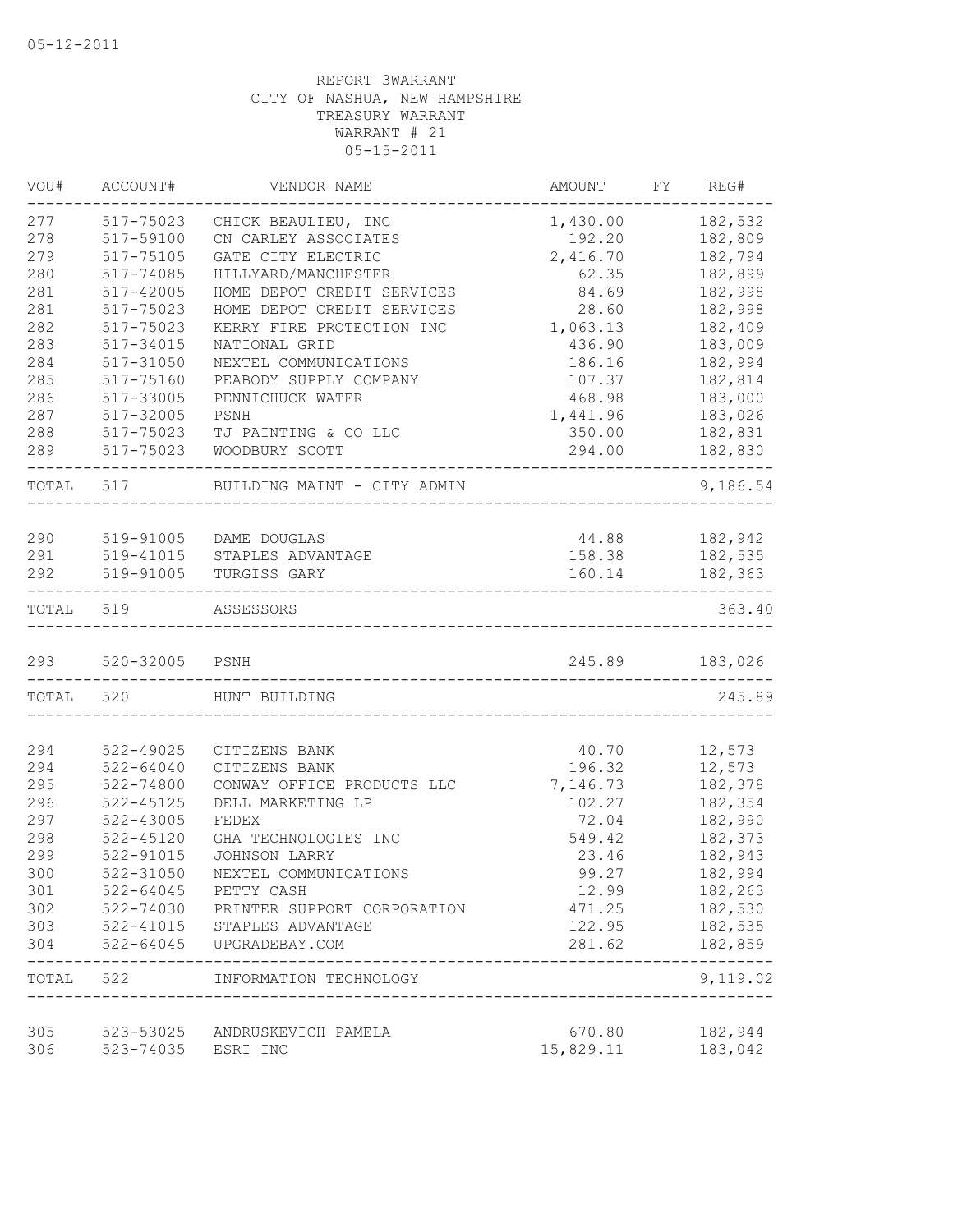|           | VOU# ACCOUNT#          | VENDOR NAME                                                     | AMOUNT           | FY REG#        |
|-----------|------------------------|-----------------------------------------------------------------|------------------|----------------|
|           |                        | 307 523-53025 GEOSHACK OHIO, LLC<br>308 523-53025 MARINO ANGELO | 1,350.00 182,838 | 332.78 182,945 |
| TOTAL 523 |                        | GIS                                                             |                  | 18,182.69      |
|           |                        | 309 524-64040 CITIZENS BANK                                     | 119.90 12,573    |                |
|           | ______________________ | 310 524-64053 PETTY CASH                                        |                  | 41.56 182,263  |
|           |                        | TOTAL 524 COMPUTERS - CITYWIDE                                  |                  | 161.46         |
|           |                        |                                                                 |                  |                |
| 311       | $531 - 46040$          | ALBERT JOSHUA                                                   | 69.98            | 182,951        |
| 312       | 531-46040              | ALL SPORTS HEROES UNIFORMS,                                     | 208.00           | 182,370        |
| 313       | 531-78075              | AMERICAN AUTO SEAT COVER INC                                    | 565.00           | 182,822        |
| 314       | $531 - 46040$          | ARCHAMBAULT DANIEL                                              | 230.00           | 182,950        |
| 315       | 531-59100              | BAER ALEXANDRA                                                  | 76.66            | 182,418        |
| 316       | 531-46040              | BATTAGLIA BRIAN                                                 | 282.50           | 182,971        |
| 317       | 531-46030              | BEN'S UNIFORMS                                                  | 3,819.00         | 182,779        |
| 317       | 531-46040              | BEN'S UNIFORMS                                                  | 716.00           | 182,779        |
| 318       | 531-78007              | BEST FORD                                                       | 10.53            | 182,288        |
| 319       | 531-53125              | BOURGEOIS FRANCIS                                               | 168.70           | 182,946        |
| 319       | 531-91070              | BOURGEOIS FRANCIS                                               | 340.00           | 182,946        |
| 320       | 531-46040              | BROOKS NICOLE                                                   | 344.30           | 182,957        |
| 321       | 531-59100              | CANAL ART & FRAMING/SAMANTHA T                                  | 94.00            | 182,640        |
| 322       | $531 - 46040$          | CARIGNAN MICHAEL                                                | 379.97           | 182,969        |
| 323       | 531-78007              | CARPARTS OF NASHUA                                              | 46.61            | 182,287        |
| 324       | 531-42000              | CENTRAL PAPER PRODUCTS CO                                       | 326.50           | 182,527        |
| 325       | 531-31025              | CINFO PETER                                                     | 45.96            | 182,956        |
| 326       | 531-53065              | CITIZENS BANK                                                   | 1,582.00         | 12,573         |
| 326       | 531-74035              | CITIZENS BANK                                                   | 198.00           | 12,573         |
| 326       | 531-91025              | CITIZENS BANK                                                   | 450.00           | 12,573         |
| 326       | 531-91070              | CITIZENS BANK                                                   | 154.98           | 12,573         |
| 326       | 531-98035              | CITIZENS BANK                                                   | 68.35            | 12,573         |
| 327       | $531 - 46040$          | CLAY NICOLE                                                     | 466.51           | 182,958        |
| 328       | 531-46040              | COLANGELO JOHN                                                  | 71.73            | 182,963        |
| 329       | $531 - 46040$          | COLLINS KEVIN                                                   | 100.94           | 182,947        |
| 330       | 531-31025              | COMCAST                                                         | 224.59           | 183,005        |
| 331       | $531 - 46040$          | CONNORS JEFFREY                                                 | 72.97            | 182,966        |
| 332       | 531-53125              | CONSTANT JANE                                                   | 200.00           | 182,970        |
| 333       | 531-41015              | CONWAY OFFICE PRODUCTS LLC                                      | 504.81           | 182,378        |
| 334       | 531-46040              | COSTA PHILLIP                                                   | 129.90           | 182,948        |
| 335       | 531-46040              | DAY-LEWIS IAN                                                   | 16.00            | 182,960        |
| 336       | 531-75023              | DEPENDABLE LOCK SERVICE INC                                     | 12.00            | 182,502        |
| 337       | 531-46040              | DEWITT JOSEPH                                                   | 448.21           | 182,965        |
| 338       | 531-41015              | DICTRONICS INC                                                  | 84.00            | 182,273        |
| 339       | 531-31025              | FAIRPOINT COMMUNICATIONS                                        | 28.54            | 183,015        |
| 340       | 531-48015              | FLEET SERVICES                                                  | 1,053.40         | 182,435        |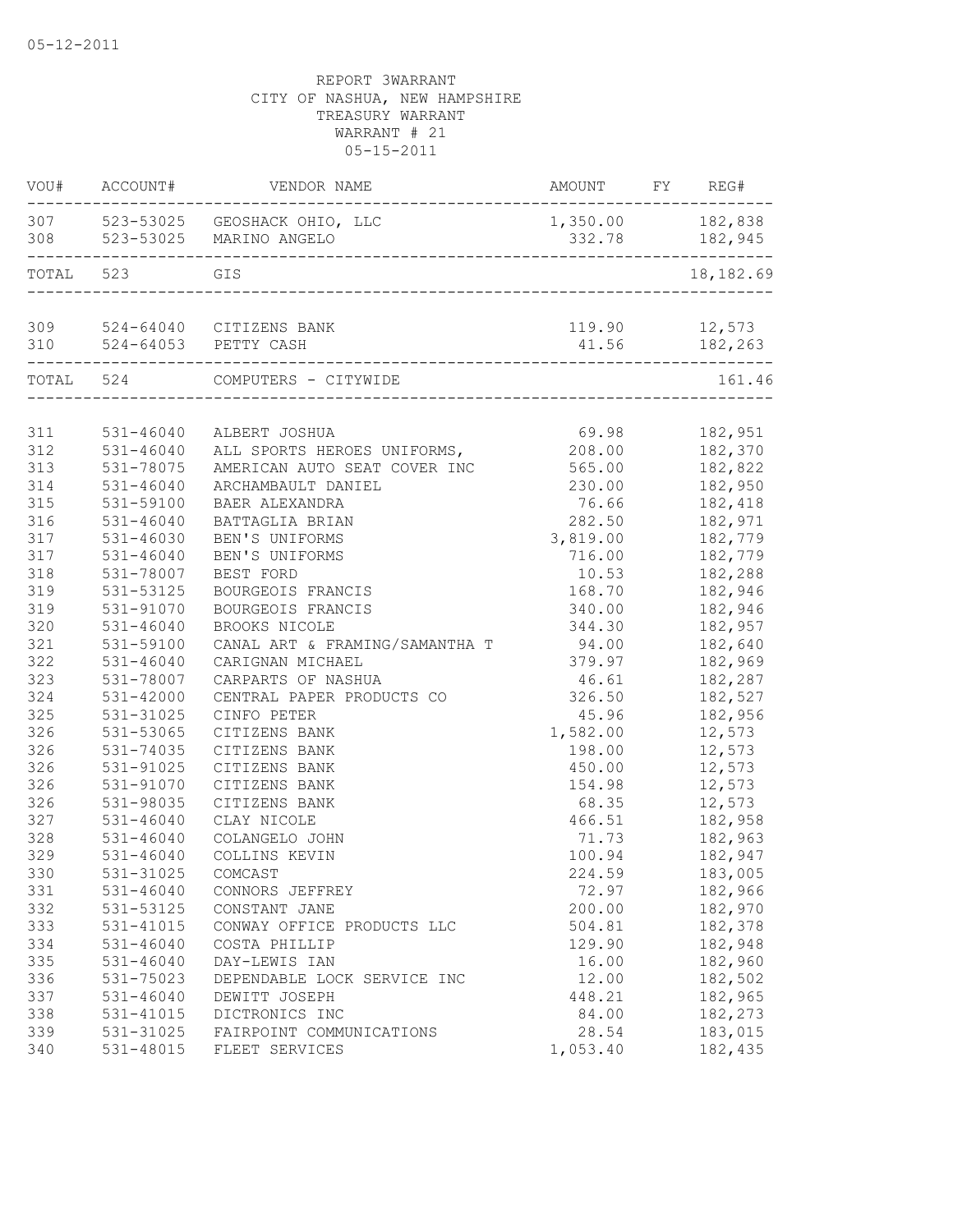| WOU#      | ACCOUNT#      | VENDOR NAME                    | AMOUNT   | FY | REG#      |
|-----------|---------------|--------------------------------|----------|----|-----------|
| 341       | 531-46040     | GOODRIDGE PATRICK              | 223.05   |    | 182,952   |
| 342       | 531-45220     | GRANITE STATE BOAT WORKS INC   | 305.98   |    | 182,369   |
| 343       | 531-74050     | GYM SERVICES INC               | 895.00   |    | 182,277   |
| 344       | 531-53125     | HARGREAVES JAMES               | 200.00   |    | 182,967   |
| 345       | 531-91025     | HATZIPETROS MICHAEL            | 81.60    |    | 182,961   |
| 346       | $531 - 46040$ | HAWKESWORTH LAUREN             | 168.92   |    | 182,962   |
| 347       | $531 - 46040$ | HUDON SCOTT                    | 59.16    |    | 182,973   |
| 348       | 531-41015     | INTERSTATE BATTERIES OF SO NH  | 453.60   |    | 182,667   |
| 349       | 531-53125     | KARLIS ANDREW                  | 199.90   |    | 182,953   |
| 350       | 531-53125     | LIMA JAMES                     | 239.88   |    | 182,972   |
| 351       | 531-53125     | LINEHAN DENIS                  | 199.00   |    | 182,955   |
| 352       | 531-78075     | MAC MULKIN CHEVROLET INC       | 76.50    |    | 182,747   |
| 353       | $531 - 46040$ | MARTYNY TODD                   | 796.57   |    | 182,949   |
| 354       | $531 - 46040$ | MCDANNELL RAYMOND              | 574.00   |    | 182,968   |
| 355       | 531-59100     | NASHUA MILLYARD ASSOCIATES, IN | 750.00   |    | 182,793   |
| 356       | 531-91025     | NASHUA POLICE DEPARTMENT       | 20.00    |    | 182,964   |
| 357       | 531-34015     | NATIONAL GRID                  | 1,003.23 |    | 183,009   |
| 358       | 531-78007     | NORTHERN FOREIGN CAR PARTS INC | 795.07   |    | 182,801   |
| 359       | 531-33005     | PENNICHUCK WATER               | 591.50   |    | 183,000   |
| 360       | 531-53125     | PHELPS LAKEISHA                | 200.00   |    | 182,954   |
| 361       | 531-32035     | PSNH                           | 170.09   |    | 183,026   |
| 362       | 531-32005     | PUBLIC SERVICE OF NEW HAMPSHIR | 4,817.63 |    | 183,037   |
| 362       | 531-32035     | PUBLIC SERVICE OF NEW HAMPSHIR | 378.66   |    | 183,037   |
| 363       | 531-34015     | SHATTUCK MALONE OIL CO         | 698.23   |    | 182,986   |
| 364       | 531-31025     | ST ONGE JOSHUA                 | 45.96    |    | 182,959   |
| 365       | 531-41005     | STAPLES ADVANTAGE              | 217.80   |    | 182,535   |
| 365       | 531-41015     | STAPLES ADVANTAGE              | 2,273.32 |    | 182,535   |
| 366       | 531-78065     | SULLIVAN TIRE INC              | 375.45   |    | 182,299   |
| 367       | 531-42000     | THE DURKIN CO INC              | 39.29    |    | 182,425   |
| 368       | 531-75023     | THE METRO GROUP INC            | 165.00   |    | 182,448   |
| 369       | 531-43005     | UNITED PARCEL SERVICE          | 13.32    |    | 183,041   |
| 370       | 531-31050     | USA MOBILITY WIRELESS INC      | 129.09   |    | 183,020   |
| 371       | 531-31025     | VERIZON WIRELESS               | 992.65   |    | 183,006   |
| 372       | 531-74035     | WEST PAYMENT CENTER            | 254.87   |    | 182,347   |
| TOTAL 531 |               | POLICE DEPARTMENT              |          |    | 31,994.96 |
|           |               |                                |          |    |           |
| 373       | 532-78090     | AIR CLEANING SPECIALISTS OF NE | 386.10   |    | 182,494   |
| 374       | 532-78100     | BATTERIES PLUS                 | 189.71   |    | 182,511   |
| 375       | 532-75023     | BELLETETES INC                 | 96.45    |    | 182,402   |
| 375       | 532-78100     | BELLETETES INC                 | 3.17     |    | 182,402   |
| 376       | 532-46030     | BERGERON PROTECTIVE CLOTHING   | 129.36   |    | 182,531   |
| 377       | 532-75105     | BRIAN MASON ELECTRIC LLC       | 95.00    |    | 182,458   |
| 378       | 532-64094     | CDW GOVERNMENT INC             | 951.93   |    | 182,571   |
| 379       | 532-94005     | CITIZENS BANK                  | 1,510.41 |    | 12,573    |
| 380       | 532-74020     | COMPUTER HUT OF N E INC        | 2,239.80 |    | 182,775   |
| 381       | 532-78110     | DAVE'S AUTO CENTER             | 92.00    |    | 182,285   |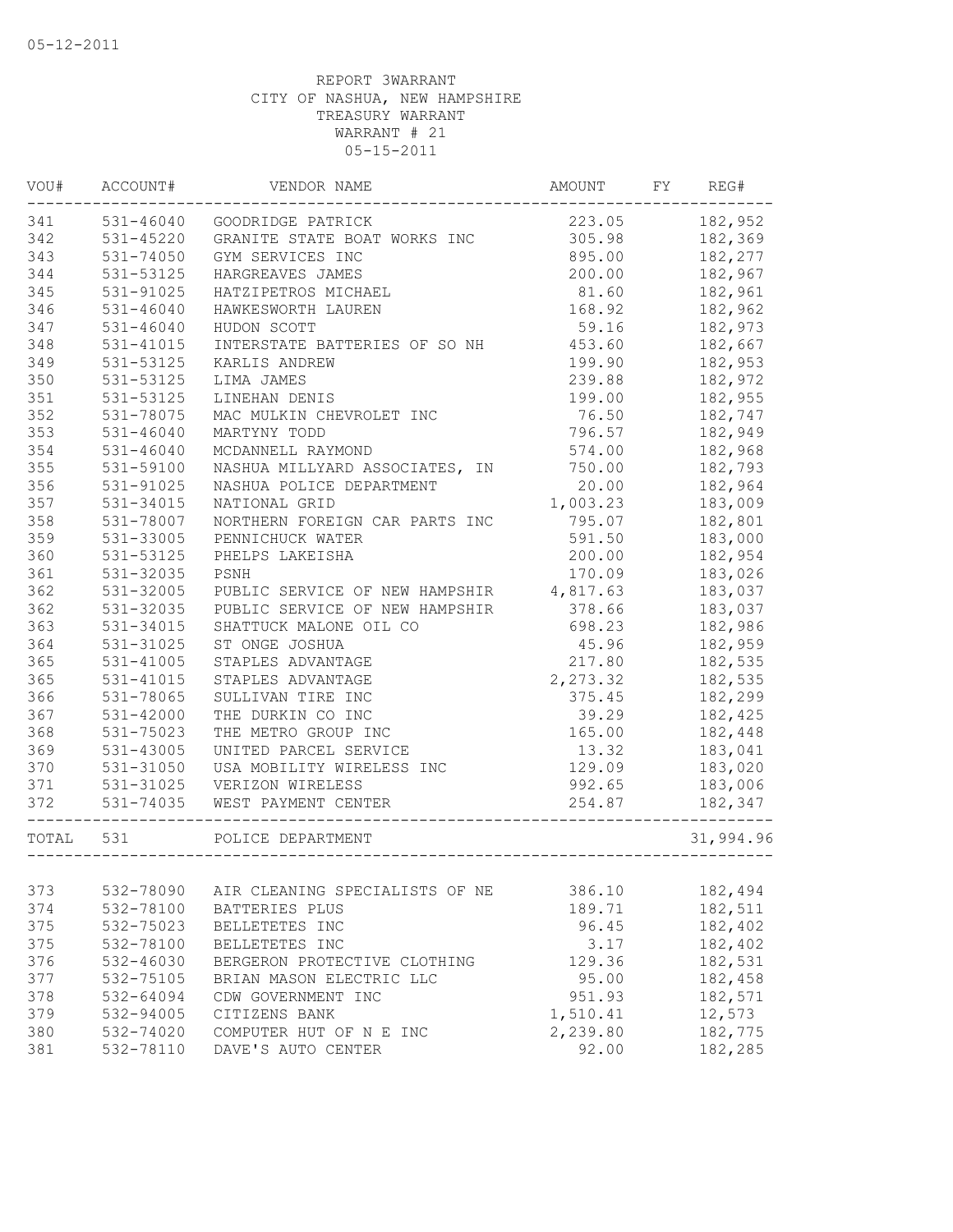| VOU#  | ACCOUNT#      | VENDOR NAME                              | AMOUNT              | FY. | REG#        |
|-------|---------------|------------------------------------------|---------------------|-----|-------------|
| 382   | 532-74020     | DELL MARKETING LP                        | 147.18              |     | 182,354     |
| 383   | $532 - 45220$ | DIVERS COVE                              | 222.00              |     | 182,387     |
| 384   | 532-49025     | FIRE PROTECTION PUBLICATIONS             | 123.67              |     | 182,400     |
| 385   | 532-32005     | GLACIAL ENERGY OF NEW ENGLAND            | 1,065.09            |     | 12,567      |
| 386   | 532-69035     | GLOBAL EQUIPMENT CO INC                  | 1,118.76            |     | 182,808     |
| 387   | 532-78075     | GREENFIELD INDUSTRIES INC                | 60.00               |     | 182,316     |
| 388   | 532-59195     | GRIMES MEGAN P                           | 250.00              |     | 182,840     |
| 389   | 532-59135     | J P PEST SERVICES                        | 170.00              |     | 182,438     |
| 390   | 532-78007     | JACK YOUNG COMPANY, INC                  | 220.90              |     | 182,522     |
| 391   | 532-59195     | KEEFE THOMAS J                           | 250.00              |     | 182,842     |
| 392   | 532-78020     | LIBERTY INTN'L TRUCKS OF NH LL           | 201.52              |     | 182,752     |
| 393   | 532-59100     | LIFEGUARD SYSTEMS INC                    | 3,000.00            |     | 182,426     |
| 394   | 532-75105     | M & M ELECTRICAL SUPPLY CO INC           | 72.00               |     | 182,740     |
| 395   | 532-59100     | MAYNARD & LESIEUR INCORPORATED           | 392.00              |     | 182,756     |
| 396   | 532-78100     | MINUTEMAN TRUCKS INC                     | 97.73               |     | 182,437     |
| 397   | 532-34015     | NATIONAL GRID                            | 558.61              |     | 183,009     |
| 398   | 532-31040     | NEXTEL COMMUNICATIONS                    | 254.75              |     | 182,994     |
| 399   | 532-46030     | NORTHEAST RESCUE SYSTEMS                 | 6, 170.00           |     | 182,518     |
| 400   | 532-53045     | OCCUPATIONAL HEALTH CENTERS              | 800.00              |     | 182,421     |
| 400   | 532-98016     | OCCUPATIONAL HEALTH CENTERS              | 310.00              |     | 182,421     |
| 401   | 532-75023     | PEABODY SUPPLY COMPANY                   | 6.76                |     | 182,814     |
| 402   | 532-33005     | PENNICHUCK WATER                         | 980.46              |     | 183,000     |
| 403   | 532-78015     | POWER & TEL                              | 96.90               |     | 182,736     |
| 404   | 532-32005     | PSNH                                     | 6,374.56            |     | 183,026     |
| 405   | 532-79045     | REXEL CLS                                | 22.74               |     | 182,680     |
| 406   | 532-78007     | SANEL AUTO PARTS CO                      | 148.76              |     | 182,406     |
| 406   | 532-78100     | SANEL AUTO PARTS CO                      | 72.99               |     | 182,406     |
| 407   | 532-64094     | SUNRISE EQUIPMENT COMPANY                | 2,291.74            |     | 182,843     |
| 407   | 532-64192     | SUNRISE EQUIPMENT COMPANY                | 1,300.00            |     | 182,843     |
| 408   | 532-47010     | SYNERNET INC                             | 995.00              |     | 182,341     |
| 409   | 532-98020     | TJ'S DELI                                | 45.00               |     | 182,269     |
| 410   | 532-75023     | TRI STATE HOOD & DUCT, LLC               | 1,034.00            |     | 182,784     |
| 411   | 532-59100     | TRUE BLUE CLEANERS                       | 185.27              |     | 182,436     |
| 412   | 532-78095     | WD PERKINS FIRE PUMP SPECIALIS           | 736.22              |     | 182,469     |
| 413   | 532-78020     | YANKEE TRUCKS                            | 2,525.61            |     | 182,300     |
| 413   | 532-78080     | YANKEE TRUCKS                            | 867.51              |     | 182,300     |
| TOTAL | 532           | FIRE DEPARTMENT                          |                     |     | 38,861.66   |
| 414   |               | 533-33010 PENNICHUCK WATER               | 212, 175.60 183,000 |     |             |
|       |               | TOTAL 533 WATER SUPPLY (PUBLIC HYDRANTS) |                     |     | 212, 175.60 |
| 415   |               | 534-64297 JOHNSON ELECTRIC               | 131.60              |     | 182,338     |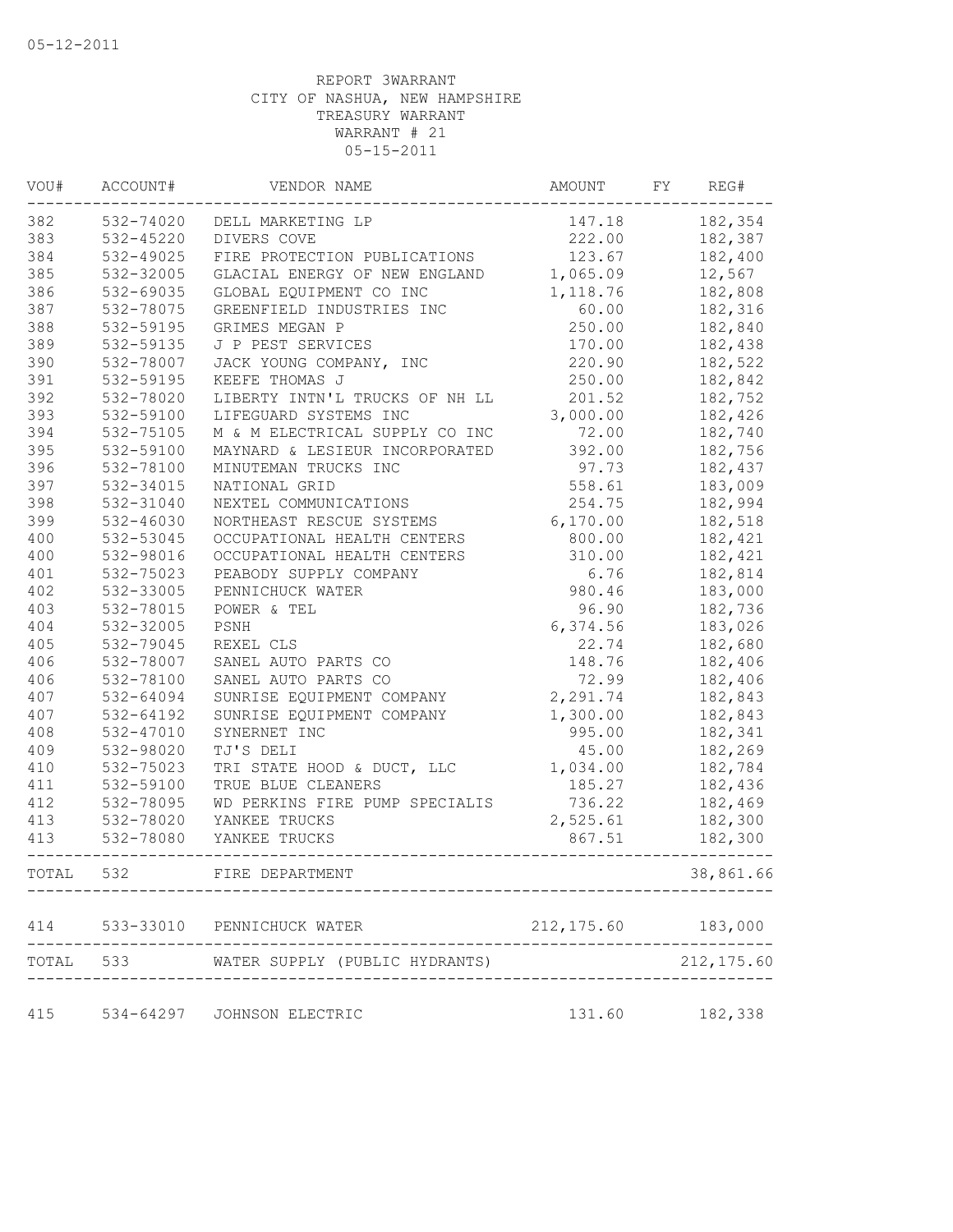| VOU#                                          | ACCOUNT#                                                                                | VENDOR NAME                                                                                                                                | AMOUNT                                                        | FY. | REG#                                                                       |
|-----------------------------------------------|-----------------------------------------------------------------------------------------|--------------------------------------------------------------------------------------------------------------------------------------------|---------------------------------------------------------------|-----|----------------------------------------------------------------------------|
|                                               | TOTAL 534                                                                               | STREET LIGHTING                                                                                                                            |                                                               |     | 131.60                                                                     |
| 416<br>417                                    | 536-74150<br>536-32035                                                                  | MOTOROLA<br>PSNH                                                                                                                           | 955.68<br>356.75                                              |     | 182,355<br>183,026                                                         |
| TOTAL                                         | 536                                                                                     | CITYWIDE COMMUNICATIONS                                                                                                                    |                                                               |     | 1,312.43                                                                   |
| 418                                           | 541-33005                                                                               | PENNICHUCK WATER                                                                                                                           | 258.72                                                        |     | 183,000                                                                    |
| TOTAL                                         | 541                                                                                     | COMMUNITY SERVICES DIVISION                                                                                                                |                                                               |     | 258.72                                                                     |
| 419<br>420<br>421<br>422<br>423<br>424<br>425 | 542-91005<br>542-91005<br>542-91005<br>542-31050<br>542-49025<br>542-41015<br>542-91005 | BAGLEY BOBBIE<br>BISSELL NANCY<br>CARON CHRISTINE<br>NEXTEL COMMUNICATIONS<br>PUBLIC HEALTH FOUNDATION<br>STAPLES ADVANTAGE<br>WENDT BETTY | 64.70<br>23.46<br>30.28<br>103.37<br>115.00<br>27.23<br>12.75 |     | 182, 413<br>182,507<br>182,389<br>182,994<br>182,471<br>182,535<br>182,509 |
| TOTAL                                         | 542                                                                                     | COMMUNITY HEALTH                                                                                                                           |                                                               |     | 376.79                                                                     |
| 426<br>427<br>428<br>428<br>429               | 543-78100<br>543-31050<br>543-91005<br>543-94005<br>543-91005                           | D & R TOWING INC<br>NEXTEL COMMUNICATIONS<br>PRICE HOWARD<br>PRICE HOWARD<br>TORHAN APRIL                                                  | 80.00<br>12.66<br>40.80<br>45.00<br>79.56                     |     | 182,745<br>182,994<br>182,419<br>182,419<br>182,974                        |
| TOTAL                                         | 543                                                                                     | ENVIRONMENTAL HEALTH DEPT.                                                                                                                 |                                                               |     | 258.02                                                                     |
| 430<br>431<br>432<br>433<br>434               | 545-97020<br>545-97020<br>545-97020<br>545-97020<br>545-97020                           | 23-25 TEMPLE ST REALTY LLC<br>243 MAIN STREET, LLC<br>ABREU LEONARD<br>ANGELETTI SANDRA<br>BIRON RUDOLPH                                   | 960.00<br>502.00<br>900.00<br>314.17<br>840.00                |     | 182,466<br>182,821<br>182,344<br>182,544<br>182,291                        |
| 435<br>436<br>437<br>438<br>439               | 545-97020<br>545-97020<br>545-97020<br>545-97020<br>545-97020                           | BUTLER AFRICA M<br>CONSTANT NORMAND<br>CRE MANANGEMENT LLC<br>DIFONZO DORIS<br>DIONNE JASON                                                | 650.00<br>475.00<br>740.00<br>1,149.00<br>497.19              |     | 182,267<br>182,272<br>182,541<br>182,543<br>182,517                        |
| 440<br>441<br>442                             | 545-97020<br>545-97020<br>545-97020                                                     | DROUIN ROBERT G<br>EXTENDED STAY AMERICA<br>FREEDOM APARTMENTS LLC                                                                         | 971.06<br>534.10<br>900.00                                    |     | 182,468<br>182,545<br>182,397                                              |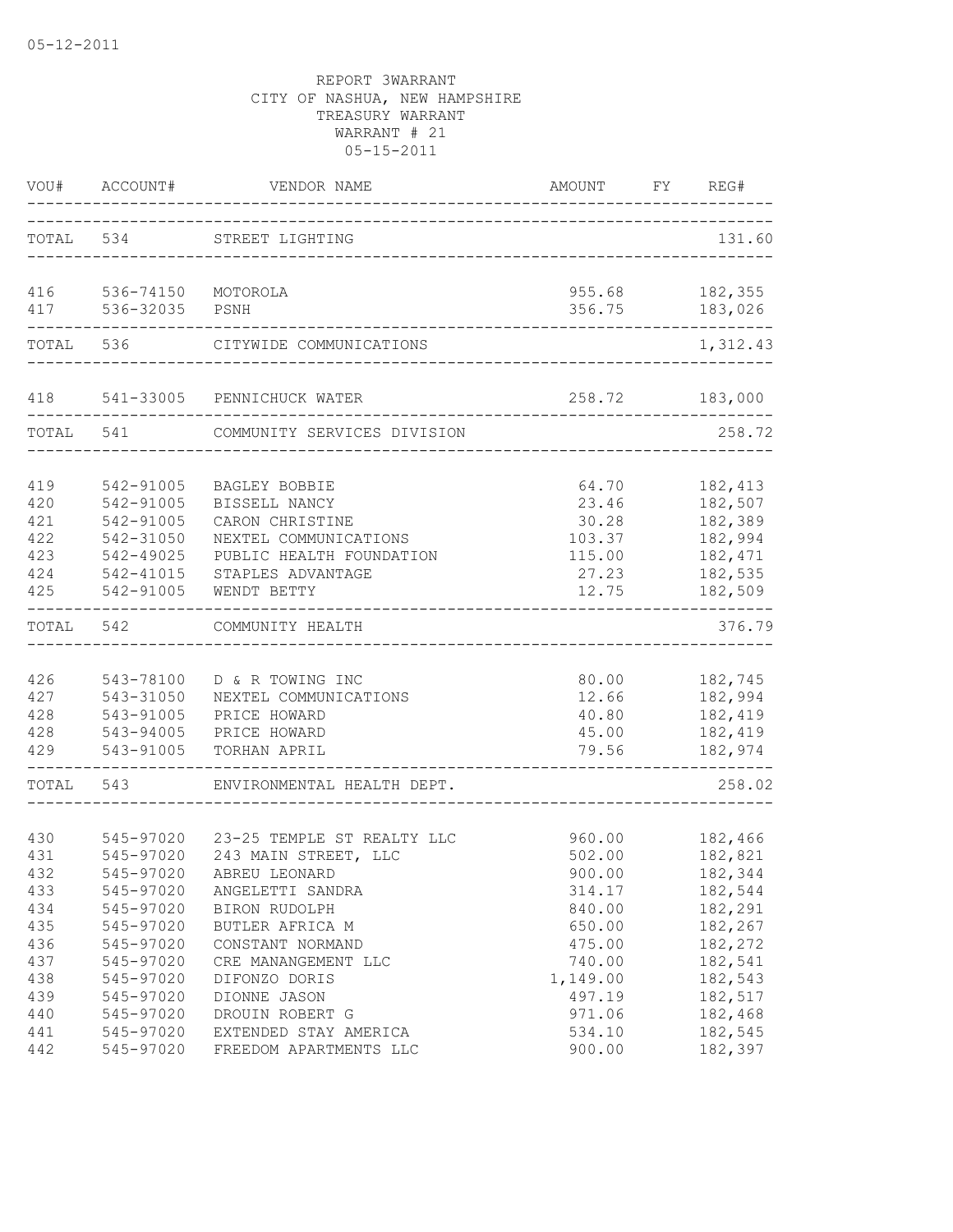| VOU#      | ACCOUNT#      | VENDOR NAME                           | AMOUNT   | FY | REG#       |
|-----------|---------------|---------------------------------------|----------|----|------------|
| 443       | 545-97020     | GAUTHIER REALTY/CONNIE GAUTHIE        | 1,369.86 |    | 182,525    |
| 444       | 545-97020     | GP NASHUA LIMITED PARTNERSHIP         | 868.51   |    | 182,324    |
| 445       | 545-97020     | HEYWOOD ROBERT                        | 634.00   |    | 182,398    |
| 446       | 545-97020     | LAMERAND ENTERPRISES/KYLE LAME        | 800.00   |    | 182,486    |
| 447       | 545-97020     | LONG RAY / STATESIDE PROPERTIE        | 482.00   |    | 182,546    |
| 448       | 545-97020     | LTA INVESTMENTS LLC                   | 740.00   |    | 182,445    |
| 449       | 545-97020     | LUSZEY THADDEUS                       | 785.87   |    | 182,538    |
| 450       | 545-97020     | MARMONTI JOHN                         | 950.00   |    | 182,539    |
| 451       | 545-97020     | MATARAZZO ANTHONY P                   | 750.00   |    | 182,268    |
| 452       | 545-97020     | MOTEL 6                               | 1,620.31 |    | 182,488    |
| 453       | 545-97020     | MWANIKI SAMUEL                        | 520.61   |    | 182,459    |
| 454       | 545-97015     | PSNH                                  | 1,309.19 |    | 183,029    |
| 455       | 545-97015     | ST JOSEPH PHARMACY                    | 357.35   |    | 182,305    |
| 456       | 545-97020     | UNITED STATES TREASURY                | 695.00   |    | 182,260    |
| 457       | 545-97015     | WINGATE'S PHARMACY INC                | 5,393.70 |    | 182,987    |
| 458       | 545-97020     | WRN REAL ESTATE LLC                   | 531.19   |    | 182,474    |
| TOTAL 545 |               | WELFARE COSTS                         |          |    | 27, 240.11 |
|           |               |                                       |          |    |            |
| 459       | $551 - 66020$ | CONWAY OFFICE PRODUCTS LLC            | 100.00   |    | 182,378    |
| 459       | 551-72010     | CONWAY OFFICE PRODUCTS LLC            | 26.95    |    | 182,378    |
| 460       | $551 - 64040$ | ESRI INC                              | 249.90   |    | 183,042    |
| 461       | 551-59100     | JAN-PRO CLEANING SYSTEMS NORTH        | 665.00   |    | 182,785    |
| 462       | 551-34015     | NATIONAL GRID                         | 14.05    |    | 183,009    |
| 463       | $551 - 31050$ | NEXTEL COMMUNICATIONS                 | 275.45   |    | 182,994    |
| 464       | 551-33005     | PENNICHUCK WATER                      | 122.33   |    | 183,000    |
| 465       | 551-32005     | PUBLIC SERVICE OF NEW HAMPSHIR        | 801.86   |    | 183,037    |
| 466       | 551-41015     | STAPLES ADVANTAGE                     | 56.60    |    | 182,535    |
| 467       | 551-72010     | US BANK OFFICE EQUIPMENT FINAN        | 18.75    |    | 183,014    |
| TOTAL     | 551           | PUBLIC WORKS DIV & ENGINEERING        |          |    | 2,330.89   |
|           |               |                                       |          |    |            |
| 468       |               | 552-78100 AUTO ELECTRIC WAREHOUSE INC | 145.00   |    | 182,264    |
| 469       | 552-75135     | B & S LOCKSMITH INC                   | 9.00     |    | 182,444    |
| 470       | 552-42010     | BANNER SYSTEMS OF MASSACHUSETT        | 50.20    |    | 182,738    |
| 470       | 552-75040     | BANNER SYSTEMS OF MASSACHUSETT        | 50.20    |    | 182,738    |
| 471       | $552 - 45250$ | BELLETETES INC                        | 107.88   |    | 182,402    |
| 471       | 552-75022     | BELLETETES INC                        | 20.47    |    | 182,402    |
| 471       | 552-75040     | BELLETETES INC                        | 1,486.10 |    | 182,402    |
| 472       | 552-78007     | BEST FORD                             | 13.60    |    | 182,288    |
| 473       | 552-75021     | C J ROUSSEAU TRUCKING                 | 1,350.00 |    | 182,364    |
| 474       | 552-75021     | CAROLINA EASTERN-VAIL INC             | 9,302.50 |    | 182,512    |
| 475       | 552-75135     | CHICK BEAULIEU, INC                   | 100.00   |    | 182,532    |
| 476       | 552-78007     | CUES INC                              | 2,084.00 |    | 182,481    |
| 477       | 552-64040     | ESRI INC                              | 249.90   |    | 183,042    |
| 478       | 552-75021     | F W WEBB COMPANY                      | 84.98    |    | 182,340    |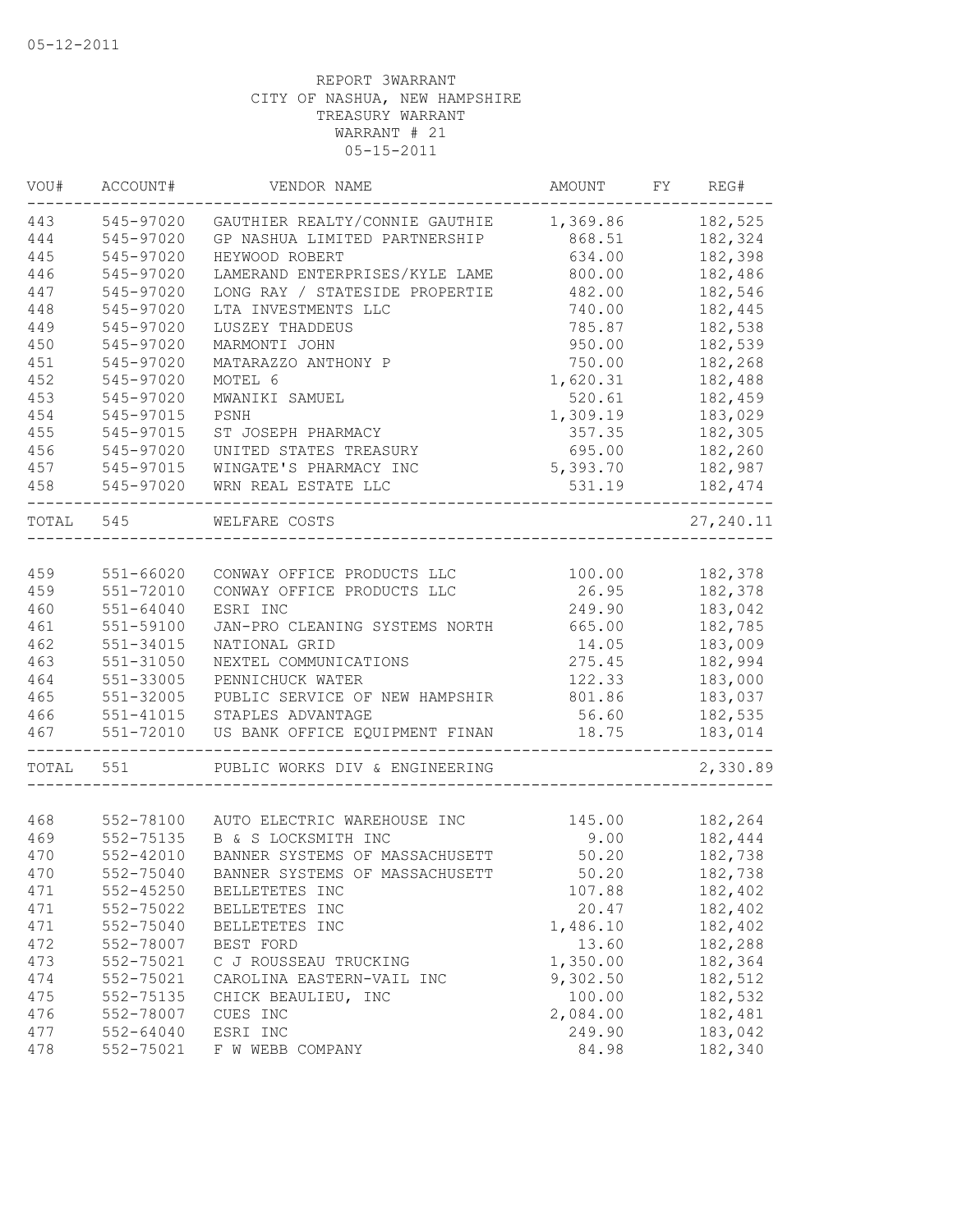| VOU#  | ACCOUNT#      | VENDOR NAME                    | AMOUNT   | FY | REG#                 |
|-------|---------------|--------------------------------|----------|----|----------------------|
| 478   | 552-75170     | F W WEBB COMPANY               | 67.61    |    | 182,340              |
| 479   | $552 - 45110$ | FILLION ASSOCIATES INC         | 2,159.35 |    | 182,318              |
| 480   | 552-59050     | GADBOIS GERRY                  | 565.00   |    | 182,472              |
| 481   | 552-75021     | GATE CITY FENCE CO INC         | 410.00   |    | 182,384              |
| 482   | 552-64192     | GRAINGER                       | 81.90    |    | 182,329              |
| 482   | 552-75135     | GRAINGER                       | 630.00   |    | 182,329              |
| 483   | 552-75135     | HARRY W WELLS & SON INC        | 96.00    |    | 182,618              |
| 484   | 552-42010     | HOME DEPOT CREDIT SERVICES     | 10.74    |    | 182,998              |
| 484   | 552-75021     | HOME DEPOT CREDIT SERVICES     | 218.02   |    | 182,998              |
| 484   | 552-75022     | HOME DEPOT CREDIT SERVICES     | 22.00    |    | 182,998              |
| 484   | 552-75135     | HOME DEPOT CREDIT SERVICES     | 15.48    |    | 182,998              |
| 484   | 552-75170     | HOME DEPOT CREDIT SERVICES     | 46.11    |    | 182,998              |
| 485   | 552-75022     | JAN-PRO CLEANING SYSTEMS NORTH | 300.00   |    | 182,785              |
| 486   | 552-75021     | JOHN DEERE LANDSCAPES/LESCO    | 1,862.00 |    | 182,590              |
| 487   | 552-75021     | JOHNSON ELECTRIC               | 77.91    |    | 182,338              |
| 487   | 552-75135     | JOHNSON ELECTRIC               | 245.00   |    | 182,338              |
| 488   | $552 - 46045$ | LAVOIE ROGER                   | 82.00    |    | 182,975              |
| 489   | 552-69035     | LOWE'S                         | 40.86    |    | 183,007              |
| 489   | 552-75170     | LOWE'S                         | 94.63    |    | 183,007              |
| 490   | 552-75170     | M & M ELECTRICAL SUPPLY CO INC | 26.70    |    | 182,740              |
| 491   | $552 - 45290$ | M & N SPORTS LLC               | 443.40   |    | 182,405              |
| 491   | $552 - 46005$ | M & N SPORTS LLC               | 6,135.60 |    | 182,405              |
| 492   | 552-78007     | MAC MULKIN CHEVROLET INC       | 154.85   |    | 182,747              |
| 493   | 552-78065     | MAYNARD & LESIEUR INCORPORATED | 195.52   |    | 182,756              |
| 494   | 552-75021     | MOFFETT TURF EQUIPMENT INC     | 363.75   |    | 182,835              |
| 495   | 552-78007     | NAPA AUTO PARTS                | 816.59   |    | 182,484              |
| 496   | 552-74092     | NASHUA OUTDOOR POWER EQUIPMENT | 497.81   |    | 182,411              |
| 496   | 552-78007     | NASHUA OUTDOOR POWER EQUIPMENT | 68.96    |    | 182,411              |
| 497   | 552-75135     | NASHUA WALLPAPER & PAINT CO    | 217.33   |    | 182,414              |
| 498   | 552-31050     | NEXTEL COMMUNICATIONS          | 111.93   |    | 182,994              |
| 499   | 552-75135     | NORTHEAST NURSERY INC          | 670.00   |    | 182,711              |
| 500   | 552-75022     | PEABODY SUPPLY COMPANY         | 5.53     |    | 182,814              |
| 501   | 552-33005     | PENNICHUCK WATER               | 363.88   |    | 183,000              |
| 501   | 552-33040     | PENNICHUCK WATER               | 181.03   |    | 183,000              |
| 502   | 552-75021     | PETTY CASH                     | 8.03     |    | 182,976              |
| 503   | 552-75021     | PRO LANDSCAPE SUPPLY LLC       | 2,650.00 |    | 182,789              |
| 504   | 552-32005     | PSNH                           | 2,601.04 |    | 183,026              |
| 504   | 552-32005     | PSNH                           | 233.29   |    | 183,027              |
| 504   | 552-32030     | PSNH                           | 26.58    |    | 183,026              |
| 504   | 552-32030     | PSNH                           | 1,818.51 |    | 183,027              |
| 505   | 552-32040     | PUBLIC SERVICE OF NEW HAMPSHIR | 2,800.71 |    | 183,037              |
| 506   | 552-41015     | STAPLES ADVANTAGE              | 84.49    |    | 182,535              |
| 507   | 552-78100     | TURF PRODUCTS CORP             | 90.39    |    | 182,536              |
| 508   | 552-66000     | UNITED SITE SERVICES NORTHEAST | 408.55   |    | 183,016              |
| TOTAL | 552           | PARKS AND RECREATION           |          |    | -------<br>43,052.91 |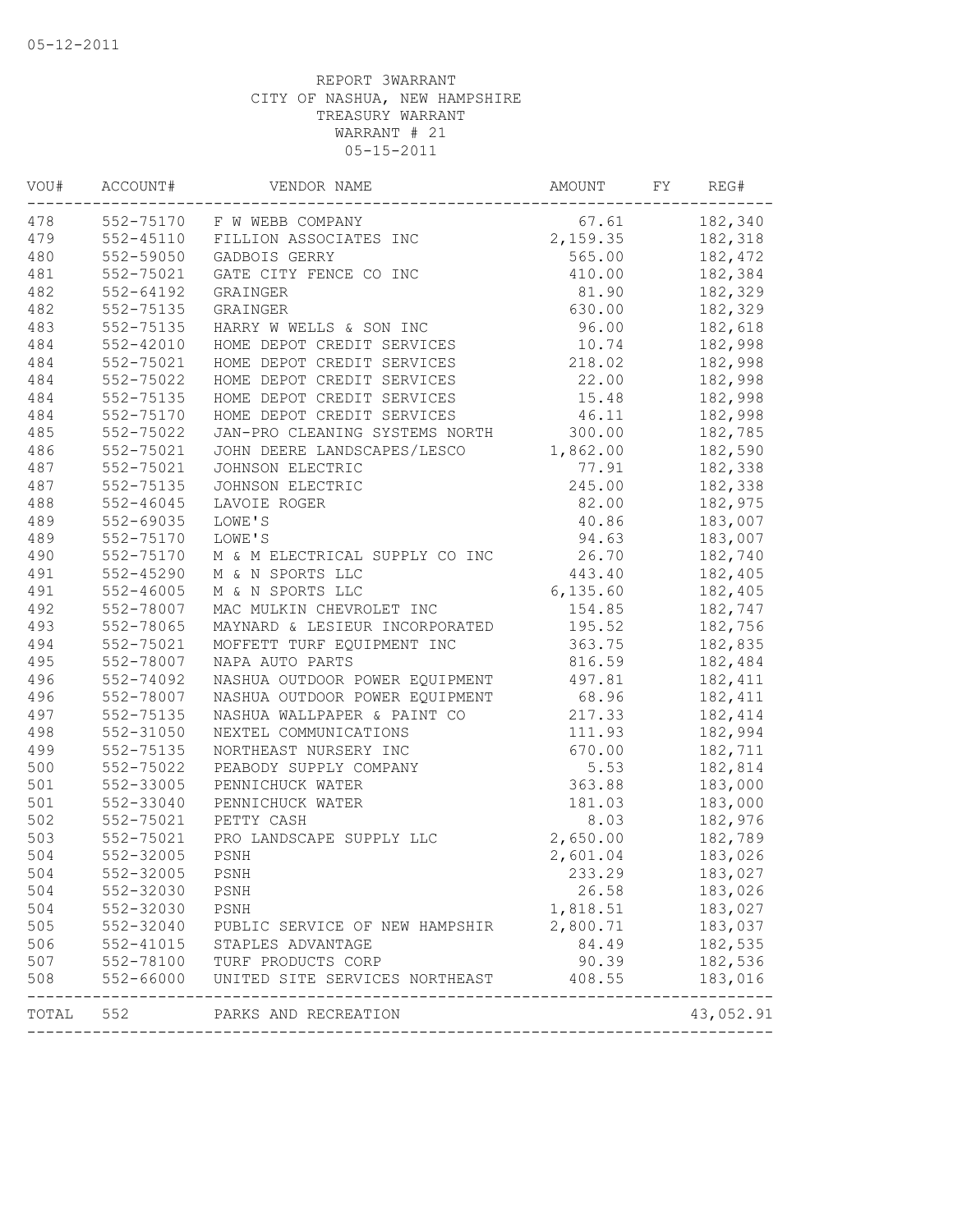| VOU# | ACCOUNT#      | VENDOR NAME                              | AMOUNT    | FY | REG#    |
|------|---------------|------------------------------------------|-----------|----|---------|
| 509  |               | 553-45175 ABCO WELDING & INDUSTRIAL SUPP | 34.62     |    | 182,812 |
| 509  | 553-49075     | ABCO WELDING & INDUSTRIAL SUPP           | 2.95      |    | 182,812 |
| 509  | 553-69025     | ABCO WELDING & INDUSTRIAL SUPP           | 59.80     |    | 182,812 |
| 510  | 553-49075     | B-B CHAIN                                | 13.50     |    | 182,304 |
| 511  | 553-45060     | BELLETETES INC                           | 60.00     |    | 182,402 |
| 511  | 553-69025     | BELLETETES INC                           | 12.70     |    | 182,402 |
| 512  | 553-45015     | BROX INDUSTRIES INC                      | 481.92    |    | 182,313 |
| 512  | 553-45190     | BROX INDUSTRIES INC                      | 217.56    |    | 182,313 |
| 513  | 553-78100     | CAMEROTA TRUCK PARTS                     | 1,625.00  |    | 182,382 |
| 514  | 553-78100     | CARPARTS OF NASHUA                       | 87.50     |    | 182,287 |
| 515  | 553-49075     | CCP INDUSTRIES INC                       | 206.65    |    | 182,410 |
| 516  | 553-75023     | CLASSIC SIGNS INC                        | 145.00    |    | 182,290 |
| 517  | $553 - 45015$ | CONTINENTAL PAVING INC                   | 1,279.70  |    | 182,766 |
| 518  | 553-69025     | CORNWELL TOOLS                           | 8.95      |    | 182,506 |
| 519  | 553-45060     | CORRIVEAU ROUTHIER INC                   | 539.30    |    | 182,744 |
| 519  | 553-49075     | CORRIVEAU ROUTHIER INC                   | 33.86     |    | 182,744 |
| 520  | 553-78100     | DONOVAN EQUIPMENT CO INC                 | 1,197.40  |    | 182,309 |
| 521  | 553-78100     | DONOVAN SPRING COMPANY INC               | 637.74    |    | 182,312 |
| 522  | 553-78100     | DUNN BATTERY LLC                         | 260.85    |    | 182,465 |
| 523  | 553-78100     | EASTERN NE HYDRAULICS INC                | 625.00    |    | 182,533 |
| 524  | 553-64040     | ESRI INC                                 | 249.90    |    | 183,042 |
| 525  | 553-49075     | FREIGHTLINER OF NH INC                   | 98.80     |    | 182,499 |
| 526  | 553-45060     | GATE CITY FENCE CO INC                   | 190.00    |    | 182,384 |
| 527  | 553-49075     | GRAINGER                                 | 161.56    |    | 182,359 |
| 527  | 553-69030     | GRAINGER                                 | 194.71    |    | 182,359 |
| 527  | 553-78100     | GRAINGER                                 | 94.23     |    | 182,359 |
| 528  | 553-45260     | GRANITE STATE MINERALS INC               | 18,369.81 |    | 182,271 |
| 529  | 553-78100     | HOWARD P FAIRFIELD, LLC                  | 2,610.00  |    | 182,666 |
| 530  | 553-59105     | JAN-PRO CLEANING SYSTEMS NORTH           | 620.00    |    | 182,785 |
| 531  | 553-49075     | LIBERTY INTN'L TRUCKS OF NH LL           | 111.12    |    | 182,752 |
| 531  | 553-78100     | LIBERTY INTN'L TRUCKS OF NH LL           | 1,584.52  |    | 182,752 |
| 532  | 553-45060     | LOWE'S                                   | 206.93    |    | 183,007 |
| 533  | 553-78065     | MAYNARD & LESIEUR INCORPORATED           | 637.26    |    | 182,756 |
| 534  | 553-78100     | MCDEVITT TRUCKS INC                      | 2,226.13  |    | 182,514 |
| 535  | 553-78100     | MILL METALS CORP                         | 1,050.00  |    | 182,473 |
| 536  | 553-49075     | NAPA AUTO PARTS                          | 295.70    |    | 182,484 |
| 536  | 553-69025     | NAPA AUTO PARTS                          | 23.20     |    | 182,484 |
| 536  | 553-78100     | NAPA AUTO PARTS                          | 1,134.47  |    | 182,484 |
| 537  | 553-45060     | NASHUA LUMBER COMPANY INC                | 110.00    |    | 182,735 |
| 538  | 553-34015     | NATIONAL GRID                            | 931.49    |    | 183,009 |
| 539  | 553-78035     | NEW G.H. BERLIN OIL COMPANY              | 2,559.76  |    | 182,428 |
| 540  | 553-31050     | NEXTEL COMMUNICATIONS                    | 200.31    |    | 182,994 |
| 541  | 553-49075     | OMEGA INDUSTRIAL SUPPLY INC              | 924.41    |    | 182,451 |
| 542  | 553-33005     | PENNICHUCK WATER                         | 477.18    |    | 183,000 |
| 543  | 553-49075     | PETTY CASH                               | 9.98      |    | 182,263 |
| 544  | 553-46045     | PHOENIX SCREEN PRINTING                  | 4,050.50  |    | 182,510 |
| 545  | 553-32005     | PUBLIC SERVICE OF NEW HAMPSHIR           | 1,356.42  |    | 183,037 |
| 546  | 553-69025     | RLS CONSTRUCTION SUPPLY                  | 299.99    |    | 182,813 |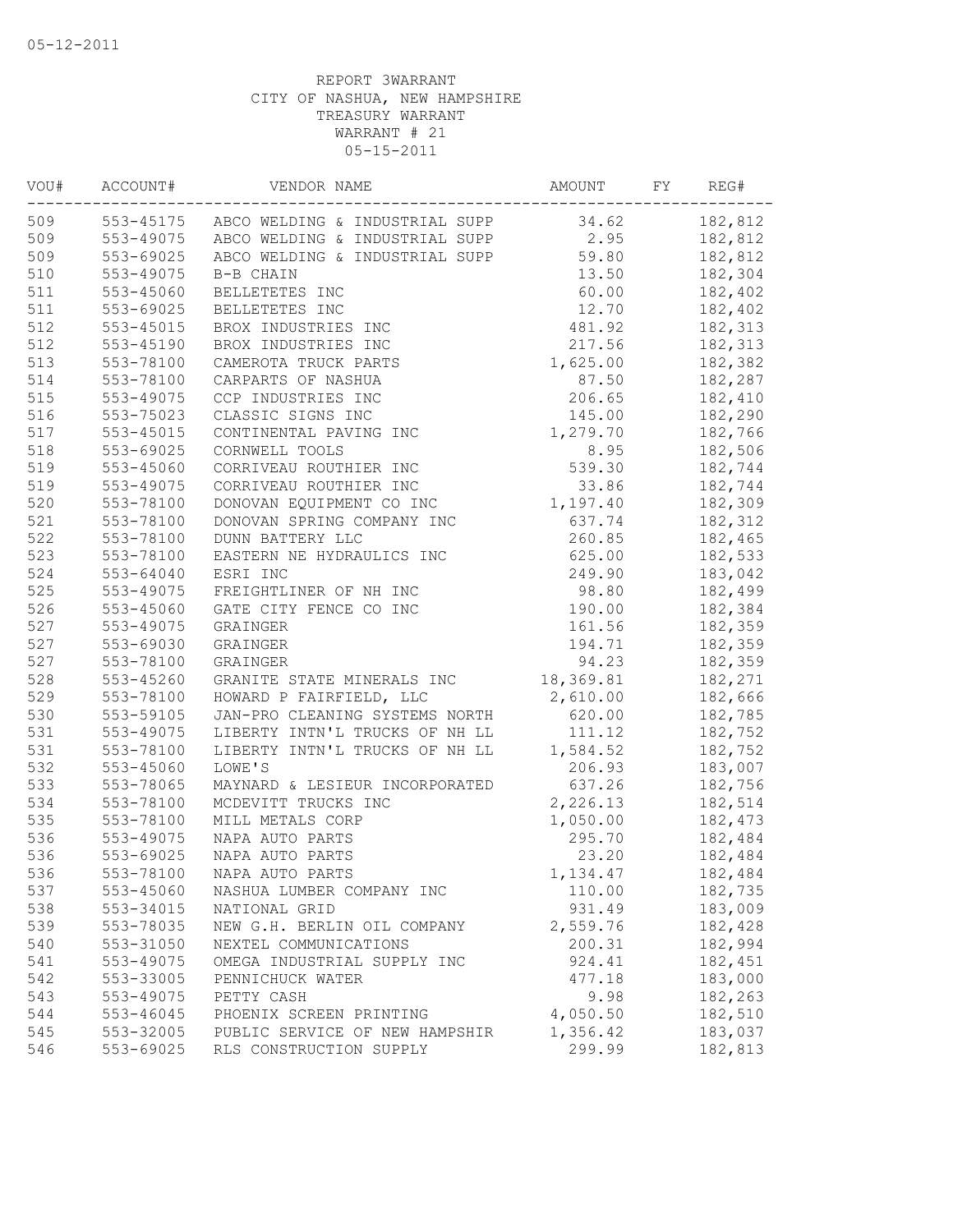| VOU#  | ACCOUNT#  | VENDOR NAME                    | AMOUNT    | FY. | REG#       |
|-------|-----------|--------------------------------|-----------|-----|------------|
| 547   | 553-49075 | SANEL AUTO PARTS CO            | 155.85    |     | 182,406    |
| 547   | 553-78035 | SANEL AUTO PARTS CO            | 121.38    |     | 182,406    |
| 547   | 553-78100 | SANEL AUTO PARTS CO            | 362.18    |     | 182,406    |
| 548   | 553-48005 | SHATTUCK MALONE OIL CO         | 20,652.30 |     | 182,986    |
| 549   | 553-41015 | STAPLES ADVANTAGE              | 86.14     |     | 182,535    |
| 550   | 553-49075 | TRUDEL GEORGE E                | 144.00    |     | 182,826    |
| 551   | 553-46045 | UNIFIRST CORPORATION           | 769.39    |     | 182,501    |
| 552   | 553-59100 | UNITED SITE SERVICES NORTHEAST | 5.89      |     | 183,016    |
| 553   | 553-49075 | USP OF NEW ENGLAND             | 191.52    |     | 182,480    |
| 553   | 553-78100 | USP OF NEW ENGLAND             | 416.76    |     | 182,480    |
| 554   | 553-78100 | WILLARDS AUTO RADIATOR SHOP    | 1,100.00  |     | 182,778    |
| TOTAL | 553       | STREET DEPARTMENT              |           |     | 72, 313.79 |
|       |           |                                |           |     |            |
| 555   | 555-34015 | ENERGYNORTH PROPANE            | 1,190.84  |     | 182,999    |
| 556   | 555-64040 | ESRI INC                       | 124.95    |     | 183,042    |
| 557   | 555-74170 | HIGHWAY TECH                   | 56.00     |     | 182,333    |
| 558   | 555-78140 | NAPA AUTO PARTS                | 30.99     |     | 182,485    |
| 559   | 555-31050 | NEXTEL COMMUNICATIONS          | 217.28    |     | 182,994    |
| 560   | 555-75023 | OMEGA INDUSTRIAL SUPPLY INC    | 100.22    |     | 182,451    |
| 561   | 555-45285 | PERMA-LINE CORP OF NEW ENGLAND | 696.55    |     | 182,298    |
| 562   | 555-32025 | PSNH                           | 1,283.57  |     | 183,027    |
| 562   | 555-32025 | PSNH                           | 728.57    |     | 183,028    |
| 563   | 555-78140 | SANEL AUTO PARTS CO            | 380.27    |     | 182,406    |
| TOTAL | 555       | TRAFFIC DEPARTMENT             |           |     | 4,809.24   |
|       |           |                                |           |     |            |
| 564   | 557-49075 | BLUE TARP FINANCIAL, INC       | 24.71     |     | 183,021    |
| 565   | 557-59100 | LOOMIS                         | 44.47     |     | 182,824    |
| 566   | 557-59178 | NEXTEL COMMUNICATIONS          | 6.99      |     | 182,994    |
| 567   | 557-33005 | PENNICHUCK WATER               | 121.39    |     | 183,000    |
| 568   | 557-49075 | PETTY CASH                     | 12.88     |     | 182,263    |
| 569   | 557-64035 | STANLEY ELEVATOR COMPANY INC   | 90.58     |     | 182,777    |
| 570   | 557-59100 | STANSFIELD JILL                | 65.48     |     | 182,977    |
| 571   | 557-41015 | STAPLES ADVANTAGE              | 69.26     |     | 182,535    |
| TOTAL | 557       | PARKING LOTS                   |           |     | 435.76     |
|       |           |                                |           |     |            |
| 572   | 561-34015 | BOT-L-GAS INCORPORATED         | 280.97    |     | 182,759    |
| 573   | 561-78007 | CARPARTS OF NASHUA             | 71.44     |     | 182,287    |
| 574   | 561-42020 | CCP INDUSTRIES INC             | 181.66    |     | 182,410    |
| 574   | 561-46045 | CCP INDUSTRIES INC             | 118.67    |     | 182,410    |
| 575   | 561-75023 | HOME DEPOT CREDIT SERVICES     | 980.59    |     | 182,998    |
| 576   | 561-74085 | NASHUA OUTDOOR POWER EQUIPMENT | 25.91     |     | 182, 411   |
| 577   | 561-78100 | NEW HAMPSHIRE HYDRAULICS INC   | 410.00    |     | 182,523    |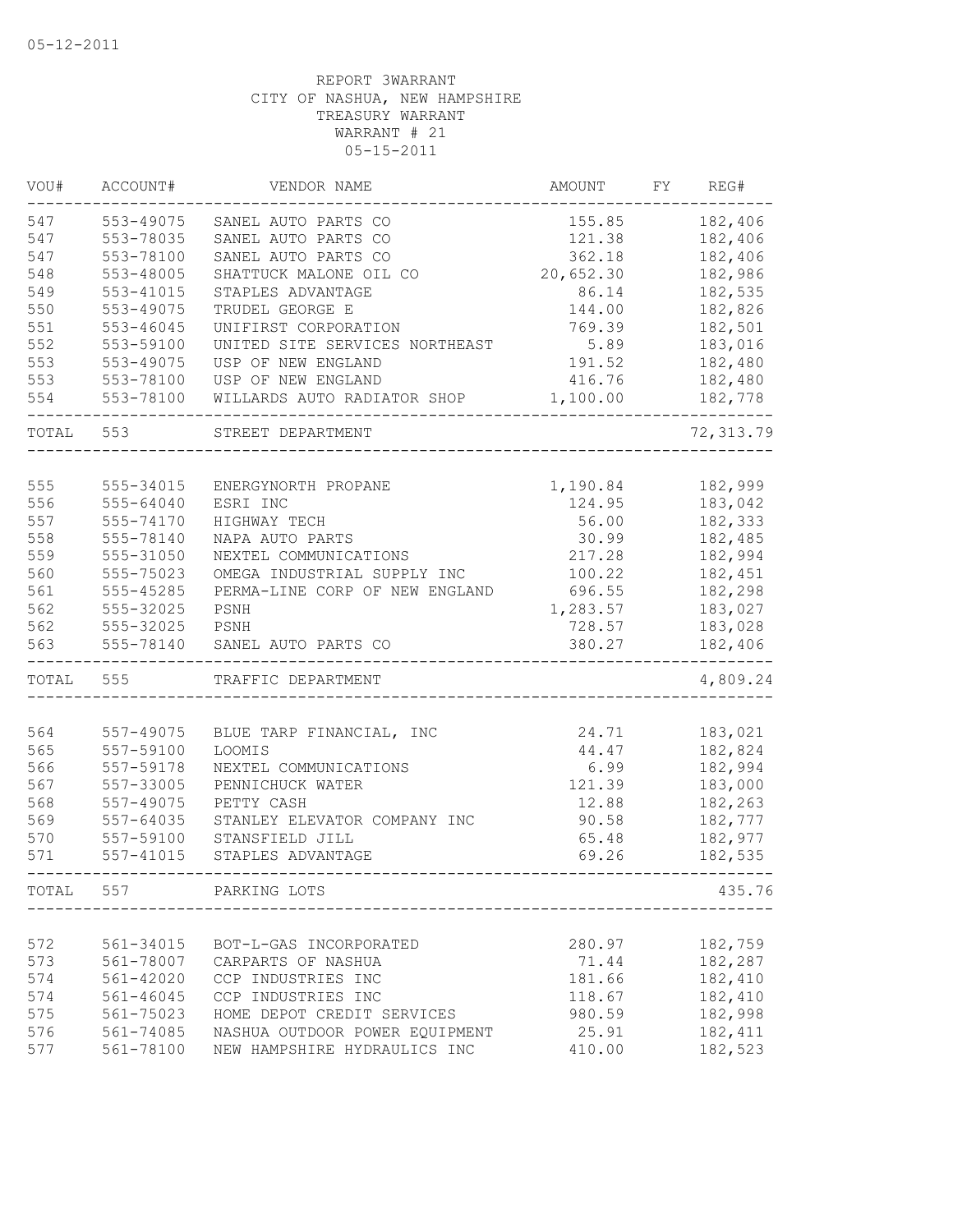| VOU#       | ACCOUNT#<br>VENDOR NAME |                                | AMOUNT          | FY. |                    |  |  |  |
|------------|-------------------------|--------------------------------|-----------------|-----|--------------------|--|--|--|
| 578        | 561-75023               | PENNINGTON SEED                | 316.00          |     | 182,796            |  |  |  |
| 579        | 561-45195               | PETTY CASH                     | 9.95            |     | 182,263            |  |  |  |
| 580        | 561-32005               | PSNH                           | 142.13          |     | 183,028            |  |  |  |
| 581        | 561-48005               | SHATTUCK MALONE OIL CO         | 301.84          |     | 182,986<br>182,535 |  |  |  |
| 582        | 561-41015               | STAPLES ADVANTAGE              | 45.60           |     |                    |  |  |  |
| TOTAL      | 561                     | EDGEWOOD CEMETERY              |                 |     | 2,884.76           |  |  |  |
| 583        | 563-75023               | HOME DEPOT CREDIT SERVICES     | 69.20           |     | 182,998            |  |  |  |
| 584        | 563-32005               | PSNH                           | 296.73          |     | 183,028            |  |  |  |
| TOTAL      | 563                     | WOODLAWN CEMETERY              |                 |     | 365.93             |  |  |  |
|            |                         |                                |                 |     |                    |  |  |  |
| 585        | 571-41005               | CONWAY OFFICE PRODUCTS LLC     | $-52.00$        |     | 182,378            |  |  |  |
| 585        | 571-72010               | CONWAY OFFICE PRODUCTS LLC     | 240.00          |     | 182,378            |  |  |  |
| 586        | 571-59100               | US BANK OFFICE EQUIPMENT FINAN | 37.50           |     | 183,014            |  |  |  |
| TOTAL      | 571                     | COMMUNITY DEVELOPMENT          |                 |     | 225.50             |  |  |  |
|            |                         |                                |                 |     |                    |  |  |  |
| 587<br>588 | 572-44005<br>572-49905  | GAYLORD BROS INC<br>PETTY CASH | 413.09<br>29.99 |     | 182,767<br>182,263 |  |  |  |
| 588        | 572-91005               | PETTY CASH                     | 183.60          |     | 182,263            |  |  |  |
| 588        | 572-98029               | PETTY CASH                     | 56.23           |     | 182,263            |  |  |  |
| 589        | 572-44010               | STAPLES ADVANTAGE              | 406.65          |     | 182,535            |  |  |  |
| 590        | 572-91005               | SULLIVAN CHRISTOPHER           | 51.00           |     | 182,978            |  |  |  |
| TOTAL      | 572                     | PLANNING DEPARTMENT            |                 |     | 1,140.56           |  |  |  |
|            |                         |                                |                 |     |                    |  |  |  |
| 591        | 573-94005               | GREATER NASHUA CHAMBER OF COMM | 60.00           |     | 182,495            |  |  |  |
| 592        | $573 - 41015$           | PAPERGRAPHICS                  | 43.35           |     | 182,295            |  |  |  |
| TOTAL      | 573                     | ECONOMIC DEVELOPMENT           |                 |     | 103.35             |  |  |  |
|            |                         |                                |                 |     |                    |  |  |  |
| 593        | 575-45150               | AC MOORE INC                   | 37.90           |     | 182,424            |  |  |  |
| 594        | 575-45050               | AMAZON                         | 701.78          |     | 183,040            |  |  |  |
| 595        | 575-45050               | BAKER & TAYLOR                 | 4,046.63        |     | 182,334            |  |  |  |
| 595        | 575-45050               | BAKER & TAYLOR                 | 3,327.03        |     | 182,335            |  |  |  |
| 596        | 575-45050               | CENTER POINT LARGE PRINT       | 102.69          |     | 182,319            |  |  |  |
| 597        | 575-45050               | COUNCIL OF STATE GOVERNMENTS   | 58.50           |     | 183,025            |  |  |  |
| 598        | 575-91015               | DESCHENES SUSAN                | 39.52           |     | 182,515            |  |  |  |
| 598        | 575-94005               | DESCHENES SUSAN                | 90.00           |     | 182,515            |  |  |  |
| 599        | 575-45220               | GENERAL BOOK COVERS            | 570.79          |     | 182,294            |  |  |  |
| 600        | 575-45150               | GUITAR CENTER MANAGEMENT       | 57.43           |     | 183,018            |  |  |  |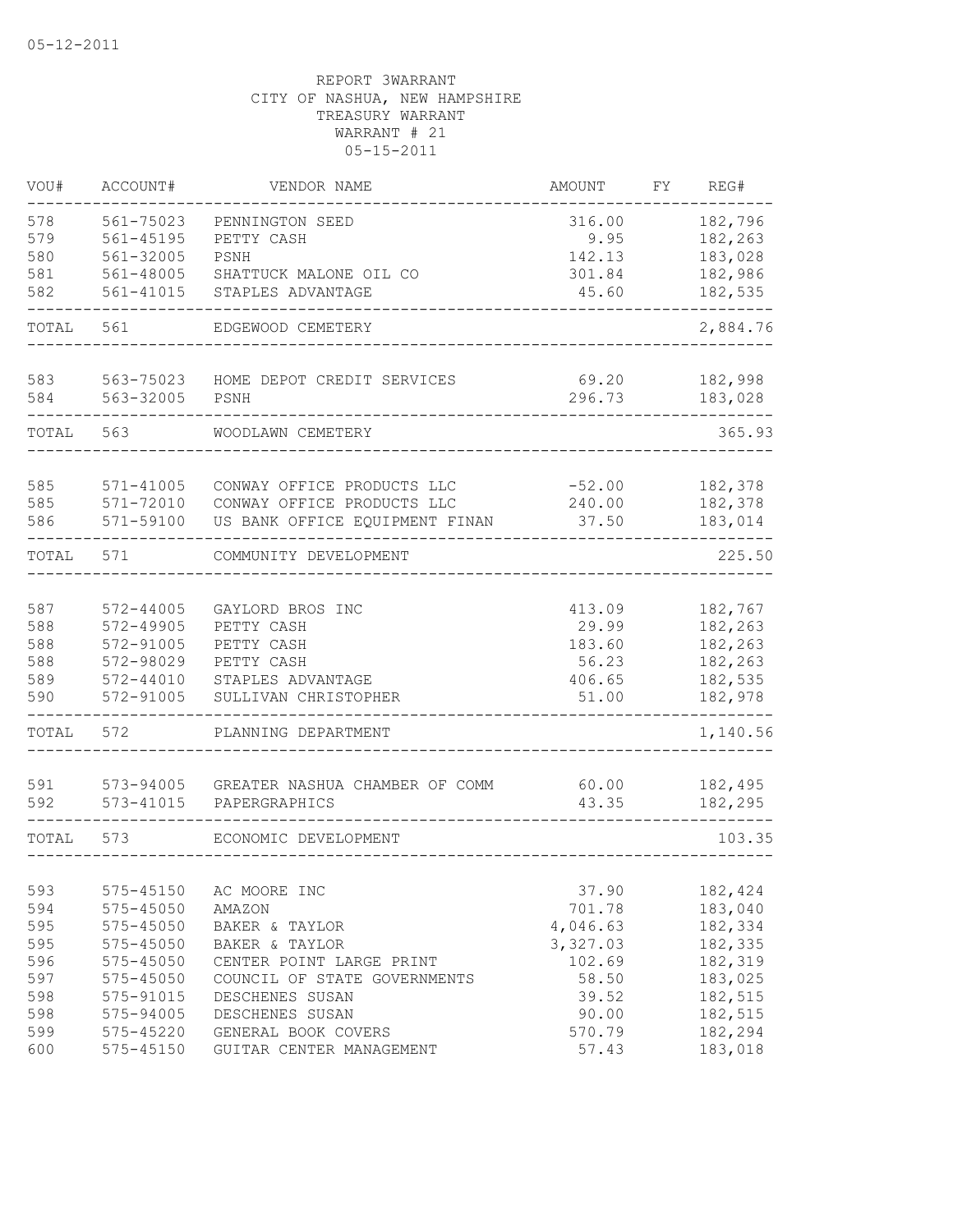| VOU#  | ACCOUNT#<br>VENDOR NAME |                                | AMOUNT    | FY. |           |  |
|-------|-------------------------|--------------------------------|-----------|-----|-----------|--|
| 601   | $575 - 45050$           | INGRAM LIBRARY SERVICES INC    | 449.23    |     | 182,526   |  |
| 602   | 575-45085               | MICROMARKETING LLC             | 570.42    |     | 182,399   |  |
| 603   | 575-45085               | NEWSOUND                       | 423.98    |     | 182,712   |  |
| 604   | 575-31040               | NEXTEL COMMUNICATIONS          | 12.66     |     | 182,994   |  |
| 605   | 575-95005               | NHLTA                          | 183,039   |     |           |  |
| 606   | $575 - 45150$           | ORIENTAL TRADING CO INC        | 223.54    |     | 182,577   |  |
| 607   | 575-45050               | PERMA-BOUND                    | 49.21     |     | 182,764   |  |
| 608   | 575-32005               | PUBLIC SERVICE OF NEW HAMPSHIR | 2,500.33  |     | 183,037   |  |
| 609   | 575-45085               | RECORDED BOOKS LLC             | 616.50    |     | 182,505   |  |
| 610   | 575-45050               | SIMON & SCHUSTER               | 30.14     |     | 182,330   |  |
| 611   | 575-41005               | STAPLES ADVANTAGE              | 324.00    |     | 182,535   |  |
| 611   | 575-41015               | STAPLES ADVANTAGE              | 262.41    |     | 182,535   |  |
| 612   | 575-45085               | TANTOR MEDIA                   | 250.00    |     | 182,882   |  |
| TOTAL | 575                     | PUBLIC LIBRARIES               |           |     | 14,884.69 |  |
|       |                         |                                |           |     |           |  |
| 613   | 576-94005               | COLLINS MARK                   | 110.00    |     | 182,980   |  |
| 614   | 576-49075               | FINDLEY MICHAEL                | 21.75     |     | 182,979   |  |
| 615   | 576-94005               | NFPA                           | 372.60    |     | 183,036   |  |
| 616   | 576-62022               | PETTY CASH                     | 48.24     |     | 182,263   |  |
| 616   | 576-91005               | PETTY CASH                     | 75.87     |     | 182,263   |  |
| 617   | 576-49075               | STAPLES ADVANTAGE              | 35.36     |     | 182,535   |  |
| TOTAL | 576                     | BUILDING DEPARTMENT            |           |     | 663.82    |  |
|       |                         |                                |           |     |           |  |
| 618   | 577-31050               | NEXTEL COMMUNICATIONS          | 43.86     |     | 182,994   |  |
| 618   | 577-31065               | NEXTEL COMMUNICATIONS          | 79.98     |     | 182,994   |  |
| TOTAL | 577                     | CODE ENFORCEMENT               |           |     | 123.84    |  |
|       |                         |                                |           |     |           |  |
|       | 227,883 581-49050       | AC MOORE INC                   | 21.51     |     | 182,371   |  |
|       | 227,884 581-84030       | ADULT LEARNING CENTER          | 26,325.00 |     | 182,503   |  |
|       | 227,885 581-49035       | ADVANCED LEARNING CTRS INC     | 584.13    |     | 182,906   |  |
|       | 227,886 581-49050       | AMERICAN SCIENCE & SURPLUS INC | 91.95     |     | 182,606   |  |
|       | 227,887 581-91005       | ANASTAS ROBERT                 | 16.83     |     | 182,755   |  |
|       | 227,888 581-59130       | ANDRUSKEVICH GREGORY           | 60.00     |     | 182,654   |  |
|       | 227,889 581-59130       | AUBIN BILL                     | 60.00     |     | 182,682   |  |
|       | 227,890 581-64192       | AVID TECHNOLOGY INC            | 1,506.29  |     | 183,055   |  |
|       | 227,891 581-75023       | B & S LOCKSMITH INC            | 532.30    |     | 182,444   |  |
|       | 227,892 581-91005       | BAGLEY MARCIA                  | 84.92     |     | 182,693   |  |
|       | 227,893 581-74092       | BAILEY DAVID                   | 70.00     |     | 182,326   |  |
|       | 227,894 581-49050       | BANNON CYNTHIA                 | 339.99    |     | 182,626   |  |
|       | 227,895 581-49030       | BARNES & NOBLE INC             | 91.07     |     | 182,266   |  |
|       | 227,895 581-49050       | BARNES & NOBLE INC             | 4,375.00  |     | 182,266   |  |
|       | 227,896 581-31005       | BAYRING COMMUNICATIONS         | 2,255.73  |     | 183,051   |  |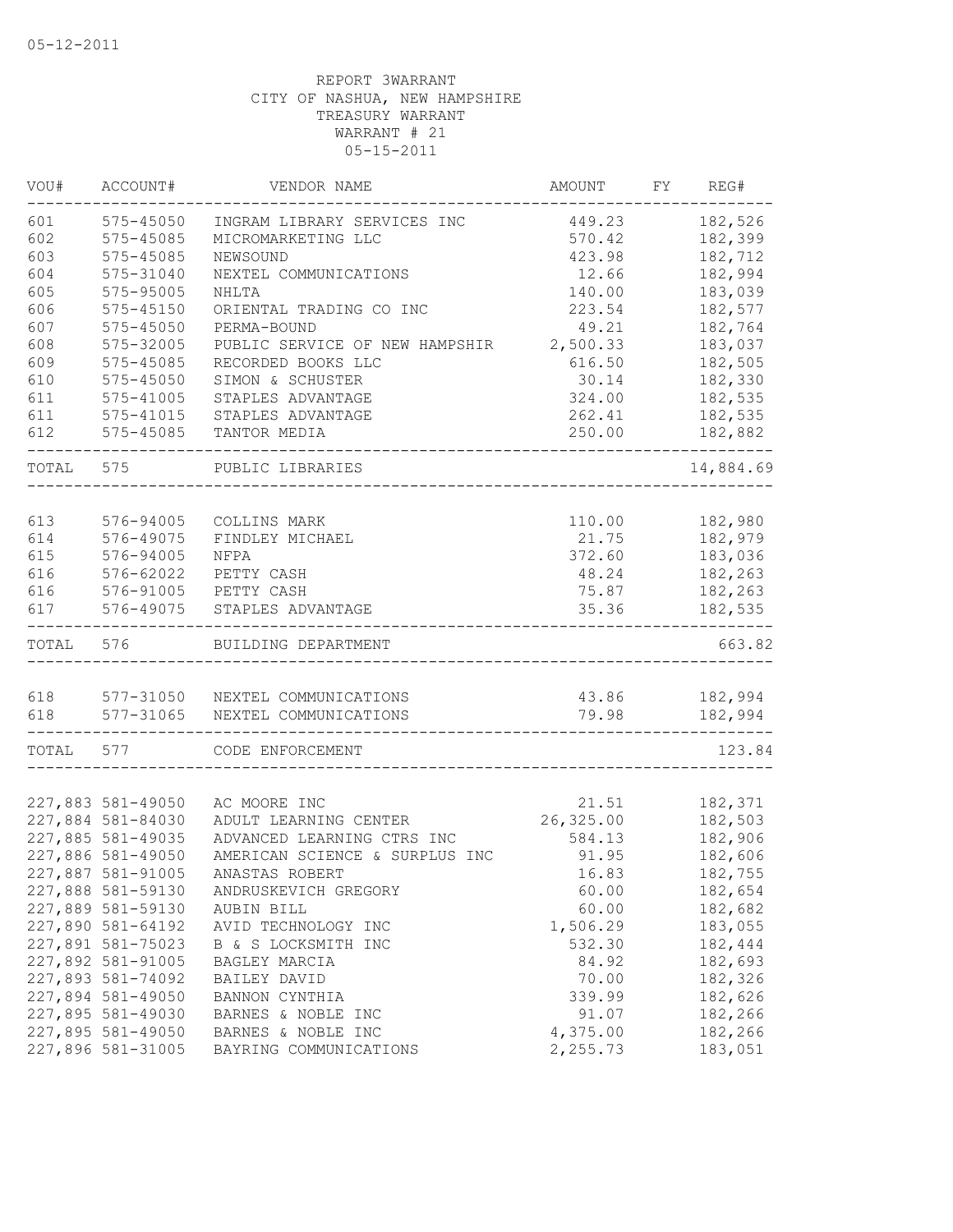| VOU# | ACCOUNT#           | VENDOR NAME                    | AMOUNT    | FY | REG#    |
|------|--------------------|--------------------------------|-----------|----|---------|
|      | 227,897 581-49050  | BELLETETES INC                 | 24.51     |    | 182,402 |
|      | 227,897 581-75023  | BELLETETES INC                 | 474.85    |    | 182,402 |
|      | 227,898 581-59130  | BELLIVEAU SR DANIEL            | 340.00    |    | 182,293 |
|      | 227,899 581-91005  | BERRY KATHLEEN                 | 17.60     |    | 182,349 |
|      | 227,900 581-78007  | BEST FORD                      | 40.30     |    | 182,288 |
|      | 227,901 581-49050  | BINGHAM LUMBER INC             | 1,240.00  |    | 182,301 |
|      | 227,902 581-59130  | BLAZE MIKE                     | 60.00     |    | 182,303 |
|      | 227,903 581-49075  | BLUETARP FINANCIAL INC         | 53.57     |    | 182,895 |
|      | 227,904 581-84030  | BOOTHBY THERAPY SERVICES LLC   | 632.60    |    | 182,715 |
|      | 227,905 581-59130  | BRACCI STEVE                   | 180.00    |    | 182,804 |
|      | 227,906 581-59130  | BUDA MARK                      | 140.00    |    | 182,714 |
|      | 227,907 581-91005  | CALLAN KIMBERLY                | 136.56    |    | 182,708 |
|      | 227,908 581-59130  | CAMIRAND, ROBERT J.            | 60.00     |    | 182,891 |
|      | 227,909 581-55015  | CANFIELD BRAD                  | 816.00    |    | 182,620 |
|      | 227,910 581-42130  | CAPP INC                       | 837.00    |    | 182,542 |
|      | 227,911 581-55018  | CARING HANDS TRANSPORTATION LL | 17,155.00 |    | 182,683 |
|      | 227,912 581-49050  | CARPARTS OF NASHUA             | 69.51     |    | 182,741 |
|      | 227,913 581-59130  | CARR THOMAS                    | 130.00    |    | 182,356 |
|      | 227,914 581-49050  | CARTRIDGE WORLD NASHUA         | 443.97    |    | 182,655 |
|      | 227,915 581-49050  | CASEY'S WOOD PRODUCTS INC      | 203.31    |    | 182,713 |
|      | 227,916 581-42110  | CED                            | 158.60    |    | 182,331 |
|      | 227,917 581-84030  | CEDARCREST INC                 | 2,721.81  |    | 182,280 |
|      | 227,918 581-42010  | CENTRAL PAPER PRODUCTS CO      | 10,153.86 |    | 182,768 |
|      | 227,918 581-42020  | CENTRAL PAPER PRODUCTS CO      | 15,782.64 |    | 182,768 |
|      | 227,919 581-59130  | CHERBONNEAU MARK               | 160.00    |    | 182,401 |
|      | 227,920 581-74092  | CITIWORKS INC                  | 656.00    |    | 182,634 |
| 619  | 581-49050          | CITIZENS BANK                  | 299.00    |    | 12,573  |
|      | 227, 921 581-53103 | CLARK ASSOCIATES/DEBRA P CLARK | 17,708.50 |    | 182,320 |
|      | 227,922 581-91005  | CLARKE CYNTHIA                 | 616.19    |    | 182,690 |
|      | 227,923 581-91005  | COCHRANE DONALD                | 170.22    |    | 182,701 |
|      | 227,924 581-49075  | COFFEE PAUSE                   | 66.00     |    | 182,729 |
|      | 227,925 581-74092  | COMPUTER HUT OF N E INC        | 67.80     |    | 182,775 |
|      | 227,926 581-91005  | CONRAD MARK                    | 104.17    |    | 182,564 |
|      | 227,927 581-42130  | CONTROL TECHNOLOGIES INC       | 314.28    |    | 182,550 |
|      | 227, 927 581-75015 | CONTROL TECHNOLOGIES INC       | 29,534.25 |    | 182,550 |
|      | 227,928 581-72035  | CONWAY OFFICE PRODUCTS LLC     | 69.00     |    | 182,378 |
|      | 227,929 581-49075  | COUSIN'S VIDEO INC             | 113.65    |    | 182,702 |
|      | 227,930 581-55015  | CRATEAU SALLY                  | 508.36    |    | 182,883 |
|      | 227,931 581-59130  | CROSBY MICHAEL                 | 80.00     |    | 182,659 |
|      | 227,932 581-84030  | CROTCHED MOUNTAIN REHAB CTR    | 13,590.99 |    | 182,557 |
|      | 227,933 581-59130  | CUSTER GARY                    | 92.00     |    | 182,706 |
|      | 227,934 581-59130  | DANIELS GORDON                 | 140.00    |    | 182,673 |
|      | 227,935 581-55015  | DASKOSKI II RAYMOND            | 84.92     |    | 182,912 |
|      | 227,936 581-54015  | DEAFDIGEST                     | 60.00     |    | 182,725 |
|      | 227,937 581-59130  | DEL GENIO LEONARD              | 60.00     |    | 182,656 |
|      | 227,938 581-59130  | DEMERS ARTHUR                  | 80.00     |    | 182,694 |
|      | 227,939 581-94010  | DEROSA PHIL                    | 880.00    |    | 182,724 |
|      | 227,940 581-91005  | DICHARD ALLAN                  | 126.61    |    | 182,889 |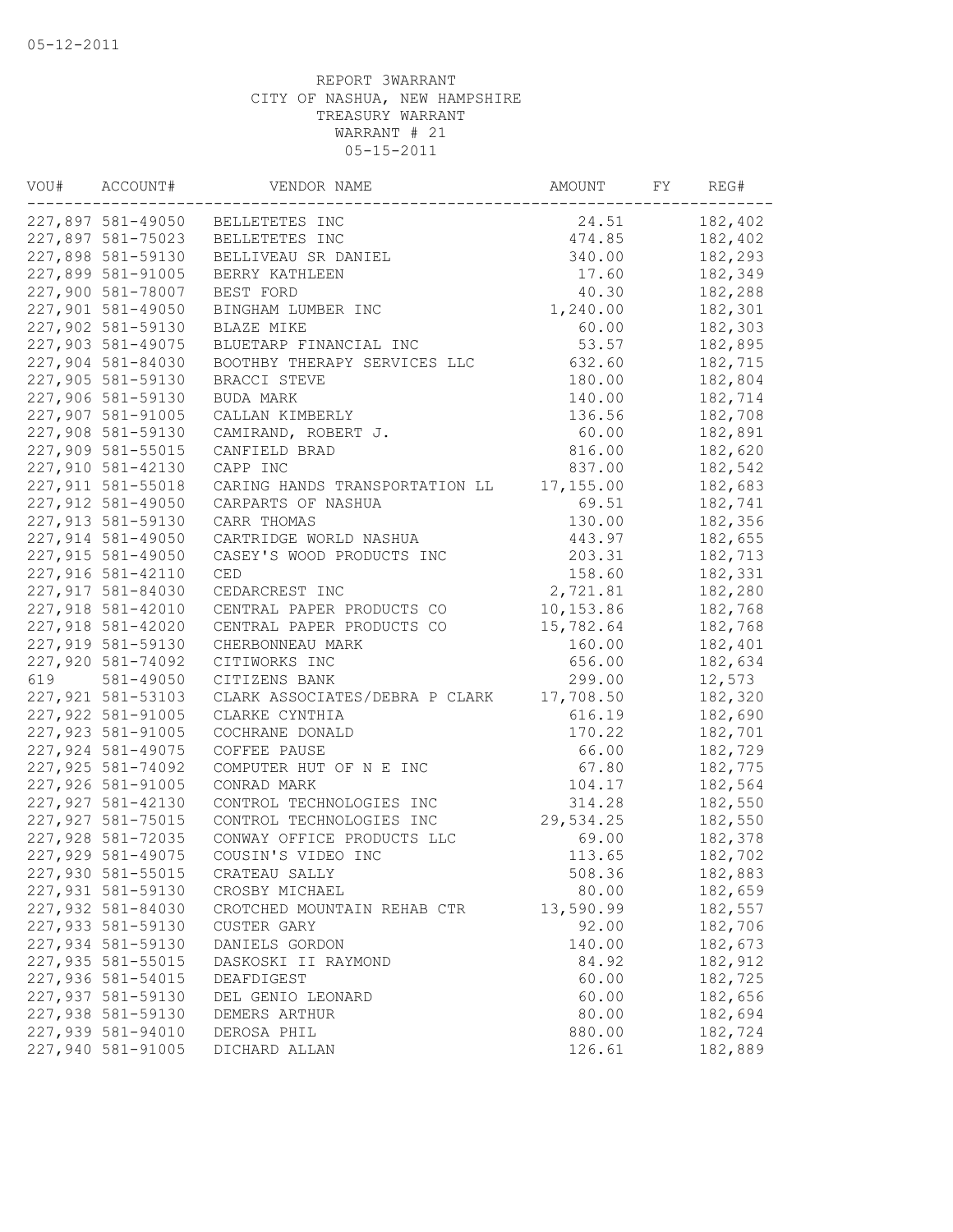| VOU# | ACCOUNT#          | VENDOR NAME                    | AMOUNT      | FY | REG#    |
|------|-------------------|--------------------------------|-------------|----|---------|
|      | 227,941 581-91005 | DONOVAN DANIEL                 | 114.09      |    | 182,886 |
|      | 227,942 581-59130 | DOW LOREN                      | 210.00      |    | 182,892 |
|      | 227,943 581-59130 | DRISCOLL CHARLIE               | 140.00      |    | 182,676 |
|      | 227,944 581-59130 | DROWN DEANE                    | 80.00       |    | 182,697 |
|      | 227,945 581-49050 | <b>DUBOIS HEATHER</b>          | 62.98       |    | 182,619 |
|      | 227,946 581-49050 | DURACO EXPRESS CHICAGO         | 453.09      |    | 182,726 |
|      | 227,947 581-59130 | EAMES KEVIN                    | 130.00      |    | 182,918 |
|      | 227,948 581-84030 | EASTER SEALS OF NH INC         | 10,951.61   |    | 182,508 |
|      | 227,948 581-84055 | EASTER SEALS OF NH INC         | 14,083.42   |    | 182,508 |
|      | 227,949 581-84055 | ECKERD YOUTH ALTERNATIVES INC  | 2,931.71    |    | 182,358 |
|      | 227,950 581-53101 | EDUCATION INC                  | 139.65      |    | 182,617 |
|      | 227,951 581-95010 | EDUCATION WEEK                 | 49.00       |    | 183,053 |
|      | 227,952 581-59130 | EMOND ED                       | 60.00       |    | 182,672 |
|      | 227,953 581-42130 | F W WEBB COMPANY               | 1,109.07    |    | 182,340 |
|      | 227,954 581-31005 | FAIRPOINT COMMUNICATIONS INC   | 28.53       |    | 183,045 |
|      | 227,955 581-34015 | FAIRPOINT COMMUNICATIONS INC   | 29.18       |    | 183,047 |
|      | 227,956 581-34015 | FAIRPOINT COMMUNICATIONS INC   | 33.68       |    | 183,048 |
|      | 227,957 581-34015 | FAIRPOINT COMMUNICATIONS INC   | 30.50       |    | 183,049 |
|      | 227,958 581-31005 | FAIRPOINT COMMUNICATIONS INC   | 28.54       |    | 183,050 |
|      | 227,959 581-91005 | FARRENKOPF RICHARD             | 30.19       |    | 182,633 |
|      | 227,960 581-49075 | FASTENAL COMPANY               | 498.51      |    | 182,450 |
|      | 227,961 581-59130 | FERLAN JOHN                    | 60.00       |    | 182,807 |
|      | 227,962 581-42130 | FILTER SALES & SERVICE         | 17.67       |    | 182,565 |
|      | 227,963 581-55015 | FINNEY KIRK                    | 13.77       |    | 182,923 |
|      | 227,964 581-55005 | FIRST STUDENT INC              | 3, 347.17   |    | 182,593 |
|      | 227,964 581-55005 | FIRST STUDENT INC              | 2,598.13    |    | 182,594 |
|      | 227,964 581-55010 | FIRST STUDENT INC              | 134.74      |    | 182,593 |
|      | 227,964 581-55015 | FIRST STUDENT INC              | 236,108.48  |    | 182,593 |
|      | 227,964 581-55018 | FIRST STUDENT INC              | 1,189.67    |    | 182,593 |
|      | 227,964 581-55025 | FIRST STUDENT INC              | 213, 230.75 |    | 182,593 |
|      | 227,964 581-55035 | FIRST STUDENT INC              | 2,420.50    |    | 182,593 |
|      | 227,965 581-49910 | FRANKLIN PAINT CO INC          | 43.40       |    | 182,595 |
|      | 227,966 581-49050 | GENERAL LINEN SERVICE INC      | 42.00       |    | 182,723 |
|      | 227,967 581-49050 | GLOBAL TRADEQUEST INC          | 159.00      |    | 182,904 |
|      | 227,968 581-59130 | GORSUCH JAMES                  | 80.00       |    | 182,321 |
|      | 227,969 581-49050 | GOVCONNECTION INC              | 61.85       |    | 182,276 |
|      | 227,970 581-42130 | <b>GRAINGER</b>                | 808.84      |    | 182,359 |
|      | 227,971 581-53100 | GRANITE STATE SHUTTLE SERVICE  | 128.00      |    | 182,720 |
|      | 227,972 581-84030 | GREATER LAWRENCE ED COLLABORAT | 82,719.18   |    | 182,611 |
|      | 227,973 581-91005 | GREENBERG ELLEN                | 761.63      |    | 182,687 |
|      | 227,974 581-75023 | GREGORY J FINE FLOORING & DESI | 1, 114.12   |    | 182,423 |
|      | 227,974 581-75090 | GREGORY J FINE FLOORING & DESI | 302.81      |    | 182,423 |
|      | 227,975 581-59130 | HABIB JOHN                     | 60.00       |    | 182,919 |
|      | 227,976 581-74092 | HARRIS EQUIPMENT REPAIR SERVIC | 1,819.70    |    | 182,754 |
|      | 227,977 581-49050 | HAWVER KAREN                   | 65.95       |    | 182,630 |
|      | 227,978 581-42130 | HEATING SPECIALTIES OF NH INC  | 1,129.12    |    | 182,746 |
|      | 227,979 581-78007 | HEAVY DUTY TRUCK & DIESEL SERV | 350.60      |    | 182,748 |
|      | 227,980 581-64045 | HEWLETT PACKARD COMPANY        | 25,300.00   |    | 182,361 |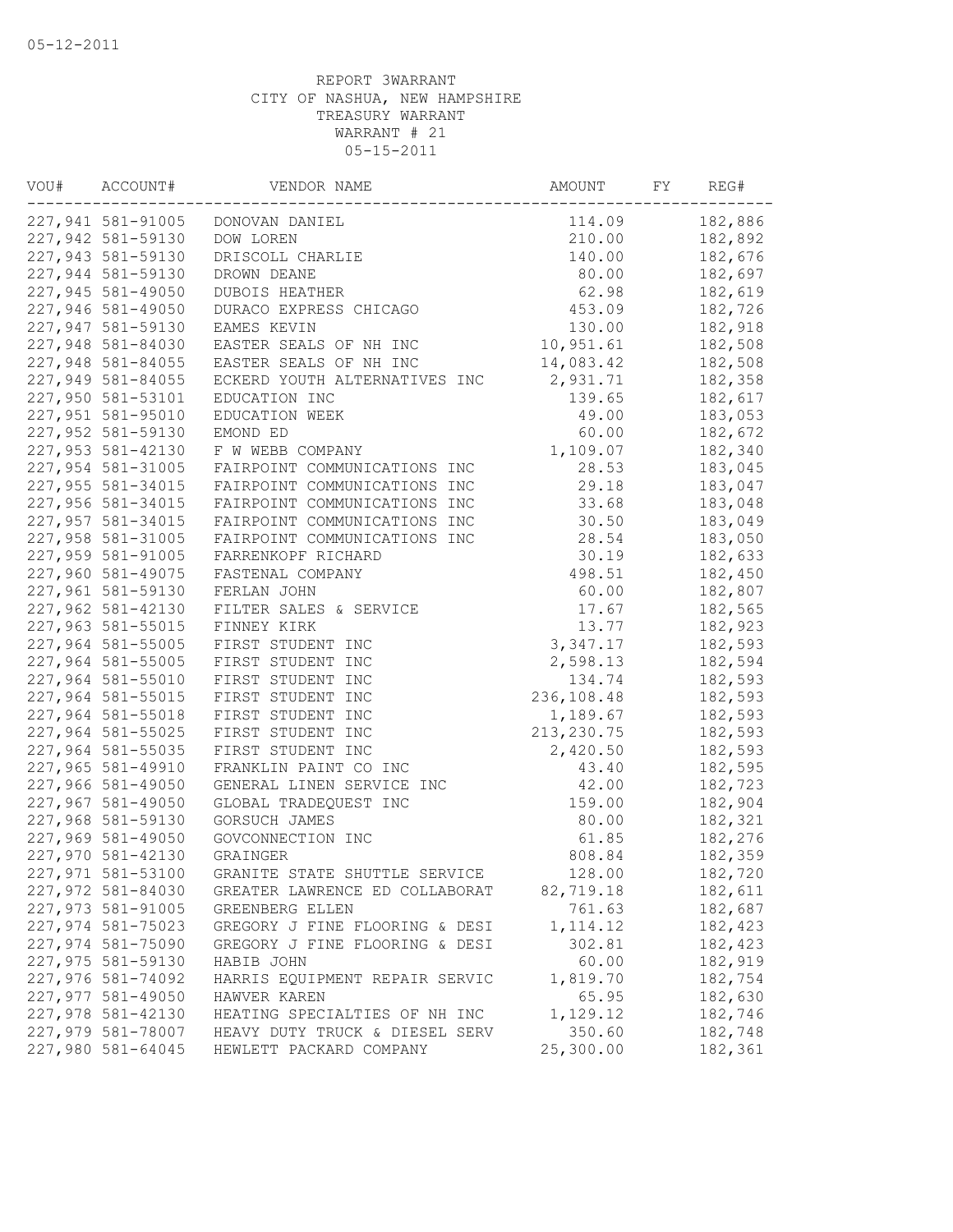| VOU# | ACCOUNT#<br>VENDOR NAME |                                | AMOUNT      | REG# |         |
|------|-------------------------|--------------------------------|-------------|------|---------|
|      | 227,981 581-74092       | HILLYARD/MANCHESTER            | 179.35      |      | 182,899 |
|      | 227,982 581-94010       | HOFFMAN GARY                   | 1,224.00    |      | 182,707 |
|      | 227,983 581-84055       | HOLLIS BROOKLINE COOPERATIVE   | 789.45      |      | 182,699 |
|      | 227,984 581-49075       | HOME DEPOT CREDIT SERVICES     | 148.59      |      | 182,585 |
|      | 227,985 581-49050       | HOME DEPOT CREDIT SERVICES     | 299.05      |      | 182,614 |
|      | 227,986 581-49050       | HOME DEPOT CREDIT SERVICES     | 85.48       |      | 182,642 |
|      | 227,987 581-91005       | HYNES STACY                    | 30.81       |      | 182,561 |
|      | 227,988 581-74092       | IKAN INT'L                     | 135.00      |      | 183,054 |
|      | 227,989 581-91005       | INSINGA SCOTT                  | 176.08      |      | 182,787 |
|      | 227,990 581-84030       | INSTITUTE OF PROFESSIONAL PRAC | 1,700.75    |      | 182,663 |
|      | 227,991 581-41040       | INTEGRATED OFFICE SOLUTIONS    | 380.00      |      | 182,698 |
|      | 227,992 581-94030       | IOVIENO FRANK                  | 185.94      |      | 182,710 |
|      | 227,993 581-49050       | J W PEPPER & SON INC           | 73.50       |      | 182,365 |
|      | 227,994 581-59130       | JACKSON ART                    | 80.00       |      | 182,649 |
|      | 227,995 581-49050       | JAMECO ELECTRONICS             | 152.75      |      | 182,286 |
|      | 227,996 581-59130       | <b>JASKOLKA JOHN</b>           | 60.00       |      | 182,489 |
|      | 227,997 581-49910       | JOHN DEERE LANDSCAPES INC      | 457.39      |      | 182,339 |
|      | 227,998 581-44005       | JOSTENS INC                    | 8,291.62    |      | 182,574 |
|      | 227,999 581-59130       | KAJEN CHARLES                  | 160.00      |      | 182,705 |
|      | 228,000 581-49050       | KELVIN                         | 275.72      |      | 182,800 |
|      | 228,001 581-59130       | KONSTANT ROGER                 | 160.00      |      | 182,639 |
|      | 228,002 581-91005       | KOSOW CARMEN                   | 19.64       |      | 182,584 |
|      | 228,003 581-59130       | KUBA GARY                      | 60.00       |      | 182,664 |
|      | 228,004 581-91005       | LALIME MAUREEN                 | 26.52       |      | 182,604 |
|      | 228,005 581-59130       |                                | 60.00       |      | 182,668 |
|      | 228,006 581-91005       | LANGGUTH AL                    | 38.51       |      |         |
|      | 228,007 581-84030       | LATINA DONNA                   |             |      | 182,613 |
|      |                         | LEARNING CENTER FOR THE DEAF   | 14,771.98   |      | 182,685 |
|      | 228,008 581-59130       | LEBEL ART                      | 80.00       |      | 182,658 |
|      | 228,009 581-84030       | LIGHTHOUSE SCHOOL INC          | 183, 245.20 |      | 182,558 |
|      | 228,010 581-59130       | LIZOTTE TIMOTHY                | 60.00       |      | 182,887 |
|      | 228,011 581-53100       | LUTHERAN COMMUNITY SERVICES OF | 180.00      |      | 182,608 |
|      | 228,012 581-42110       | M & M ELECTRICAL SUPPLY CO INC | 274.81      |      | 182,740 |
|      | 228,013 581-59130       | MAES KEVIN                     | 130.00      |      | 182,679 |
|      | 228,014 581-72035       | MAILFINANCE                    | 436.80      |      | 182,896 |
|      | 228,015 581-59130       | MAKARAWICZ WILLIAM             | 140.00      |      | 182,325 |
|      | 228,016 581-45410       | MAKARAWICZ WILLIAM             | 960.00      |      | 182,357 |
|      | 228,017 581-59130       | MARCOUX ADAM                   | 120.00      |      | 182,675 |
|      | 228,018 581-49050       | MARKET BASKET                  | 405.60      |      | 182,415 |
|      | 228,019 581-91005       | MARTIN JANICE                  | 183.79      |      | 182,559 |
|      | 228,020 581-75090       | MARVELL PLATE GLASS INC        | 346.77      |      | 182,292 |
|      | 228,021 581-78007       | MAYNARD & LESIEUR INCORPORATED | 119.60      |      | 182,756 |
|      | 228,022 581-53103       | MCCARTNEY AMY                  | 6,964.25    |      | 182,689 |
|      | 228,023 581-49050       | MCGRAW HILL COMPANIES          | 3,958.34    |      | 182,388 |
|      | 228,024 581-41040       | MCINTIRE BUSINESS PRODUCTS INC | 102.86      |      | 182,786 |
|      | 228,025 581-47010       | MEDCO SUPPLY INC               | 828.56      |      | 182,589 |
|      | 228,026 581-84030       | MERRIMACK SPECIAL EDUCATION    | 35, 150.43  |      | 182,686 |
|      | 228,027 581-53100       | METRO GROUP INC (THE)          | 1,081.00    |      | 182,709 |
|      | 228,028 581-59130       | MICHAEL BARBARA                | 80.00       |      | 182,651 |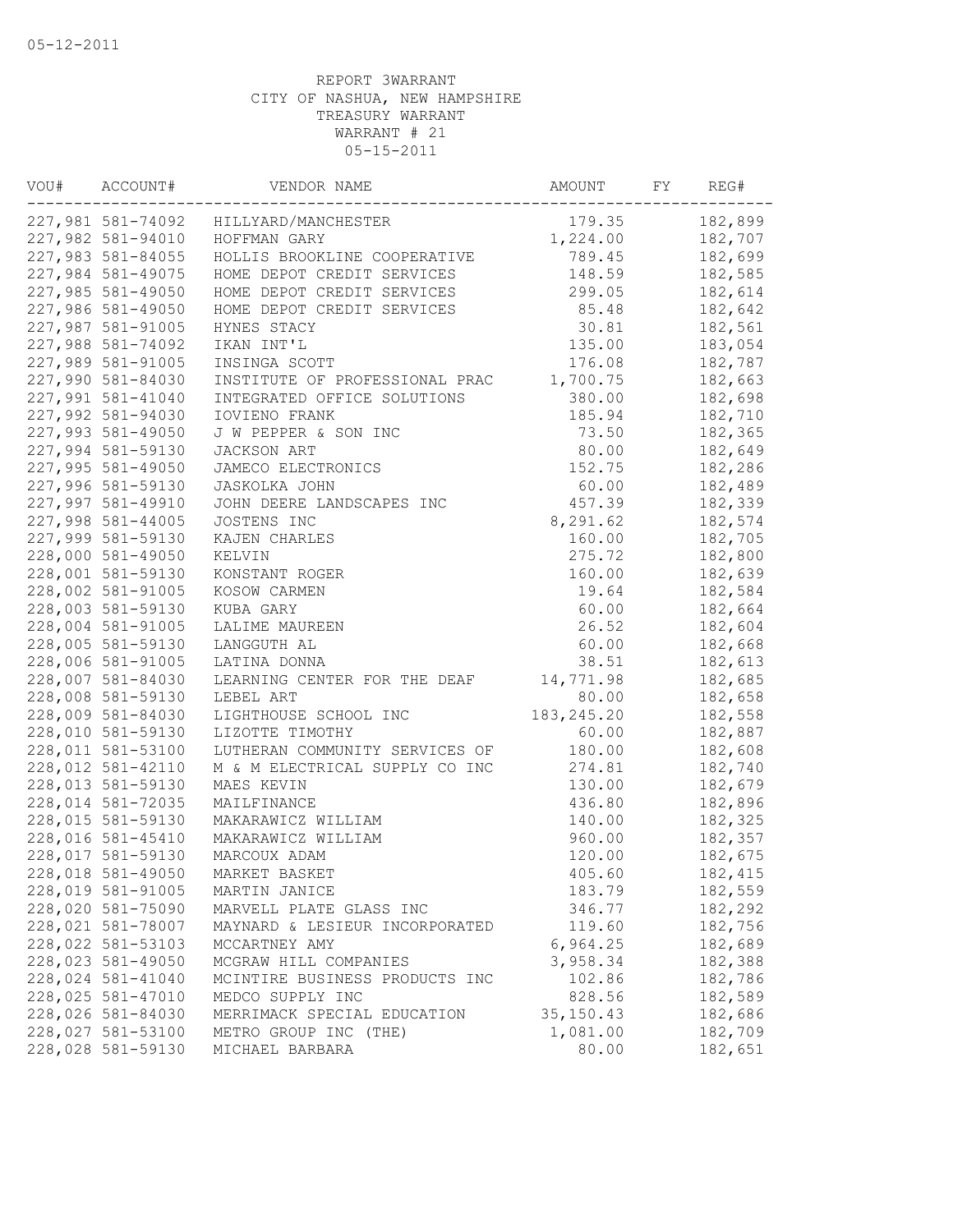| VOU# | ACCOUNT#          | VENDOR NAME                    | AMOUNT    | FY | REG#    |
|------|-------------------|--------------------------------|-----------|----|---------|
|      | 228,029 581-59130 | MILBURN RICHARD                | 60.00     |    | 182,652 |
|      | 228,030 581-59130 | MILES R GERARD                 | 160.00    |    | 182,894 |
|      | 228,031 581-84055 | MILFORD SCHOOL DISTRICT        | 5,814.70  |    | 182,570 |
|      | 228,032 581-49910 | MILL METALS CORP               | 322.00    |    | 182,473 |
|      | 228,033 581-49050 | MOMETRIX MEDIA LLC             | 87.96     |    | 183,019 |
|      | 228,034 581-49050 | MOORE MEDICAL LLC              | 24.88     |    | 182,492 |
|      | 228,035 581-59130 | MORAN LINDSAY                  | 130.00    |    | 182,650 |
|      | 228,036 581-59130 | MORAN THOMAS                   | 60.00     |    | 182,674 |
|      | 228,037 581-64045 | MORE KEYBOARD LLC              | 76.80     |    | 182,917 |
|      | 228,038 581-84055 | MOUNT PROSPECT ACADEMY         | 13,856.64 |    | 182,628 |
|      | 228,039 581-49050 | MSC INDUSTRIAL SUPPLY CO INC   | 157.95    |    | 182,583 |
|      | 228,040 581-53100 | MULTI-STATE BILLING SERVICES L | 5,978.16  |    | 182,691 |
|      | 228,041 581-59130 | MURPHY DANIEL                  | 130.00    |    | 182,695 |
|      | 228,042 581-84030 | NASHOBA LEARNING GROUP INC     | 6,971.36  |    | 182,643 |
|      | 228,043 581-84030 | NASHUA CHILDREN'S HOME         | 39,566.48 |    | 182,580 |
|      | 228,044 581-75090 | NASHUA GLASS                   | 18.00     |    | 182,742 |
|      | 228,045 581-49050 | NASHUA HIGH SCHOOL NORTH       | 75.00     |    | 182,985 |
|      | 228,046 581-49910 | NASHUA OUTDOOR POWER EQUIPMENT | 75.48     |    | 182,411 |
|      | 228,047 581-78007 | NASHUA WHOLESALE TIRE INC      | 399.95    |    | 182,386 |
|      | 228,048 581-34015 | NATIONAL GRID                  | 5,201.46  |    | 183,056 |
|      | 228,049 581-49050 | NATIONAL MUSIC INC             | 194.40    |    | 182,783 |
|      | 228,050 581-42010 | NATIONWIDE SALES & SERVICE     | 528.03    |    | 182,569 |
|      | 228,050 581-49075 | NATIONWIDE SALES & SERVICE     | 204.37    |    | 182,569 |
|      | 228,050 581-49910 | NATIONWIDE SALES & SERVICE     | 967.54    |    | 182,569 |
|      | 228,051 581-94030 | NELSON WILLIAM                 | 60.00     |    | 182,684 |
|      | 228,052 581-49110 | NEWEGG.COM                     | 88.26     |    | 182,903 |
|      | 228,053 581-31005 | NEXTEL COMMUNICATIONS          | 2,205.73  |    | 182,988 |
|      | 228,054 581-84030 | NFI NORTH INC                  | 1,064.24  |    | 182,551 |
|      | 228,055 581-54015 | NHSAA                          | 1,600.00  |    | 183,044 |
|      | 228,056 581-59130 | NICHOLSON MORRIS               | 260.00    |    | 182,362 |
|      | 228,057 581-42110 | NORTHEAST ELECTRICAL DISTRIBUT | 24.85     |    | 182,749 |
|      | 228,058 581-94010 | O'LEARY JENNIFER               | 1,072.80  |    | 182,751 |
|      | 228,059 581-49050 | ORIENTAL TRADING CO INC        | 80.95     |    | 182,577 |
|      | 228,060 581-94030 | OUELLETTE MARTHA               | 716.52    |    | 182,629 |
|      | 228,061 581-49050 | PAETZOLD KATHY                 | 125.42    |    | 182,696 |
|      | 228,062 581-91005 | PAPANICOLAOU PAULA             | 45.78     |    | 182,582 |
|      | 228,063 581-59130 | PAQUIN RAY                     | 60.00     |    | 182,704 |
|      | 228,064 581-49075 | PASEK CORP                     | 1,265.86  |    | 182,552 |
|      | 228,065 581-42120 | PEABODY SUPPLY CO INC          | 1,536.98  |    | 182,897 |
|      | 228,066 581-59130 | PELLETIER DAVID                | 80.00     |    | 182,671 |
|      | 228,067 581-33005 | PENNICHUCK WATER WORKS INC     | 7,875.82  |    | 182,991 |
|      | 228,068 581-49075 | PENSXPRESS LLC                 | 279.99    |    | 182,913 |
|      | 228,069 581-53100 | PERFORMANCE REHAB INC.         | 5,266.40  |    | 182,627 |
|      | 228,070 581-43005 | PETTY CASH                     | 9.79      |    | 182,981 |
|      | 228,071 581-43005 | PETTY CASH                     | 44.58     |    | 182,982 |
|      | 228,071 581-49050 | PETTY CASH                     | 13.00     |    | 182,982 |
|      | 228,072 581-53100 | PINARD WASTE SYSTEMS INC       | 175.00    |    | 182,621 |
|      | 228,073 581-43005 | PITNEY BOWES INCORPORATED      | 128.55    |    | 182,774 |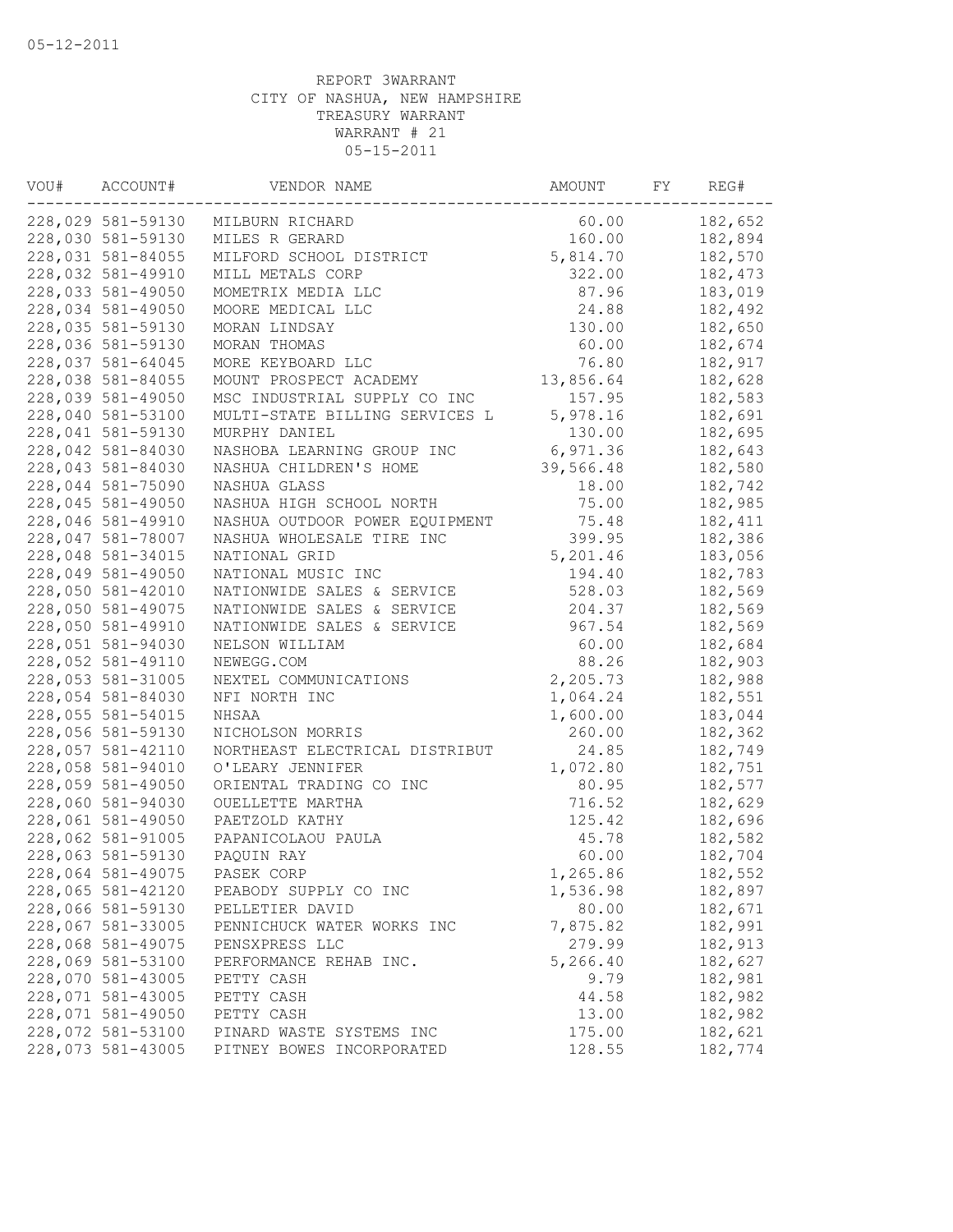| VOU# | ACCOUNT#           | VENDOR NAME                    | AMOUNT    | FY | REG#     |
|------|--------------------|--------------------------------|-----------|----|----------|
|      | 228,074 581-49050  | PITSCO INC                     | 892.64    |    | 182,270  |
|      | 228,075 581-74092  | POWER & TELEPHONE SUPPLY CO    | 493.46    |    | 182,737  |
|      | 228,076 581-49050  | POWER SYSTEMS INC              | 899.12    |    | 182,439  |
|      | 228,077 581-55015  | PROVIDER ENTERPRISES INC (THE) | 11,664.00 |    | 182,586  |
|      | 228,077 581-55018  | PROVIDER ENTERPRISES INC (THE) | 12,232.92 |    | 182,586  |
|      | 228,078 581-32005  | PSNH                           | 1,866.83  |    | 183,033  |
|      | 228,079 581-32005  | PUBLIC SERVICE OF NH           | 41,843.89 |    | 183,031  |
|      | 228,080 581-53085  | QUIMBY EYE CARE INC            | 257.50    |    | 182,553  |
|      | 228,081 581-53103  | READYNURSE STAFFING SERVICES   | 523.76    |    | 182,352  |
|      | 228,082 581-75023  | REDIMIX COMPANIES INC          | 320.00    |    | 182, 417 |
|      | 228,083 581-84030  | REGIONAL SERVICES & EDUCATION  | 9,840.00  |    | 182,284  |
|      | 228,084 581-42110  | REXEL CLS                      | 68.46     |    | 182,680  |
|      | 228,085 581-41015  | RICOH AMERICAS CORPORATION     | 77.50     |    | 182,578  |
|      | 228,086 581-84030  | RIVERVIEW SCHOOL INC           | 6,726.00  |    | 182,632  |
|      | 228,087 581-59130  | ROBERTS RAY                    | 60.00     |    | 182,521  |
|      | 228,088 581-59130  | ROBICHAUD ROGER                | 80.00     |    | 182,491  |
|      | 228,089 581-94010  | ROJAS MARIA                    | 1,000.00  |    | 182,920  |
|      | 228,090 581-59130  | ROVETTO JR DOMINIC             | 60.00     |    | 182,900  |
|      | 228,091 581-74092  | SAFETY KLEEN INC               | 135.24    |    | 182,429  |
|      | 228,092 581-59130  | SAIA FRANK                     | 60.00     |    | 182,328  |
|      | 228,093 581-49050  | SANE                           | 589.95    |    | 182,592  |
|      | 228,094 581-78007  | SANEL AUTO PARTS CO            | 12.86     |    | 182,406  |
|      | 228,095 581-59130  | SANVILLE DENNIS                | 60.00     |    | 182,677  |
|      | 228,096 581-49050  | SARGENT-WELCH                  | 125.61    |    | 182,327  |
|      | 228,097 581-49050  | SCHOLASTIC INCORPORATED        | 296.00    |    | 182,772  |
|      | 228,098 581-47010  | SCHOOL HEALTH CORP             | 266.31    |    | 182,296  |
|      | 228,098 581-49050  | SCHOOL HEALTH CORP             | 35.95     |    | 182,296  |
|      | 228,099 581-41015  | SCHOOL SPECIALTY INC           | 73.86     |    | 182,575  |
|      | 228,099 581-49050  | SCHOOL SPECIALTY INC           | 3,419.92  |    | 182,575  |
|      | 228,100 581-84030  | SERESC                         | 22,466.66 |    | 182,282  |
|      | 228,101 581-49050  | SERVICE CASTER CORP            | 99.28     |    | 182,916  |
|      | 228,102 581-59130  | SEVIGNY RONALD                 | 160.00    |    | 182,404  |
|      | 228,103 581-31005  | SHEEHY FREDERICK JR            |           |    | 182,579  |
|      |                    |                                | 347.75    |    |          |
|      | 228,104 581-49075  | SHIFFLER EQUIPMENT SALES INC   | 157.61    |    | 182,554  |
|      | 228,105 581-74092  | SIROIS & SON APPLIANCE REPAIRS | 65.00     |    | 182,780  |
|      | 228,106 581-59130  | SMITH WALTER                   | 120.00    |    | 182,692  |
|      | 228,107 581-59130  | SOUBOSKY WILLIAM               | 120.00    |    | 182,383  |
|      | 228,108 581-94010  | SPARGO LORNA                   | 66.00     |    | 182,730  |
|      | 228,109 581-84030  | SPAULDING YOUTH CENTER         | 8,285.16  |    | 182,275  |
|      | 228,110 581-31005  | SPRINT                         | 14.49     |    | 183,046  |
|      | 228, 111 581-43005 | STAMP FULFILLMENT SERVICES     | 1,584.60  |    | 183,043  |
|      | 228, 112 581-53100 | STANLEY ELEVATOR COMPANY INC   | 244.00    |    | 182,777  |
|      | 228, 113 581-41015 | STAPLES BUSINESS ADVANTAGE     | 563.69    |    | 182,476  |
|      | 228, 113 581-49050 | STAPLES BUSINESS ADVANTAGE     | 594.24    |    | 182,476  |
|      | 228, 113 581-49075 | STAPLES BUSINESS ADVANTAGE     | 299.46    |    | 182,476  |
|      | 228, 114 581-53100 | STATE OF NH CRIMINAL RECORDS   | 1,236.00  |    | 182,983  |
|      | 228, 115 581-59130 | STEARNS DALE                   | 120.00    |    | 182,657  |
|      | 228, 116 581-49050 | STENHOUSE PUBLISHERS           | 34.27     |    | 182,548  |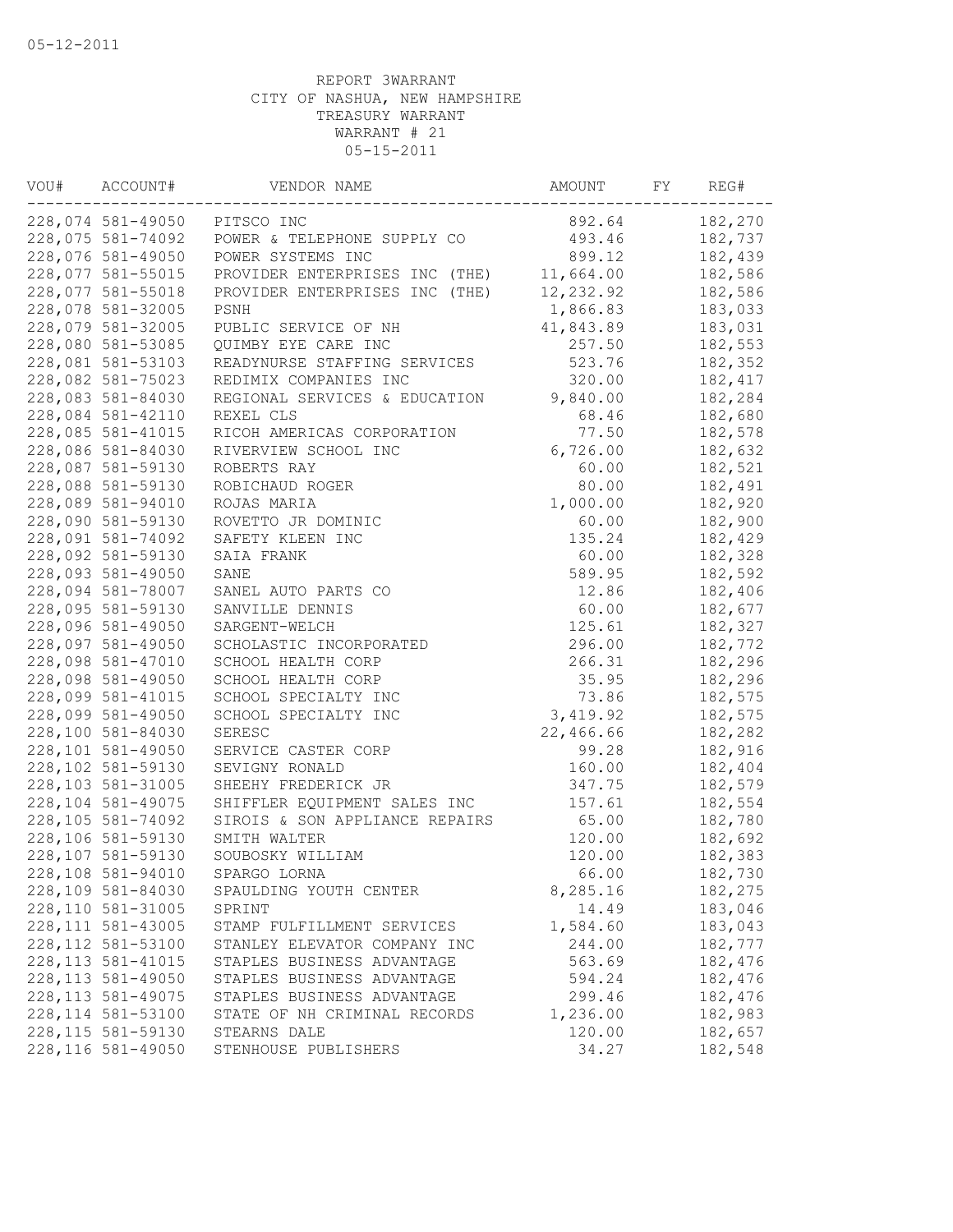| VOU#  | ACCOUNT#           | VENDOR NAME                     | AMOUNT     | FY | REG#         |
|-------|--------------------|---------------------------------|------------|----|--------------|
|       | 228, 117 581-59130 | SUCHOCKI EDWARD JR              | 60.00      |    | 182,670      |
|       | 228, 118 581-91005 | SWINDELL LORNE                  | 65.08      |    | 182,597      |
|       | 228, 119 581-49050 | TEACHER'S DISCOVERY             | 282.23     |    | 182,587      |
|       | 228,120 581-53100  | TERMINIX PROCESSING CENTER      | 37.00      |    | 182,645      |
|       | 228, 121 581-59130 | THOMAS DOUGLAS                  | 80.00      |    | 182,669      |
|       | 228, 122 581-42120 | TOTAL AIR SUPPLY INC            | 263.10     |    | 182,470      |
|       | 228, 123 581-49050 | TOWERS MOTOR PARTS CORP         | 96.95      |    | 182,490      |
|       | 228, 123 581-78007 | TOWERS MOTOR PARTS CORP         | 57.78      |    | 182,490      |
|       | 228, 124 581-75015 | TRANE US INC                    | 8,200.00   |    | 182,563      |
|       | 228, 125 581-49075 | TREASURER STATE OF NH           | 50.12      |    | 182,493      |
|       | 228, 126 581-84055 | TREASURER STATE OF NH           | 4,526.64   |    | 182,572      |
|       | 228, 127 581-94030 | TURNER CHELSEY                  | 60.00      |    | 182,921      |
|       | 228, 128 581-43005 | U S POSTAL SERVICES             | 373.48     |    | 182,984      |
|       | 228, 129 581-49910 | URBAN TREE SERVICE              | 1,695.21   |    | 182,806      |
|       | 228,130 581-49050  | US SCHOOL SUPPLY INC            | 663.00     |    | 182,601      |
|       | 228, 131 581-91005 | VALADE COLETTE                  | 45.55      |    | 182,591      |
|       | 228, 132 581-59130 | VAN ERON DENNIS                 | 140.00     |    | 182,653      |
|       | 228, 133 581-31005 | VERIZON BUSINESS                | 4,412.68   |    | 182,265      |
|       | 228, 134 581-84030 | VERMONT CTR FOR THE DEAF &      | 31, 328.45 |    | 182,700      |
|       | 228, 135 581-75180 | VIKING ROOFING, INC.            | 5,826.00   |    | 182,644      |
|       | 228,136 581-49050  | WALMART COMMUNITY               | 113.74     |    | 182,537      |
|       | 228, 137 581-59130 | WALSH JAMES                     | 160.00     |    | 182,665      |
|       | 228, 138 581-55018 | WALTHAM CENTRAL SCHOOL          | 420.00     |    | 182,743      |
|       | 228, 139 581-49050 | WARD'S NATURAL SCIENCE          | 70.44      |    | 182,452      |
|       | 228, 140 581-41045 | WB MASON COMPANY INC            | 5,362.80   |    | 182,306      |
|       | 228,140 581-49050  | WB MASON COMPANY INC            | 141.30     |    | 182,306      |
|       | 228, 141 581-91005 | WEBB KATHRYN                    | 51.05      |    | 182,901      |
|       | 228, 142 581-59130 | WEBSTER DAVID                   | 280.00     |    | 182,483      |
|       | 228, 143 581-84055 | WEDIKO CHILDREN'S SERVICES      | 22,508.06  |    | 182,454      |
|       | 228, 144 581-59130 | WESINGER PAUL J                 | 120.00     |    | 182,315      |
|       | 228,145 581-91040  | WILBORG SUSAN                   | 188.86     |    | 182,922      |
|       | 228, 146 581-42110 | WILLIAMS COMMUNICATIONS SERVIC  | 1,102.19   |    | 182,622      |
|       | 228, 147 581-91040 | WRIGHT DEBRA                    | 285.00     |    | 182,648      |
|       | 228, 148 581-59130 | WRISLEY WILLIAM                 | 80.00      |    | 182,721      |
|       | 228,149 581-53101  | YOUTH COUNCIL (THE)             | 4,512.50   |    | 182,616      |
|       | 228,150 581-59130  | ZWICKER DAVE                    | 60.00      |    | 182,662      |
| TOTAL | 581                | SCHOOL DEPARTMENT               |            |    | 1,353,420.20 |
|       |                    |                                 |            |    |              |
| 620   |                    | 590-23532 LIFEGUARD SYSTEMS INC | 2,300.00   |    | 182,426      |
| TOTAL | 590                | PRIOR YEAR OBLIGATIONS          |            |    | 2,300.00     |
| 621   | 592-85010          | US BANK NA (091000022)          | 553.45     |    | 12,575       |
| 622   | 592-85010          | US BANK NA (091000022)          | 1,277.00   |    | 12,575       |
| 623   | 592-85015          | US BANK NA (091000022)          | 71,080.93  |    | 12,575       |
|       |                    |                                 |            |    |              |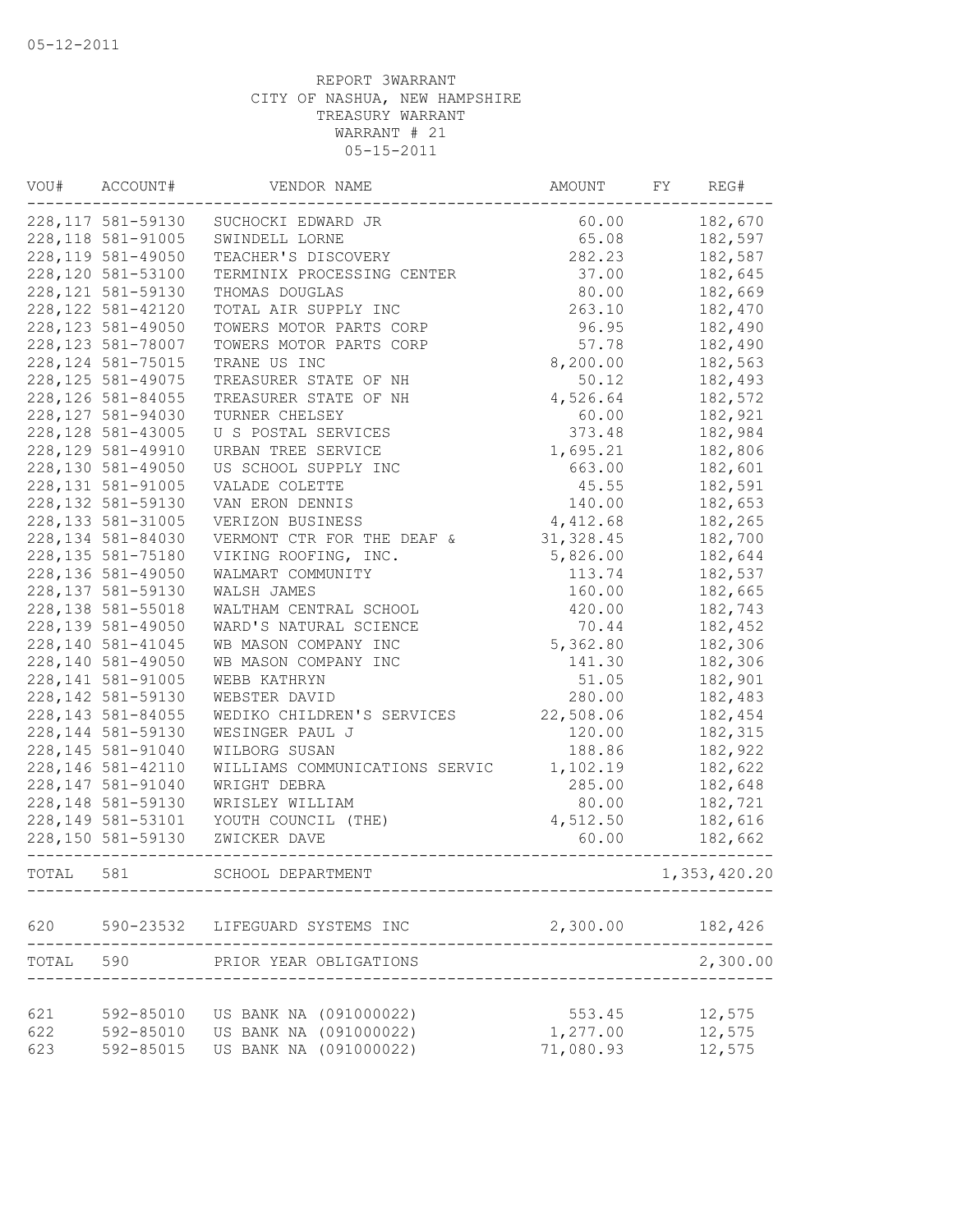| VOU#                                          | ACCOUNT#                                                                                | VENDOR NAME                                                                                                                                          | AMOUNT                                                    | FY | REG#                                                                      |
|-----------------------------------------------|-----------------------------------------------------------------------------------------|------------------------------------------------------------------------------------------------------------------------------------------------------|-----------------------------------------------------------|----|---------------------------------------------------------------------------|
| 624                                           |                                                                                         | 592-85015 US BANK NA (091000022)                                                                                                                     | 5,160.00                                                  |    | 12,575                                                                    |
| TOTAL                                         | 592                                                                                     | BONDED DEBT SERVICE                                                                                                                                  |                                                           |    | 78,071.38                                                                 |
| 625<br>626<br>627<br>628<br>629<br>630<br>631 | 595-22015<br>595-22015<br>595-22015<br>595-22015<br>595-22015<br>595-22015<br>595-22025 | DASILVA ROWAN<br>KEIM EILEEN<br>KENNETT ROSEMARY<br>LOCKRIDGE ROBERT<br>ROUTHIER LORI M<br>SIMMONDS CLIFFORD & NICOLE<br>GARDNER FULTON & WAUGH PLLC | 3.08<br>15.40<br>5.16<br>10.78<br>7.35<br>20.02<br>575.98 |    | 182,856<br>182,853<br>182,854<br>182,855<br>182,498<br>182,852<br>182,797 |
| TOTAL                                         | 595                                                                                     | OVERLAY                                                                                                                                              |                                                           |    | 637.77                                                                    |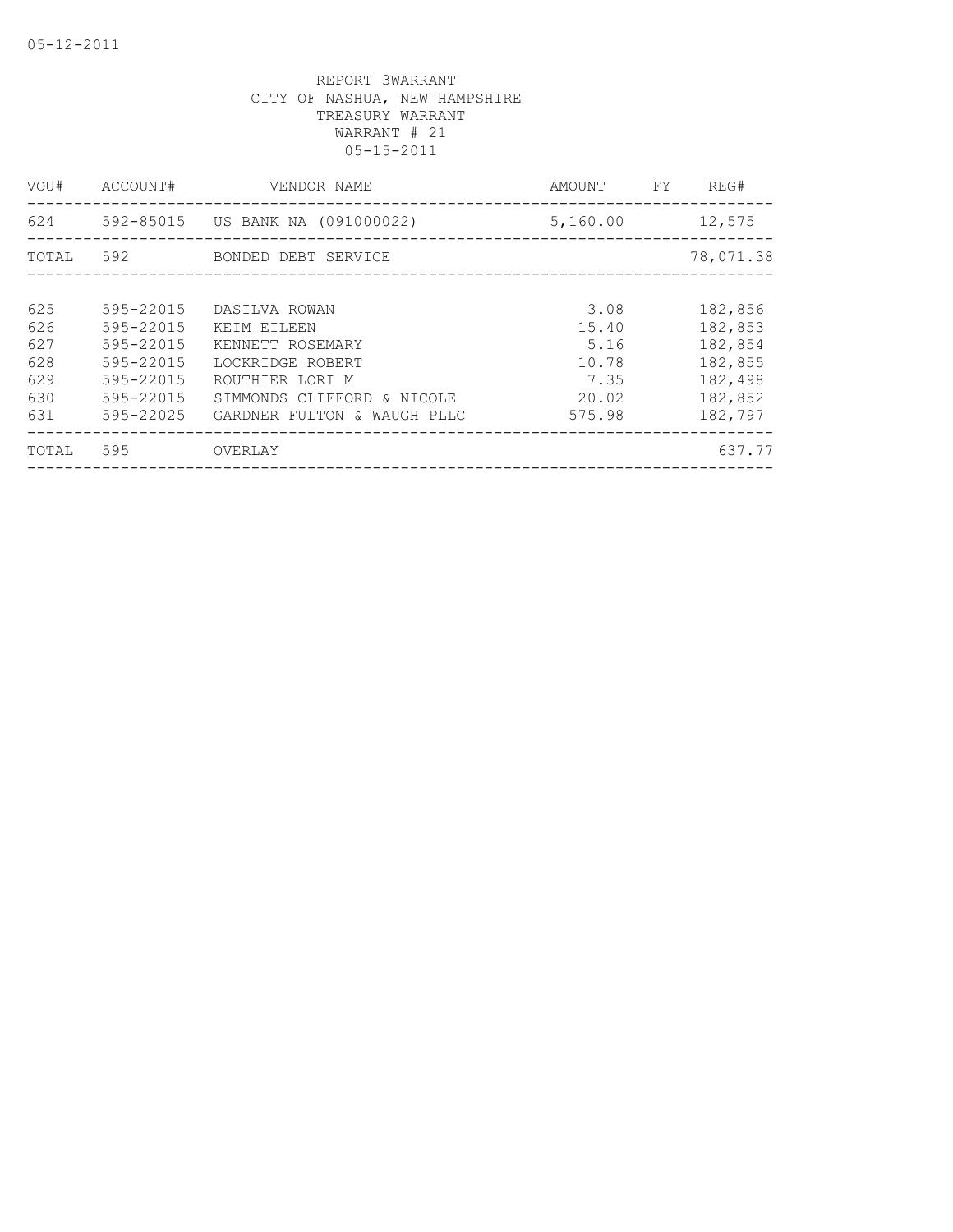|       | VOU# ACCOUNT# | VENDOR NAME | AMOUNT | <b>FY</b> | REG# |
|-------|---------------|-------------|--------|-----------|------|
|       |               |             |        |           |      |
| TOTAL |               |             |        |           |      |
|       |               |             |        |           |      |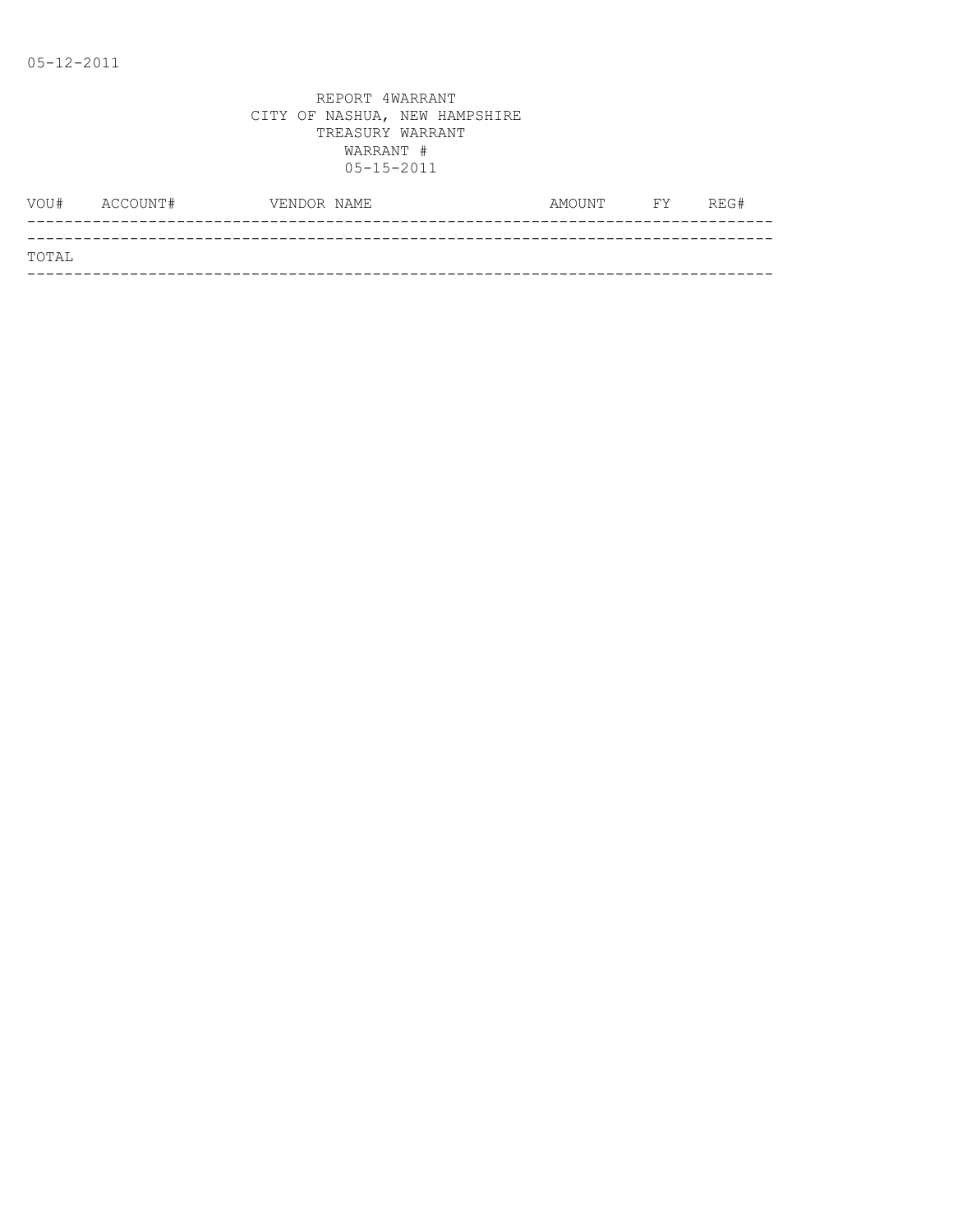| VOU#                                                               | ACCOUNT#                                                                                                          | VENDOR NAME<br>PROGRAM                                                                                                                                                                                                                                                        | AMOUNT                                                                                                      | FY<br>REG#                                                                                              |
|--------------------------------------------------------------------|-------------------------------------------------------------------------------------------------------------------|-------------------------------------------------------------------------------------------------------------------------------------------------------------------------------------------------------------------------------------------------------------------------------|-------------------------------------------------------------------------------------------------------------|---------------------------------------------------------------------------------------------------------|
| 632<br>633                                                         |                                                                                                                   | 701-51005 3753 RATH YOUNG & PIGNATELLI PC<br>701-53025 3753 PATENAUDE JOHN L                                                                                                                                                                                                  | 29,445.04<br>6,831.78                                                                                       | 182,529<br>182,805                                                                                      |
| TOTAL                                                              | 701                                                                                                               | CPF-MAYOR'S OFFICE                                                                                                                                                                                                                                                            | 36,276.82                                                                                                   |                                                                                                         |
| 634                                                                |                                                                                                                   | 720-53186 3738 SCHROEDER CONSTRUCTION MANAGEM 12,505.25                                                                                                                                                                                                                       |                                                                                                             | 182,851                                                                                                 |
| TOTAL                                                              | 720                                                                                                               | CPF - HUNT BUILDING                                                                                                                                                                                                                                                           | 12,505.25                                                                                                   |                                                                                                         |
| 635<br>636<br>637<br>638<br>639<br>640<br>641<br>641<br>641<br>642 | 722-53036<br>722-53036<br>722-53036<br>722-53140<br>722-53140<br>722-91025<br>722-91075<br>722-94016<br>722-98033 | 3735 COURTYARD BY MARRIOTT<br>3735 CROWNE PLAZA NASHUA<br>3735 VELOCITY TECHNOLOGY SOLUTIONS<br>3735 BERRY DUNN MCNEIL & PARKER<br>3735 CAREER CONNECTIONS<br>3735 TYRRELL KEN<br>3735 CITIZENS BANK<br>3735 CITIZENS BANK<br>722-98033 3735 CITIZENS BANK<br>3735 PETTY CASH | 688.00<br>1,157.00<br>23,767.69<br>22,748.00<br>1,652.00<br>1,343.34<br>63.00<br>1,895.00<br>73.87<br>61.76 | 182,823<br>183,034<br>182,819<br>182,625<br>182,377<br>182,479<br>12,573<br>12,573<br>12,573<br>182,263 |
| TOTAL                                                              | 722                                                                                                               | CPF-INFORMATION TECHNOLOGY                                                                                                                                                                                                                                                    | 53,449.66                                                                                                   |                                                                                                         |
| 643<br>644<br>645<br>646                                           | 753-01310<br>753-31050<br>753-49075<br>753-53075                                                                  | 3740 INTERNATIONAL CHIMNEY CORPORAT<br>3740 NEXTEL COMMUNICATIONS<br>3740 AMAZON<br>3740 VANASSE HANGEN BRUSTLIN INC                                                                                                                                                          | 26,700.00<br>33.09<br>128.00<br>1,267.41                                                                    | 182,837<br>182,994<br>183,040<br>182,274                                                                |
| TOTAL                                                              | 753                                                                                                               | CPF-STREET DEPT                                                                                                                                                                                                                                                               | 28, 128.50                                                                                                  |                                                                                                         |
| 647<br>TOTAL                                                       | 792                                                                                                               | 792-59100 3795 TELEGRAPH PUBLISHING COMPANY<br>CPF-WASTEWATER USER FUND                                                                                                                                                                                                       | 183.50<br>183.50                                                                                            | 182,765                                                                                                 |
|                                                                    |                                                                                                                   |                                                                                                                                                                                                                                                                               |                                                                                                             |                                                                                                         |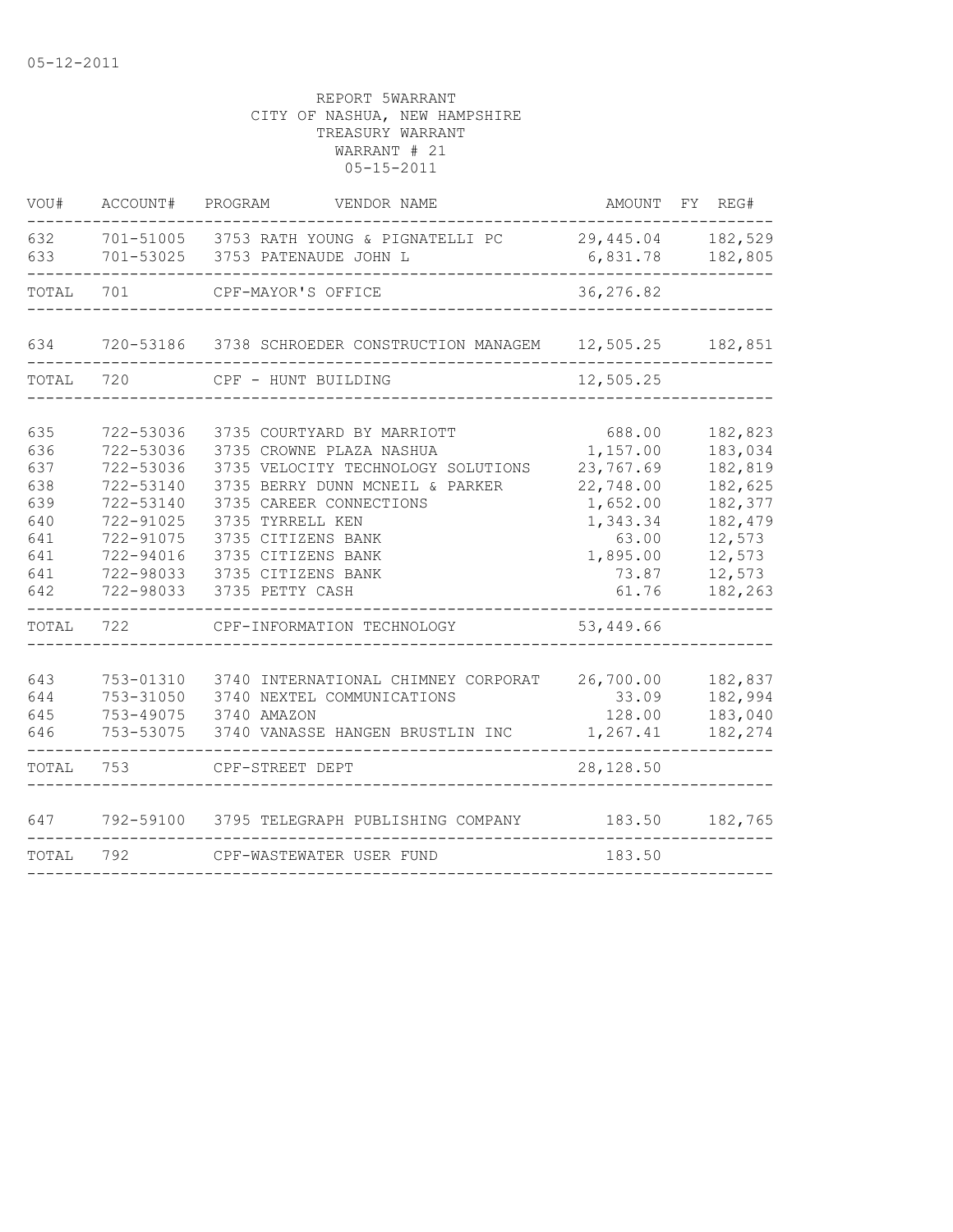| VOU#             | ACCOUNT#<br>VENDOR NAME |                                      | AMOUNT    | REG#<br>FY. |            |
|------------------|-------------------------|--------------------------------------|-----------|-------------|------------|
| 648<br>801-31005 |                         | COMCAST                              | 68.48     |             | 183,004    |
| 649              | 801-31005               | FAIRPOINT COMMUNICATIONS             | 28.56     |             | 183,015    |
| 650              | 801-31050               | NEXTEL COMMUNICATIONS                | 105.46    |             | 182,994    |
| 651              | 801-32005               | PUBLIC SERVICE OF NEW HAMPSHIR       | 591.34    |             | 183,037    |
| 652              | 801-33005               | PENNICHUCK WATER                     | 238.54    |             | 183,000    |
| 653              | 801-41015               | STAPLES ADVANTAGE                    | 62.86     |             | 182,535    |
| 654              | 801-43005               | FEDEX                                | 15.21     |             | 182,990    |
| 655              | 801-48005               | SHATTUCK MALONE OIL CO               | 901.78    |             | 182,986    |
| 655              | 801-48005               | SHATTUCK MALONE OIL CO               | 1,037.06  |             | 182,986    |
| 655              | 801-48005               | SHATTUCK MALONE OIL CO               | 315.64    |             | 182,986    |
| 656              | 801-53030               | LANDTEC NORTH AMERICA                | 43.93     |             | 182,528    |
| 657              | 801-53030               | SANBORN HEAD & ASSOCIATES INC        | 3,000.00  |             | 183,017    |
| 658              | 801-53109               | INTEGRATED PAPER RECYCLERS           | 207.72    |             | 182,803    |
| 659              | 801-59100               | AMHERST APPLIANCE REPAIR/STEVE       | 1,155.00  |             | 182,432    |
| 660              | 801-59100               | NEW ENGLAND PAPER & SUPPLY           | 220.52    |             | 182,422    |
| 661              | 801-59105               | BILL'S WORLD CLASS CLEANING IN       | 780.00    |             | 182,731    |
| 662              | 801-59245               | D & R TOWING INC                     | 245.00    |             | 182,745    |
| 663              | 801-64040               | ESRI INC                             | 250.50    |             | 183,042    |
| 664              | 801-75023               | BELLETETES INC                       | 50.14     |             | 182,402    |
| 665              | 801-75023               | PENNEY FENCE COMPANY                 | 6,900.00  |             | 182,420    |
| 666              | 801-77020               | BAYNE MACHINE WORKS                  | 1,753.32  |             | 182,394    |
| 667              | 801-77020               | CN WOOD CO INC                       | 1,988.16  |             | 182,641    |
| 668              | 801-77020               | LIBERTY INTN'L TRUCKS OF NH LL       | 521.37    |             | 182,752    |
| 668              | 801-77020               | LIBERTY INTN'L TRUCKS OF NH LL       | 165.16    |             | 182,752    |
| 669              | 801-78065               | MAYNARD & LESIEUR INCORPORATED       | 1,686.82  |             | 182,756    |
| 670              | 801-78100               | DONOVAN SPRING COMPANY INC           | 1,161.28  |             | 182,312    |
| 671              | 801-78100               | FREIGHTLINER OF NH INC               | 5, 175.51 |             | 182,499    |
| 672              | 801-78100               | NAPA AUTO PARTS                      | 91.71     |             | 182,485    |
| 673              | 801-78100               | SANEL AUTO PARTS CO                  |           |             | 182,406    |
| 673              | 801-78100               | SANEL AUTO PARTS CO                  | 94.07     |             | 182,406    |
| 674              | 801-85060               | TREASURER STATE OF NH                | 77,308.07 |             | 12,574     |
| 675              | 801-85060               | TREASURER STATE OF NH                | 11,731.28 |             | 12,574     |
| 676              | 801-85065               | TREASURER STATE OF NH                | 37,466.58 |             | 12,574     |
| 677              | 801-85065               | TREASURER STATE OF NH<br>___________ | 5,685.44  |             | 12,574     |
| TOTAL            | 801                     | SOLID WASTE DISPOSAL                 |           |             | 161,046.51 |
|                  |                         |                                      |           |             |            |
| 678              | 802-31005               | BAYRING COMMUNICATIONS               | 60.42     |             | 183,012    |
| 679              | 802-31005               | FAIRPOINT COMMUNICATIONS             | 63.00     |             | 183,015    |
| 680              | 802-31005               | NEXTEL COMMUNICATIONS                | 84.73     |             | 182,994    |
| 680              | 802-31005               | NEXTEL COMMUNICATIONS                | 126.13    |             | 182,994    |
| 681              | 802-32005               | GLACIAL ENERGY OF NEW ENGLAND        | 43,813.79 |             | 12,567     |
| 682              | 802-32005               | PSNH                                 | 2,240.30  |             | 183,028    |
| 683              | 802-33005               | PENNICHUCK WATER                     | 23.35     |             | 183,000    |
| 683              | 802-33005               | PENNICHUCK WATER                     | 1,499.19  |             | 183,000    |
| 684              | 802-41015               | PETTY CASH                           | 14.34     |             | 182,263    |
| 685              | 802-41015               | SAM'S CLUB DIRECT                    | 119.11    |             | 183,001    |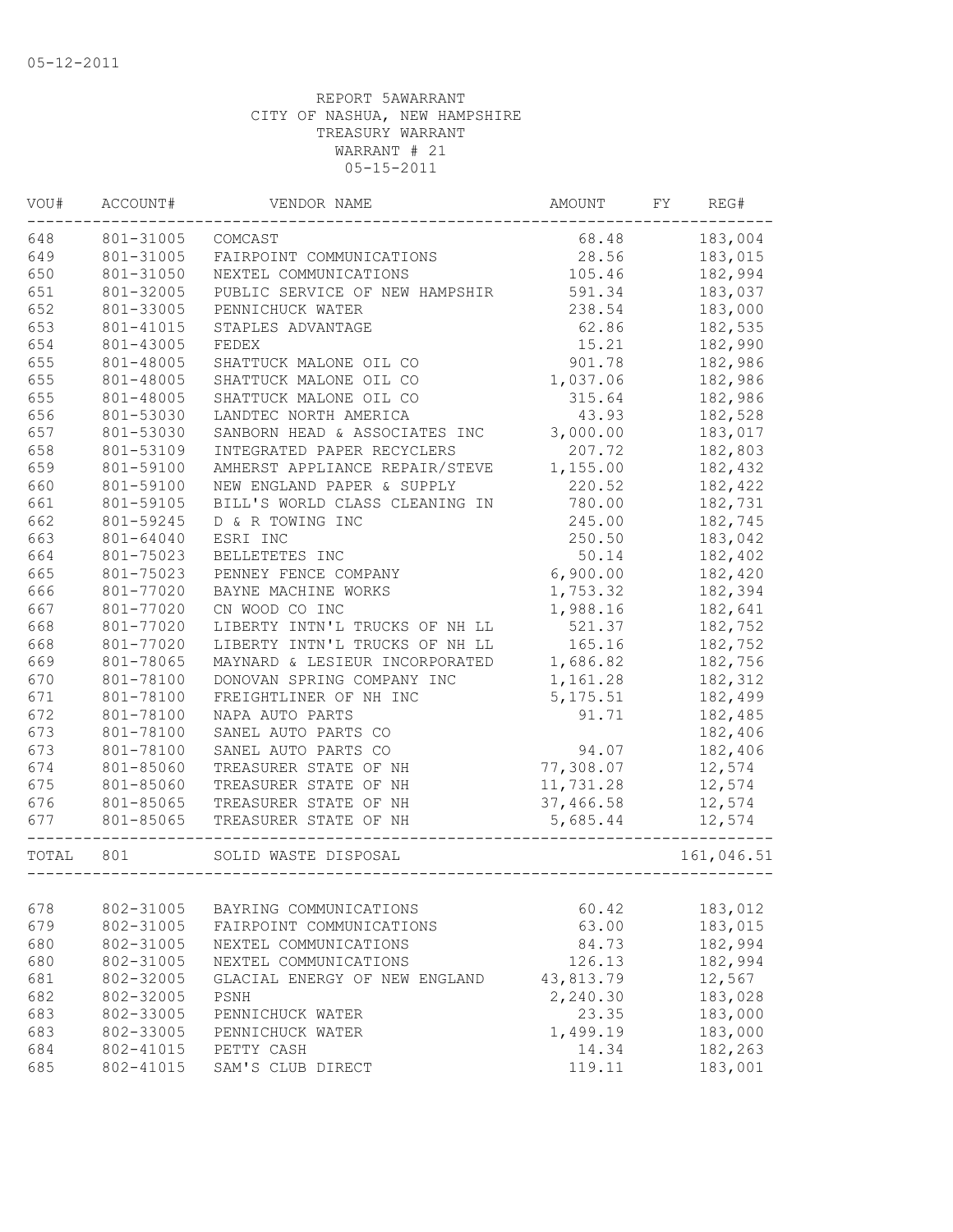| VOU# | ACCOUNT#    | VENDOR NAME                             | AMOUNT    | FY | REG#    |
|------|-------------|-----------------------------------------|-----------|----|---------|
| 686  | 802-41015   | STAPLES ADVANTAGE                       | 74.47     |    | 182,535 |
| 687  | 802-43005   | PETTY CASH                              | 9.31      |    | 182,263 |
| 688  | 802-45103   | JCI JONES                               | 3,798.20  |    | 182,815 |
| 688  | 802-45104   | JCI JONES                               | 2,430.48  |    | 182,815 |
| 689  | 802-45105   | HOLLAND COMPANY INC                     | 5,054.27  |    | 182,366 |
| 690  | 802-45175   | ARCSOURCE INC                           | 38.00     |    | 182,408 |
| 691  | 802-46045   | FERNANDEZ MARIO D                       | 82.00     |    | 182,416 |
| 692  | 802-46045   | NH BRAGG & SONS INC                     | 91.55     |    | 182,281 |
| 693  | 802-46045   | UNIFIRST CORPORATION                    | 39.29     |    | 182,501 |
| 693  | 802-46045   | UNIFIRST CORPORATION                    | 166.57    |    | 182,501 |
| 694  | $802 - 467$ | HILLSBOROUGH COUNTY TREASURER           | 215.49    |    | 182,763 |
| 695  | 802-49075   | GRAINGER                                | 93.44     |    | 182,359 |
| 696  | 802-49075   | HOME DEPOT CREDIT SERVICES              | 65.76     |    | 182,998 |
| 697  | 802-53030   | EASTERN ANALYTICAL INC                  | 65.00     |    | 182,403 |
| 698  | 802-53030   | MILLIPORE CORPORATION                   | 380.00    |    | 182,346 |
| 699  | 802-54020   | TELEGRAPH PUBLISHING COMPANY            | 383.76    |    | 182,765 |
| 700  | 802-54020   | UNION LEADER CORPORATION                | 372.86    |    | 182,993 |
| 701  | 802-59100   | ANSWERING SERVICES OF NH LLC            | 87.00     |    | 182,442 |
| 702  | 802-59105   | GREENLEAF WILLIAM                       | 680.00    |    | 182,449 |
| 703  | 802-59220   | PRINTGRAPHICS OF MAINE                  | 751.62    |    | 182,336 |
| 704  | 802-59225   | RESOURCE MANAGEMENT INC                 | 20,393.88 |    | 182,791 |
| 705  | 802-59230   | B & D SEPTIC SERVICE                    | 350.00    |    | 182,857 |
| 706  | 802-59230   | BROX INDUSTRIES INC                     | 2,595.87  |    | 182,313 |
| 707  | 802-59230   | CORRIVEAU ROUTHIER INC                  | 897.75    |    | 182,744 |
| 708  | 802-59230   | QUALITY FLAME CUTTING INC               | 3,695.00  |    | 182,811 |
| 709  | 802-59230   | SUNBELT RENTALS                         | 777.23    |    | 182,431 |
| 710  | 802-59230   | TRI-STATE CURB INC                      | 5,280.00  |    | 182,487 |
| 711  | 802-59230   | UNITED RENTALS NORTH AMERICA I          | 3,892.32  |    | 182,703 |
| 712  | 802-59230   | VELLANO BROS INC                        | 1,631.40  |    | 182,407 |
| 713  | 802-59265   | CITIZENS BANK                           | 1,374.24  |    | 12,570  |
| 714  | 802-59265   | CITIZENS BANK                           | 903.22    |    | 12,571  |
| 715  | 802-59320   |                                         |           |    | 182,762 |
|      | 802-59320   | DICK RAYMOND INC<br>SWEEPER PARTS SALES | 149.90    |    |         |
| 716  |             |                                         | 110.90    |    | 182,820 |
| 717  | 802-64040   | ESRI INC                                | 249.90    |    | 183,042 |
| 717  | 802-64040   | ESRI INC                                | 124.95    |    | 183,042 |
| 718  | 802-64095   | HOME DEPOT CREDIT SERVICES              | 93.42     |    | 182,998 |
| 719  | 802-64095   | M & M ELECTRICAL SUPPLY CO INC          | 45.32     |    | 182,740 |
| 720  | 802-64192   | ATCO INTERNATIONAL                      | 605.00    |    | 182,513 |
| 721  | 802-64192   | BELLETETES INC                          | 25.28     |    | 182,402 |
| 722  | 802-64192   | GRAINGER                                | 229.73    |    | 182,359 |
| 723  | 802-64192   | HOME DEPOT CREDIT SERVICES              | 42.97     |    | 182,998 |
| 724  | 802-64192   | JF MCDERMOTT CORP                       | 425.50    |    | 182,337 |
| 725  | 802-64192   | NH BRAGG & SONS INC                     | 963.15    |    | 182,281 |
| 726  | 802-64192   | PINE MOTOR PARTS                        | 14.49     |    | 182,757 |
| 727  | 802-77045   | FASTENAL COMPANY                        | 32.00     |    | 182,450 |
| 728  | 802-77050   | HOME DEPOT CREDIT SERVICES              | 36.45     |    | 182,998 |
| 729  | 802-77050   | M & B MACHINING AND WELDING             | 2,780.00  |    | 182,753 |
| 730  | 802-77050   | PINE MOTOR PARTS                        | 37.98     |    | 182,757 |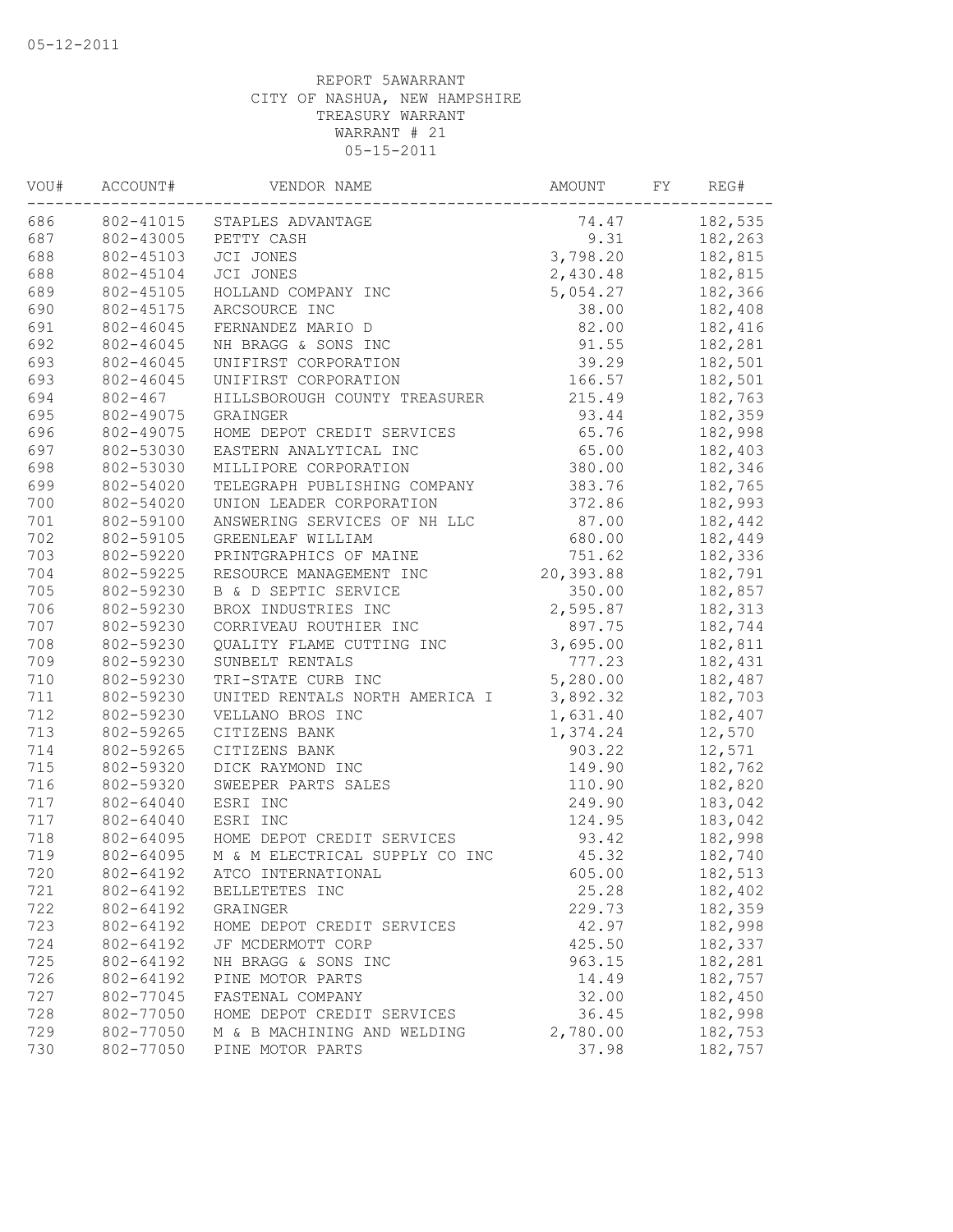| VOU#  | ACCOUNT#  | VENDOR NAME                   | AMOUNT   | FY | REG#       |
|-------|-----------|-------------------------------|----------|----|------------|
| 731   | 802-77065 | CLEAR EDGE                    | 3,808.00 |    | 182,520    |
| 732   | 802-77065 | EASTERN INDUSTRIAL AUTOMATION | 2,748.02 |    | 182,818    |
| 733   | 802-77065 | GRAINGER                      | 141.94   |    | 182,359    |
| 734   | 802-77065 | HIGHLAND PLASTICS INC         | 513.00   |    | 182,795    |
| 735   | 802-77065 | KOMLINE SANDERSON             | 6,502.65 |    | 182,717    |
| 736   | 802-77066 | FASTENAL COMPANY              | 248.58   |    | 182,450    |
| 737   | 802-77066 | GRAINGER                      | 220.46   |    | 182,359    |
| 738   | 802-77066 | MCMASTER-CARR SUPPLY CO       | 541.85   |    | 182,396    |
| 739   | 802-77067 | DEZURIK WATER CONTROLS        | 977.00   |    | 182,379    |
| 740   | 802-77067 | EASTERN INDUSTRIAL AUTOMATION | 129.87   |    | 182,818    |
| 741   | 802-77067 | PEABODY SUPPLY COMPANY        | 19.62    |    | 182,814    |
| 742   | 802-77069 | CORRIVEAU ROUTHIER INC        | 8.18     |    | 182,744    |
| 743   | 802-77069 | FIMBEL PAUNET CORPORATION     | 150.00   |    | 182,497    |
| 744   | 802-77069 | HOME DEPOT CREDIT SERVICES    | 59.96    |    | 182,998    |
| 745   | 802-77069 | MCMASTER-CARR SUPPLY CO       | 60.79    |    | 182,396    |
| 746   | 802-77069 | PEABODY SUPPLY COMPANY        | 21.86    |    | 182,814    |
| 747   | 802-77069 | PETTY CASH                    | 3.00     |    | 182,263    |
| 748   | 802-77070 | PINE MOTOR PARTS              | 2.95     |    | 182,757    |
| 749   | 802-77071 | FASTENAL COMPANY              | 338.35   |    | 182,450    |
| 750   | 802-77071 | MCMASTER-CARR SUPPLY CO       | 65.40    |    | 182,396    |
| 751   | 802-77072 | HIGHLAND POWER                | 867.00   |    | 182,524    |
| 752   | 802-77072 | MCMASTER-CARR SUPPLY CO       | 156.74   |    | 182,396    |
| 753   | 802-77072 | SANEL AUTO PARTS CO           | 323.11   |    | 182,406    |
| 754   | 802-85040 | US BANK NA (091000022)        | 7,000.50 |    | 12,575     |
| 755   | 802-96004 | ACCU-TECH CORPORATION         | 950.00   |    | 182,858    |
| TOTAL | 802       | SEWERAGE DISPOSAL SYSTEM      |          |    | 136,540.11 |
|       |           |                               |          |    |            |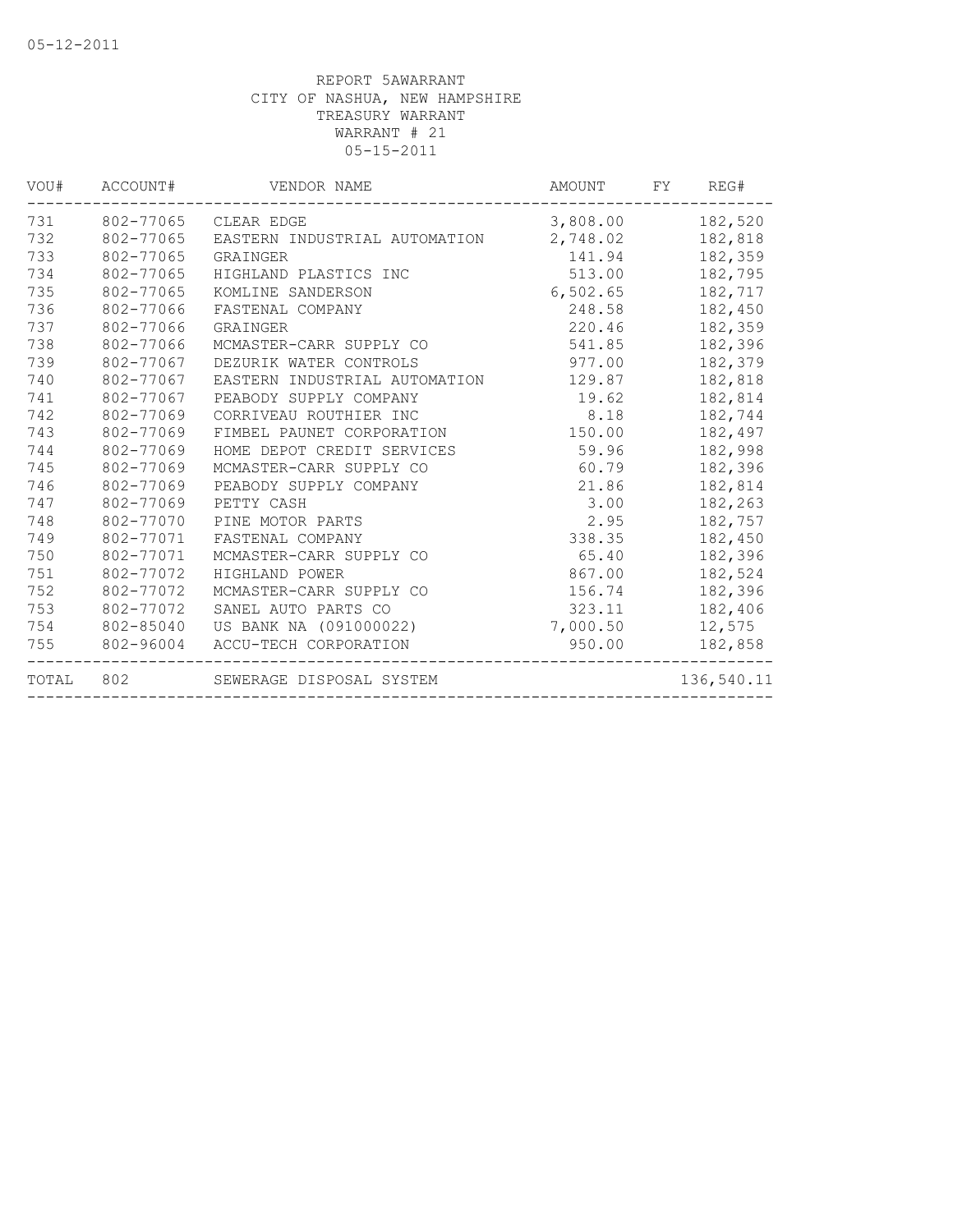|                                               | VOU# ACCOUNT#                                                                           | VENDOR NAME                                                                                                                                                  | AMOUNT FY REG#                                                        |                                                                           |
|-----------------------------------------------|-----------------------------------------------------------------------------------------|--------------------------------------------------------------------------------------------------------------------------------------------------------------|-----------------------------------------------------------------------|---------------------------------------------------------------------------|
|                                               |                                                                                         | 756 920-05054 CRAM & FERGUSON ARCHITECTS 1,860.00 182,810                                                                                                    |                                                                       |                                                                           |
| TOTAL 920                                     |                                                                                         | HUNT MEMORIAL BLDG TRUST FUND                                                                                                                                |                                                                       | 1,860.00                                                                  |
|                                               |                                                                                         | 757 931-64192 RAY ALLEN MANUFACTURING CO INC 825.00 182,392                                                                                                  |                                                                       |                                                                           |
| TOTAL 931                                     |                                                                                         | POLICE TRUST FUND                                                                                                                                            |                                                                       | 825.00                                                                    |
| 758<br>759<br>760<br>760<br>761<br>762        | 952-05058<br>952-05058<br>$952 - 45065$<br>$952 - 45065$<br>$952 - 46005$<br>952-59020  | ASAP FIRE & SAFETY<br>B & S LOCKSMITH INC<br>GATE CITY FENCE CO INC<br>GATE CITY FENCE CO INC<br>M & N SPORTS LLC<br>JEANNOTTE'S MARKET                      | 1,121.00<br>14.60<br>300.00<br>485.00<br>3,039.55<br>64.62            | 182,368<br>182,444<br>182,384<br>182,384<br>182,405<br>182,350            |
| 763<br>764<br>765<br>766<br>766<br>767<br>768 | 952-75021<br>952-75021<br>952-75021<br>952-75021<br>952-75021<br>952-75022<br>952-75022 | JG GRADING LLC<br>LOWE'S<br>TURF PRODUCTS CORP<br>TURFLINKS EQUIPMENT INC<br>TURFLINKS EQUIPMENT INC<br>FIMBEL PAUNET CORPORATION<br>HARRY W WELLS & SON INC | 540.00<br>14.40<br>269.64<br>2,037.50<br>2,000.00<br>200.00<br>718.65 | 182,443<br>183,007<br>182,536<br>182,832<br>182,832<br>182,497<br>182,770 |
|                                               |                                                                                         | TOTAL 952 PARK & RECREATION TRUST FUND                                                                                                                       |                                                                       | 10,804.96                                                                 |
|                                               |                                                                                         | 769 961-45185 HARDY DORIC INC                                                                                                                                | 780.00 182,412                                                        |                                                                           |
| TOTAL 961                                     |                                                                                         | EDGEWOOD CEMETERY TRUST FUND                                                                                                                                 |                                                                       | 780.00                                                                    |
|                                               |                                                                                         | 769 963-45185 HARDY DORIC INC                                                                                                                                | --------------------------                                            | 365.00 182,412                                                            |
| TOTAL 963                                     |                                                                                         | WOODLAWN CEMETERY TRUST FUND                                                                                                                                 |                                                                       | 365.00                                                                    |
| 770<br>771<br>772<br>773                      |                                                                                         | 975-31040 BAYRING COMMUNICATIONS<br>975-33005 PENNICHUCK WATER<br>975-34015 NATIONAL GRID<br>975-45904 BALTECH PUBLISHING                                    | 20.14<br>116.51<br>29.95                                              | 25.00 183,012<br>183,000<br>183,009<br>183,003                            |
| TOTAL 975                                     |                                                                                         | LIBRARY TRUST FUND                                                                                                                                           |                                                                       | 191.60                                                                    |
|                                               |                                                                                         | 228,15 981-64045 BARNES & NOBLE INC                                                                                                                          | 3,892.00                                                              | 182,266                                                                   |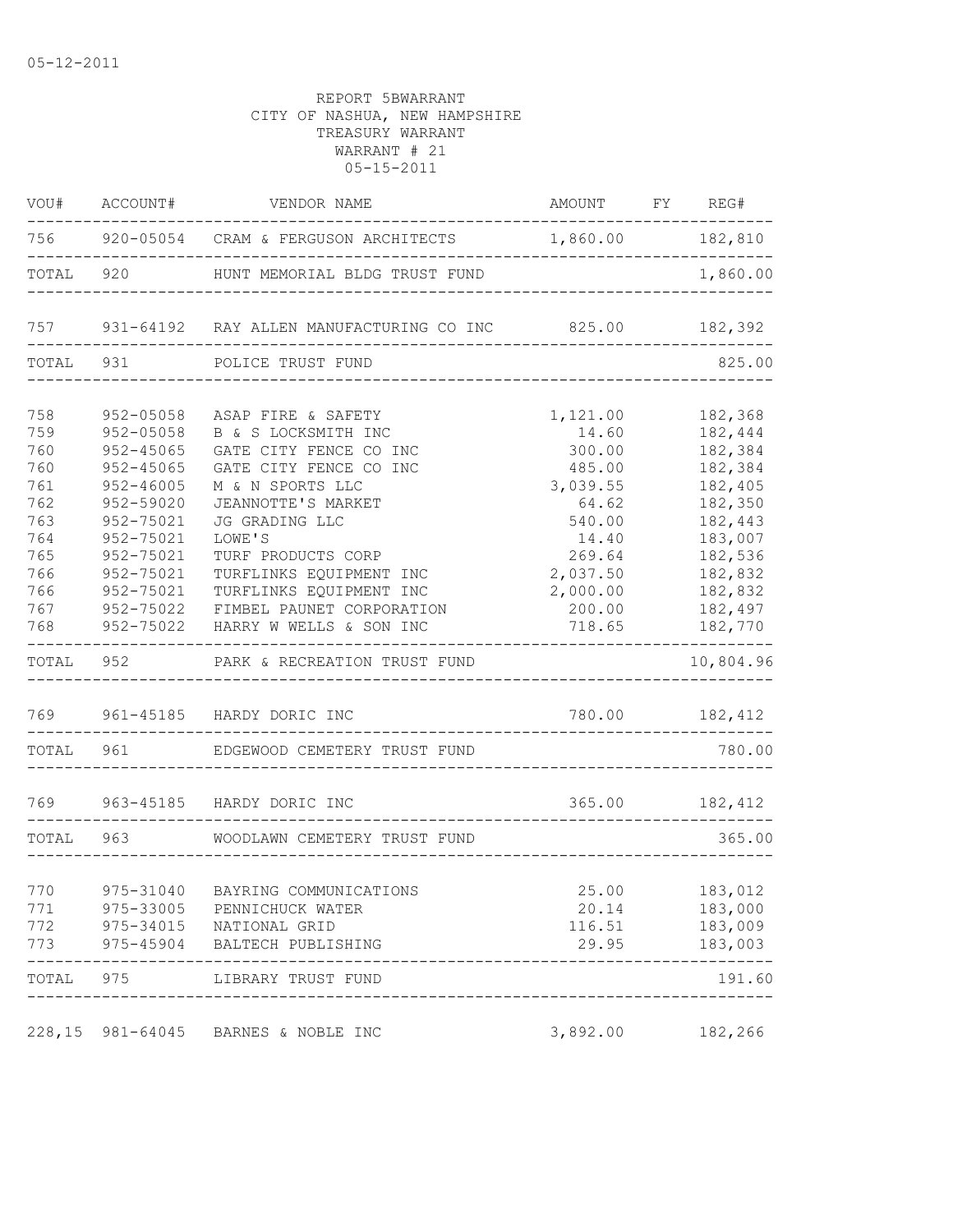| VOU#      | ACCOUNT# |                   | VENDOR NAME | AMOUNT | <b>FY</b> | REG#     |
|-----------|----------|-------------------|-------------|--------|-----------|----------|
|           |          |                   |             |        |           |          |
| TOTAL 981 |          | SCHOOL TRUST FUND |             |        |           | 3,892.00 |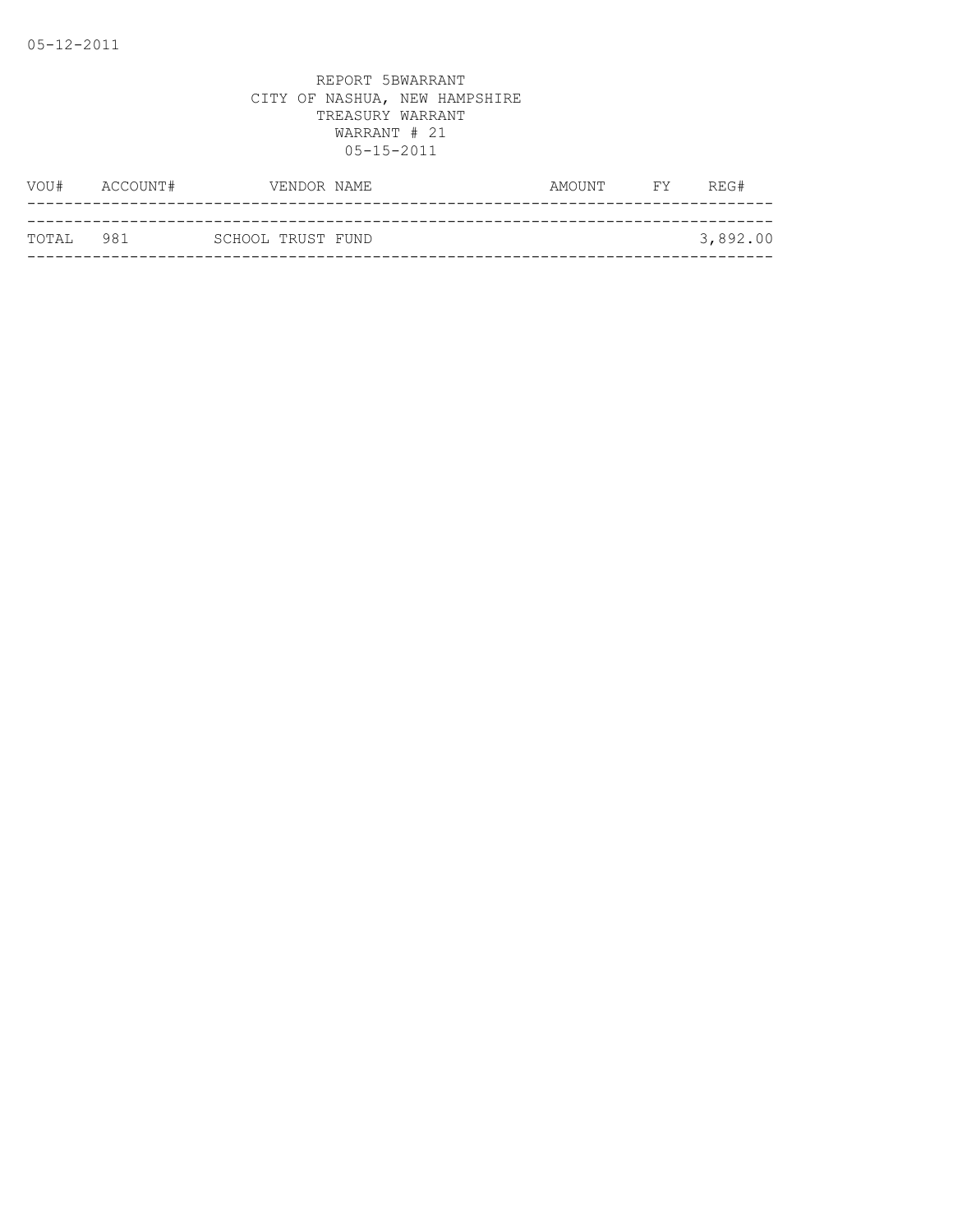|           | ACCOUNT# PAYROLL WEEK ENDING |  | AMOUNT |
|-----------|------------------------------|--|--------|
|           |                              |  |        |
| TOTAL 951 |                              |  |        |
|           |                              |  |        |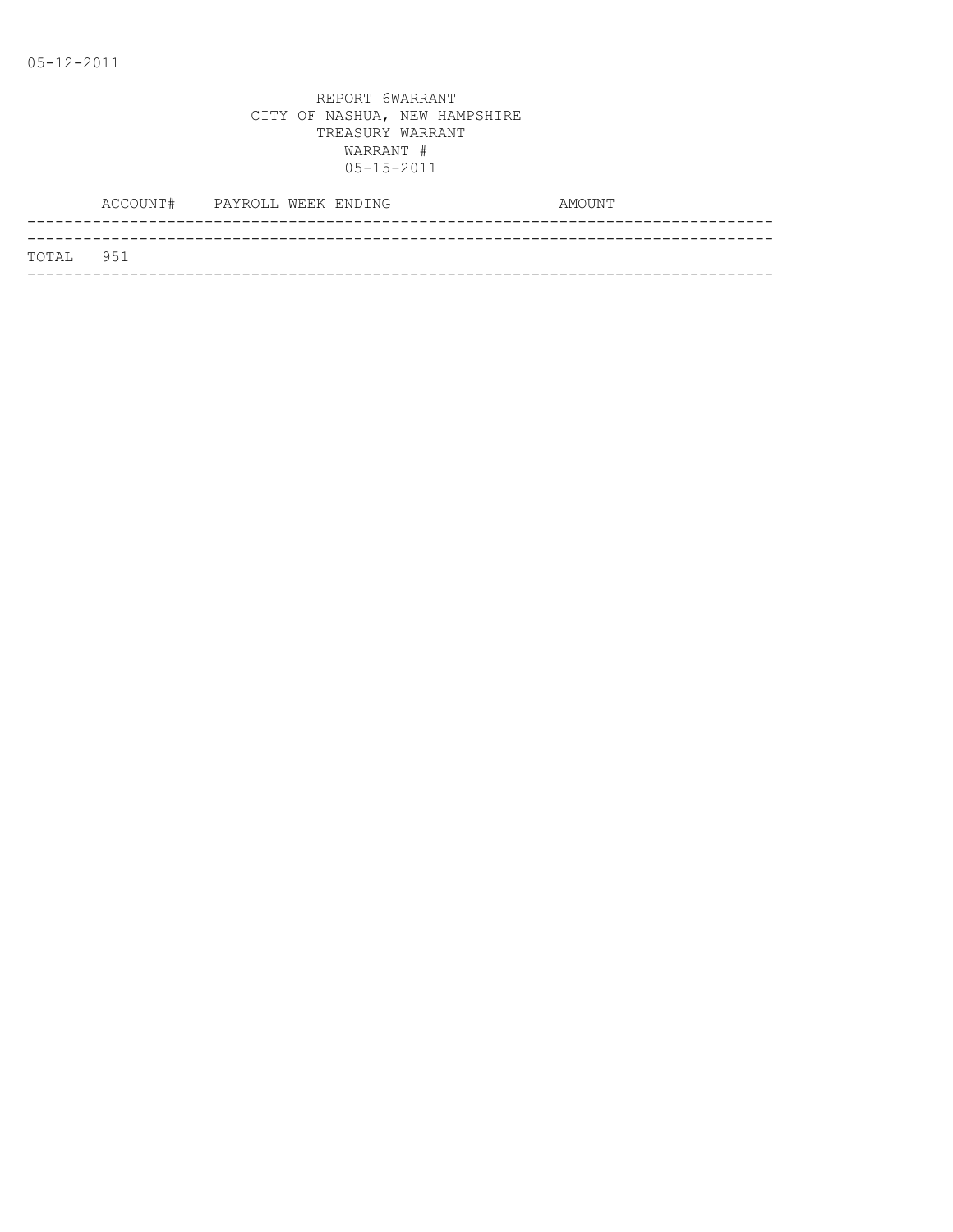|           |            | ACCOUNT# PAYROLL WEEK ENDING  | AMOUNT     |           |
|-----------|------------|-------------------------------|------------|-----------|
|           |            | 305-11125  07-MAY-2011        | 957.28     |           |
|           |            | 305-11125 30-APR-2011         | 957.28     |           |
|           |            | 305-11239  07-MAY-2011        | 1,075.15   |           |
|           |            | 305-11239 30-APR-2011         | 1,075.15   |           |
|           |            | 305-59100 30-APR-2011         | 50.00      |           |
| TOTAL 305 |            | SRF - CIVIC & COMM ACTIVITIES |            | 4, 114.86 |
|           |            |                               |            |           |
|           | 308-11130  | $07 - \text{MAX} - 2011$      | 858.45     |           |
|           |            | 308-11130 30-APR-2011         | 858.45     |           |
|           |            | 308-11418  07-MAY-2011        | 493.53     |           |
|           |            | 308-11418 30-APR-2011         | 493.53     |           |
|           | 308-11441  | 07-MAY-2011                   | 1,446.40   |           |
|           | 308-11441  | 30-APR-2011                   | 1,446.40   |           |
|           | 308-11446  | 07-MAY-2011                   | 1,150.52   |           |
|           | 308-11446  | 30-APR-2011                   | 1,150.53   |           |
|           | 308-11540  | 07-MAY-2011                   | 1,078.50   |           |
|           | 308-11540  | 30-APR-2011                   | 1,078.50   |           |
|           | 308-11578  | 07-MAY-2011                   | 992.87     |           |
|           | 308-11578  | 30-APR-2011                   | 992.87     |           |
|           | 308-11589  | 07-MAY-2011                   | 1,075.15   |           |
|           | 308-11589  | 30-APR-2011                   | 1,075.14   |           |
|           | 308-11608  | 07-MAY-2011                   | 976.17     |           |
|           | 308-11608  | 30-APR-2011                   | 976.18     |           |
|           | 308-83051  | 07-MAY-2011                   | 1,930.80   |           |
|           | 308-83051  | 30-APR-2011                   | 21, 242.04 |           |
|           | 308-83052  | 07-MAY-2011                   | 1,650.50   |           |
|           | 308-83052  | 30-APR-2011                   | 1,828.04   |           |
|           |            | 308-83102  07-MAY-2011        | 1,780.22   |           |
|           |            | 308-83102 30-APR-2011         | 2,076.93   |           |
|           |            |                               |            |           |
| TOTAL 308 |            | SRF - INSURANCE               |            | 46,651.72 |
|           |            |                               |            |           |
|           |            | 3091-13004 07-MAY-2011        | 1,337.22   |           |
| TOTAL 309 |            | FY11 FRESH FRUIT & VEG GRANT  |            | 1,337.22  |
|           |            |                               |            |           |
|           | 3097-11162 | 07-MAY-2011                   | 644.25     |           |
|           | 3097-11162 | 30-APR-2011                   | 644.25     |           |
|           | 3097-11408 | $07 - MAX - 2011$             | 112.00     |           |
|           | 3097-12112 | $07 - MAX - 2011$             | 620.38     |           |
|           | 3097-12830 | $07 - MAX - 2011$             | 177.37     |           |
|           | 3097-19138 | 07-MAY-2011                   | 3,011.20   |           |
|           | 3097-19139 | 07-MAY-2011                   | 13,063.77  |           |
|           | 3097-19140 | $07 - MAX - 2011$             | 8,931.08   |           |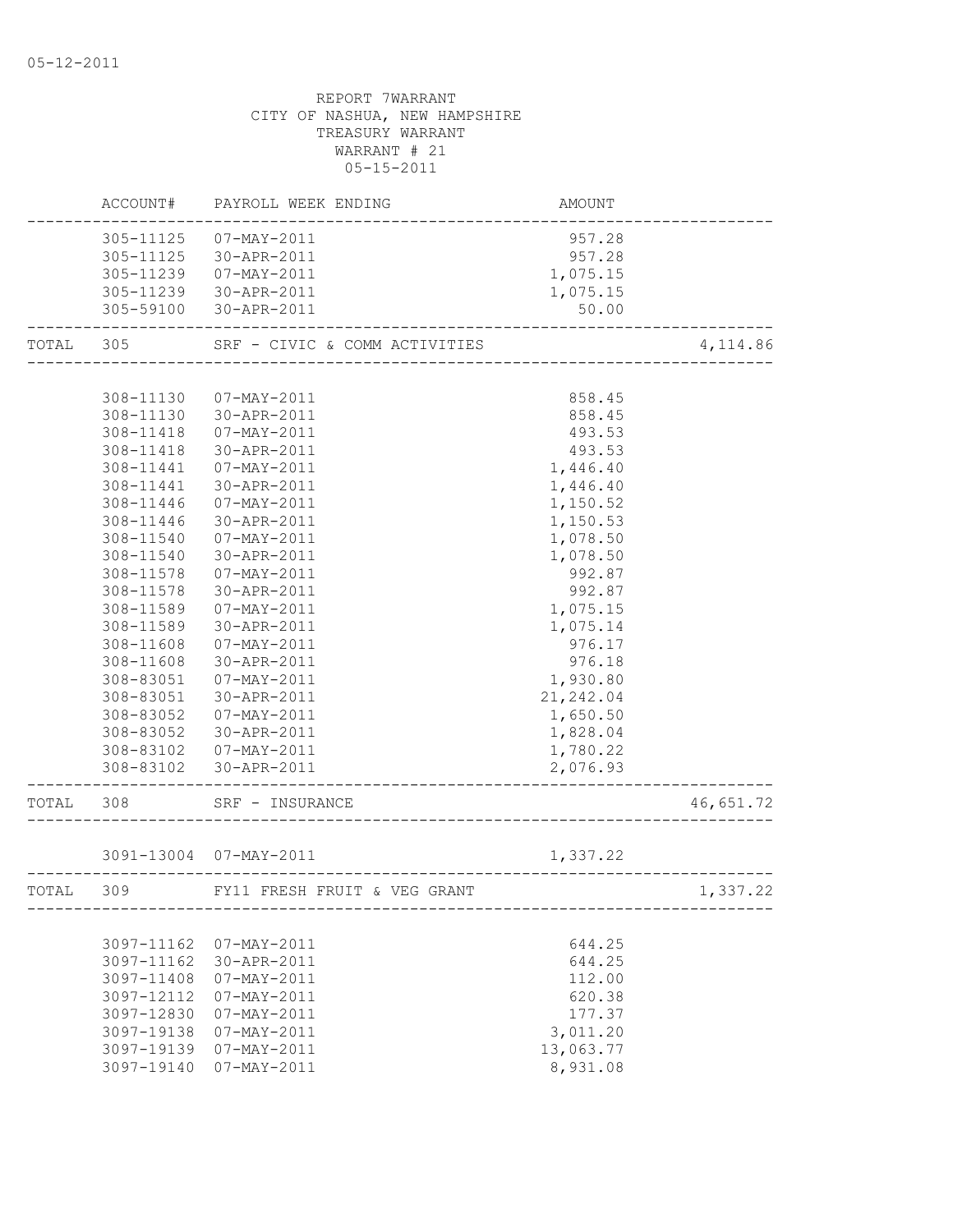|           | ACCOUNT#                                                                                                                                    | PAYROLL WEEK ENDING                                                                                                                                                                              | AMOUNT                                                                                                                   |              |
|-----------|---------------------------------------------------------------------------------------------------------------------------------------------|--------------------------------------------------------------------------------------------------------------------------------------------------------------------------------------------------|--------------------------------------------------------------------------------------------------------------------------|--------------|
|           |                                                                                                                                             | 3097-19540 07-MAY-2011<br>3097-19544 07-MAY-2011<br>3097-19545 07-MAY-2011                                                                                                                       | 25,546.29<br>664.60<br>2,837.64                                                                                          |              |
|           | TOTAL 309                                                                                                                                   | SRF - FOOD SERVICES                                                                                                                                                                              | ---------------------------------                                                                                        | 56,252.83    |
|           |                                                                                                                                             | 3117-12006 07-MAY-2011<br>---------------------                                                                                                                                                  | 1,750.00                                                                                                                 |              |
|           | TOTAL 311                                                                                                                                   | DRIVER'S EDUCATION<br>____________________                                                                                                                                                       |                                                                                                                          | 1,750.00     |
|           | 312-11165<br>312-11165<br>312-11167<br>312-11167<br>312-11191<br>312-11191<br>312-11547<br>312-11547<br>312-12116<br>312-12116<br>312-13004 | 07-MAY-2011<br>30-APR-2011<br>07-MAY-2011<br>30-APR-2011<br>07-MAY-2011<br>30-APR-2011<br>$07 - MAX - 2011$<br>30-APR-2011<br>07-MAY-2011<br>30-APR-2011<br>07-MAY-2011<br>312-13004 30-APR-2011 | 798.12<br>818.18<br>290.45<br>290.45<br>827.27<br>827.27<br>2,224.37<br>2,224.37<br>630.24<br>630.24<br>806.49<br>611.96 |              |
| TOTAL     | 312                                                                                                                                         | SRF - FINANCIAL SERVICES                                                                                                                                                                         |                                                                                                                          | 10,979.41    |
|           |                                                                                                                                             | 3122-12006 07-MAY-2011                                                                                                                                                                           | 450.00<br>___________                                                                                                    |              |
| TOTAL 312 |                                                                                                                                             | ADULT ED/CONTINUING ED                                                                                                                                                                           |                                                                                                                          | 450.00       |
|           |                                                                                                                                             | 3211-12006 07-MAY-2011                                                                                                                                                                           | 1,550.00                                                                                                                 |              |
| TOTAL 321 |                                                                                                                                             | -----------------<br>ADULT ED/COLLEGE TRANSITIONS                                                                                                                                                |                                                                                                                          | 1,550.00     |
|           |                                                                                                                                             | 3231-11870 07-MAY-2011<br>3231-12006 07-MAY-2011                                                                                                                                                 | 875.00<br>1,000.00                                                                                                       | ____________ |
|           |                                                                                                                                             | TOTAL 323 ADULT ED/HS ALTERNATIVE ED                                                                                                                                                             |                                                                                                                          | 1,875.00     |
|           |                                                                                                                                             | ____________________                                                                                                                                                                             |                                                                                                                          |              |

3261-11860 07-MAY-2011 2,211.46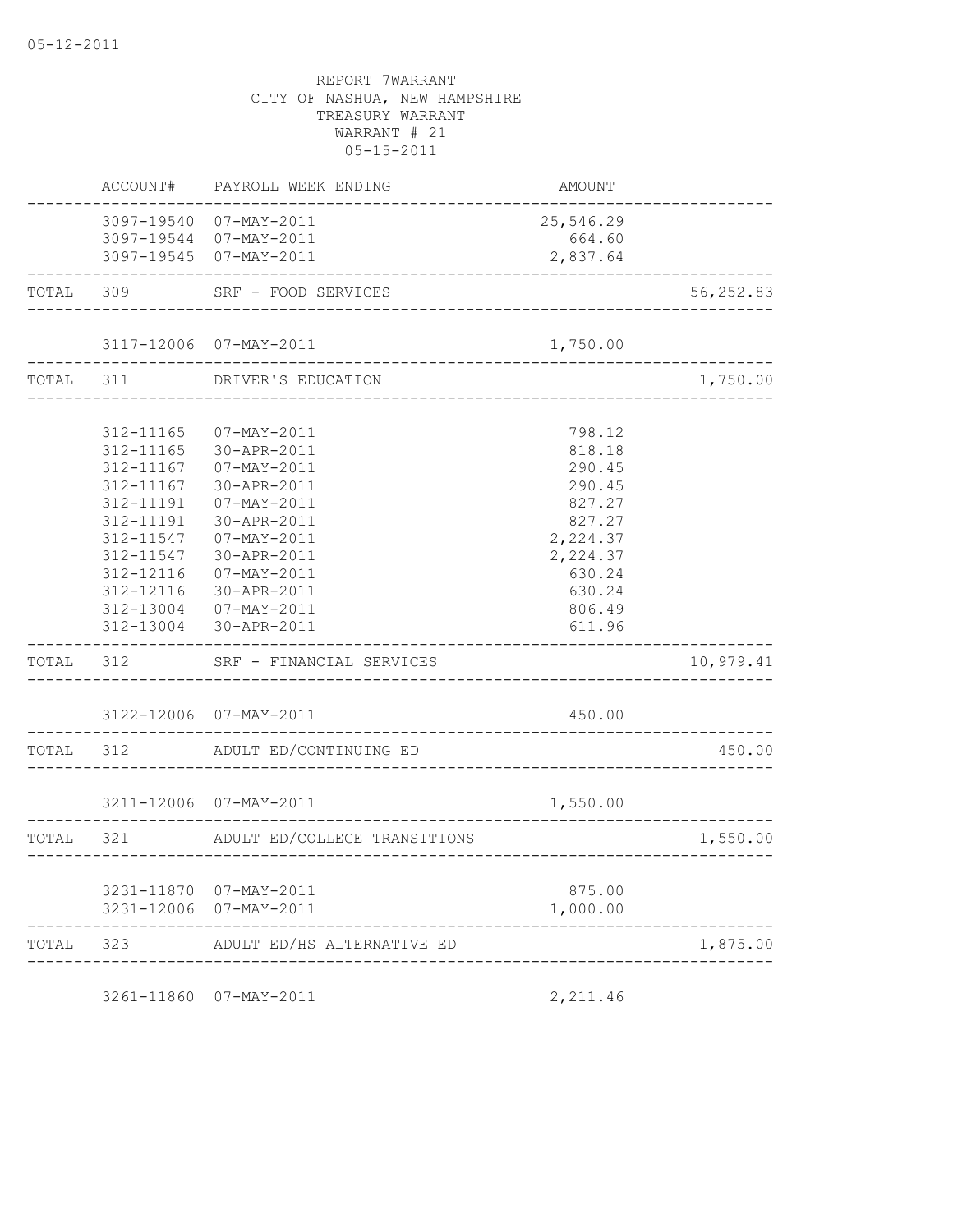|           |                                          | AMOUNT      |           |
|-----------|------------------------------------------|-------------|-----------|
|           | TOTAL 326 NH ALTERNATE ASSESS COACH      |             |           |
|           |                                          |             |           |
|           | 331-11250 07-MAY-2011                    | 717.45      |           |
|           | 331-11250 30-APR-2011                    | 717.44      |           |
|           | 331-11561  07-MAY-2011                   | 1,173.90    |           |
| 331-11561 | 30-APR-2011                              | 1,173.90    |           |
|           | 331-12115  07-MAY-2011                   | 590.21      |           |
|           | 331-12115 30-APR-2011                    | 590.21      |           |
|           | 331-13038  07-MAY-2011                   | 882.65      |           |
|           | 331-13038 30-APR-2011                    | 1,020.56    |           |
|           | 331-13044 07-MAY-2011                    | 4,685.41    |           |
|           | 331-13044 30-APR-2011                    | 1,774.13    |           |
|           | 331-15002 30-APR-2011                    | 234.78      |           |
|           | 331-18036  07-MAY-2011                   | 10,166.43   |           |
|           | 331-18036 30-APR-2011                    | 15, 153. 18 |           |
|           | TOTAL 331 SRF - POLICE DEPARTMENT        |             | 38,880.25 |
|           |                                          |             |           |
|           | 3351-12201 07-MAY-2011                   | 310.00      |           |
|           | TOTAL 335 TITLE I RESTRUCTURING MT PLSNT |             | 310.00    |
|           |                                          |             |           |
|           |                                          |             |           |
|           | TOTAL 336 TITLE I SINI DR CRISP          |             | 350.00    |
|           |                                          |             |           |
|           | 341-01210  07-MAY-2011                   | 435.31      |           |
|           | 341-01210 30-APR-2011                    | 435.31      |           |
|           | 341-11024  07-MAY-2011                   | 394.55      |           |
| 341-11024 | 30-APR-2011                              | 394.55      |           |
|           | 341-11235  07-MAY-2011                   | 1,211.10    |           |
| 341-11235 | 30-APR-2011                              | 1,211.11    |           |
|           | 341-11484  07-MAY-2011                   | 1,440.00    |           |
| 341-11484 | 30-APR-2011                              | 1,440.00    |           |
| 341-11563 | $07 - MAX - 2011$                        | 1,014.26    |           |
| 341-11563 | 30-APR-2011                              | 1,014.26    |           |
| 341-12037 | $07 - MAX - 2011$                        | 176.62      |           |
| 341-12037 | 30-APR-2011                              | 176.62      |           |
| 341-12101 | $07 - MAX - 2011$                        | 199.52      |           |
| 341-12101 | 30-APR-2011                              | 199.52      |           |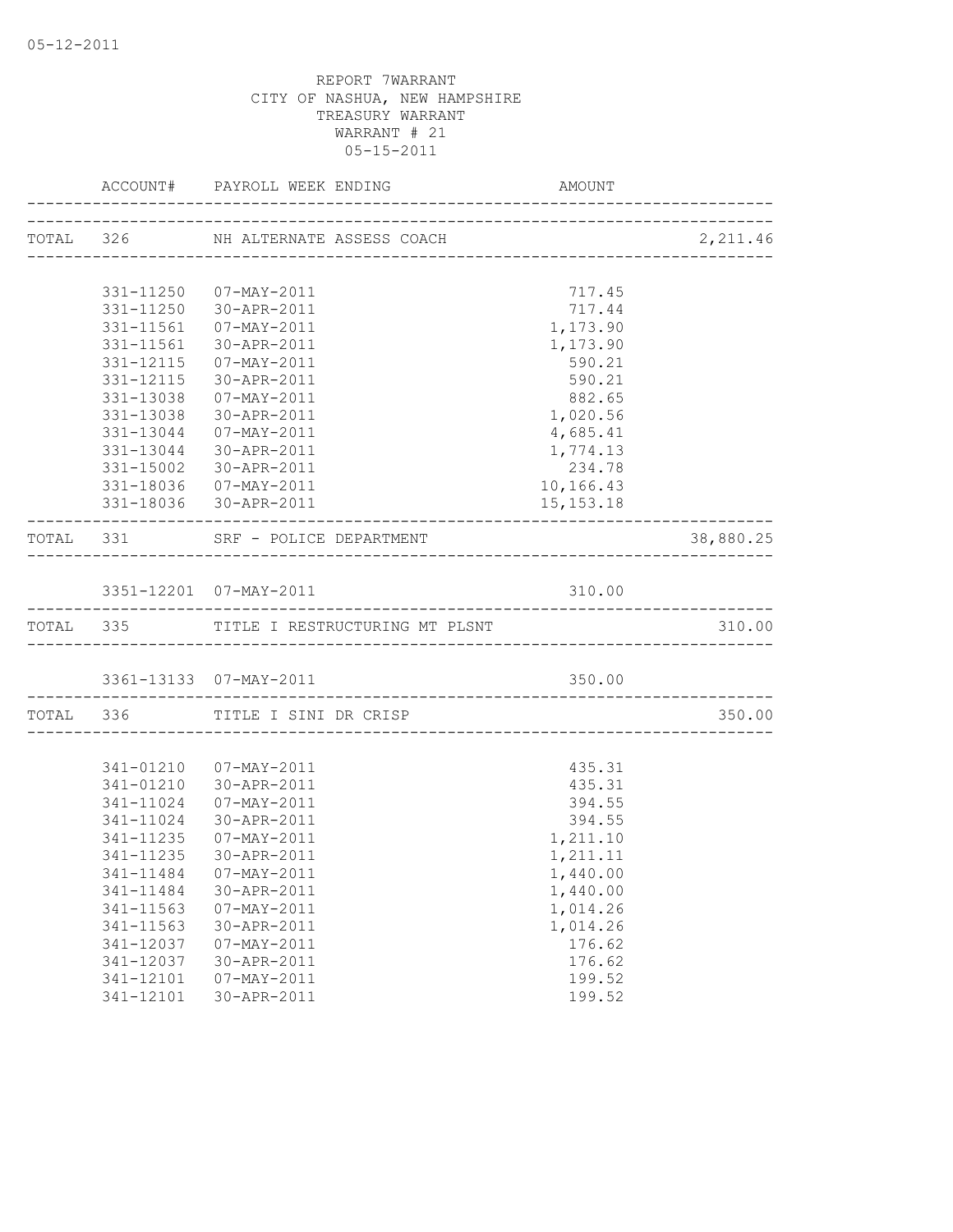|           |           | ACCOUNT# PAYROLL WEEK ENDING                       | AMOUNT               |           |
|-----------|-----------|----------------------------------------------------|----------------------|-----------|
|           |           | TOTAL 341 SRF - COMMUNITY SERVICES                 |                      | 9,742.73  |
|           | 342-11499 | 07-MAY-2011                                        | 1,036.26             |           |
|           | 342-11499 | 30-APR-2011                                        | 1,036.26             |           |
|           | 342-11584 | 07-MAY-2011                                        | 1,577.59             |           |
|           | 342-11584 | 30-APR-2011                                        | 1,577.59             |           |
|           |           | 342-12000 07-MAY-2011                              | 652.84               |           |
|           |           | 342-12000 30-APR-2011                              | 652.84               |           |
|           |           | 342-12081  07-MAY-2011                             | 48.80                |           |
|           |           | 342-12081 30-APR-2011                              | 73.20                |           |
|           | TOTAL 342 | SRF - COMMUNITY HEALTH                             |                      | 6,655.38  |
|           |           |                                                    |                      |           |
|           |           | 3440-12006 07-MAY-2011<br>3440-12078 07-MAY-2011   | 1,601.05<br>3,962.50 |           |
|           |           |                                                    |                      |           |
|           |           | TOTAL 344 AFTER SCHOOL PROGRAM                     |                      | 5,563.55  |
|           |           |                                                    |                      |           |
|           |           | 3451-11162 07-MAY-2011                             | 709.50               |           |
|           |           | 3451-11860 07-MAY-2011                             | 6,598.37             |           |
|           |           | 3451-12006 07-MAY-2011                             | 5, 176.27            |           |
|           |           | TOTAL 345 TITLE IV 21ST CENT ELEM                  |                      | 12,484.14 |
|           |           |                                                    |                      |           |
|           |           | 3461-11860 07-MAY-2011                             | 4,210.86             |           |
|           |           | 3461-12006 07-MAY-2011                             | 4,825.34             |           |
| TOTAL 346 |           | 21 ST CENTURY AFTER SCH MIDDLE                     |                      | 9,036.20  |
|           |           |                                                    |                      |           |
|           |           | 3468-11162 07-MAY-2011                             | 644.25               |           |
|           |           | 3468-11870 07-MAY-2011                             | 4,461.44             |           |
|           |           | 3468-19230 07-MAY-2011                             | 2,262.50             |           |
| TOTAL     | 346       | SMALLER LEARNING COMMUNITY                         |                      | 7,368.19  |
|           |           |                                                    |                      |           |
|           |           | 3501-11726 07-MAY-2011<br>3501-12201 07-MAY-2011   | 24,646.02<br>310.00  |           |
| TOTAL     | 350       | ____________________<br>TITLE IIA QUALITY TEACHERS |                      | 24,956.02 |
|           |           |                                                    |                      |           |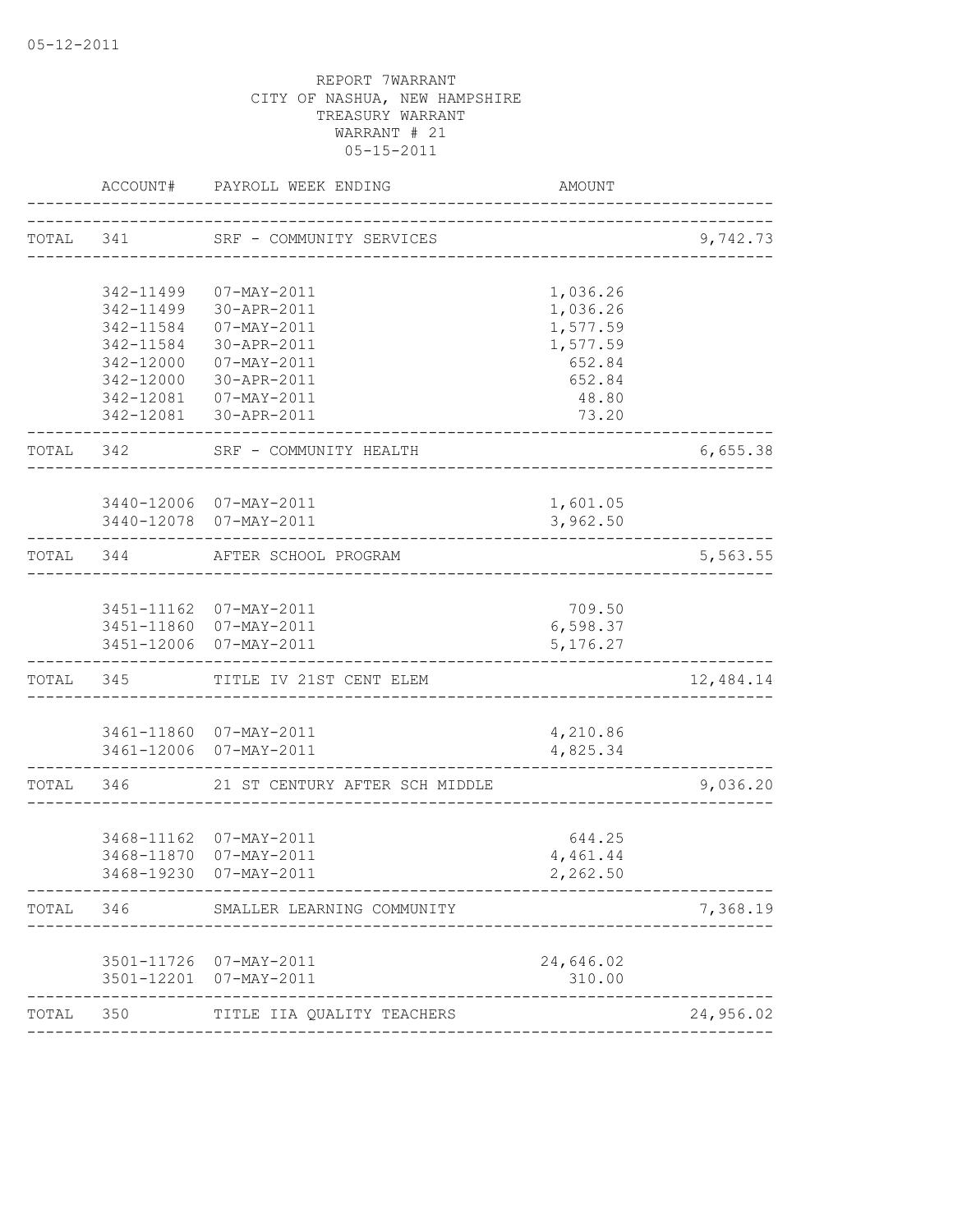|           | ACCOUNT#                                                                                                                       | PAYROLL WEEK ENDING                                                                                                                                                  | AMOUNT                                                                                                |          |
|-----------|--------------------------------------------------------------------------------------------------------------------------------|----------------------------------------------------------------------------------------------------------------------------------------------------------------------|-------------------------------------------------------------------------------------------------------|----------|
|           |                                                                                                                                | 351-13004 07-MAY-2011<br>351-13004 30-APR-2011                                                                                                                       | 173.08<br>1,068.89                                                                                    |          |
|           |                                                                                                                                | TOTAL 351 SRF - PUBLIC WORKS                                                                                                                                         |                                                                                                       | 1,241.97 |
|           |                                                                                                                                | 352-11562 07-MAY-2011<br>352-11562 30-APR-2011                                                                                                                       | 420.52<br>420.52                                                                                      |          |
|           |                                                                                                                                | TOTAL 352 SRF - PARKS AND RECREATION                                                                                                                                 |                                                                                                       | 841.04   |
|           |                                                                                                                                | 3520-11802 07-MAY-2011                                                                                                                                               | 212.00                                                                                                |          |
| TOTAL 352 |                                                                                                                                | ARRA TITLE IID 21C CLASSROOMS                                                                                                                                        |                                                                                                       | 212.00   |
|           |                                                                                                                                | 3531-12006 07-MAY-2011<br>3531-13032 07-MAY-2011                                                                                                                     | 2,075.00<br>723.64                                                                                    |          |
|           |                                                                                                                                | TOTAL 353 ADULT ED/HS DIPLOMA PROGRAM                                                                                                                                |                                                                                                       | 2,798.64 |
|           |                                                                                                                                | 3601-11515  07-MAY-2011<br>3601-13133 07-MAY-2011                                                                                                                    | 4,158.00<br>2,800.00                                                                                  |          |
|           | TOTAL 360                                                                                                                      | DROPOUT PREVENTION ADULT ED                                                                                                                                          |                                                                                                       | 6,958.00 |
|           |                                                                                                                                | 373-53075  07-MAY-2011<br>373-53075 30-APR-2011                                                                                                                      | 36.86<br>55.29                                                                                        |          |
| TOTAL 373 |                                                                                                                                | SRF - ECONOMIC DEVELOPMENT                                                                                                                                           |                                                                                                       | 92.15    |
|           | 374-0705M<br>374-0705P<br>374-0705P<br>374-07235<br>374-07235<br>374-0734P<br>374-0734P<br>374-0734R<br>374-0734R<br>374-07506 | 07-MAY-2011<br>07-MAY-2011<br>30-APR-2011<br>07-MAY-2011<br>30-APR-2011<br>$07 - MAX - 2011$<br>30-APR-2011<br>$07 - MAY - 2011$<br>30-APR-2011<br>$07 - MAX - 2011$ | 30.00<br>1,727.37<br>1,727.37<br>505.21<br>505.21<br>1,658.69<br>1,658.69<br>49.28<br>49.28<br>129.01 |          |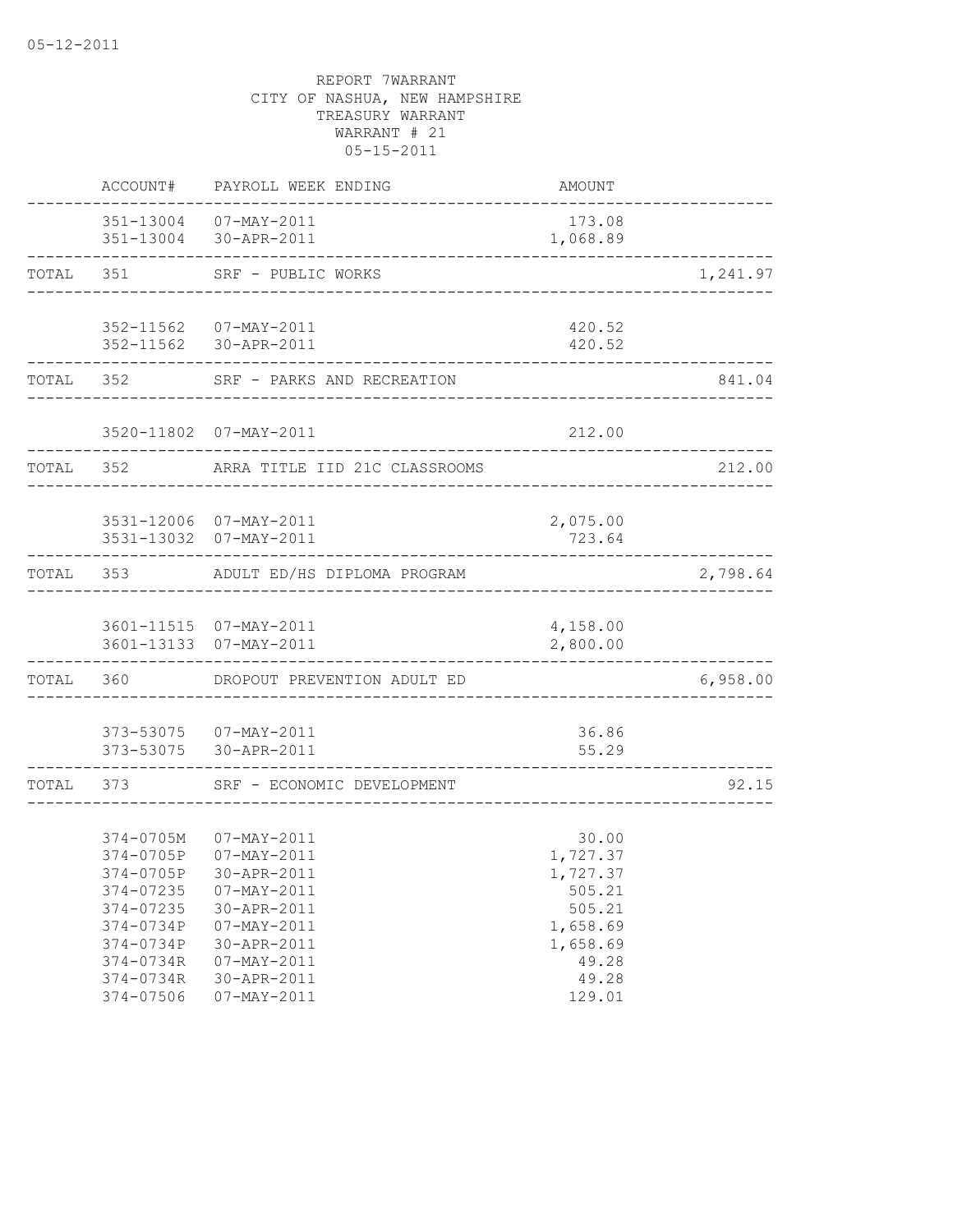|           | ACCOUNT#                 | PAYROLL WEEK ENDING                   | AMOUNT                              |            |
|-----------|--------------------------|---------------------------------------|-------------------------------------|------------|
| TOTAL 374 |                          | SRF - URBAN PROGRAMS                  | ___________________________________ | 8,040.11   |
|           |                          |                                       |                                     |            |
|           |                          | 3751-11726 07-MAY-2011                | 5,627.76                            |            |
|           |                          | 3751-11870 07-MAY-2011                | 750.00                              |            |
|           |                          | 3751-12111 07-MAY-2011                | 1,931.30<br>16,243.80               |            |
|           | 3751-12198               | 07-MAY-2011<br>3751-13133 07-MAY-2011 | 600.00                              |            |
|           |                          | 3751-19000 07-MAY-2011                | 2,265.39                            |            |
| TOTAL 375 |                          | ARRA TITLE I                          |                                     | 27, 418.25 |
|           |                          |                                       |                                     |            |
|           | 3761-11726               | 07-MAY-2011                           | 10,248.25                           |            |
|           | 3761-11802               | 07-MAY-2011                           | 2,051.77                            |            |
|           | 3761-11805               | 07-MAY-2011                           | 2,214.36                            |            |
|           | 3761-11870               | 07-MAY-2011                           | 2,843.02                            |            |
|           | 3761-12111               | 07-MAY-2011                           | 5,964.67                            |            |
|           | 3761-12126               | $07 - MAX - 2011$                     | 577.06                              |            |
|           | 3761-12135               | 07-MAY-2011<br>07-MAY-2011            | 41.76                               |            |
|           | 3761-12198               | 3761-12201 07-MAY-2011                | 51,864.67<br>195.96                 |            |
|           |                          | 3761-13133 07-MAY-2011                | 2,243.75                            |            |
|           | 3761-19000               | 07-MAY-2011                           | 3,923.20                            |            |
| TOTAL 376 |                          | TITLE IA                              |                                     | 82,168.47  |
|           |                          |                                       |                                     |            |
|           |                          | 3770-12006 07-MAY-2011                | 1,132.50                            |            |
|           |                          | 3770-13133  07-MAY-2011               | 262.50                              |            |
| TOTAL 377 |                          | TITLE III ENHANCE ENG.LANGUAGE        |                                     | 1,395.00   |
|           |                          |                                       |                                     |            |
|           |                          | 3771-11515  07-MAY-2011               | 1,000.00                            |            |
|           | 3771-12078<br>3771-13137 | 07-MAY-2011<br>07-MAY-2011            | 500.00<br>140.00                    |            |
| TOTAL 377 |                          | TITLE III ENHANCING ENG LANG          |                                     | 1,640.00   |
|           |                          |                                       |                                     |            |
|           | 378-01210                | $07 - MAX - 2011$                     | 550.36                              |            |
|           | 378-01210                | 30-APR-2011                           | 550.36                              |            |
|           | 378-09003                | 07-MAY-2011                           | 550.37                              |            |
|           | 378-09003                | 30-APR-2011                           | 550.37                              |            |
|           | 378-11676                | 07-MAY-2011                           | 929.42                              |            |
|           | 378-11676                | 30-APR-2011                           | 929.42                              |            |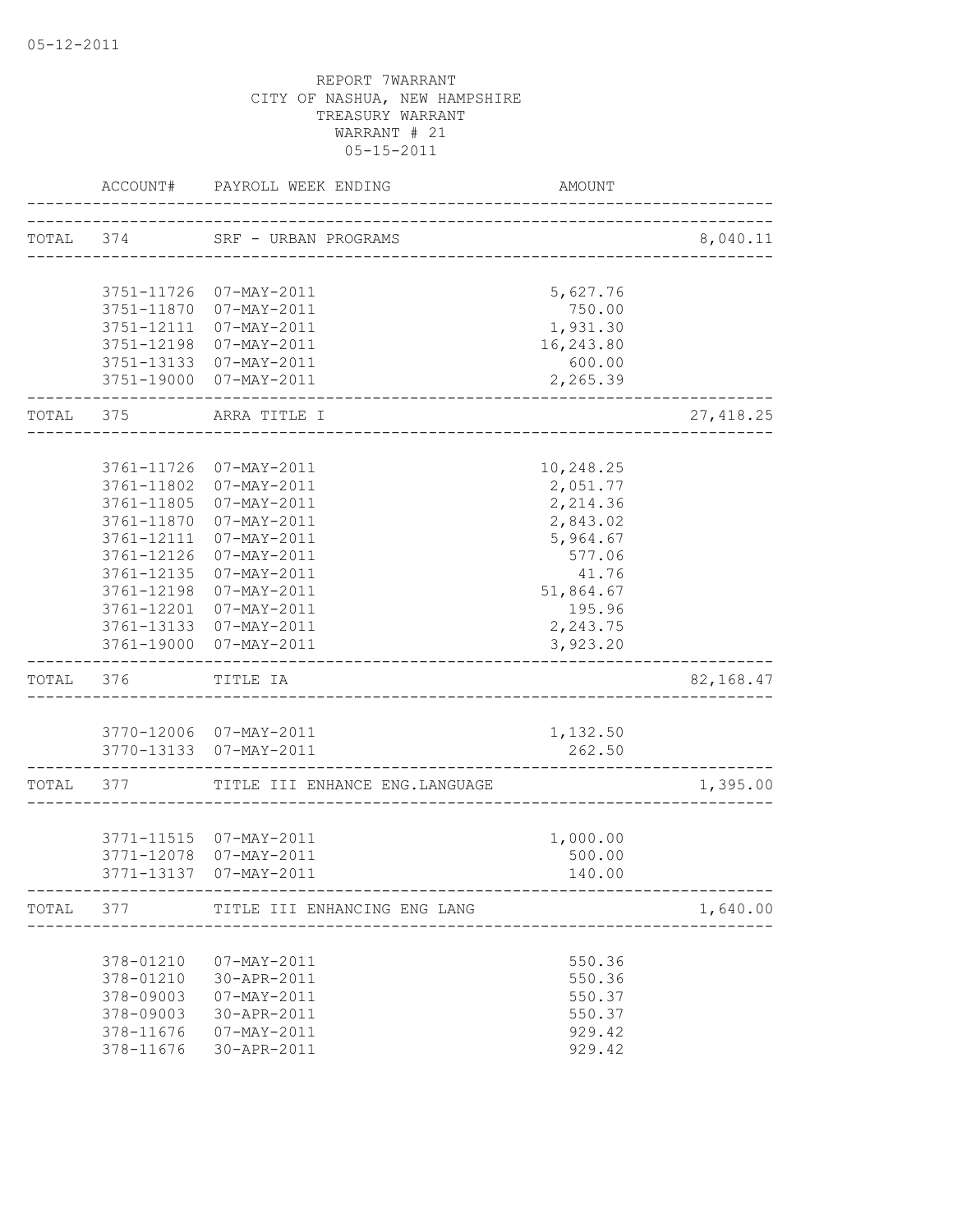|           | ACCOUNT#                 | PAYROLL WEEK ENDING                     | <b>AMOUNT</b> |           |
|-----------|--------------------------|-----------------------------------------|---------------|-----------|
|           | 378-11677                | $07 - MAX - 2011$                       | 783.71        |           |
|           | 378-11677                | 30-APR-2011                             | 783.71        |           |
|           | 378-11679                | $07 - MAX - 2011$                       | 928.77        |           |
|           | 378-11679                | 30-APR-2011                             | 928.77        |           |
|           | 378-11680                | $07 - MAX - 2011$                       | 833.90        |           |
|           | 378-11680                | 30-APR-2011                             | 833.90        |           |
|           | 378-11683                | $07 - MAX - 2011$                       | 1,684.46      |           |
|           | 378-11683                | 30-APR-2011                             | 1,684.46      |           |
|           | 378-11688                | 07-MAY-2011                             | 620.56        |           |
|           | 378-11688                | 30-APR-2011                             | 620.56        |           |
|           | 378-11751                | 07-MAY-2011                             | 1,377.50      |           |
|           | 378-11751                | 30-APR-2011                             | 1,377.50      |           |
|           | 378-12188                | 07-MAY-2011                             | 148.61        |           |
|           | 378-12188                | 30-APR-2011                             | 148.61        |           |
| TOTAL     | 378                      | TRANSPORTATION                          |               | 16,815.32 |
|           |                          |                                         |               |           |
|           |                          | 3897-11726 07-MAY-2011                  | 2,424.35      |           |
| TOTAL 389 |                          | GEN VOCATIONAL ED                       |               | 2,424.35  |
|           |                          |                                         |               |           |
|           |                          | 3901-12111 07-MAY-2011                  | 518.63        |           |
|           |                          | 3901-19000 07-MAY-2011                  | 1,600.62      |           |
| TOTAL 390 |                          | PERKINS VOCATIONAL ED                   |               | 2,119.25  |
|           |                          | 3927-13133 07-MAY-2011                  | 125.00        |           |
|           |                          |                                         |               |           |
| TOTAL     | 392                      | CULINARY ARTS                           |               | 125.00    |
|           |                          | 3937-19000 07-MAY-2011                  | 841.70        |           |
|           |                          |                                         |               |           |
| TOTAL 393 |                          | DAY CARE                                |               | 841.70    |
|           |                          |                                         |               |           |
|           | 3940-11579               | $07 - MAX - 2011$                       | 914.75        |           |
|           | 3940-11726               | $07 - MAX - 2011$                       | 19,571.83     |           |
|           | 3940-11803               | $07 - MAX - 2011$                       | 1,318.15      |           |
|           | 3940-12111<br>3940-12198 | 07-MAY-2011<br>$07 - \text{MAX} - 2011$ | 15, 443.71    |           |
|           |                          |                                         | 1,603.89      |           |
|           | 3940-19000               | $07 - MAX - 2011$                       | 529.08        |           |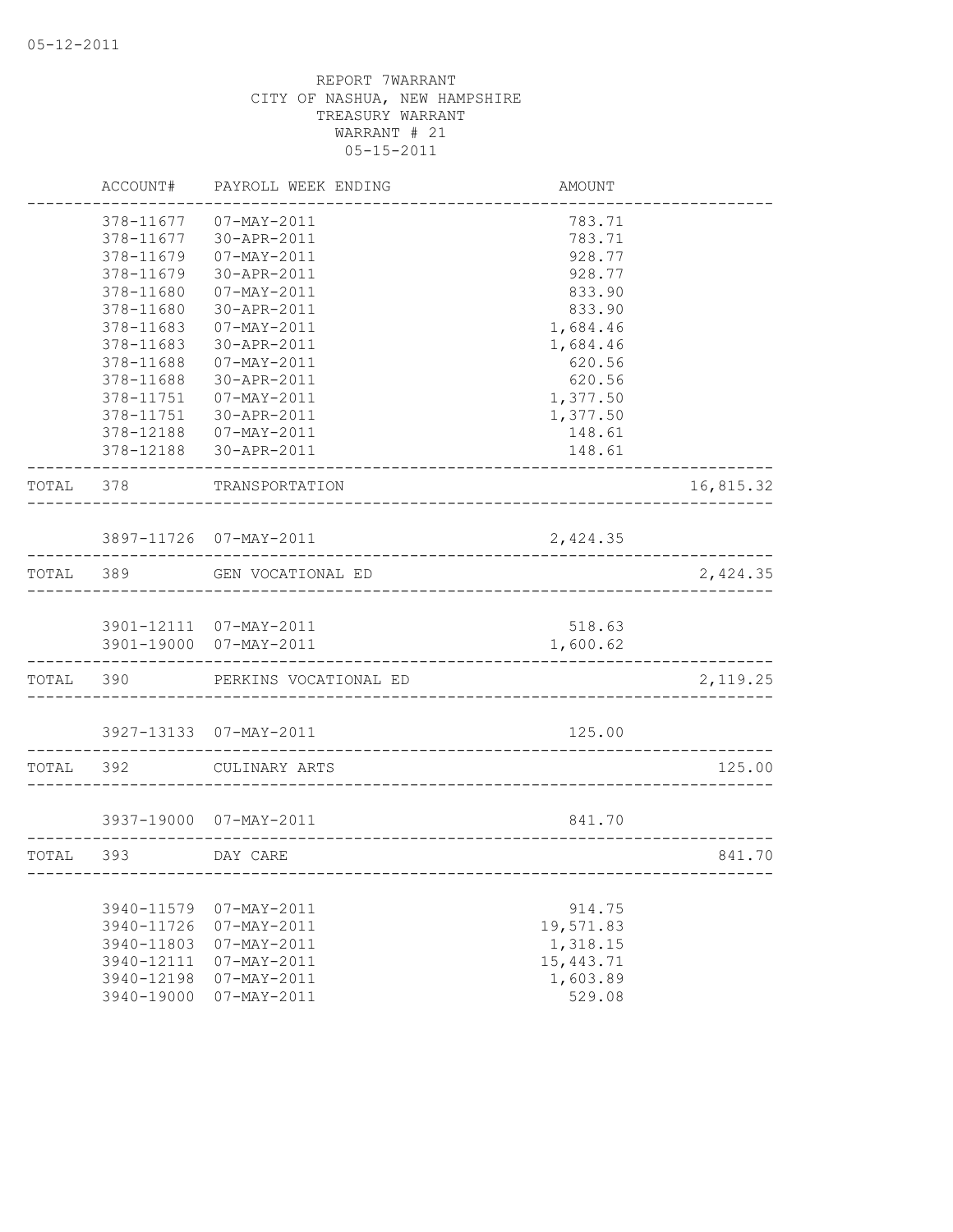|  | ACCOUNT# PAYROLL WEEK ENDING<br>_______________________ | AMOUNT    |            |
|--|---------------------------------------------------------|-----------|------------|
|  |                                                         |           |            |
|  | TOTAL 394 ARRA IDEA SPEC ED                             |           | 39, 381.41 |
|  |                                                         |           |            |
|  | 3951-11726 07-MAY-2011                                  | 66,770.85 |            |
|  | 3951-11803 07-MAY-2011                                  | 459.49    |            |
|  | 3951-12201 07-MAY-2011                                  | 62.00     |            |
|  | TOTAL 395 IDEA B SPECIAL EDUCATION                      |           | 67,292.34  |
|  |                                                         |           |            |
|  | 3961-11726 07-MAY-2011                                  | 1,696.93  |            |
|  | TOTAL 396 IDEA PRESCHOOL                                |           | 1,696.93   |
|  |                                                         |           |            |
|  | 3977-12111 07-MAY-2011                                  | 1,402.48  |            |
|  | 3977-12111 30-APR-2011                                  | 247.20    |            |
|  | TOTAL 397 SPECIAL ED LOCAL                              |           | 1,649.68   |
|  |                                                         |           |            |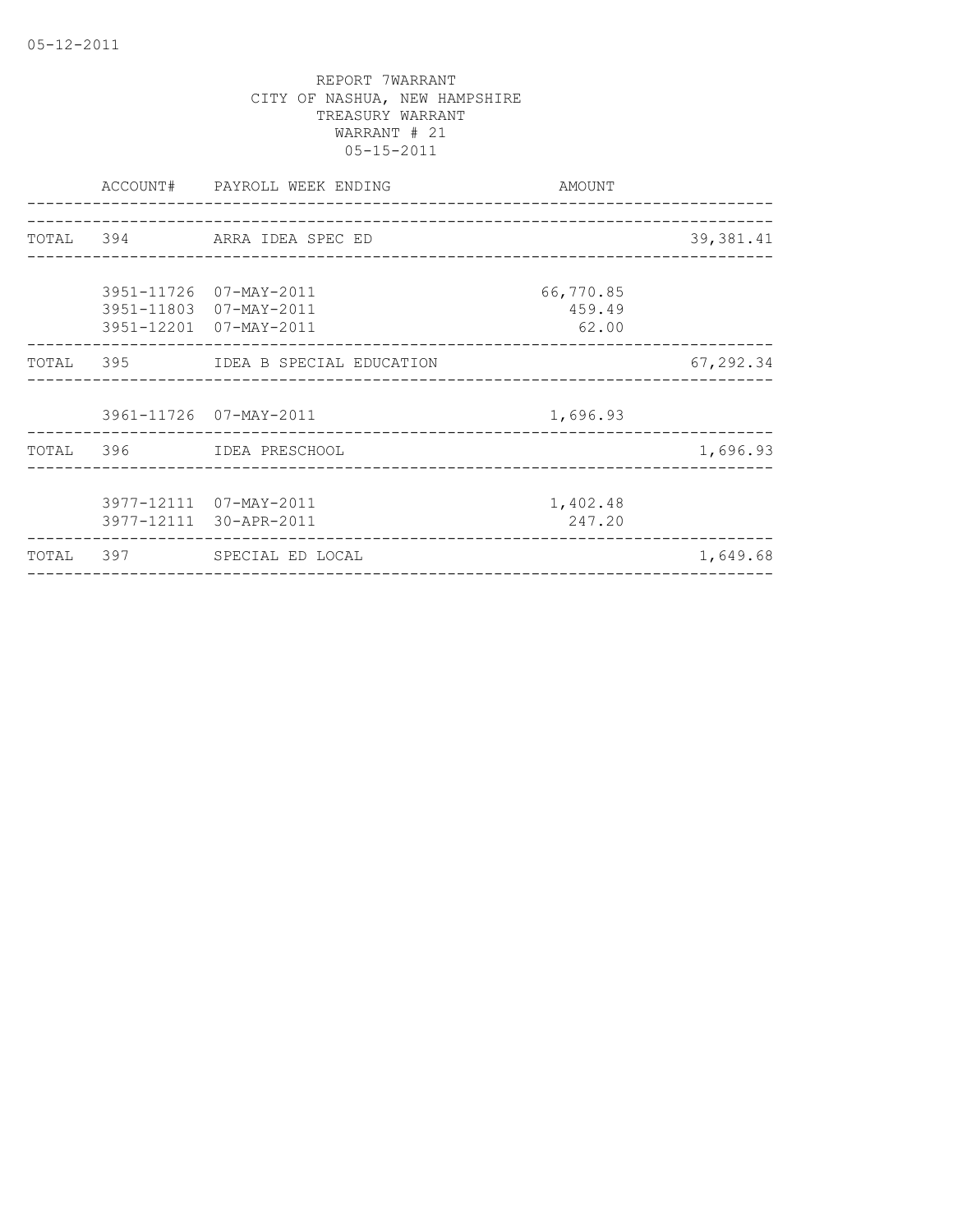|       | ACCOUNT#      | PAYROLL WEEK ENDING    | AMOUNT   |           |
|-------|---------------|------------------------|----------|-----------|
|       | 501-11033     | 07-MAY-2011            | 1,193.73 |           |
|       | 501-11033     | 30-APR-2011            | 827.74   |           |
|       | 501-11463     | 07-MAY-2011            | 905.25   |           |
|       | $501 - 11463$ | 30-APR-2011            | 736.55   |           |
|       | 501-11470     | 07-MAY-2011            | 1,264.30 |           |
|       | 501-11470     | 30-APR-2011            | 852.14   |           |
|       | 501-11471     | 07-MAY-2011            | 1,990.00 |           |
|       | 501-11471     | 30-APR-2011            | 1,990.00 |           |
|       |               | 501-11611  07-MAY-2011 | 546.80   |           |
|       | 501-11611     | 30-APR-2011            | 546.80   |           |
| TOTAL | 501           | MAYOR'S OFFICE         |          | 10,853.31 |
|       |               |                        |          |           |
|       | 502-11113     | 07-MAY-2011            | 1,819.33 |           |
|       | 502-11113     | 30-APR-2011            | 1,618.06 |           |
|       | 502-11195     | 07-MAY-2011            | 2,059.24 |           |
|       | 502-11195     | 30-APR-2011            | 2,059.24 |           |
|       | 502-11219     | 07-MAY-2011            | 1,873.48 |           |
|       |               | 502-11219 30-APR-2011  | 1,873.48 |           |
|       |               | 502-11518  07-MAY-2011 | 1,727.52 |           |
|       | 502-11518     | 30-APR-2011            | 1,767.52 |           |
| TOTAL | 502           | LEGAL DEPARTMENT       |          | 14,797.87 |
|       |               |                        |          |           |
|       |               | 503-11071  07-MAY-2011 | 1,286.71 |           |
|       |               | 503-11071 30-APR-2011  | 1,286.71 |           |
|       |               | 503-12092  07-MAY-2011 | 519.86   |           |
|       |               | 503-12092 30-APR-2011  | 519.85   |           |
| TOTAL | 503           | BOARD OF ALDERMEN      |          | 3,613.13  |
|       |               |                        |          |           |
|       | 511-11247     | 07-MAY-2011            | 666.94   |           |
|       | 511-11247     | 30-APR-2011            | 666.94   |           |
|       | 511-11248     | 07-MAY-2011            | 1,401.23 |           |
|       | 511-11248     | 30-APR-2011            | 1,401.23 |           |
| TOTAL | 511           | CITI-STAT              |          | 4,136.34  |
|       |               |                        |          |           |
|       | 512-11005     | 07-MAY-2011            | 1,313.55 |           |
|       | 512-11005     | 30-APR-2011            | 1,313.56 |           |
|       | 512-11050     | 07-MAY-2011            | 742.06   |           |
|       | 512-11050     | 30-APR-2011            | 742.06   |           |
|       | 512-11064     | $07 - MAY - 2011$      | 1,012.48 |           |
|       | 512-11064     | 30-APR-2011            | 1,012.48 |           |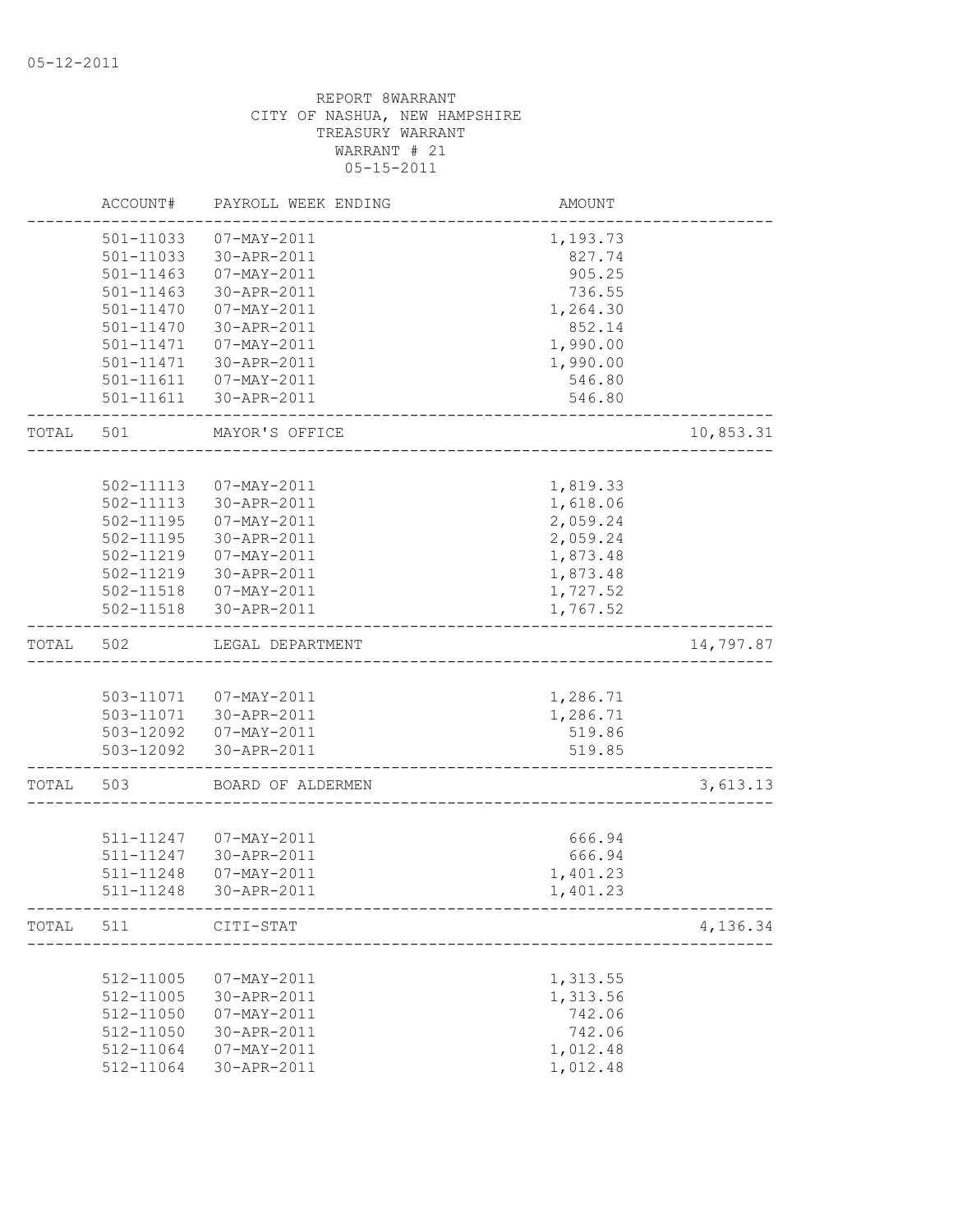|       |           | ACCOUNT# PAYROLL WEEK ENDING | AMOUNT    |           |
|-------|-----------|------------------------------|-----------|-----------|
|       |           | 512-11073  07-MAY-2011       | 1,627.86  |           |
|       | 512-11073 | 30-APR-2011                  | 1,627.85  |           |
|       | 512-11134 | 07-MAY-2011                  | 796.65    |           |
|       | 512-11134 | 30-APR-2011                  | 796.65    |           |
|       | 512-11165 | 07-MAY-2011                  | 1,918.03  |           |
|       | 512-11165 | 30-APR-2011                  | 1,918.03  |           |
|       | 512-11167 | 07-MAY-2011                  | 290.45    |           |
|       | 512-11167 | 30-APR-2011                  | 290.45    |           |
|       | 512-11173 | $07 - MAX - 2011$            | 1,446.40  |           |
|       | 512-11173 | 30-APR-2011                  | 1,446.40  |           |
|       | 512-11177 | 07-MAY-2011                  | 1,885.72  |           |
|       | 512-11177 | 30-APR-2011                  | 1,885.72  |           |
|       | 512-11222 | 07-MAY-2011                  | 1,015.00  |           |
|       | 512-11222 | 30-APR-2011                  | 1,015.00  |           |
|       | 512-11224 | 07-MAY-2011                  | 1,005.33  |           |
|       | 512-11224 | 30-APR-2011                  | 1,005.33  |           |
|       | 512-11265 | 07-MAY-2011                  | 883.76    |           |
|       | 512-11265 | 30-APR-2011                  | 883.76    |           |
|       | 512-11431 | 07-MAY-2011                  | 2,192.84  |           |
|       | 512-11431 | 30-APR-2011                  | 2,192.84  |           |
|       | 512-11531 | 07-MAY-2011                  | 29,620.24 |           |
|       | 512-11531 | 30-APR-2011                  | 1,798.22  |           |
|       | 512-11673 | $07 - MAX - 2011$            | 1,062.19  |           |
|       | 512-11673 | 30-APR-2011                  | 1,062.19  |           |
|       | 512-11684 | 07-MAY-2011                  | 877.26    |           |
|       | 512-11684 | 30-APR-2011                  | 877.26    |           |
|       | 512-11714 | 07-MAY-2011                  | 957.28    |           |
|       | 512-11714 | 30-APR-2011                  | 957.28    |           |
|       | 512-11740 | 07-MAY-2011                  | 1,670.34  |           |
|       | 512-11740 | 30-APR-2011                  | 1,670.34  |           |
|       | 512-12033 | 07-MAY-2011                  | 615.98    |           |
|       | 512-12033 | 30-APR-2011                  | 615.98    |           |
|       | 512-12052 | 07-MAY-2011                  | 586.54    |           |
|       | 512-12052 | 30-APR-2011                  | 573.99    |           |
|       | 512-12056 | 07-MAY-2011                  | 363.07    |           |
|       | 512-12056 | 30-APR-2011                  | 363.07    |           |
|       | 512-12749 | 07-MAY-2011                  | 622.71    |           |
|       | 512-12749 | 30-APR-2011                  | 622.72    |           |
|       |           | 512-13004 07-MAY-2011        | 130.59    |           |
|       |           | 512-13004 30-APR-2011        | 273.14    |           |
| TOTAL | 512       | FINANCIAL SERVICES           |           | 77,580.65 |
|       |           |                              |           |           |
|       | 513-11117 | 07-MAY-2011                  | 1,579.18  |           |
|       | 513-11117 | 30-APR-2011                  | 1,579.18  |           |
|       | 513-11171 | 07-MAY-2011                  | 1,254.18  |           |
|       | 513-11171 | 30-APR-2011                  | 2,039.93  |           |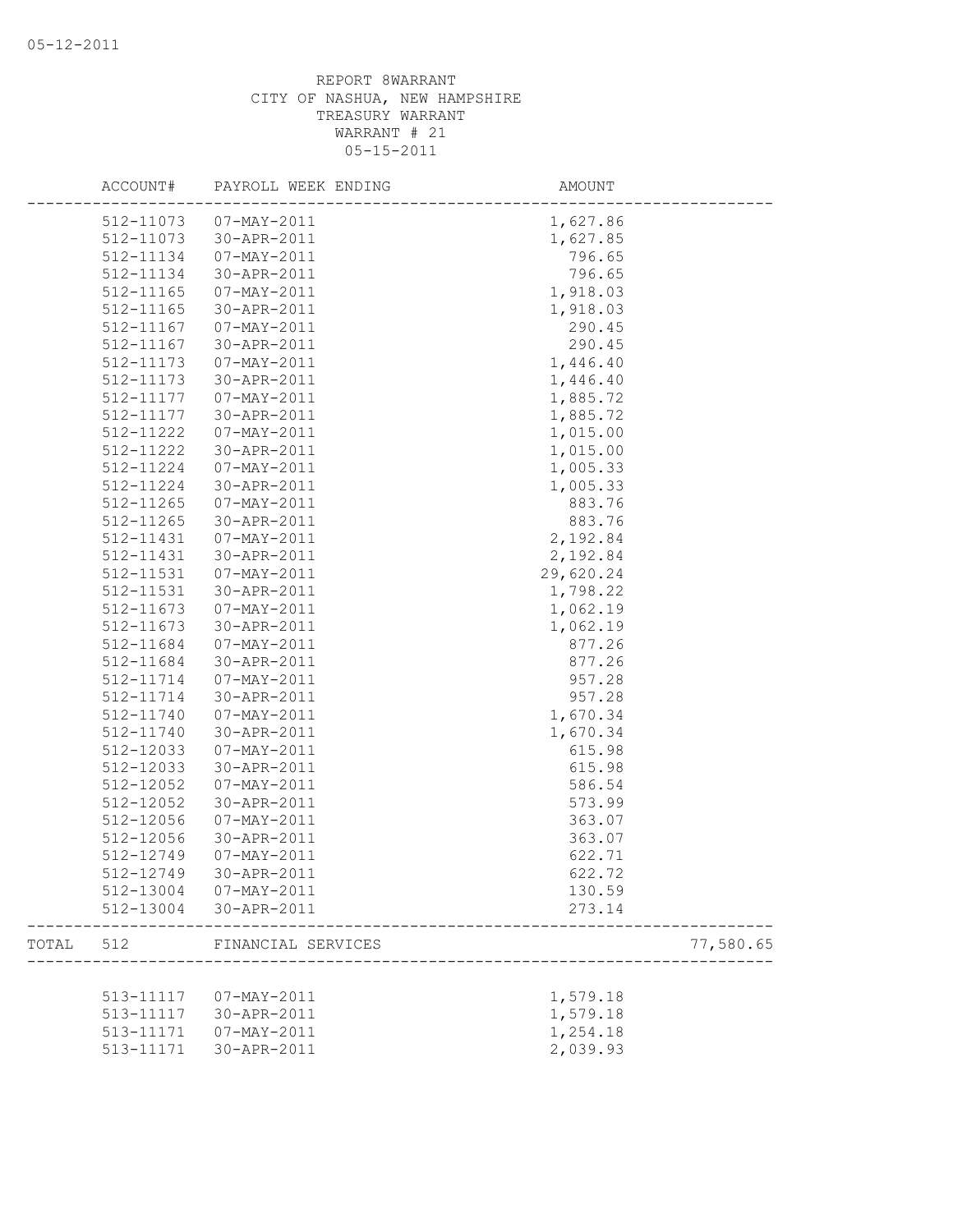|           | ACCOUNT#  | PAYROLL WEEK ENDING                             | AMOUNT           |           |
|-----------|-----------|-------------------------------------------------|------------------|-----------|
|           |           | 513-11213  07-MAY-2011                          | 1,293.11         |           |
|           |           | 513-11213 30-APR-2011                           | 1,293.11         |           |
|           |           | 513-11223  07-MAY-2011                          | 774.94           |           |
|           |           | 513-11223 30-APR-2011                           | 774.94           |           |
| TOTAL     | 513       | CITY CLERK'S OFFICE                             |                  | 10,588.57 |
|           |           |                                                 |                  |           |
|           | 515-11031 | 07-MAY-2011                                     | 87.10            |           |
|           |           | 515-11031 30-APR-2011                           | 69.68            |           |
|           |           | 515-11350 07-MAY-2011                           | 957.28           |           |
|           |           | 515-11350 30-APR-2011                           | 957.28           |           |
|           | 515-11447 | 07-MAY-2011                                     | 350.31           |           |
|           | 515-11447 | 30-APR-2011                                     | 350.31           |           |
|           | 515-12028 | 07-MAY-2011                                     | 609.67           |           |
|           |           | 515-12028 30-APR-2011                           | 609.66           |           |
| TOTAL 515 |           | HUMAN RESOURCES<br>--------------------------   |                  | 3,991.29  |
|           |           |                                                 |                  |           |
|           |           | 516-11147  07-MAY-2011                          | 637.20           |           |
|           |           | 516-11147 30-APR-2011                           | 637.19           |           |
|           | 516-11148 | 07-MAY-2011                                     | 985.60           |           |
|           | 516-11148 | $30 - APR - 2011$                               | 985.60           |           |
|           | 516-11459 | 07-MAY-2011                                     | 1,286.72         |           |
|           | 516-11459 | 30-APR-2011                                     | 1,286.72         |           |
|           |           | 516-11573  07-MAY-2011<br>516-11573 30-APR-2011 | 939.12<br>939.12 |           |
|           |           |                                                 |                  |           |
| TOTAL     | 516       | PURCHASING DEPARTMENT                           |                  | 7,697.27  |
|           |           |                                                 |                  |           |
|           | 517-11198 | 07-MAY-2011                                     | 1,127.96         |           |
|           | 517-11198 | 30-APR-2011                                     | 1,127.96         |           |
|           | 517-11266 | 07-MAY-2011                                     | 641.15           |           |
|           | 517-11266 | 30-APR-2011                                     | 641.15           |           |
|           | 517-11420 | 07-MAY-2011                                     | 744.15           |           |
|           | 517-11420 | 30-APR-2011                                     | 744.15           |           |
|           |           | 517-12063 07-MAY-2011<br>517-12063 30-APR-2011  | 296.86<br>296.86 |           |
| TOTAL     | 517       | BUILDING MAINT - CITY ADMIN                     |                  | 5,620.24  |
|           |           |                                                 |                  |           |
|           | 519-11014 | 07-MAY-2011                                     | 1,122.77         |           |
|           | 519-11014 | 30-APR-2011                                     | 1,122.77         |           |
|           | 519-11016 | $07 - MAY - 2011$                               | 985.60           |           |
|           | 519-11016 | 30-APR-2011                                     | 985.60           |           |
|           |           |                                                 |                  |           |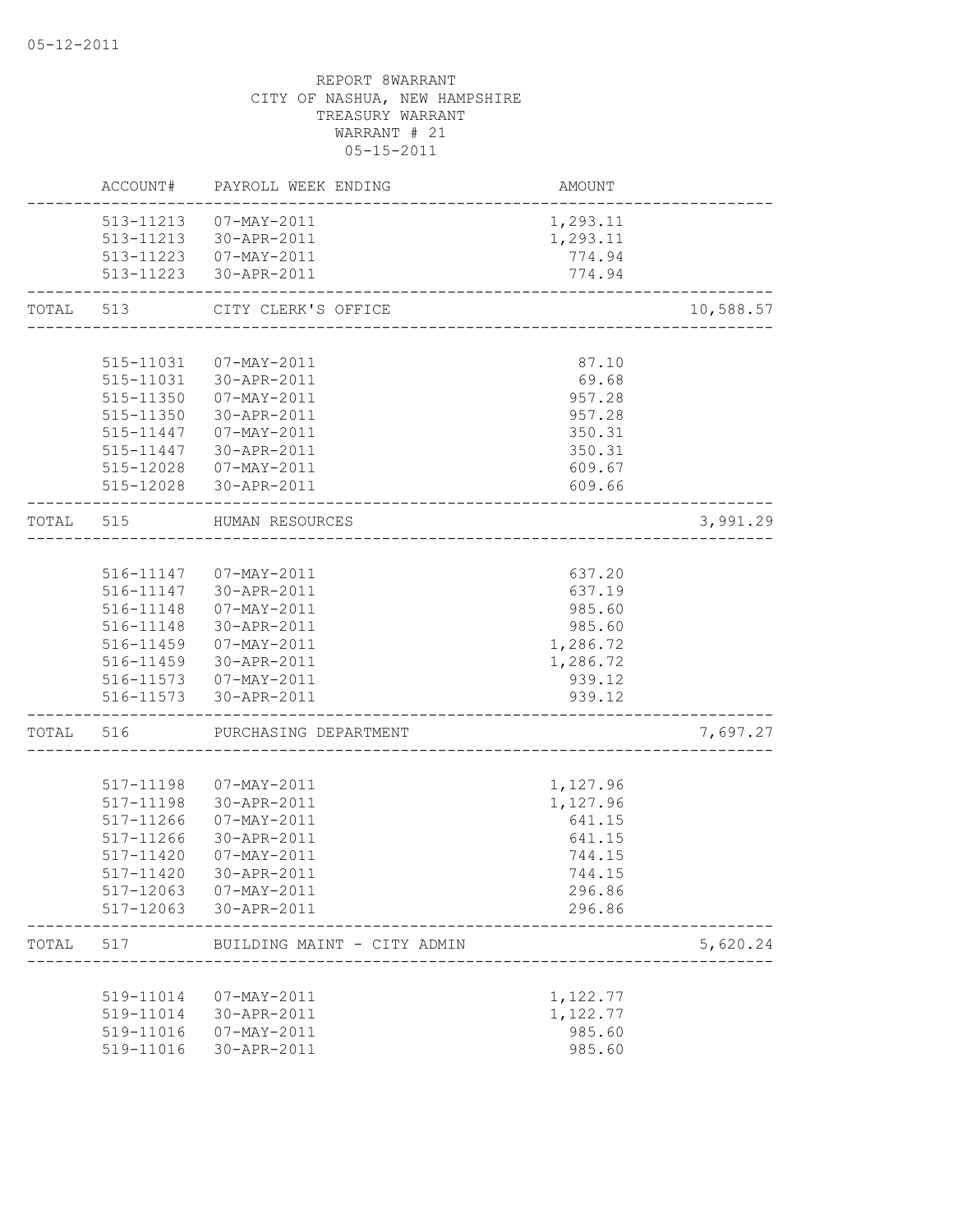|           |           | ACCOUNT# PAYROLL WEEK ENDING | AMOUNT                 |           |
|-----------|-----------|------------------------------|------------------------|-----------|
|           |           | 519-11017  07-MAY-2011       | 824.00                 |           |
|           |           | 519-11017 30-APR-2011        | 824.00                 |           |
|           | 519-11115 | 07-MAY-2011                  | 1,986.69               |           |
|           | 519-11115 | 30-APR-2011                  | 1,986.69               |           |
|           | 519-11146 | 07-MAY-2011                  | 858.41                 |           |
|           | 519-11146 | 30-APR-2011                  | 858.42                 |           |
|           | 519-11153 | 07-MAY-2011                  | 620.56                 |           |
|           | 519-11153 | 30-APR-2011                  | 620.56                 |           |
|           | 519-11154 | 07-MAY-2011                  | 652.12                 |           |
|           | 519-11154 | 30-APR-2011                  | 652.11                 |           |
|           | 519-11205 | 07-MAY-2011                  | 815.21                 |           |
|           |           | 519-11205 30-APR-2011        | 815.21                 |           |
|           |           | 519-11241  07-MAY-2011       | 1,367.59               |           |
|           |           | 519-11241 30-APR-2011        | 1,367.59               |           |
| TOTAL 519 |           | ASSESSORS                    |                        | 18,465.90 |
|           |           |                              | ______________________ |           |
|           |           | 520-12077  07-MAY-2011       | 168.70                 |           |
|           |           | 520-12077 30-APR-2011        | 337.40                 |           |
|           |           |                              |                        |           |
| TOTAL     | 520       | HUNT BUILDING                |                        | 506.10    |
|           |           |                              |                        |           |
|           |           | 522-11127  07-MAY-2011       | 1,709.64               |           |
|           | 522-11127 | 30-APR-2011                  | 1,709.63               |           |
|           | 522-11128 | 07-MAY-2011                  | 1,152.83               |           |
|           | 522-11128 | 30-APR-2011                  | 1,152.83               |           |
|           | 522-11286 | 07-MAY-2011                  | 608.85                 |           |
|           | 522-11286 | 30-APR-2011                  | 608.85                 |           |
|           | 522-11356 | 30-APR-2011                  | 3,373.27               |           |
|           | 522-11429 | 07-MAY-2011                  | 1,819.33               |           |
|           | 522-11429 | 30-APR-2011                  | 1,819.34               |           |
|           | 522-11496 | 07-MAY-2011                  | 1,529.82               |           |
|           | 522-11496 | 30-APR-2011                  | 1,529.83               |           |
|           | 522-11641 | $07 - MAX - 2011$            | 1,409.38               |           |
|           | 522-11641 | 30-APR-2011                  | 1,409.38               |           |
|           |           | 522-11652 07-MAY-2011        | 1,489.36               |           |
|           | 522-11652 | 30-APR-2011                  | 1,489.36               |           |
|           | 522-11721 | $07 - MAX - 2011$            | 1,556.14               |           |
|           | 522-11721 | 30-APR-2011                  | 1,556.11               |           |
|           | 522-11724 | 07-MAY-2011                  | 1,370.99               |           |
|           | 522-11724 | 30-APR-2011                  | 1,370.98               |           |
|           | 522-11725 | 07-MAY-2011                  | 998.12                 |           |
|           | 522-11725 | 30-APR-2011                  | 998.11                 |           |
|           | 522-11729 | $07 - MAX - 2011$            | 2,231.10               |           |
|           | 522-11729 | 30-APR-2011                  | 2,231.12               |           |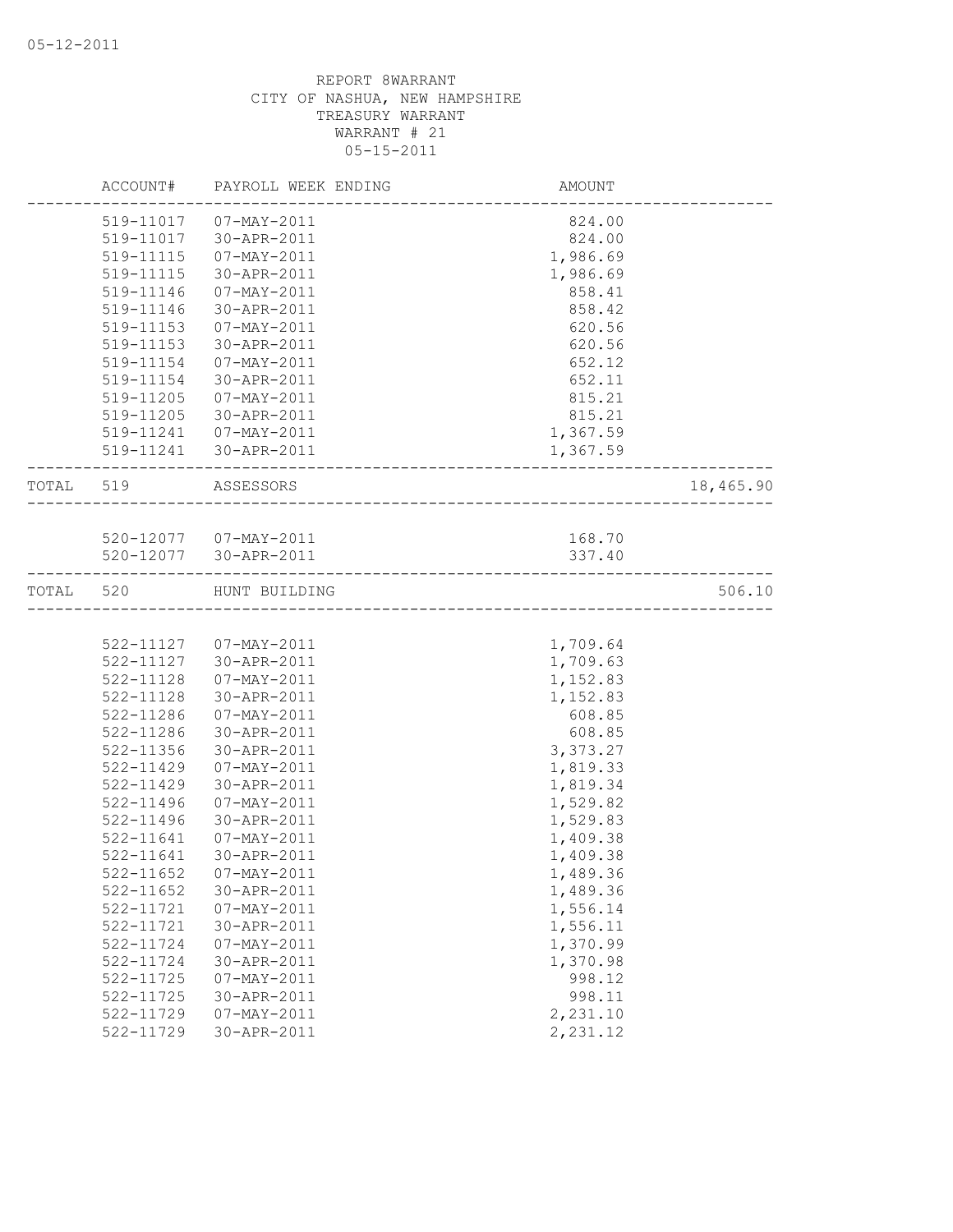|               |                        |          | 35, 124.37 |
|---------------|------------------------|----------|------------|
|               |                        |          |            |
|               | 523-11332  07-MAY-2011 | 1,006.33 |            |
|               |                        |          |            |
| TOTAL 523 GIS |                        |          | 2,012.66   |
|               |                        |          |            |
|               | 531-11065  07-MAY-2011 | 1,143.30 |            |
|               | 531-11065 30-APR-2011  | 1,143.31 |            |
| 531-11085     | 07-MAY-2011            | 922.04   |            |
| 531-11085     | 30-APR-2011            | 922.04   |            |
| 531-11114     | 07-MAY-2011            | 2,355.27 |            |
| 531-11114     | 30-APR-2011            | 2,355.27 |            |
| 531-11129     | 07-MAY-2011            | 1,998.79 |            |
| 531-11129     | 30-APR-2011            | 1,998.80 |            |
| 531-11164     | 07-MAY-2011            | 1,178.65 |            |
| 531-11164     | 30-APR-2011            | 1,178.65 |            |
| 531-11166     | 07-MAY-2011            | 2,603.52 |            |
| 531-11166     | 30-APR-2011            | 2,603.52 |            |
| 531-11170     | 07-MAY-2011            | 1,526.04 |            |
| 531-11170     | 30-APR-2011            | 1,526.04 |            |
| 531-11201     | 07-MAY-2011            | 682.42   |            |
| 531-11201     | 30-APR-2011            | 682.41   |            |
| 531-11203     | 07-MAY-2011            | 1,349.55 |            |
| 531-11203     | 30-APR-2011            | 1,349.55 |            |
| 531-11226     | 07-MAY-2011            | 776.25   |            |
| 531-11226     | 30-APR-2011            | 776.25   |            |
| 531-11242     | 07-MAY-2011            | 1,158.79 |            |
| 531-11242     | 30-APR-2011            | 1,158.79 |            |
| 531-11245     | 07-MAY-2011            | 643.00   |            |
| 531-11245     | 30-APR-2011            | 643.00   |            |
| 531-11257     | 07-MAY-2011            | 3,490.10 |            |
| 531-11257     | 30-APR-2011            | 3,490.11 |            |
| 531-11287     | 07-MAY-2011            | 846.15   |            |
|               | 531-11287 30-APR-2011  | 846.15   |            |
| 531-11398     | $07 - MAX - 2011$      | 646.26   |            |
| 531-11398     | 30-APR-2011            | 646.25   |            |
| 531-11477     | $07 - MAX - 2011$      | 648.94   |            |
| 531-11477     | 30-APR-2011            | 648.94   |            |
| 531-11487     | $07 - MAX - 2011$      | 1,400.35 |            |
| 531-11487     | 30-APR-2011            | 1,400.35 |            |
| 531-11495     | $07 - MAX - 2011$      | 1,037.26 |            |
| 531-11495     | 30-APR-2011            | 1,037.27 |            |
| 531-11498     | 07-MAY-2011            | 878.18   |            |
| 531-11498     | 30-APR-2011            | 878.18   |            |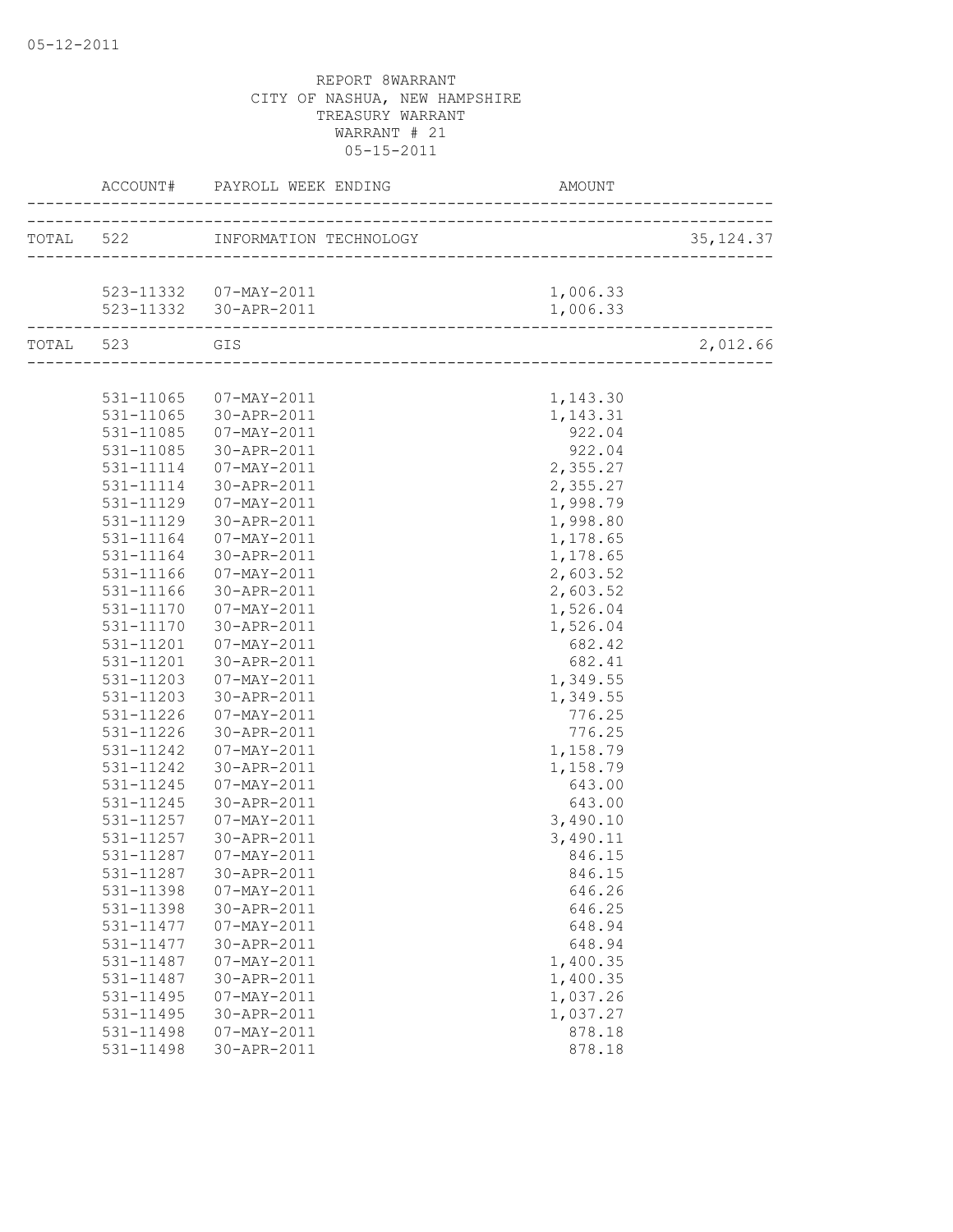| ACCOUNT#                   | PAYROLL WEEK ENDING              | AMOUNT               |
|----------------------------|----------------------------------|----------------------|
|                            |                                  |                      |
| 531-11516                  | 07-MAY-2011                      | 884.57               |
| 531-11516                  | 30-APR-2011                      | 884.57               |
| 531-11534                  | $07 - \text{MAX} - 2011$         | 1,496.62             |
| 531-11534                  | 30-APR-2011                      | 1,496.62             |
| 531-11535                  | $07 - MAX - 2011$                | 191, 155.76          |
| 531-11535                  | 30-APR-2011                      | 11,469.34            |
| 531-11537                  | $07 - MAY - 2011$                | 14,485.32            |
| 531-11537                  | 30-APR-2011                      | 14,485.38            |
| 531-11538                  | $07 - MAX - 2011$                | 922.04               |
| 531-11538<br>531-11539     | 30-APR-2011<br>$07 - MAX - 2011$ | 922.05               |
|                            |                                  | 1,579.18             |
| 531-11539                  | 30-APR-2011<br>$07 - MAX - 2011$ | 2,763.58             |
| 531-11544                  |                                  | 4,268.62             |
| 531-11544                  | 30-APR-2011                      | 4,268.62             |
| 531-11549                  | 07-MAY-2011                      | 7,328.12             |
| 531-11549                  | 30-APR-2011                      | 7,328.12             |
| 531-11550                  | $07 - MAX - 2011$                | 1,914.70<br>1,914.70 |
| $531 - 11550$<br>531-11552 | 30-APR-2011<br>07-MAY-2011       | 10,362.00            |
| 531-11552                  | 30-APR-2011                      | 10,362.00            |
| 531-11555                  | 07-MAY-2011                      | 43,681.10            |
| 531-11555                  | 30-APR-2011                      | 44,270.00            |
| 531-11558                  | $07 - MAX - 2011$                | 77, 377.35           |
| 531-11558                  | 30-APR-2011                      | 77,377.36            |
| 531-11561                  | $07 - MAY - 2011$                | 14,092.65            |
| 531-11561                  | 30-APR-2011                      | 14,092.65            |
| 531-11567                  | $07 - MAX - 2011$                | 34, 187. 12          |
| 531-11567                  | 30-APR-2011                      | 34, 187. 11          |
| 531-11569                  | 07-MAY-2011                      | 1,214.02             |
| 531-11569                  | 30-APR-2011                      | 1,214.02             |
| 531-11618                  | $07 - MAX - 2011$                | 2,713.47             |
| 531-11618                  | 30-APR-2011                      | 2,713.48             |
| 531-11622                  | $07 - MAX - 2011$                | 3,081.17             |
| 531-11622                  | 30-APR-2011                      | 3,081.19             |
| 531-11634                  | $07 - MAX - 2011$                | 720.10               |
| 531-11634                  | 30-APR-2011                      | 720.10               |
| 531-11636                  | $07 - MAX - 2011$                | 1,003.45             |
| 531-11636                  | 30-APR-2011                      | 1,003.45             |
| 531-11664                  | $07 - MAX - 2011$                | 1,171.17             |
| 531-11664                  | 30-APR-2011                      | 1,171.17             |
| 531-11665                  | 07-MAY-2011                      | 809.40               |
| 531-11665                  | 30-APR-2011                      | 809.40               |
| 531-11719                  | $07 - MAX - 2011$                | 949.27               |
| 531-11719                  | 30-APR-2011                      | 949.27               |
| 531-11722                  | $07 - MAX - 2011$                | 611.85               |
| 531-11722                  | 30-APR-2011                      | 611.85               |
| 531-11732                  | $07 - MAY - 2011$                | 6,034.25             |
| 531-11732                  | 30-APR-2011                      | 6,034.25             |
|                            |                                  |                      |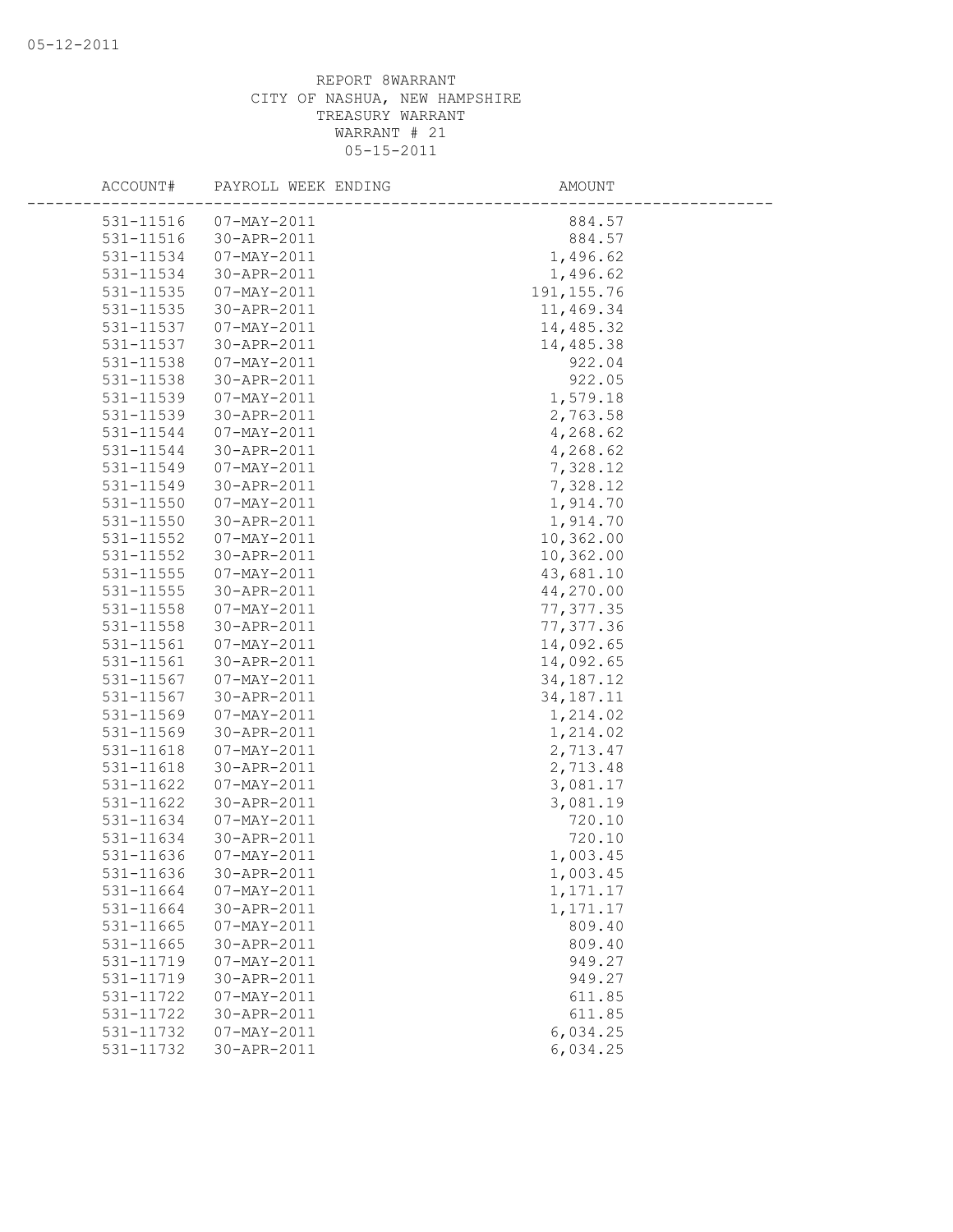|       | ACCOUNT#               | PAYROLL WEEK ENDING        | AMOUNT               |             |
|-------|------------------------|----------------------------|----------------------|-------------|
|       | 531-12020              | 07-MAY-2011                | 984.98               |             |
|       | $531 - 12020$          | 30-APR-2011                | 984.98               |             |
|       | 531-12042              | 07-MAY-2011                | 754.68               |             |
|       | 531-12042              | 30-APR-2011                | 736.36               |             |
|       | 531-12066              | 07-MAY-2011                | 708.06               |             |
|       | 531-12066              | 30-APR-2011                | 708.06               |             |
|       | 531-12068              | 07-MAY-2011                | 771.36               |             |
|       | 531-12068              | 30-APR-2011                | 771.36               |             |
|       | 531-12071              | 07-MAY-2011                | 266.52               |             |
|       | 531-12071              | 30-APR-2011                | 266.52               |             |
|       | 531-12119              | 07-MAY-2011                | 1,158.52             |             |
|       | 531-12119              | 30-APR-2011                | 1,158.52             |             |
|       | 531-13004              | 07-MAY-2011                | 2,750.62             |             |
|       | 531-13004              | 30-APR-2011                | 621.33               |             |
|       | 531-13038              | 07-MAY-2011                | 454.57               |             |
|       | 531-13040              | $07 - MAY - 2011$          | 1,827.59             |             |
|       | 531-13040              | 30-APR-2011                | 5,028.62             |             |
|       | 531-13044              | $07 - MAY - 2011$          | 1,133.82             |             |
|       | 531-13044              | 30-APR-2011                | 1,658.51             |             |
|       | 531-13047              | 07-MAY-2011                | 8,409.33             |             |
|       | 531-13047              | 30-APR-2011                | 8,769.69             |             |
|       | 531-13048              | 07-MAY-2011                | 11,956.39            |             |
|       | 531-13048              | 30-APR-2011                | 3,468.01             |             |
|       | 531-15002              | 30-APR-2011                | 40,803.50            |             |
|       | 531-17002              | 30-APR-2011                | 200.00               |             |
|       | 531-17006              | 30-APR-2011                | 3,095.83             |             |
| TOTAL | 531                    | POLICE DEPARTMENT          |                      | 816, 191.05 |
|       |                        |                            |                      |             |
|       | 532-11024              | 07-MAY-2011<br>30-APR-2011 | 2,120.50             |             |
|       | 532-11024<br>532-11036 | 07-MAY-2011                | 2,120.49<br>1,929.25 |             |
|       | 532-11036              | 30-APR-2011                | 1,929.25             |             |
|       | 532-11063              | 07-MAY-2011                | 1,390.79             |             |
|       | 532-11063              | 30-APR-2011                | 1,390.79             |             |
|       | 532-11066              | 07-MAY-2011                | 1,363.38             |             |
|       | 532-11066              | 30-APR-2011                | 1,363.40             |             |
|       | 532-11069              | 07-MAY-2011                | 2,816.94             |             |
|       | 532-11069              | 30-APR-2011                | 2,781.73             |             |
|       | 532-11111              | $07 - MAY - 2011$          | 2,229.62             |             |
|       | 532-11111              | 30-APR-2011                | 2,229.62             |             |
|       | 532-11207              | $07 - MAX - 2011$          | 6,838.59             |             |
|       | 532-11207              | 30-APR-2011                | 6,838.59             |             |
|       | 532-11281              | $07 - MAX - 2011$          | 1,005.79             |             |
|       | 532-11281              | 30-APR-2011                | 1,005.80             |             |
|       | 532-11285              | 07-MAY-2011                | 8,428.46             |             |
|       | 532-11285              | 30-APR-2011                | 8,428.46             |             |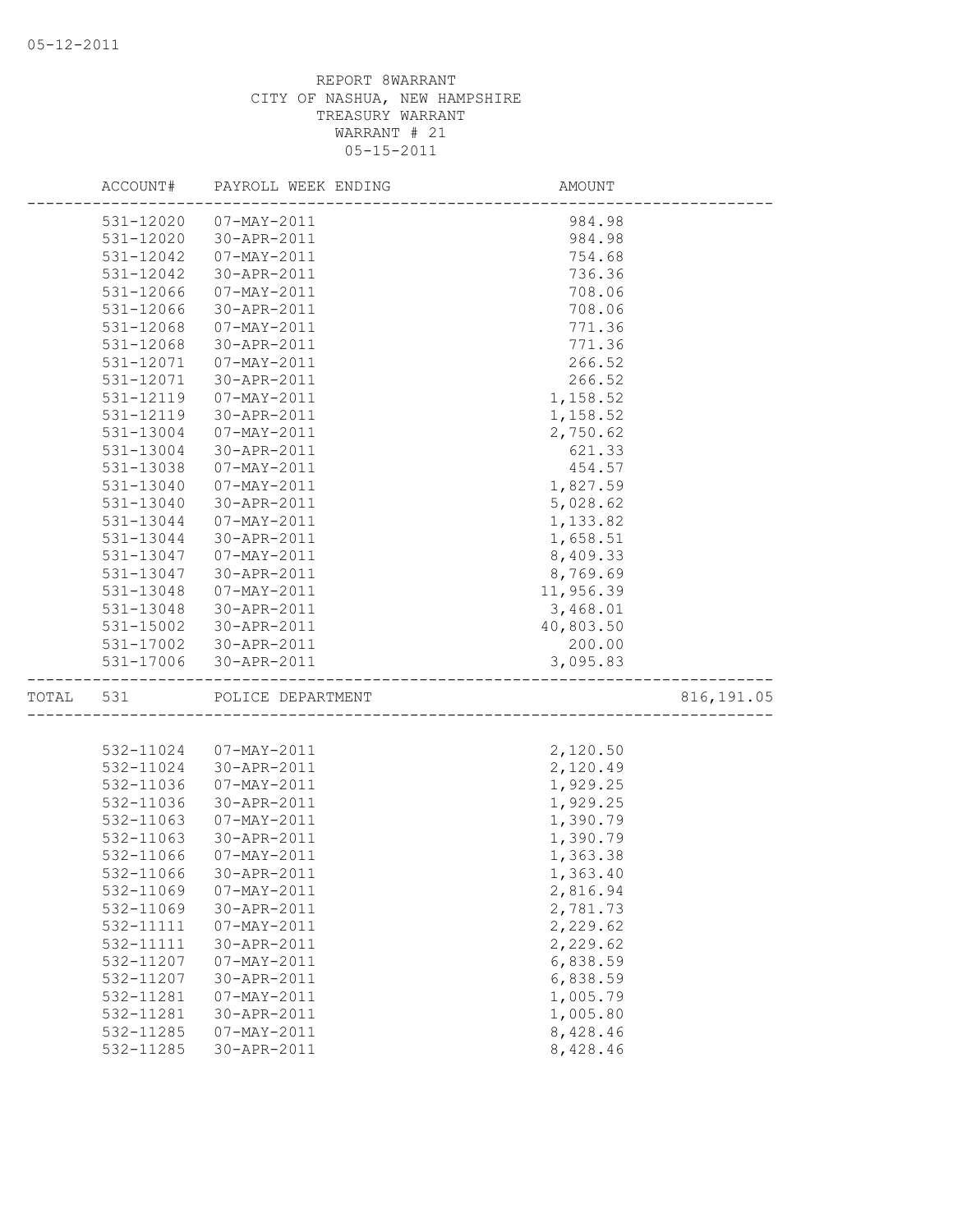|       | ACCOUNT#  | PAYROLL WEEK ENDING    | AMOUNT     |            |
|-------|-----------|------------------------|------------|------------|
|       | 532-11291 | 07-MAY-2011            | 7,216.47   |            |
|       | 532-11291 | 30-APR-2011            | 7,327.46   |            |
|       | 532-11298 | 07-MAY-2011            | 1,104.55   |            |
|       | 532-11298 | 30-APR-2011            | 988.28     |            |
|       | 532-11300 | 07-MAY-2011            | 69,889.82  |            |
|       | 532-11300 | 30-APR-2011            | 37,105.18  |            |
|       | 532-11303 | 07-MAY-2011            | 1,233.08   |            |
|       | 532-11303 | 30-APR-2011            | 1,233.08   |            |
|       | 532-11305 | 07-MAY-2011            | 4,932.35   |            |
|       | 532-11305 | 30-APR-2011            | 4,920.08   |            |
|       | 532-11309 | 07-MAY-2011            | 131,647.03 |            |
|       | 532-11309 | 30-APR-2011            | 105,081.35 |            |
|       | 532-11660 | 07-MAY-2011            | 1,566.75   |            |
|       | 532-11660 | 30-APR-2011            | 1,566.76   |            |
|       | 532-11663 | 07-MAY-2011            | 1,535.86   |            |
|       | 532-11663 | 30-APR-2011            | 1,535.86   |            |
|       | 532-11666 | 07-MAY-2011            | 1,535.86   |            |
|       | 532-11666 | 30-APR-2011            | 1,535.86   |            |
|       | 532-11668 | 07-MAY-2011            | 1,551.20   |            |
|       | 532-11668 | 30-APR-2011            | 1,551.20   |            |
|       | 532-12070 | 07-MAY-2011            | 27, 291.45 |            |
|       | 532-12070 | 30-APR-2011            | 33,084.23  |            |
|       | 532-13003 | $07 - MAX - 2011$      | 5,683.83   |            |
|       | 532-13004 | 07-MAY-2011            | 11,883.73  |            |
|       | 532-13004 | 30-APR-2011            | 194.11     |            |
|       | 532-13018 | 07-MAY-2011            | 3,336.19   |            |
|       | 532-13018 | 30-APR-2011            | 684.93     |            |
|       | 532-13024 | $07 - MAX - 2011$      | 891.47     |            |
|       | 532-13024 | 30-APR-2011            | 708.52     |            |
|       | 532-13050 | 07-MAY-2011            | 8,808.44   |            |
|       | 532-13050 | 30-APR-2011            | 11,811.45  |            |
|       | 532-15002 | 30-APR-2011            | 47,267.52  |            |
|       | 532-19231 | $07 - MAY - 2011$      | 1,319.04   |            |
|       | 532-19231 | 30-APR-2011            | 1,376.05   |            |
|       | 532-19232 | 07-MAY-2011            | 1,969.49   |            |
|       | 532-19232 | 30-APR-2011            | 1,997.66   |            |
|       | 532-19233 | 07-MAY-2011            | 2,945.39   |            |
|       | 532-19233 | 30-APR-2011            | 2,973.56   |            |
|       |           | 532-19234 07-MAY-2011  | 1,831.20   |            |
|       |           | 532-19234 30-APR-2011  | 1,859.37   |            |
|       | 532-31050 | 30-APR-2011            |            |            |
| TOTAL | 532       | FIRE DEPARTMENT        |            | 609,187.16 |
|       |           |                        |            |            |
|       |           | 535-11980  07-MAY-2011 | 96.15      |            |
|       | 535-11980 | 30-APR-2011            | 96.15      |            |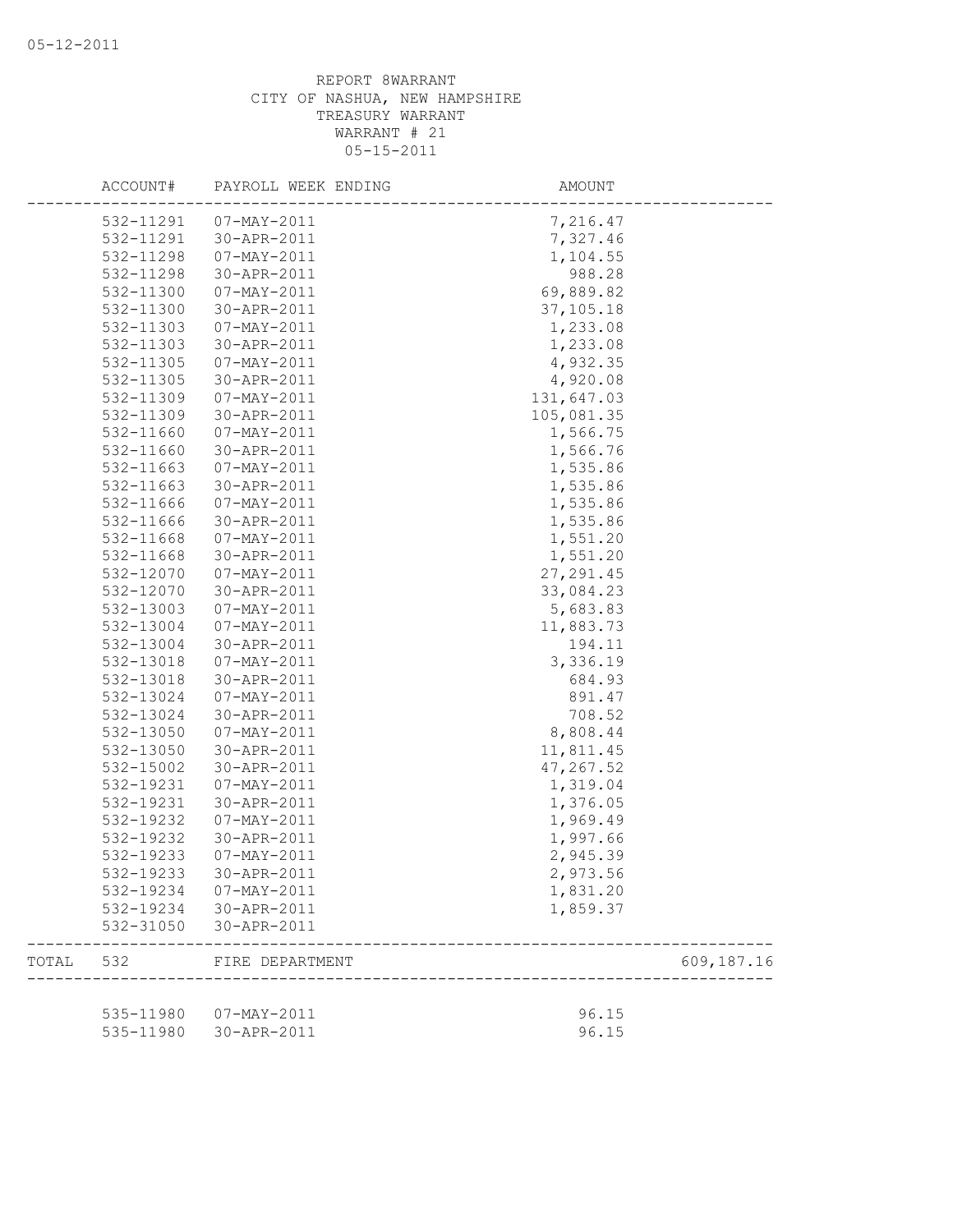|           | ACCOUNT#  | PAYROLL WEEK ENDING         | AMOUNT                             |           |
|-----------|-----------|-----------------------------|------------------------------------|-----------|
| TOTAL 535 |           | EMERGENCY MANAGEMENT        |                                    | 192.30    |
|           |           |                             |                                    |           |
|           |           | 536-11200 07-MAY-2011       | 1,449.60                           |           |
|           |           | 536-11200 30-APR-2011       | 1,449.60                           |           |
|           |           | 536-12137  07-MAY-2011      | 1,230.12                           |           |
|           |           | 536-12137 30-APR-2011       | 1,230.12                           |           |
|           | TOTAL 536 | CITYWIDE COMMUNICATIONS     |                                    | 5,359.44  |
|           |           |                             |                                    |           |
|           | 541-11024 | 07-MAY-2011                 | 263.04                             |           |
|           | 541-11024 | 30-APR-2011                 | 263.04                             |           |
|           | 541-11104 | 07-MAY-2011                 | 1,044.26                           |           |
|           | 541-11104 | 30-APR-2011                 | 1,044.26                           |           |
|           | 541-11240 | 07-MAY-2011                 | 1,503.02                           |           |
|           |           | 541-11240 30-APR-2011       | 1,503.02                           |           |
|           |           | 541-11346 07-MAY-2011       | 435.31                             |           |
|           |           | 541-11346 30-APR-2011       | 435.31                             |           |
| TOTAL 541 |           | COMMUNITY SERVICES DIVISION | __________________________________ | 6,491.26  |
|           |           |                             |                                    |           |
|           |           | 542-11024 07-MAY-2011       | 657.59                             |           |
|           |           | 542-11024 30-APR-2011       | 657.59                             |           |
|           |           | 542-11426  07-MAY-2011      | 1,404.69                           |           |
|           | 542-11426 | 30-APR-2011                 | 1,404.69                           |           |
|           | 542-11484 | $07 - MAX - 2011$           | 160.00                             |           |
|           | 542-11484 | 30-APR-2011                 | 160.00                             |           |
|           | 542-11584 | 07-MAY-2011                 | 3,787.06                           |           |
|           | 542-11584 | 30-APR-2011                 | 3,787.06                           |           |
|           | 542-12044 | 07-MAY-2011                 | 181.80                             |           |
|           | 542-12044 | 30-APR-2011                 | 90.90                              |           |
|           | 542-12109 | 07-MAY-2011                 | 187.00                             |           |
|           | 542-12109 | 30-APR-2011                 | 204.00                             |           |
| TOTAL 542 |           | COMMUNITY HEALTH            |                                    | 12,682.38 |
|           |           |                             |                                    |           |
|           | 543-11380 | 07-MAY-2011                 | 988.21                             |           |
|           | 543-11380 | 30-APR-2011                 | 988.21                             |           |
|           | 543-11438 | $07 - MAX - 2011$           | 1,324.88                           |           |
|           | 543-11438 | 30-APR-2011                 | 1,324.89                           |           |
|           | 543-11602 | 07-MAY-2011                 | 909.84                             |           |
|           | 543-11602 | 30-APR-2011                 | 909.84                             |           |
|           | 543-11604 | $07 - MAY - 2011$           | 1,573.64                           |           |
|           | 543-11604 | 30-APR-2011                 | 1,573.63                           |           |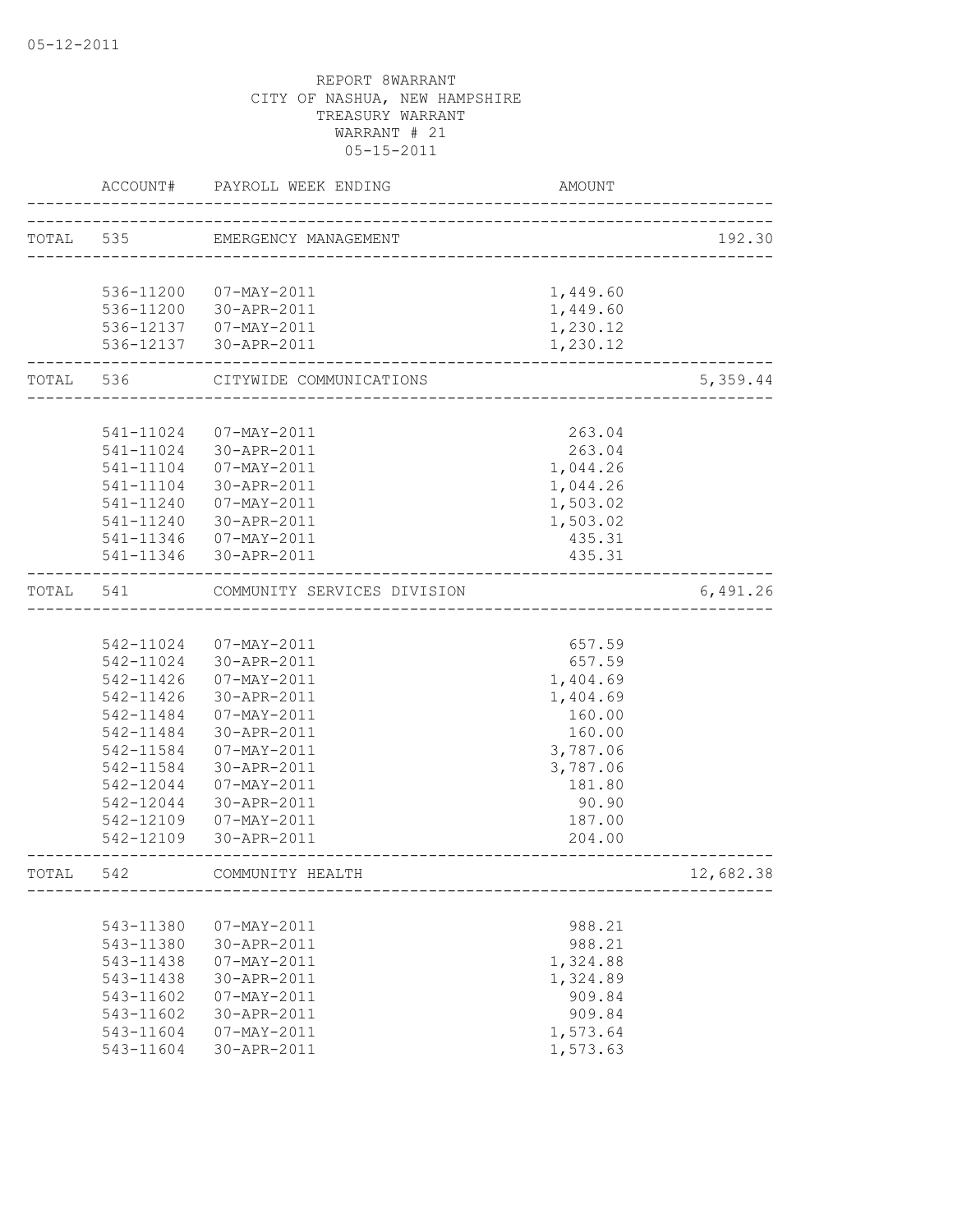|           | ACCOUNT# PAYROLL WEEK ENDING         | <b>AMOUNT</b> |           |
|-----------|--------------------------------------|---------------|-----------|
|           | 543-11605  07-MAY-2011               | 985.14        |           |
|           | 543-11605 30-APR-2011                | 985.14        |           |
|           | TOTAL 543 ENVIRONMENTAL HEALTH DEPT. |               | 11,563.42 |
|           |                                      |               |           |
|           | 544-11008  07-MAY-2011               | 766.46        |           |
|           | 544-11008 30-APR-2011                | 766.46        |           |
|           | 544-11099  07-MAY-2011               | 2,161.17      |           |
|           | 544-11099 30-APR-2011                | 2,161.16      |           |
|           | 544-11112  07-MAY-2011               | 877.27        |           |
|           | 544-11112 30-APR-2011                | 877.27        |           |
|           | 544-11367 07-MAY-2011                | 858.44        |           |
|           | 544-11367 30-APR-2011                | 858.44        |           |
|           | 544-11777  07-MAY-2011               | 1,328.18      |           |
|           | 544-11777 30-APR-2011                | 1,328.18      |           |
|           | 544-12101  07-MAY-2011               | 441.56        |           |
|           | 544-12101 30-APR-2011                | 441.56        |           |
|           | TOTAL 544 WELFARE ADMINISTRATION     |               | 12,866.15 |
|           |                                      |               |           |
|           | 551-11024 07-MAY-2011                | 639.71        |           |
|           | 551-11024 30-APR-2011                | 639.72        |           |
|           | 551-11028 07-MAY-2011                | 557.83        |           |
| 551-11028 | 30-APR-2011                          | 557.82        |           |
|           | 551-11057 07-MAY-2011                | 920.70        |           |
|           | 551-11057 30-APR-2011                | 920.69        |           |
| 551-11094 | $07 - \text{MAX} - 2011$             | 313.78        |           |
|           | 551-11094 30-APR-2011                | 313.79        |           |
|           | 551-11097  07-MAY-2011               | 1,101.99      |           |
| 551-11097 | 30-APR-2011                          | 1,101.98      |           |
| 551-11211 | 07-MAY-2011                          | 632.11        |           |
| 551-11211 | 30-APR-2011                          | 632.11        |           |
| 551-11249 | 07-MAY-2011                          | 1,320.00      |           |
| 551-11249 | 30-APR-2011                          | 1,320.01      |           |
| 551-11268 | 07-MAY-2011                          | 650.13        |           |
| 551-11268 | 30-APR-2011                          | 650.13        |           |
| 551-11273 | $07 - MAX - 2011$                    | 1,735.80      |           |
|           | 30-APR-2011                          |               |           |
| 551-11273 |                                      | 1,735.80      |           |
| 551-11435 | $07 - MAX - 2011$                    | 936.74        |           |
| 551-11435 | 30-APR-2011                          | 936.74        |           |
| 551-11462 | $07 - MAX - 2011$                    | 1,059.21      |           |
| 551-11462 | 30-APR-2011                          | 1,059.21      |           |
| 551-11620 | $07 - MAX - 2011$                    | 1,184.60      |           |
| 551-11620 | 30-APR-2011                          | 1,184.61      |           |
| 551-11638 | 07-MAY-2011                          | 1,212.06      |           |
| 551-11638 | 30-APR-2011                          | 1,212.06      |           |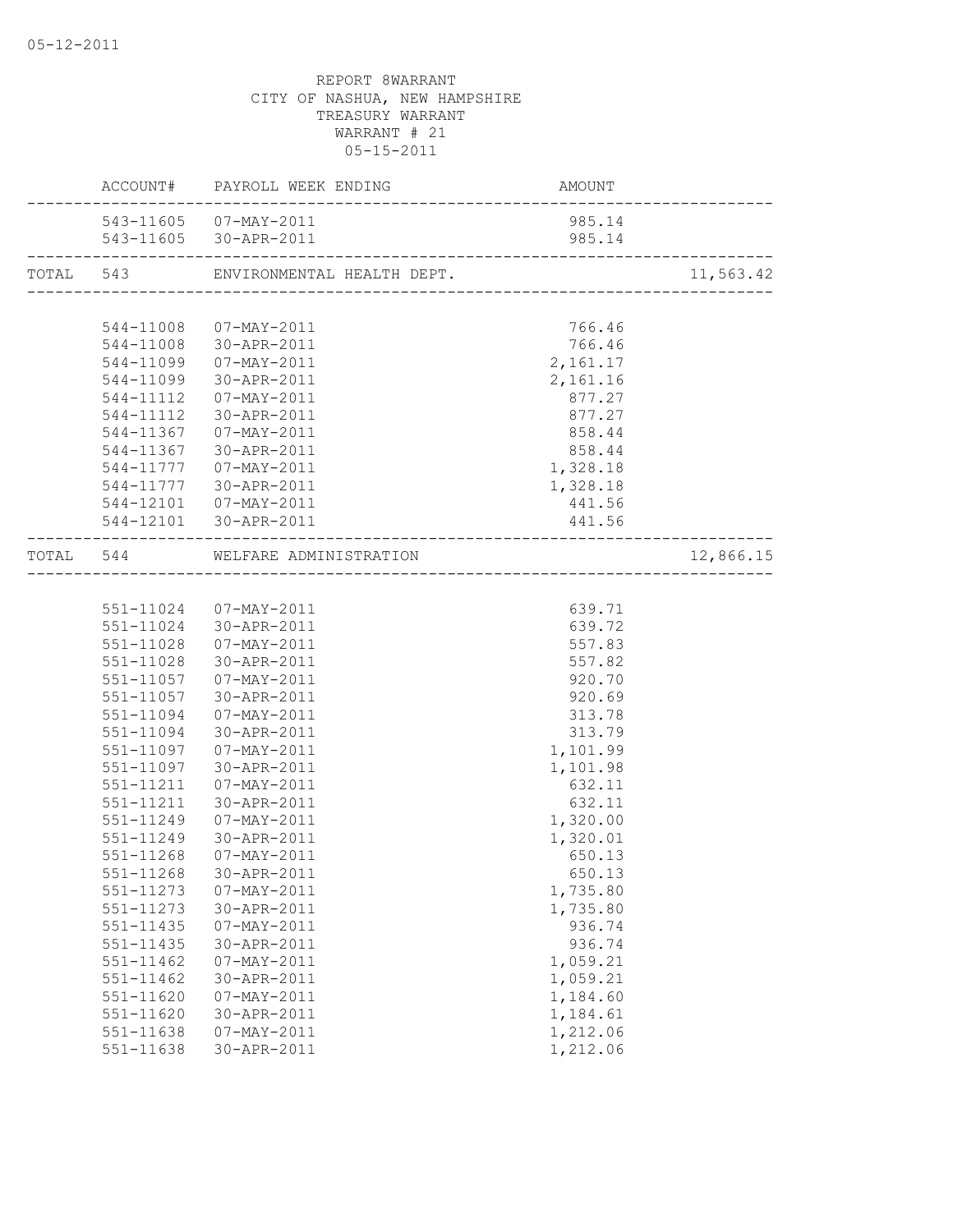|           | ACCOUNT# PAYROLL WEEK ENDING AMOUNT |          |            |
|-----------|-------------------------------------|----------|------------|
|           | 551-13004 30-APR-2011               | 34.53    |            |
|           |                                     |          |            |
|           |                                     |          | 24,653.86  |
|           |                                     |          |            |
|           | 552-11024 07-MAY-2011               | 706.27   |            |
|           | 552-11024 30-APR-2011               | 706.26   |            |
|           | 552-11077  07-MAY-2011              | 1,331.47 |            |
|           | 552-11077 30-APR-2011               | 1,331.47 |            |
|           | 552-11087  07-MAY-2011              | 855.44   |            |
|           | 552-11087 30-APR-2011               | 840.40   |            |
|           | 552-11143  07-MAY-2011              | 878.00   |            |
|           | 552-11143 30-APR-2011               | 878.00   |            |
| 552-11324 | 07-MAY-2011                         | 4,236.84 |            |
| 552-11324 | 30-APR-2011                         | 4,236.84 |            |
| 552-11339 | 07-MAY-2011                         | 2,267.12 |            |
| 552-11339 | 30-APR-2011                         | 1,506.40 |            |
| 552-11342 | 07-MAY-2011                         | 790.80   |            |
| 552-11342 | 30-APR-2011                         | 790.80   |            |
|           | 552-11343  07-MAY-2011              | 1,787.60 |            |
|           | 552-11343 30-APR-2011               | 1,786.40 |            |
|           | 552-11407  07-MAY-2011              | 5,469.60 |            |
|           | 552-11407 30-APR-2011               | 5,469.60 |            |
|           | 552-11492  07-MAY-2011              | 836.40   |            |
| 552-11492 | 30-APR-2011                         | 836.40   |            |
| 552-11562 | 07-MAY-2011                         | 420.52   |            |
|           | 552-11562 30-APR-2011               | 420.53   |            |
| 552-11580 | 07-MAY-2011                         | 1,014.70 |            |
|           | 552-11580 30-APR-2011               | 1,014.70 |            |
|           | 552-11672  07-MAY-2011              | 1,489.35 |            |
| 552-11672 | 30-APR-2011                         | 1,489.36 |            |
| 552-11750 | 07-MAY-2011                         | 821.84   |            |
| 552-11750 | 30-APR-2011                         | 806.80   |            |
| 552-12156 | 07-MAY-2011                         | 952.50   |            |
| 552-12156 | 30-APR-2011                         | 867.50   |            |
| 552-13004 | 07-MAY-2011                         | 2,239.71 |            |
| 552-13004 | 30-APR-2011                         | 1,432.88 |            |
|           | TOTAL 552 PARKS AND RECREATION      |          | 50, 512.50 |
|           |                                     |          |            |
| 553-11024 | 07-MAY-2011                         | 310.05   |            |
| 553-11024 | 30-APR-2011                         | 358.49   |            |
| 553-11078 | 07-MAY-2011                         | 1,367.59 |            |
| 553-11078 | 30-APR-2011                         | 1,367.59 |            |
|           | 553-11098  07-MAY-2011              | 1,038.42 |            |
| 553-11098 | 30-APR-2011                         | 1,038.42 |            |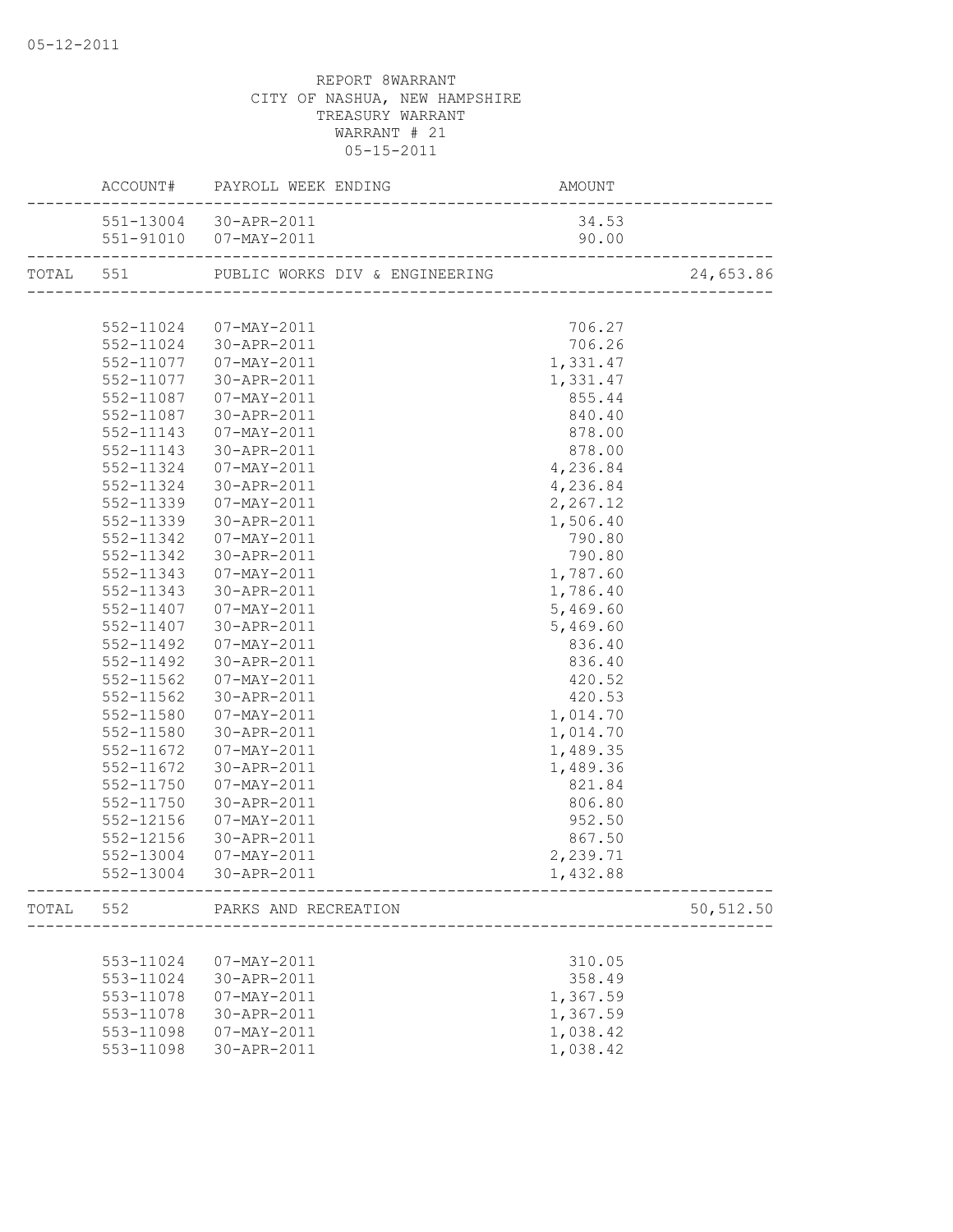|       | ACCOUNT#  | PAYROLL WEEK ENDING   | AMOUNT     |            |
|-------|-----------|-----------------------|------------|------------|
|       | 553-11169 | $07 - MAX - 2011$     | 1,071.44   |            |
|       | 553-11169 | 30-APR-2011           | 1,071.44   |            |
|       | 553-11192 | 07-MAY-2011           | 977.06     |            |
|       | 553-11192 | 30-APR-2011           | 977.06     |            |
|       | 553-11279 | $07 - MAY - 2011$     | 6,494.81   |            |
|       | 553-11279 | 30-APR-2011           | 6,494.81   |            |
|       | 553-11327 | 07-MAY-2011           | 4,236.84   |            |
|       | 553-11327 | 30-APR-2011           | 4,236.83   |            |
|       | 553-11375 | 07-MAY-2011           | 837.94     |            |
|       | 553-11375 | 30-APR-2011           | 843.14     |            |
|       | 553-11465 | 07-MAY-2011           | 3,345.60   |            |
|       | 553-11465 | 30-APR-2011           | 3,345.60   |            |
|       | 553-11474 | 07-MAY-2011           | 3,856.82   |            |
|       | 553-11474 | 30-APR-2011           | 4,822.00   |            |
|       | 553-11475 | 07-MAY-2011           | 2,931.60   |            |
|       | 553-11475 | 30-APR-2011           | 2,518.24   |            |
|       | 553-11630 | 07-MAY-2011           | 1,756.00   |            |
|       | 553-11630 | 30-APR-2011           | 1,756.00   |            |
|       | 553-11648 | 07-MAY-2011           | 901.13     |            |
|       | 553-11648 | 30-APR-2011           | 860.56     |            |
|       | 553-11678 | 07-MAY-2011           | 1,485.69   |            |
|       | 553-11678 | 30-APR-2011           | 1,485.69   |            |
|       | 553-11759 | 07-MAY-2011           | 15, 222.21 |            |
|       | 553-11759 | 30-APR-2011           | 15, 241.12 |            |
|       | 553-11771 | 07-MAY-2011           | 1,901.60   |            |
|       | 553-11771 | 30-APR-2011           | 1,901.60   |            |
|       | 553-13004 | 07-MAY-2011           | 1,692.72   |            |
|       | 553-13004 | 30-APR-2011           | 3,692.24   |            |
|       | 553-17008 | 07-MAY-2011           | 900.00     |            |
|       | 553-17010 | 07-MAY-2011           |            |            |
|       |           |                       | 1,100.00   |            |
|       | 553-17010 | 30-APR-2011           | 1,100.00   |            |
| TOTAL | 553       | STREET DEPARTMENT     |            | 104,538.35 |
|       |           |                       |            |            |
|       |           | 555-11024 07-MAY-2011 | 310.05     |            |
|       | 555-11024 | 30-APR-2011           | 358.50     |            |
|       |           |                       | 1,014.70   |            |
|       | 555-11058 | 30-APR-2011           | 1,014.70   |            |
|       | 555-11461 | $07 - MAX - 2011$     | 1,533.60   |            |
|       | 555-11461 | 30-APR-2011           | 1,533.61   |            |
|       | 555-11505 | $07 - MAX - 2011$     | 2,439.42   |            |
|       | 555-11505 | 30-APR-2011           | 1,219.71   |            |
|       | 555-11639 | $07 - MAX - 2011$     | 836.40     |            |
|       | 555-11639 | 30-APR-2011           | 836.40     |            |
|       | 555-11640 | 07-MAY-2011           | 779.20     |            |
|       | 555-11640 | 30-APR-2011           | 802.08     |            |
|       | 555-11738 | $07 - MAX - 2011$     | 2,000.00   |            |
|       |           |                       |            |            |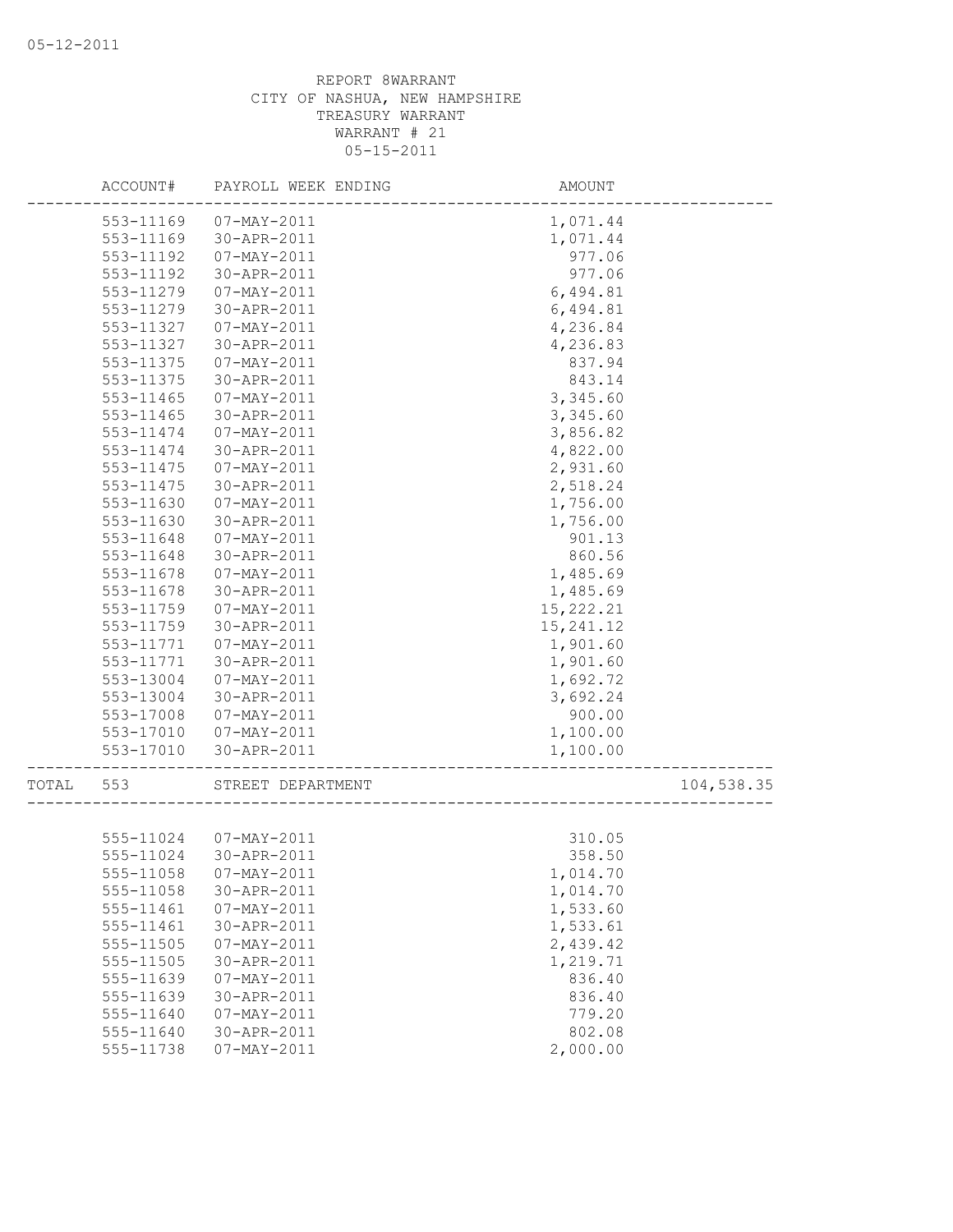|       | ACCOUNT#  | PAYROLL WEEK ENDING    | <b>AMOUNT</b> |            |
|-------|-----------|------------------------|---------------|------------|
|       | 555-11738 | 30-APR-2011            | 2,000.00      |            |
|       |           | 555-11745 07-MAY-2011  | 831.60        |            |
|       | 555-11745 | 30-APR-2011            | 831.60        |            |
|       | 555-11746 | 07-MAY-2011            | 1,173.51      |            |
|       | 555-11746 | 30-APR-2011            | 1,173.51      |            |
|       | 555-13004 | 07-MAY-2011            | 640.28        |            |
|       | 555-13004 | 30-APR-2011            | 338.15        |            |
|       |           | 555-13068 07-MAY-2011  | 263.37        |            |
|       |           | 555-13068 30-APR-2011  | 263.15        |            |
| TOTAL | 555       | TRAFFIC DEPARTMENT     |               | 22, 193.54 |
|       |           |                        |               |            |
|       | 557-11024 | 07-MAY-2011            | 639.71        |            |
|       | 557-11024 | 30-APR-2011            | 639.71        |            |
|       | 557-11161 | 07-MAY-2011            | 1,268.15      |            |
|       | 557-11161 | 30-APR-2011            | 1,268.16      |            |
|       |           | 557-11751 07-MAY-2011  | 72.50         |            |
|       |           | 557-11751 30-APR-2011  | 72.50         |            |
| TOTAL | 557       | PARKING LOTS           |               | 3,960.73   |
|       |           |                        |               |            |
|       |           | 561-11345  07-MAY-2011 | 1,240.90      |            |
|       | 561-11345 | 30-APR-2011            | 1,240.90      |            |
|       | 561-11651 | 07-MAY-2011            | 885.76        |            |
|       | 561-11651 | 30-APR-2011            | 885.76        |            |
|       |           | 561-11658  07-MAY-2011 | 1,075.61      |            |
|       |           | 561-11658 30-APR-2011  | 1,075.61      |            |
|       |           | 561-12153  07-MAY-2011 | 790.00        |            |
|       |           | 561-12153 30-APR-2011  | 720.00        |            |
| TOTAL | 561       | EDGEWOOD CEMETERY      |               | 7,914.54   |
|       |           |                        |               |            |
|       |           | 563-11345 07-MAY-2011  | 1,193.50      |            |
|       |           | 563-11345 30-APR-2011  | 1,193.50      |            |
|       | 563-11651 | $07 - MAY - 2011$      | 788.59        |            |
|       | 563-11651 | 30-APR-2011            | 788.59        |            |
|       | 563-11657 | $07 - MAY - 2011$      | 985.56        |            |
|       | 563-11657 | 30-APR-2011            | 985.56        |            |
|       | 563-12153 | $07 - MAY - 2011$      | 400.00        |            |
|       | 563-12153 | 30-APR-2011            | 400.00        |            |
| TOTAL | 563       | WOODLAWN CEMETERY      |               | 6,735.30   |

571-11024 07-MAY-2011 639.71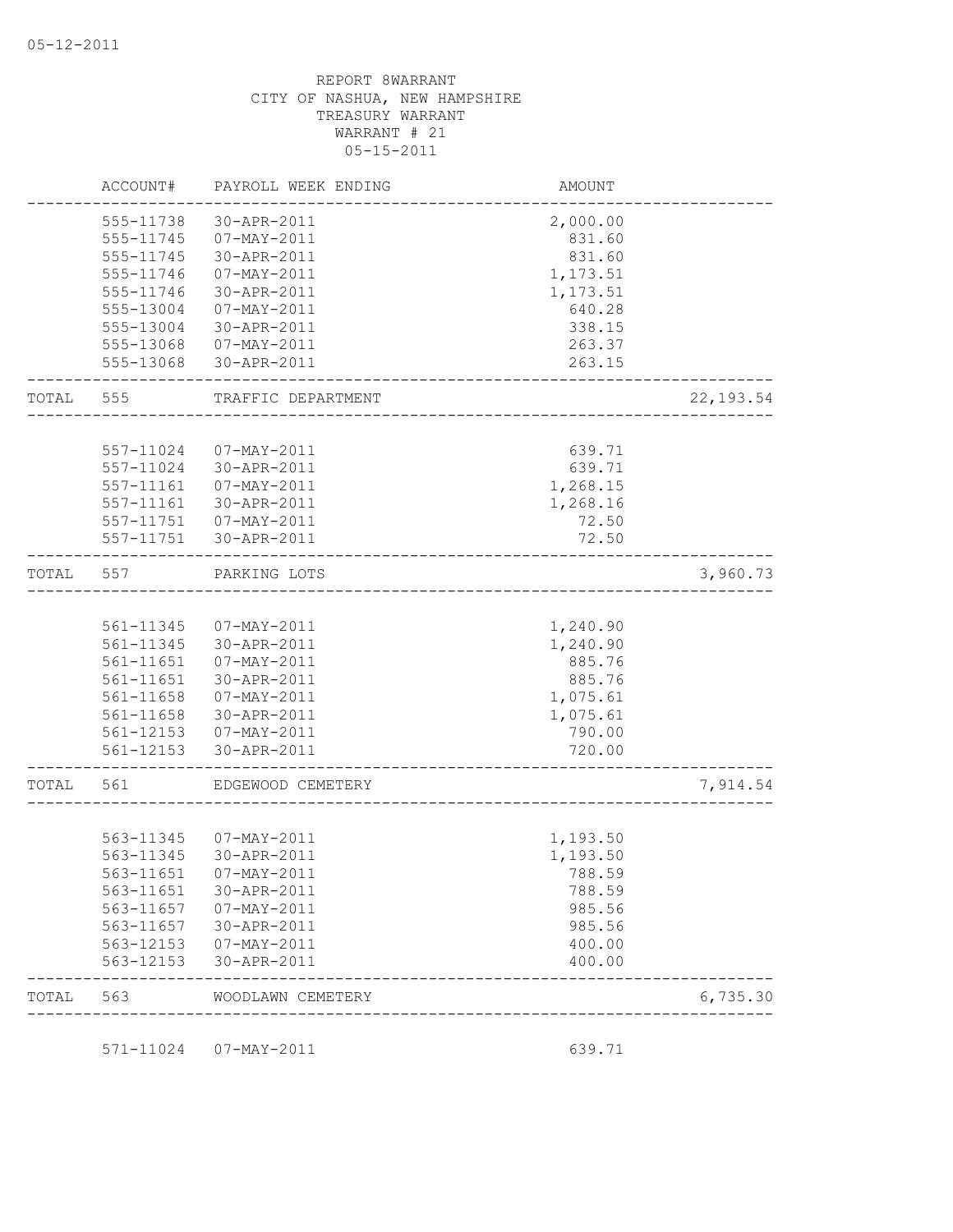|           |           | ACCOUNT# PAYROLL WEEK ENDING                                | AMOUNT                                      |           |
|-----------|-----------|-------------------------------------------------------------|---------------------------------------------|-----------|
|           |           | 571-11024 30-APR-2011                                       | 639.71                                      |           |
|           |           | 571-11237  07-MAY-2011                                      | 1,999.67                                    |           |
|           |           | 571-11237 30-APR-2011<br>---------------------------------- | 1,999.68                                    |           |
| TOTAL 571 |           | COMMUNITY DEVELOPMENT                                       |                                             | 5,278.77  |
|           |           |                                                             |                                             |           |
|           |           | 572-11024 07-MAY-2011                                       | 672.17                                      |           |
|           |           | 572-11024 30-APR-2011                                       | 672.17                                      |           |
|           |           | 572-11215  07-MAY-2011                                      | 3,727.01                                    |           |
|           |           | 572-11215 30-APR-2011                                       | 3,727.02                                    |           |
|           |           | 572-11238  07-MAY-2011                                      | 882.38                                      |           |
|           |           | 572-11238 30-APR-2011                                       | 882.38                                      |           |
|           |           | 572-11450 07-MAY-2011                                       | 1,771.19                                    |           |
|           | 572-11450 | 30-APR-2011                                                 | 1,771.19                                    |           |
|           | 572-11522 | 07-MAY-2011                                                 | 858.42                                      |           |
|           | 572-11522 | 30-APR-2011                                                 | 858.42                                      |           |
|           | 572-11525 | 07-MAY-2011                                                 | 1,058.00                                    |           |
|           | 572-11525 | 30-APR-2011                                                 | 1,058.00                                    |           |
|           |           | 572-58005 07-MAY-2011                                       | 100.00                                      |           |
|           |           | 572-98046 07-MAY-2011                                       | 150.00                                      |           |
| TOTAL 572 |           | PLANNING DEPARTMENT                                         |                                             | 18,188.35 |
|           |           |                                                             |                                             |           |
|           |           | 573-11444  07-MAY-2011                                      | 1,666.17                                    |           |
|           |           | 573-11444 30-APR-2011                                       | 1,666.17                                    |           |
|           |           | 573-12029  07-MAY-2011                                      | 368.59                                      |           |
|           |           | 573-12029 30-APR-2011                                       | 368.60<br>_________________________________ |           |
|           |           | TOTAL 573 ECONOMIC DEVELOPMENT                              |                                             | 4,069.53  |
|           |           |                                                             |                                             |           |
|           |           | 575-11032  07-MAY-2011                                      | 738.32                                      |           |
|           |           | 575-11032 30-APR-2011                                       | 738.32                                      |           |
|           | 575-11042 | 07-MAY-2011                                                 | 1,471.30                                    |           |
|           | 575-11042 | 30-APR-2011                                                 | 1,471.30                                    |           |
|           |           | 575-11189  07-MAY-2011                                      | 1,130.10                                    |           |
|           | 575-11189 | 30-APR-2011                                                 | 1,130.10                                    |           |
|           | 575-11246 | $07 - MAY - 2011$                                           | 1,726.91                                    |           |
|           | 575-11246 | 30-APR-2011                                                 | 1,726.92                                    |           |
|           | 575-11365 | $07 - MAX - 2011$                                           | 460.00                                      |           |
|           | 575-11365 | 30-APR-2011                                                 | 460.00                                      |           |
|           | 575-11387 | $07 - MAX - 2011$                                           | 7,026.41                                    |           |
|           | 575-11387 | 30-APR-2011                                                 | 7,026.41                                    |           |
|           | 575-11393 | $07 - MAY - 2011$                                           | 6,318.35                                    |           |
|           | 575-11393 | 30-APR-2011                                                 | 3,715.06                                    |           |
|           | 575-11400 | $07 - MAY - 2011$                                           | 8,344.07                                    |           |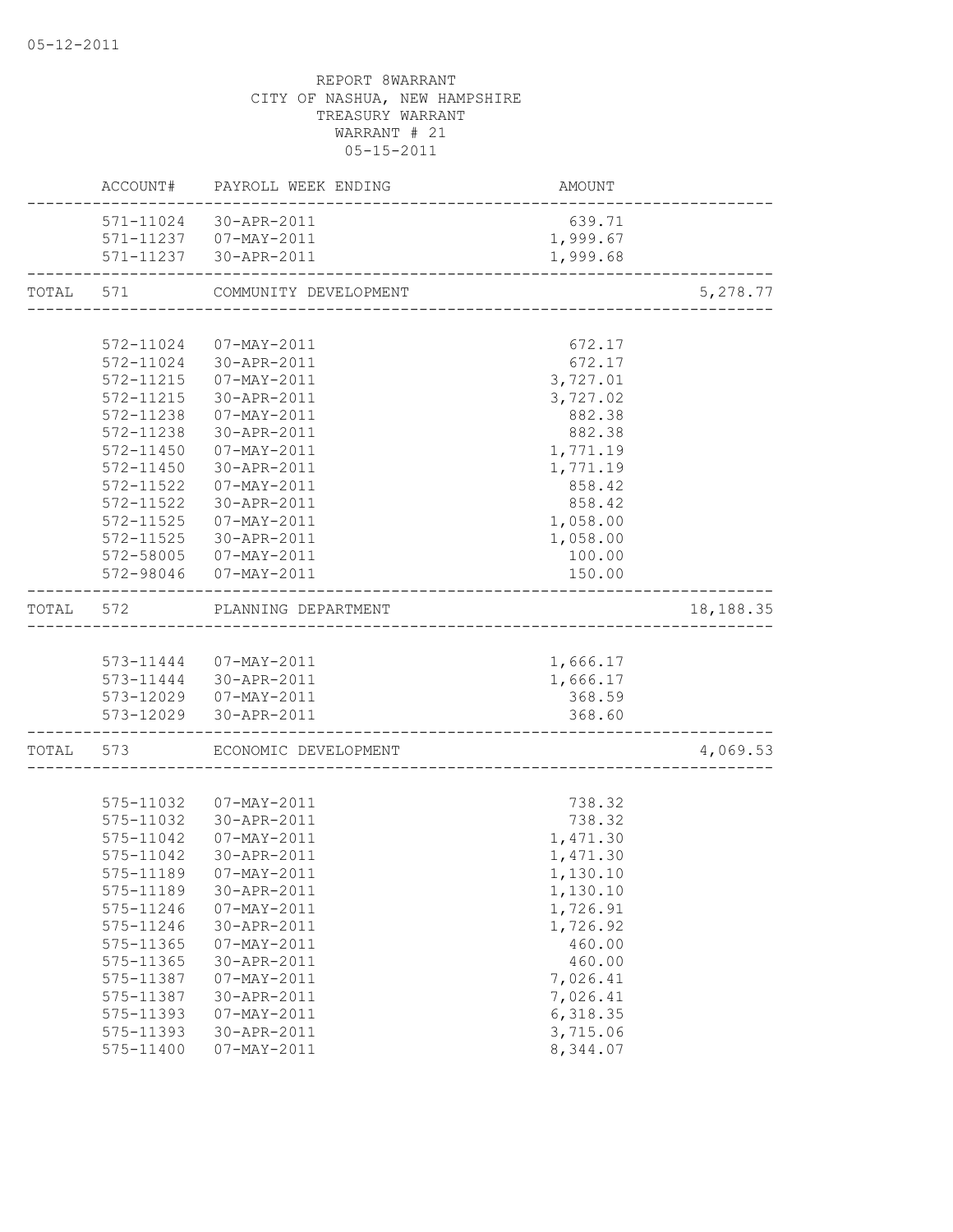|       | ACCOUNT#  | PAYROLL WEEK ENDING | AMOUNT                                 |           |
|-------|-----------|---------------------|----------------------------------------|-----------|
|       | 575-11400 | 30-APR-2011         | 8,344.08                               |           |
|       | 575-11401 | 07-MAY-2011         | 4,099.82                               |           |
|       | 575-11401 | 30-APR-2011         | 4,099.81                               |           |
|       | 575-11403 | $07 - MAX - 2011$   | 786.82                                 |           |
|       | 575-11403 | 30-APR-2011         | 786.82                                 |           |
|       | 575-11404 | $07 - MAY - 2011$   | 799.50                                 |           |
|       | 575-11404 | 30-APR-2011         | 799.50                                 |           |
|       | 575-11627 | 07-MAY-2011         | 563.06                                 |           |
|       | 575-11627 | 30-APR-2011         | 643.50                                 |           |
|       | 575-12073 | 07-MAY-2011         | 391.85                                 |           |
|       | 575-12073 | 30-APR-2011         | 391.85                                 |           |
|       | 575-12090 | $07 - MAX - 2011$   | 1,168.73                               |           |
|       | 575-12090 | 30-APR-2011         | 1,168.74                               |           |
|       | 575-12114 | 07-MAY-2011         | 1,527.62                               |           |
|       | 575-12114 | 30-APR-2011         | 1,461.81                               |           |
|       | 575-13035 | 07-MAY-2011         | 862.10                                 |           |
| TOTAL | 575       | PUBLIC LIBRARIES    | ---------------------                  | 71,379.18 |
|       |           |                     |                                        |           |
|       | 576-11059 | 07-MAY-2011         | 1,328.18                               |           |
|       | 576-11059 | 30-APR-2011         | 1,328.18                               |           |
|       | 576-11221 | 07-MAY-2011         | 1,092.14                               |           |
|       | 576-11221 | 30-APR-2011         | 1,092.14                               |           |
|       | 576-11315 | 07-MAY-2011         | 762.16                                 |           |
|       | 576-11315 | 30-APR-2011         | 762.17                                 |           |
|       | 576-11361 | 07-MAY-2011         | 4,102.82                               |           |
|       | 576-11361 | 30-APR-2011         | 4,102.82                               |           |
|       | 576-11362 | $07 - MAX - 2011$   | 1, 114.73                              |           |
|       | 576-11362 | 30-APR-2011         | 1, 114.74                              |           |
|       | 576-12045 | 07-MAY-2011         | 300.27                                 |           |
|       | 576-12045 | 30-APR-2011         | 296.26                                 |           |
|       | 576-12149 | 07-MAY-2011         | 406.46                                 |           |
|       | 576-12149 | 30-APR-2011         | 479.04                                 |           |
|       | 576-91010 | 07-MAY-2011         | 120.00                                 |           |
| TOTAL | 576       | BUILDING DEPARTMENT | -------------------------------------- | 18,402.11 |
|       |           |                     |                                        |           |
|       | 577-11067 | 07-MAY-2011         | 1,216.69                               |           |
|       | 577-11067 | 30-APR-2011         | 1,216.69                               |           |
|       | 577-11183 | $07 - MAX - 2011$   | 1,894.23                               |           |
|       | 577-11183 | 30-APR-2011         | 1,894.23                               |           |
|       | 577-91010 | 07-MAY-2011         | 60.00                                  |           |
| TOTAL | 577       | CODE ENFORCEMENT    |                                        | 6,281.84  |
|       |           |                     |                                        |           |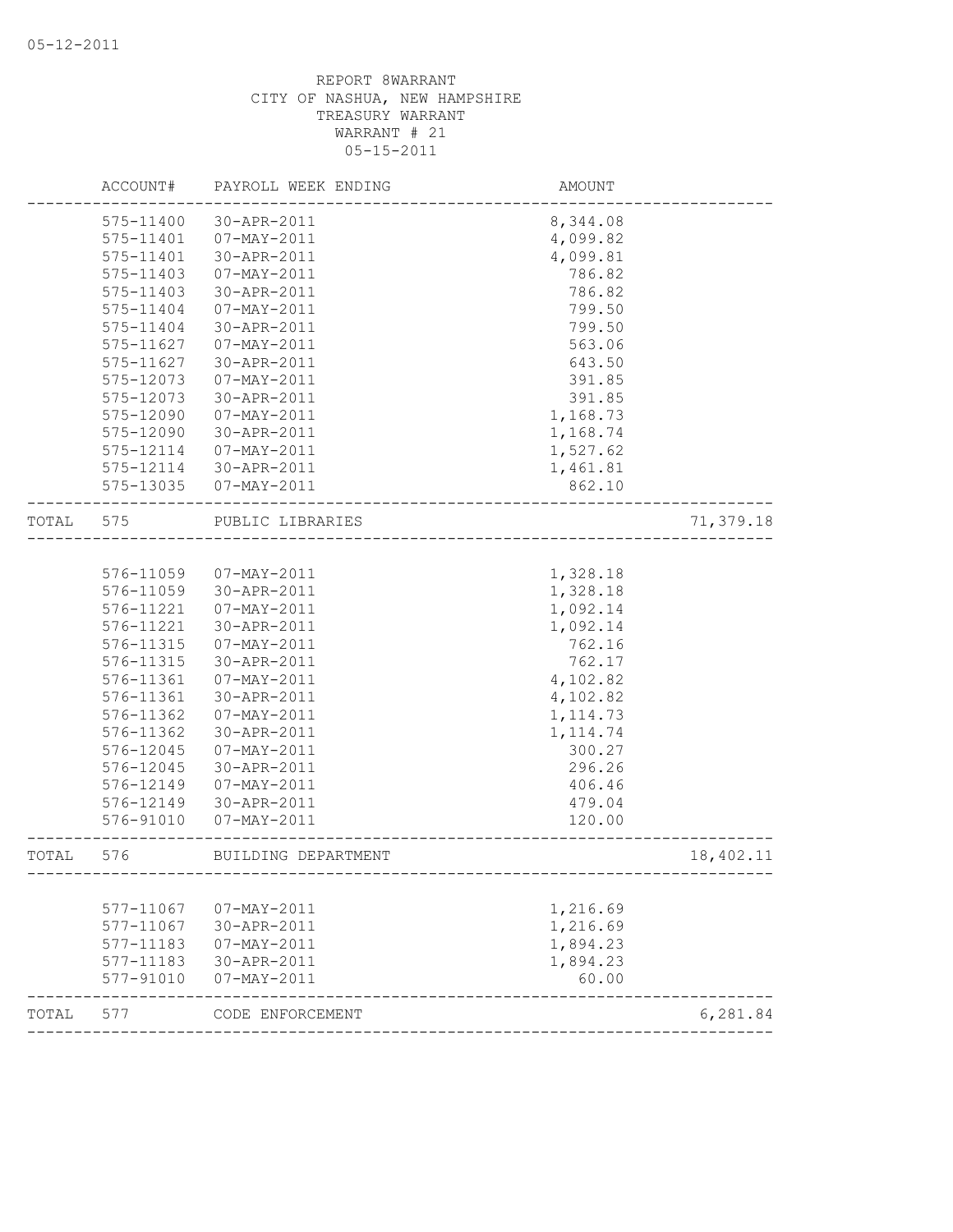| ACCOUNT#  | PAYROLL WEEK ENDING      | AMOUNT       |
|-----------|--------------------------|--------------|
| 581-11012 | $07 - MAX - 2011$        | 3,766.23     |
| 581-11076 | $07 - \text{MAX} - 2011$ | 3,884.61     |
| 581-11081 | $07 - MAX - 2011$        | 2,550.00     |
| 581-11162 | $07 - MAX - 2011$        | 55,101.44    |
| 581-11162 | 30-APR-2011              | 25,631.35    |
| 581-11204 | 07-MAY-2011              | 12,977.35    |
| 581-11204 | 30-APR-2011              | 13,705.36    |
| 581-11347 | $07 - MAX - 2011$        | 2,462.73     |
| 581-11348 | $07 - MAX - 2011$        | 91,887.56    |
| 581-11366 | 07-MAY-2011              | 54,269.63    |
| 581-11366 | 30-APR-2011              | 52,954.17    |
| 581-11396 | $07 - MAY - 2011$        | 40,592.14    |
| 581-11402 | $07 - MAX - 2011$        | 3,238.83     |
| 581-11408 | $07 - MAX - 2011$        | 18,422.40    |
| 581-11408 | 30-APR-2011              | 18,422.40    |
| 581-11486 | $07 - MAY - 2011$        | 44, 211.26   |
| 581-11515 | $07 - MAX - 2011$        | 1,669.66     |
| 581-11570 | $07 - MAX - 2011$        | 61, 164. 18  |
| 581-11572 | 07-MAY-2011              | 57,847.03    |
| 581-11579 | 07-MAY-2011              | 39,460.21    |
| 581-11628 | 07-MAY-2011              | 3,564.50     |
| 581-11675 | $07 - MAX - 2011$        | 5,192.30     |
| 581-11709 | $07 - MAX - 2011$        | 5,781.40     |
| 581-11711 | 07-MAY-2011              | 2,705.80     |
| 581-11726 | $07 - MAY - 2011$        | 1,684,910.12 |
| 581-11800 | $07 - MAX - 2011$        | 38,949.54    |
| 581-11801 | $07 - MAX - 2011$        | 13, 224.82   |
| 581-11801 | 30-APR-2011              | 274.50       |
| 581-11802 | 07-MAY-2011              | 13,010.00    |
| 581-11803 | 07-MAY-2011              | 16,229.06    |
| 581-11805 | $07 - MAX - 2011$        | 47,816.03    |
| 581-11812 | $07 - MAX - 2011$        | 2,683.92     |
| 581-11830 | $07 - MAX - 2011$        | 4,069.46     |
| 581-11850 | 07-MAY-2011              | 1,903.06     |
| 581-11860 | $07 - MAX - 2011$        | 4,231.12     |
| 581-11870 | $07 - MAX - 2011$        | 3, 153.85    |
| 581-12021 | $07 - MAX - 2011$        | 2,678.82     |
| 581-12060 | $07 - MAX - 2011$        | 2,864.07     |
| 581-12078 | $07 - MAY - 2011$        | 2,175.00     |
| 581-12078 | 30-APR-2011              | 712.50       |
| 581-12081 | $07 - MAX - 2011$        | 2,449.06     |
| 581-12084 | 07-MAY-2011              | 3,537.50     |
| 581-12084 | 30-APR-2011              | 1,900.00     |
| 581-12111 | 07-MAY-2011              | 143,072.97   |
| 581-12112 | 07-MAY-2011              | 6,814.14     |
| 581-12126 | 07-MAY-2011              | 4,433.99     |
| 581-12126 | 30-APR-2011              | 465.69       |
| 581-12135 | $07 - MAY - 2011$        | 5,858.67     |
|           |                          |              |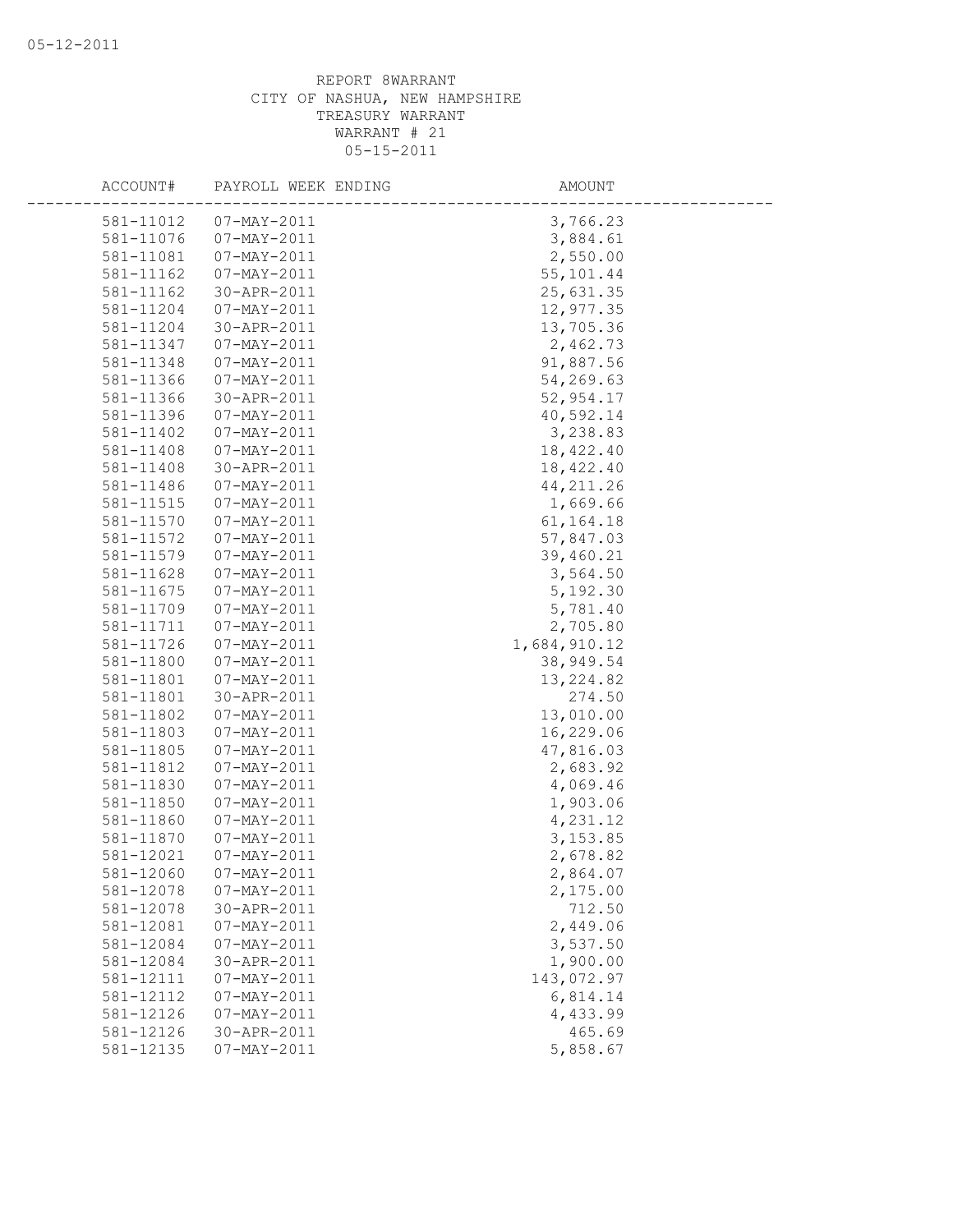|       | ACCOUNT#  | PAYROLL WEEK ENDING | AMOUNT     |              |
|-------|-----------|---------------------|------------|--------------|
|       | 581-12135 | 30-APR-2011         | $-55.68$   |              |
|       | 581-12136 | 07-MAY-2011         | 1,065.78   |              |
|       | 581-12138 | 07-MAY-2011         | 628.95     |              |
|       | 581-12198 | 07-MAY-2011         | 30,515.87  |              |
|       | 581-12201 | 07-MAY-2011         | 27, 153.79 |              |
|       | 581-13004 | $07 - MAX - 2011$   | 62.50      |              |
|       | 581-13021 | 07-MAY-2011         | 549.09     |              |
|       | 581-13021 | 30-APR-2011         | 554.08     |              |
|       | 581-13032 | 07-MAY-2011         | 650.88     |              |
|       | 581-13032 | 30-APR-2011         | 338.19     |              |
|       | 581-13120 | 07-MAY-2011         | 2,743.60   |              |
|       | 581-13120 | 30-APR-2011         | 2,677.91   |              |
|       | 581-13133 | $07 - MAX - 2011$   | 400.00     |              |
|       | 581-13137 | 07-MAY-2011         | 300.04     |              |
|       | 581-19000 | $07 - MAX - 2011$   | 7,835.78   |              |
|       | 581-19210 | 30-APR-2011         | 26,637.14  |              |
|       | 581-19230 | 07-MAY-2011         | 2,762.50   |              |
|       | 581-19230 | 30-APR-2011         |            |              |
|       | 581-19240 | 07-MAY-2011         | 1,220.60   |              |
|       | 581-19310 | 07-MAY-2011         | 5,143.60   |              |
| TOTAL | 581       | SCHOOL DEPARTMENT   |            | 2,740,065.05 |
|       |           |                     |            |              |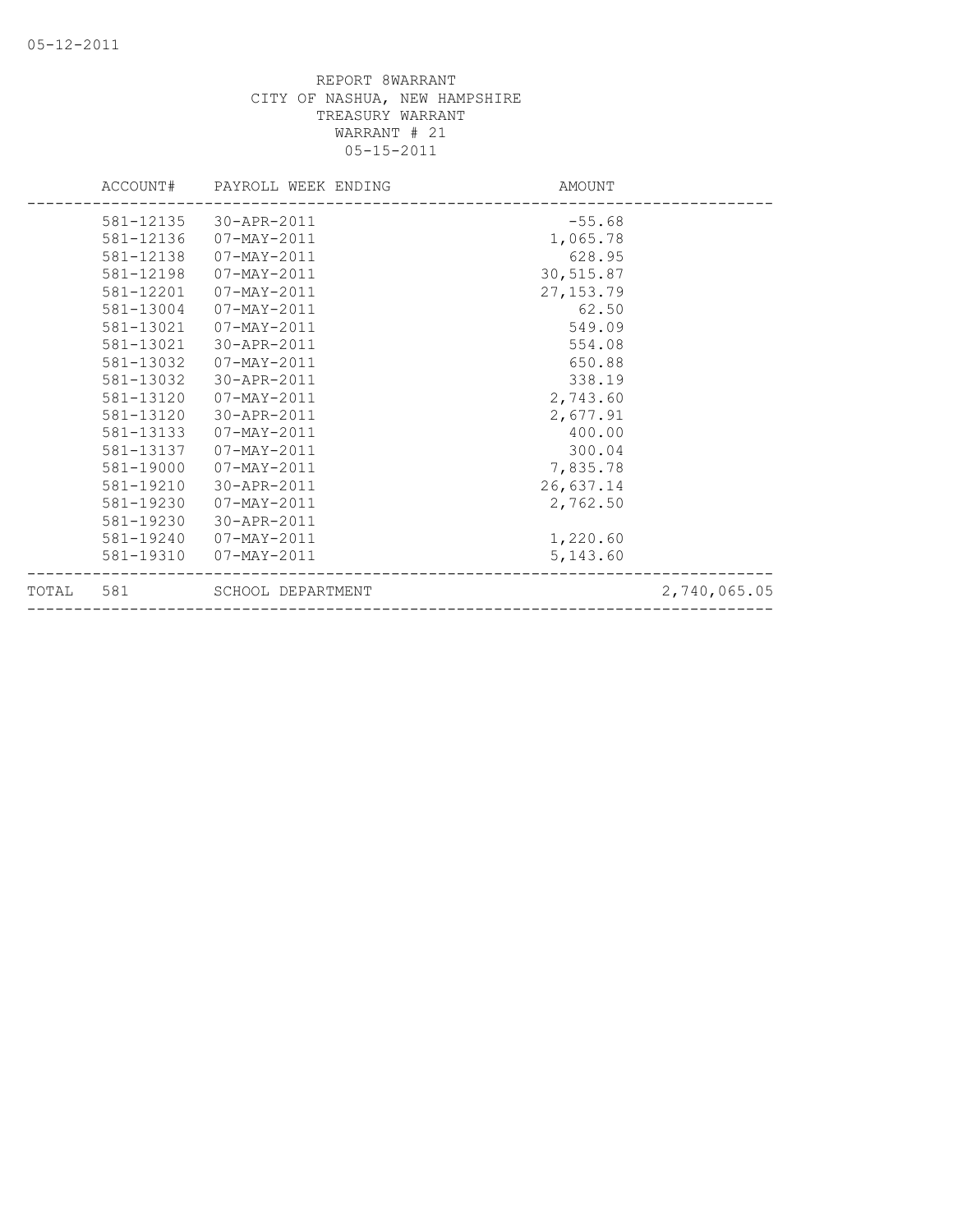| ACCOUNT#      | PAYROLL WEEK ENDING                  | AMOUNT               |
|---------------|--------------------------------------|----------------------|
| 753-11468     | 07-MAY-2011<br>753-11468 30-APR-2011 | 1,618.06<br>1,618.06 |
| 753<br>TOTAI, | CPF-STREET DEPT                      | 3,236.12             |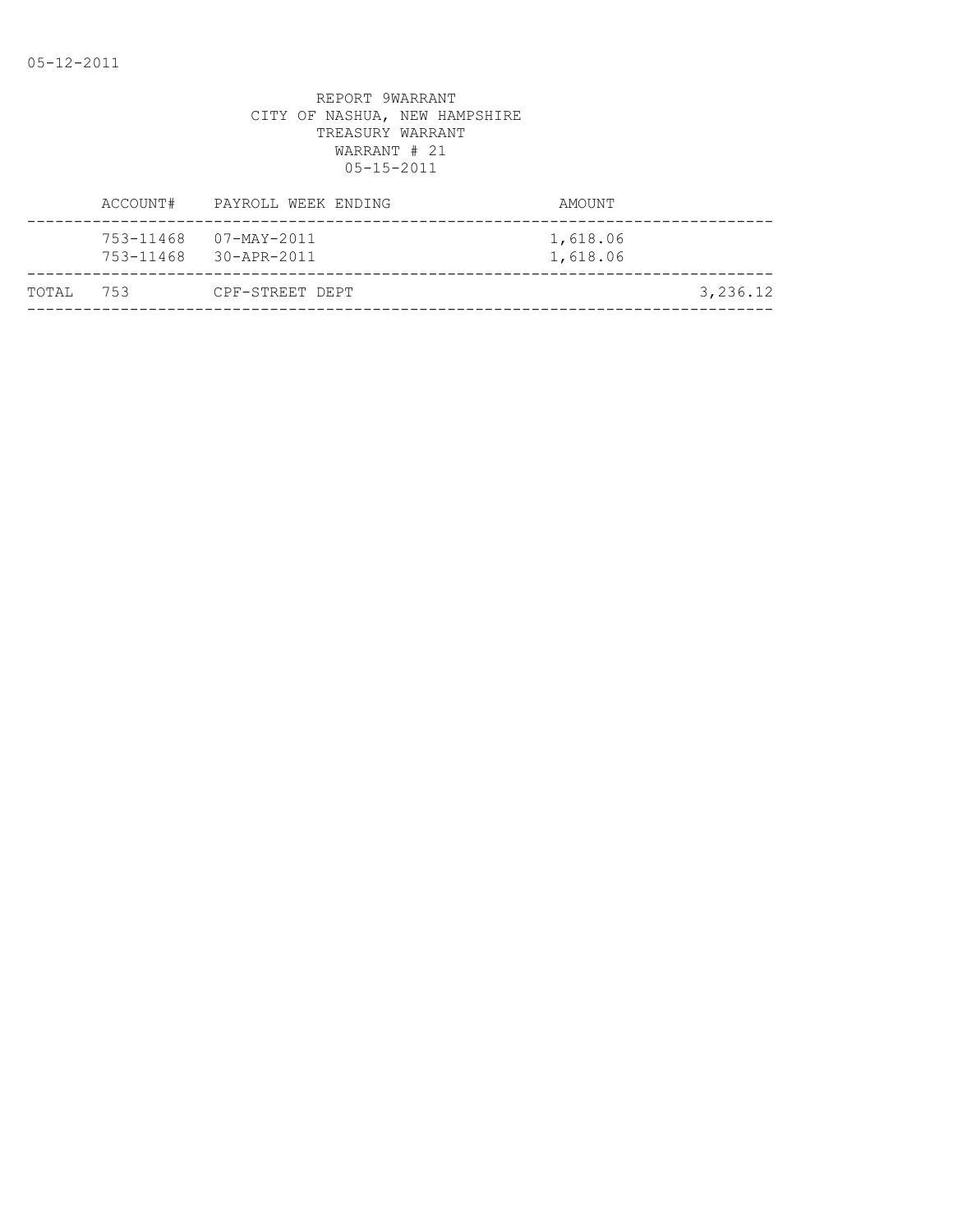| ACCOUNT#  | PAYROLL WEEK ENDING | AMOUNT    |  |
|-----------|---------------------|-----------|--|
| 801-11008 | 07-MAY-2011         | 608.42    |  |
| 801-11008 | 30-APR-2011         | 608.42    |  |
| 801-11024 | 07-MAY-2011         | 639.71    |  |
| 801-11024 | 30-APR-2011         | 639.71    |  |
| 801-11028 | 07-MAY-2011         | 61.98     |  |
| 801-11028 | 30-APR-2011         | 61.98     |  |
| 801-11064 | 07-MAY-2011         | 144.64    |  |
| 801-11064 | 30-APR-2011         | 144.64    |  |
| 801-11094 | 07-MAY-2011         | 104.59    |  |
| 801-11094 | 30-APR-2011         | 104.60    |  |
| 801-11190 | 07-MAY-2011         | 421.44    |  |
| 801-11190 | 30-APR-2011         | 421.44    |  |
| 801-11193 | 07-MAY-2011         | 1,025.44  |  |
| 801-11193 | 30-APR-2011         | 1,025.44  |  |
| 801-11211 | 07-MAY-2011         | 70.23     |  |
| 801-11211 | 30-APR-2011         | 70.24     |  |
| 801-11222 | 07-MAY-2011         | 217.50    |  |
| 801-11222 | 30-APR-2011         | 217.50    |  |
| 801-11249 | 07-MAY-2011         | 188.57    |  |
| 801-11249 | 30-APR-2011         | 188.57    |  |
| 801-11268 | 07-MAY-2011         | 139.32    |  |
| 801-11268 | 30-APR-2011         | 139.32    |  |
| 801-11271 | 07-MAY-2011         | 1,184.60  |  |
| 801-11271 | 30-APR-2011         | 1,184.60  |  |
| 801-11276 | 07-MAY-2011         | 26,160.90 |  |
| 801-11276 | 30-APR-2011         | 5,380.40  |  |
| 801-11431 | 07-MAY-2011         | 193.49    |  |
| 801-11431 | 30-APR-2011         | 193.49    |  |
| 801-11435 | 07-MAY-2011         | 281.02    |  |
| 801-11435 | 30-APR-2011         | 281.02    |  |
| 801-11595 | $07 - MAY - 2011$   | 4,984.80  |  |
| 801-11595 | 07-MAY-2011         | 3,323.20  |  |
| 801-11595 | 30-APR-2011         | 5,003.68  |  |
| 801-11595 | 30-APR-2011         | 3,323.20  |  |
| 801-11596 | 07-MAY-2011         | 3,512.00  |  |
| 801-11596 | 30-APR-2011         | 3,512.00  |  |
| 801-11598 | 07-MAY-2011         | 870.00    |  |
| 801-11598 | 30-APR-2011         | 870.01    |  |
| 801-11599 | $07 - MAY - 2011$   | 1, 114.71 |  |
| 801-11599 | $07 - MAX - 2011$   | 1, 114.71 |  |
| 801-11599 | 30-APR-2011         | 1, 114.71 |  |
| 801-11599 | 30-APR-2011         | 1, 114.71 |  |
| 801-11606 | $07 - MAY - 2011$   | 725.29    |  |
| 801-11606 | 30-APR-2011         | 725.29    |  |
| 801-11647 | $07 - MAY - 2011$   | 1,485.69  |  |
| 801-11647 | 30-APR-2011         | 1,485.69  |  |
| 801-12594 | $07 - MAY - 2011$   | 3,120.00  |  |
| 801-12594 | 30-APR-2011         | 3,120.00  |  |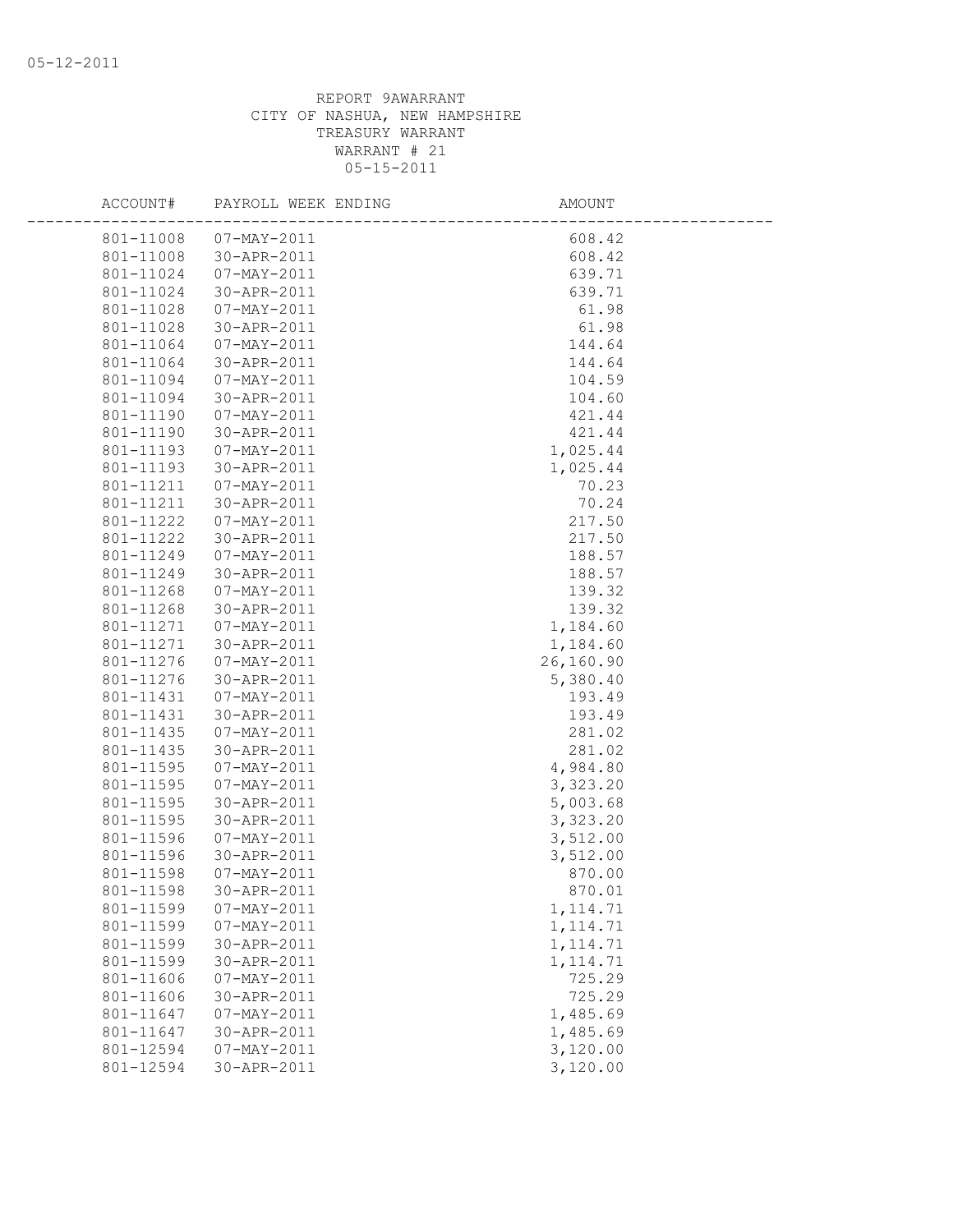|           |           | ACCOUNT# PAYROLL WEEK ENDING | AMOUNT                             |           |
|-----------|-----------|------------------------------|------------------------------------|-----------|
|           |           | 801-13004 07-MAY-2011        | 1,001.88                           |           |
|           |           | 801-13004  07-MAY-2011       | 602.46                             |           |
|           |           | 801-13004 07-MAY-2011        | $602.46$<br>$498.80$<br>$1,052.68$ |           |
|           |           | 801-13004 30-APR-2011        |                                    |           |
|           | 801-13004 | 30-APR-2011                  | 584.05                             |           |
|           | 801-13004 | 30-APR-2011                  | 157.58                             |           |
|           | 801-17010 | 30-APR-2011                  | 1,100.00                           |           |
| TOTAL 801 |           | SOLID WASTE DISPOSAL         |                                    | 87,620.36 |
|           |           |                              |                                    |           |
|           | 802-11024 | 07-MAY-2011                  | 155.94                             |           |
|           | 802-11024 | 07-MAY-2011                  | 623.77                             |           |
|           | 802-11024 | 30-APR-2011                  | 155.94                             |           |
|           | 802-11024 | 30-APR-2011                  | 623.77                             |           |
|           | 802-11028 | 07-MAY-2011                  | 421.47                             |           |
|           | 802-11028 | 07-MAY-2011                  | 198.34                             |           |
|           | 802-11028 | 30-APR-2011                  | 421.47                             |           |
|           | 802-11028 | 30-APR-2011                  | 198.34                             |           |
|           | 802-11064 | 07-MAY-2011                  | 144.64                             |           |
|           | 802-11064 | 07-MAY-2011                  | 144.64                             |           |
|           | 802-11064 | 30-APR-2011                  | 144.64                             |           |
|           | 802-11064 | 30-APR-2011                  | 144.64                             |           |
|           | 802-11091 | 07-MAY-2011                  | 1,139.75                           |           |
|           | 802-11091 | 30-APR-2011                  | 1,139.74                           |           |
|           | 802-11092 | 07-MAY-2011                  | 825.60                             |           |
|           | 802-11092 | 30-APR-2011                  | 824.40                             |           |
|           | 802-11094 | 07-MAY-2011                  | 313.79                             |           |
|           | 802-11094 | 07-MAY-2011                  | 313.78                             |           |
|           | 802-11094 | 30-APR-2011                  | 313.77                             |           |
|           | 802-11094 | 30-APR-2011                  | 313.79                             |           |
|           | 802-11096 | 07-MAY-2011                  | 959.79                             |           |
|           | 802-11096 | 30-APR-2011                  | 959.79                             |           |
|           | 802-11102 | 07-MAY-2011                  | 929.19                             |           |
|           | 802-11102 | 30-APR-2011                  | 929.19                             |           |
|           | 802-11105 | 07-MAY-2011                  | 1,037.27                           |           |
|           | 802-11105 | 30-APR-2011                  | 1,074.36                           |           |
|           | 802-11124 | 07-MAY-2011                  | 760.65                             |           |
|           | 802-11124 | 30-APR-2011                  | 760.65                             |           |
|           | 802-11155 | $07 - MAX - 2011$            | 1,050.42                           |           |
|           | 802-11155 | 30-APR-2011                  | 1,050.42                           |           |
|           | 802-11157 | $07 - MAX - 2011$            | 2,665.08                           |           |
|           | 802-11157 | 30-APR-2011                  | 2,762.97                           |           |
|           | 802-11158 | $07 - MAX - 2011$            | 1,884.80                           |           |
|           | 802-11158 | 30-APR-2011                  | 1,884.80                           |           |
|           | 802-11190 | $07 - MAX - 2011$            | 421.44                             |           |
|           | 802-11190 | 30-APR-2011                  | 421.44                             |           |
|           | 802-11211 | $07 - MAX - 2011$            | 280.94                             |           |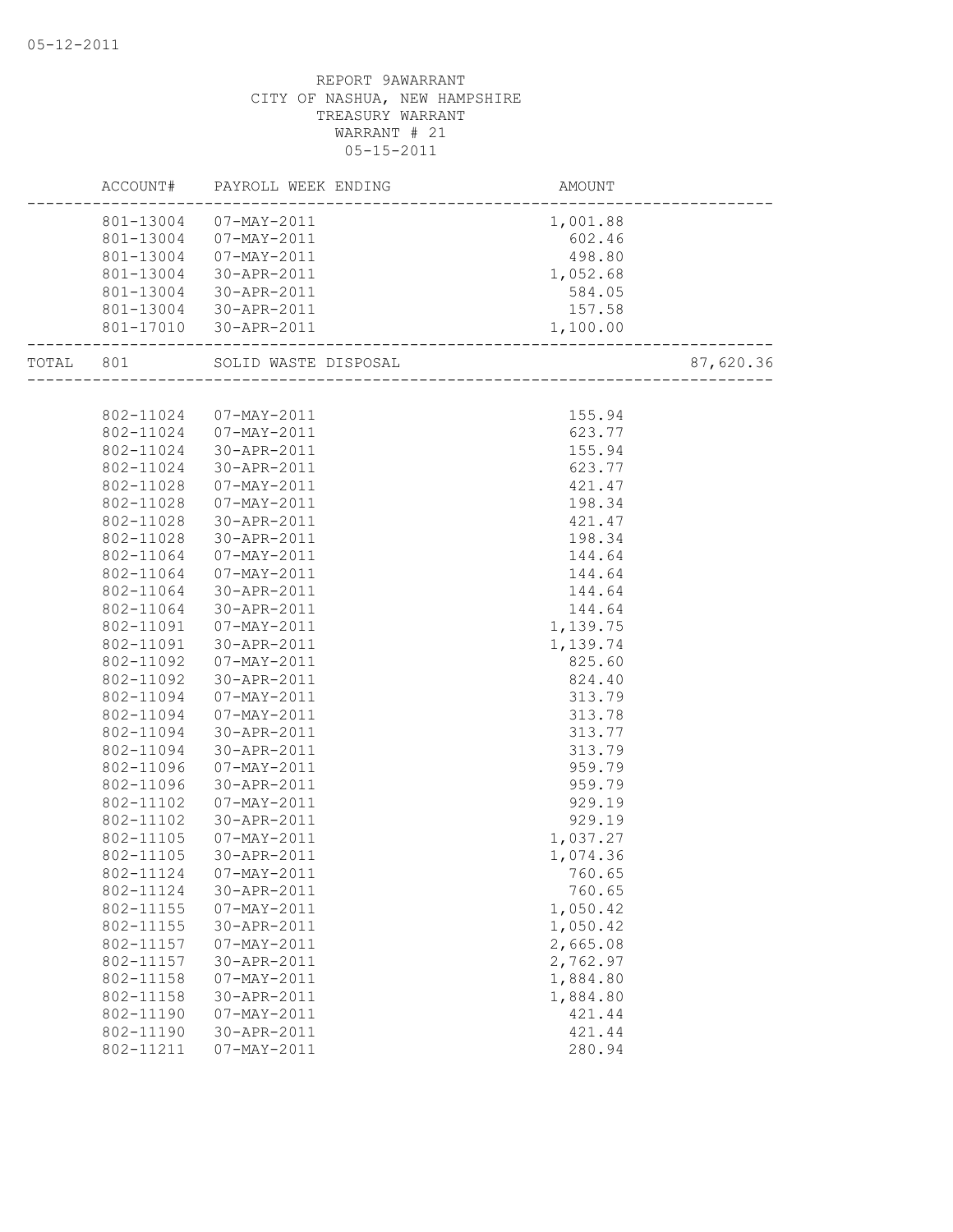| ACCOUNT#  | PAYROLL WEEK ENDING | AMOUNT    |  |
|-----------|---------------------|-----------|--|
| 802-11211 | 07-MAY-2011         | 421.41    |  |
| 802-11211 | 30-APR-2011         | 280.94    |  |
| 802-11211 | 30-APR-2011         | 421.41    |  |
| 802-11222 | $07 - MAX - 2011$   | 217.50    |  |
| 802-11222 | 30-APR-2011         | 217.50    |  |
| 802-11249 | 07-MAY-2011         | 188.57    |  |
| 802-11249 | 07-MAY-2011         | 188.57    |  |
| 802-11249 | 30-APR-2011         | 188.57    |  |
| 802-11249 | 30-APR-2011         | 188.57    |  |
| 802-11260 | 07-MAY-2011         | 2,008.00  |  |
| 802-11260 | 30-APR-2011         | 2,008.00  |  |
| 802-11268 | 07-MAY-2011         | 46.44     |  |
| 802-11268 | 07-MAY-2011         | 92.88     |  |
| 802-11268 | 30-APR-2011         | 46.44     |  |
| 802-11268 | 30-APR-2011         | 92.88     |  |
| 802-11270 | $07 - MAX - 2011$   | 1, 114.73 |  |
| 802-11270 | 30-APR-2011         | 1, 114.73 |  |
| 802-11330 | 07-MAY-2011         | 1, 114.71 |  |
| 802-11330 | 30-APR-2011         | 1, 114.71 |  |
| 802-11333 | 07-MAY-2011         | 1,092.86  |  |
| 802-11333 | 30-APR-2011         | 1,092.86  |  |
| 802-11431 | 07-MAY-2011         | 193.49    |  |
| 802-11431 | 30-APR-2011         | 193.49    |  |
| 802-11435 | 07-MAY-2011         | 468.37    |  |
| 802-11435 | 07-MAY-2011         | 187.35    |  |
| 802-11435 | 30-APR-2011         | 468.37    |  |
| 802-11435 | 30-APR-2011         | 187.35    |  |
| 802-11480 | 07-MAY-2011         | 2,929.50  |  |
| 802-11480 | 30-APR-2011         | 2,901.60  |  |
| 802-11513 | $07 - MAX - 2011$   | 4,188.26  |  |
| 802-11513 | 30-APR-2011         | 4,169.07  |  |
| 802-11514 | 07-MAY-2011         | 4,038.06  |  |
| 802-11514 | 30-APR-2011         | 4,007.60  |  |
| 802-11681 | $07 - MAX - 2011$   | 324.42    |  |
| 802-11681 | $07 - MAX - 2011$   | 1,297.69  |  |
| 802-11681 | 30-APR-2011         | 324.42    |  |
| 802-11681 | 30-APR-2011         | 1,297.69  |  |
| 802-11693 | $07 - MAY - 2011$   | 1,230.75  |  |
| 802-11693 | 30-APR-2011         | 1,230.75  |  |
| 802-11764 | $07 - MAX - 2011$   | 1,219.71  |  |
| 802-11764 | 30-APR-2011         | 1,219.71  |  |
| 802-12154 | $07 - MAX - 2011$   | 384.00    |  |
| 802-12154 | 30-APR-2011         | 480.00    |  |
| 802-13004 | $07 - MAX - 2011$   | 1,419.84  |  |
| 802-13004 | 07-MAY-2011         | 2,955.88  |  |
| 802-13004 | 30-APR-2011         | 2,700.20  |  |
| 802-13004 | 30-APR-2011         | 1,638.68  |  |
|           |                     |           |  |